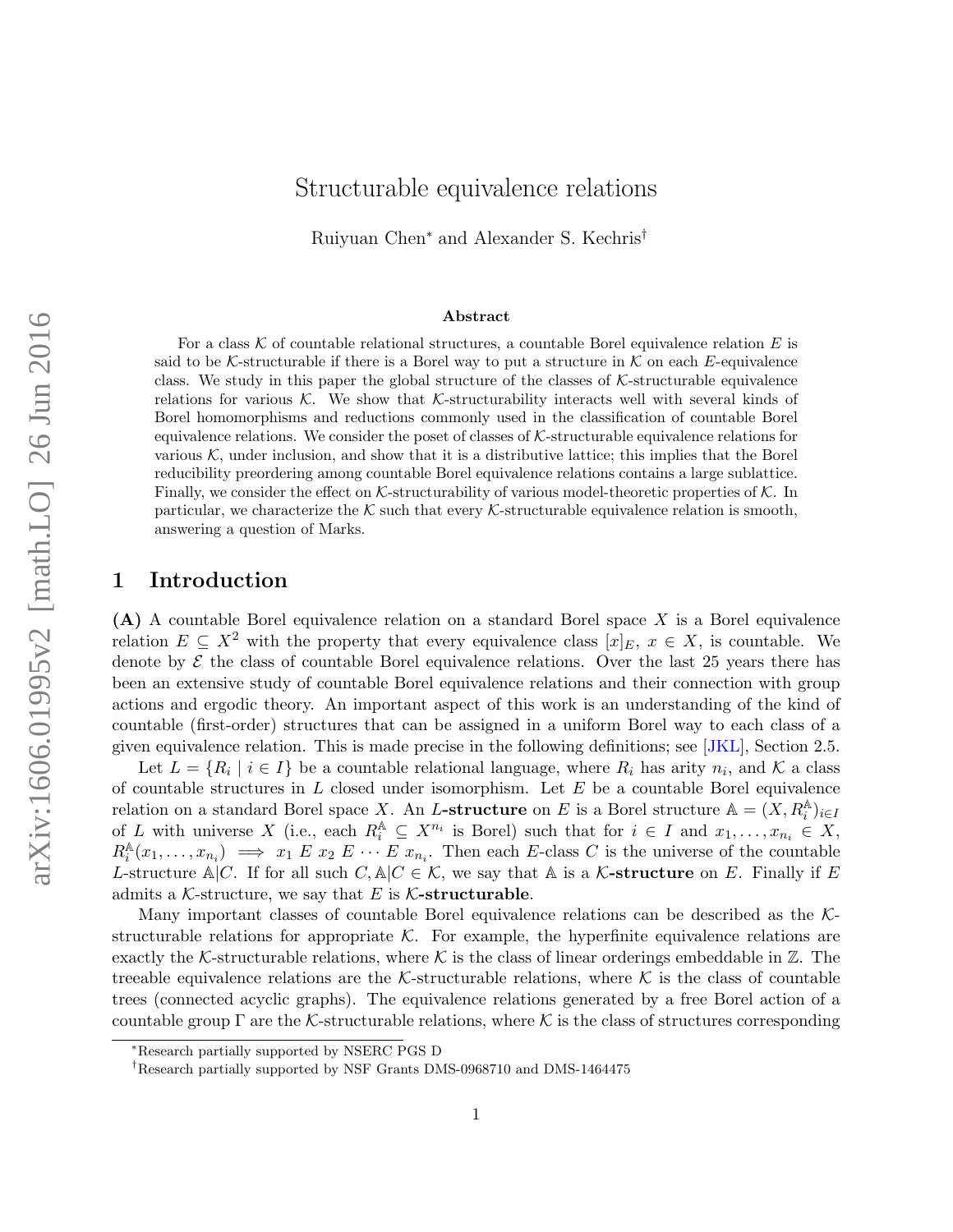to free transitive Γ-actions. The equivalence relations admitting no invariant probability Borel measure are the K-structurable relations, where  $L = \{R, S\}$ , R unary and S binary, and K consists of all countably infinite structures  $A = (A, R^{\mathbb{A}}, S^{\mathbb{A}})$ , with  $R^{\mathbb{A}}$  an infinite, co-infinite subset of A and  $S^{\mathbb{A}}$  the graph of a bijection between A and  $R^{\mathbb{A}}$ .

For  $L = \{R_i \mid i \in I\}$  as before and countable set X, we denote by  $Mod_X(L)$  the standard Borel space of countable L-structures with universe  $X$ . Clearly every countable L-structure is isomorphic to some  $A \in Mod_X(L)$ , for  $X \in \{1, 2, ..., N\}$ . Given a class K of countable L-structures, closed under isomorphism, we say that K is Borel if  $K \cap \text{Mod}_X(L)$  is Borel in  $\text{Mod}_X(L)$ , for each countable set X. We are interested in Borel classes K in this paper. For any  $L_{\omega_1\omega}$ -sentence  $\sigma$ , the class of countable models of  $\sigma$  is Borel. By a classical theorem of Lopez-Escobar [\[LE\]](#page-71-0), every Borel class  $\mathcal K$ of L-structures is of this form, for some  $L_{\omega_1\omega}$ -sentence  $\sigma$ . We will also refer to such  $\sigma$  as a theory.

Adopting this model-theoretic point of view, given a theory  $\sigma$  and a countable Borel equivalence relation  $E$ , we put

 $E \models \sigma$ 

if E is K-structurable, where K is the class of countable models of  $\sigma$ , and we say that E is  $\sigma$ structurable if  $E \models \sigma$ . We denote by  $\mathcal{E}_{\sigma} \subseteq \mathcal{E}$  the class of  $\sigma$ -structurable countable Borel equivalence relations. Finally we say that a class  $C$  of countable Borel equivalence relations is **elementary** if it is of the form  $\mathcal{E}_{\sigma}$ , for some  $\sigma$  (which **axiomatizes** C). In some sense the main goal of this paper is to study the global structure of elementary classes.

First we characterize which classes of countable Borel equivalence relations are elementary. We need to review some standard concepts from the theory of Borel equivalence relations. Given equivalence relations  $E, F$  on standard Borel spaces  $X, Y$ , resp., a **Borel homomorphism** of E to F is a Borel map  $f: X \to Y$  with  $x \to y \implies f(x) \to f(y)$ . We denote this by  $f: E \to_B F$ . If moreover f is such that all restrictions  $f|[x]_E : [x]_E \to [f(x)]_F$  are bijective, we say that f is a **class-bijective homomorphism**, in symbols  $f: E \to_B^{cb} F$ . If such f exists we also write  $E \rightarrow_B^{\text{cb}} F$ . We similarly define the notion of **class-injective homomorphism**, in symbols  $\rightarrow_B^{\text{ci}}$ . A **Borel reduction** of E to F is a Borel map  $f: X \to Y$  with  $x \to Y$   $\iff f(x) \in F(y)$ . We denote this by  $f: E \leq_B F$ . If f is also injective, it is called a **Borel embedding**, in symbols  $f: E \sqsubseteq_B F$ . If there is a Borel reduction of E to F we write  $E \leq_B F$  and if there is a Borel embedding we write  $E \sqsubseteq_B F$ . An **invariant Borel embedding** is a Borel embedding f as above with  $f(X)$  F-invariant. We use the notation  $f: E \sqsubseteq_B^i F$  and  $E \sqsubseteq_B^i F$  for these notions. By the usual Schroeder-Bernstein argument,  $E \subseteq_B^i F$  and  $F \subseteq_B^i E \iff E \cong_B F$ , where  $\cong_B$  is Borel isomorphism.

Kechris-Solecki-Todorcevic [\[KST,](#page-70-1) 7.1] proved a universality result for theories of graphs, which was then extended to arbitrary theories by Miller; see Corollary [4.4.](#page-14-0)

<span id="page-1-1"></span>**Theorem 1.1** (Kechris-Solecki-Todorcevic, Miller). For every theory  $\sigma$ , there is an invariantly universal  $\sigma$ -structurable countable Borel equivalence relation  $E_{\infty\sigma}$ , i.e.,  $E_{\infty\sigma} \models \sigma$ , and  $F \sqsubseteq_B^i E_{\infty\sigma}$ for any other  $F \models \sigma$ .

Clearly  $E_{\infty\sigma}$  is uniquely determined up to Borel isomorphism. In fact in Theorem [4.1](#page-13-0) we formulate a "relative" version of this result and its proof that allows us to capture more information.

<span id="page-1-0"></span>Next we note that clearly every elementary class is closed downwards under class-bijective Borel homomorphisms. We now have the following characterization of elementary classes (see Corollary [4.11\)](#page-18-0).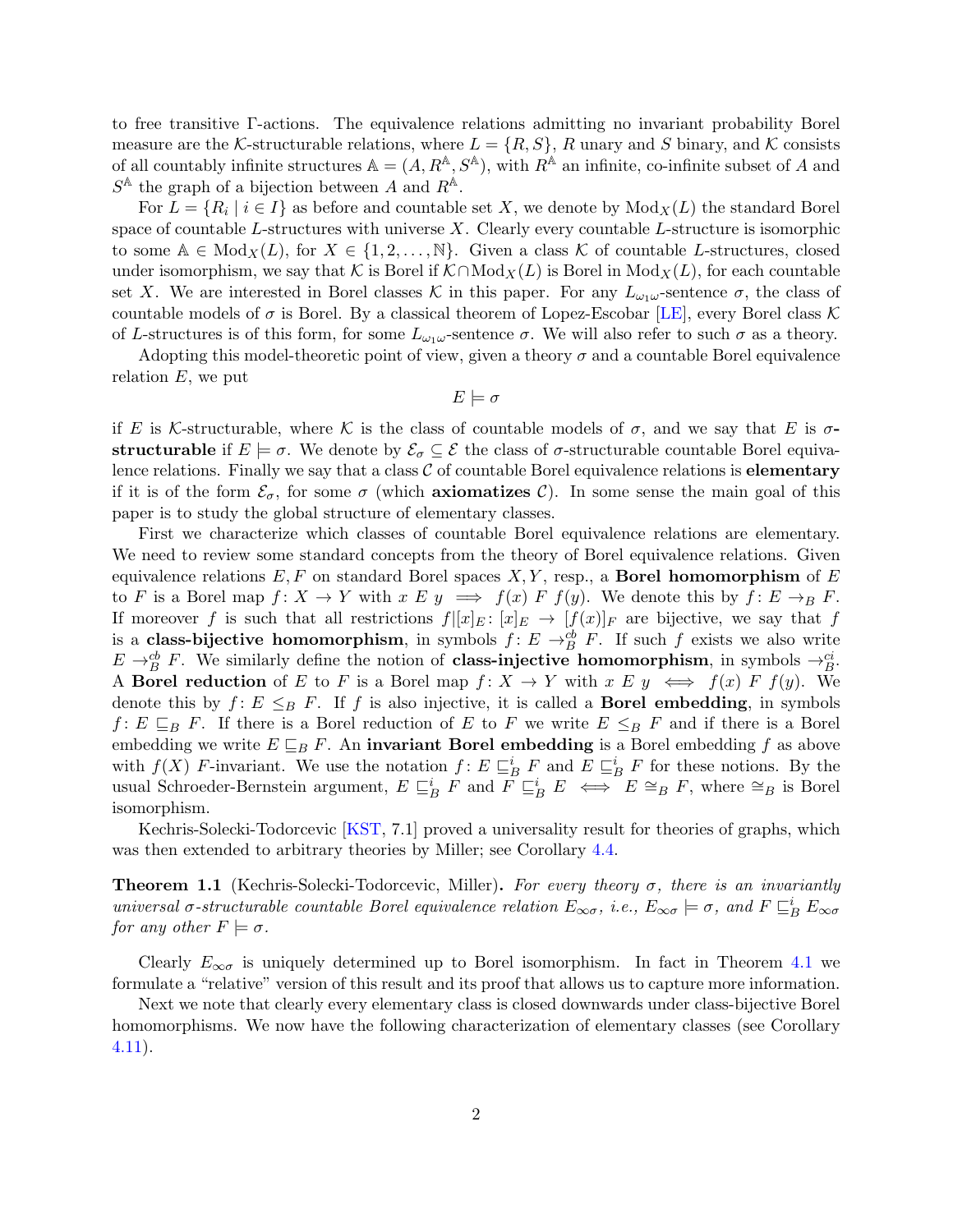**Theorem 1.2.** A class  $C \subseteq \mathcal{E}$  of countable Borel equivalence relations is elementary iff it is (downwards-)closed under class-bijective homomorphisms and contains an invariantly universal element  $E \in \mathcal{C}$ .

Examples of non-elementary classes include the class of non-smooth countable Borel equivalence relations (a countable Borel equivalence relation is smooth if it admits a Borel transversal), the class of equivalence relations admitting an invariant Borel probability measure, and the class of equivalence relations generated by a free action of some countable group. More generally, nontrivial unions of elementary classes are never elementary (see Corollary [4.5\)](#page-15-0).

Next we show that every  $E \in \mathcal{E}$  is contained in a (unique) smallest (under inclusion) elementary class (see Corollary [4.10\)](#page-17-0).

<span id="page-2-1"></span>**Theorem 1.3.** For every  $E \in \mathcal{E}$ , there is a smallest elementary class containing E, namely  $\mathcal{E}_E :=$  $\{F \in \mathcal{E} \mid F \rightarrow_B^{cb} E\}.$ 

Many classes of countable Borel equivalence relations that have been extensively studied, like hyperfinite or treeable ones, are closed (downwards) under Borel reduction. It turns out that every elementary class is contained in a (unique) smallest (under inclusion) elementary class closed under Borel reduction (see Theorem [5.2\)](#page-23-0).

<span id="page-2-0"></span>**Theorem 1.4.** For every elementary class  $C$ , there is a smallest elementary class containing  $C$  and closed under Borel reducibility, namely  $\mathcal{C}^r := \{ F \in \mathcal{E} \mid \exists E \in \mathcal{C}(F \leq_B E) \}.$ 

We call an elementary class closed under reduction an **elementary reducibility class**. In analogy with Theorem [1.2,](#page-1-0) we have the following characterization of elementary reducibility classes (see Corollary [5.18\)](#page-28-0). Below by a smooth Borel homomorphism of  $E \in \mathcal{E}$  into  $F \in \mathcal{E}$  we mean a Borel homomorphism for which the preimage of any point is smooth for E.

**Theorem 1.5.** A class  $C \subseteq \mathcal{E}$  is an elementary reducibility class iff it is closed (downward) under smooth homomorphisms and contains an invariantly universal element  $E \in \mathcal{C}$ .

We note that as a corollary of the proof of Theorem [1.4](#page-2-0) every elementary reducibility class is also closed downward under class-injective Borel homomorphisms. Hjorth-Kechris [\[HK,](#page-70-2) D.3] proved (in our terminology and notation) that every  $\mathcal{C}^r$  ( $\mathcal{C}$  elementary) is closed under  $\subseteq$ , i.e., containment of equivalence relations on the same space. Since containment is a class-injective homomorphism (namely the identity), Theorem [1.4](#page-2-0) generalizes this.

We also prove analogous results for Borel embeddability instead of Borel reducibility (see Theorem [5.1\)](#page-23-1).

For each countably infinite group  $\Gamma$  denote by  $\mathcal{E}_{\Gamma}$  the elementary class of equivalence relations induced by free Borel actions of Γ. Its invariantly universal element is the equivalence relation induced by the free part of the shift action of  $\Gamma$  on  $\mathbb{R}^{\Gamma}$ . For trivial reasons this is not closed under Borel reducibility, so let  $\mathcal{E}_{\Gamma}^{*}$  be the elementary class of all equivalence relations whose aperiodic part is in  $\mathcal{E}_{\Gamma}$ . Then we have the following characterization (see Theorem [7.1\)](#page-39-0).

**Theorem 1.6.** Let  $\Gamma$  be a countably infinite group. Then the following are equivalent:

- (i)  $\mathcal{E}^{\ast}_{\Gamma}$  is an elementary reducibility class.
- (*ii*)  $\Gamma$  *is amenable.*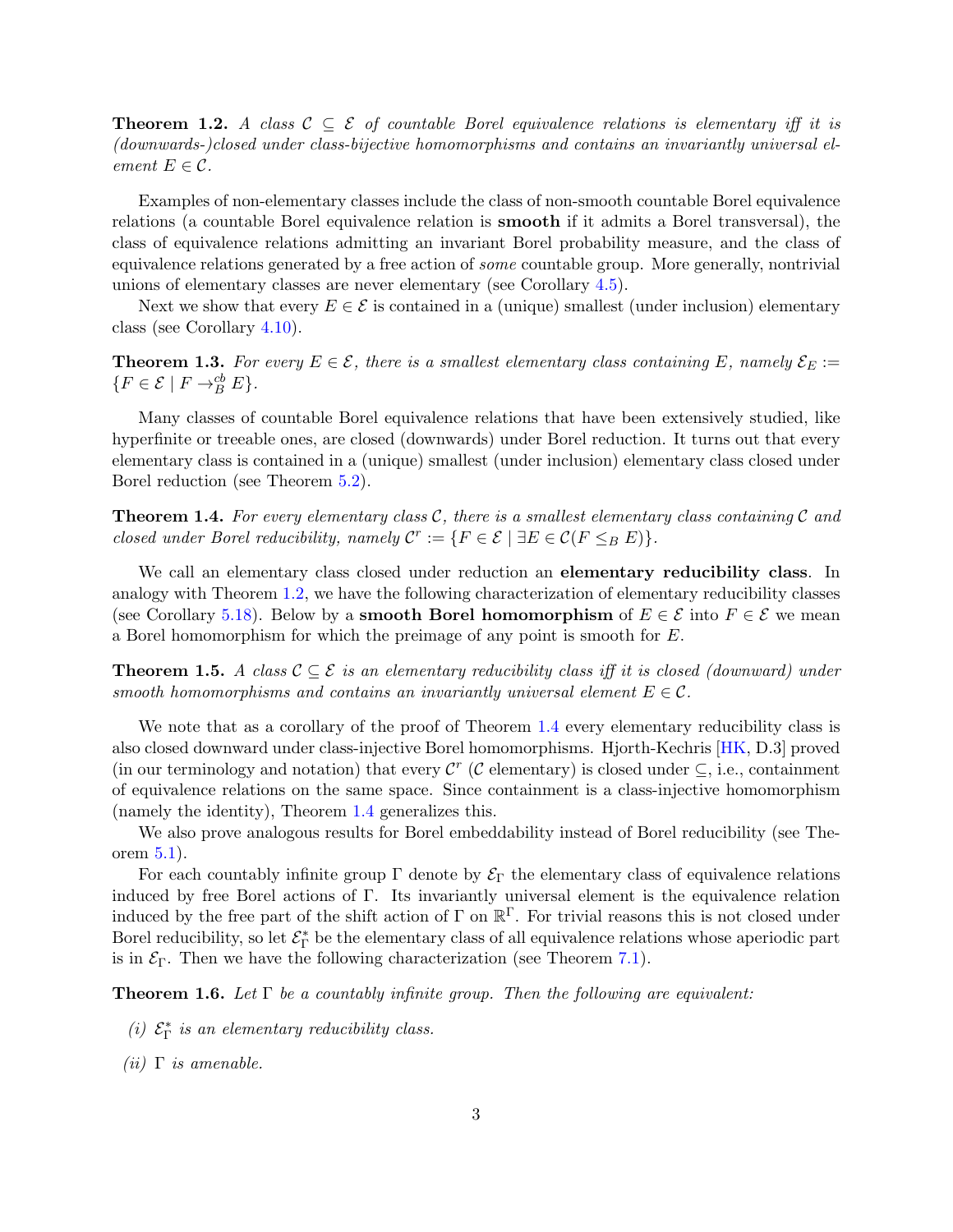We call equivalence relations of the form  $E_{\infty \sigma}$  universally structurable. Denote by  $\mathcal{E}_{\infty} \subseteq \mathcal{E}$ the class of universally structurable equivalence relations. In view of Theorem [1.1,](#page-1-1) an elementary class is uniquely determined by its invariantly universal such equivalence relation, and the poset of elementary classes under inclusion is isomorphic to the poset  $(\mathcal{E}_{\infty}/\cong_B,\sqsubseteq_B^i)$  of Borel isomorphism classes of universally structurable equivalence relations under invariant Borel embeddability. It turns out that this poset has desirable algebraic properties (see Theorem [6.2\)](#page-32-0).

<span id="page-3-2"></span>**Theorem 1.7.** The poset  $(\mathcal{E}_{\infty}/\cong_B, \sqsubseteq_B^i)$  is an  $\omega_1$ -complete, distributive lattice. Moreover, the inclusion  $(\mathcal{E}_{\infty}/\cong_B, \sqsubseteq_B^i) \subseteq (\mathcal{E}/\cong_B, \sqsubseteq_B^i)$  preserves (countable) meets and joins.

This has implications concerning the structure of the class of universally structurable equivalence relations under Borel reducibility. The order-theoretic structure of the poset  $(\mathcal{E}/\sim_B, \leq_B)$  of all bireducibility classes under  $\leq_B$  is not well-understood, apart from that it is very complicated (by [\[AK\]](#page-69-0)). The first general study of this structure was made only recently by Kechris-Macdonald in [\[KMd\]](#page-70-3). In particular, they pointed out that it was even unknown whether there exists any pair of  $\leq_B$ -incomparable  $E, F \in \mathcal{E}$  for which a  $\leq_B$ -meet exists. However it turns out that the subposet  $(\mathcal{E}_{\infty}/\sim_B, \leq_B)$  behaves quite well (see Corollary [6.10\)](#page-34-0).

<span id="page-3-0"></span>**Theorem 1.8.** The poset of universally structurable bireducibility classes, under  $\leq_B$ ,  $(\mathcal{E}_{\infty}/\sim_B, \leq_B)$ is an  $\omega_1$ -complete, distributive lattice. Moreover, the inclusion into the poset  $(\mathcal{E}/\sim_B, \leq_B)$  of all bireducibility classes, under  $\leq_B$ , preserves (countable) meets and joins.

Adapting the method of Adams-Kechris [\[AK\]](#page-69-0), we also show that this poset is quite rich (see Theorem [6.21\)](#page-37-0).

<span id="page-3-1"></span>**Theorem 1.9.** There is an order-embedding from the poset of Borel subsets of  $\mathbb{R}$  under inclusion into the poset  $(\mathcal{E}_{\infty}/\sim_B, \leq_B)$ .

The combination of Theorem [1.8](#page-3-0) and Theorem [1.9](#page-3-1) answers the question mentioned in the paragraph following Theorem [1.7](#page-3-2) by providing a large class of  $\leq_B$ -incomparable countable Borel equivalence relations for which  $\leq_B$ -meets exist.

An important question concerning structurability is which properties of a theory  $\sigma$  yield properties of the corresponding elementary class  $\mathcal{E}_{\sigma}$ . The next theorem provides the first instance of such a result. Marks [\[M,](#page-71-1) end of Section 4.3] asked (in our terminology) for a characterization of when the elementary class  $\mathcal{E}_{\sigma_{\mathbb{A}}}$ , where  $\sigma_{\mathbb{A}}$  is a Scott sentence of a countable structure, consists of smooth equivalence relations, or equivalently, when  $E_{\infty \sigma_{\mathbb{A}}}$  is smooth. We answer this problem in full generality, i.e., for an arbitrary theory  $\sigma$ . Although this result belongs purely in the category of Borel equivalence relations, our proof uses ideas and results from topological dynamics and ergodic theory (see Theorem [8.1\)](#page-41-0).

**Theorem 1.10.** Let  $\sigma$  be a theory. The following are equivalent:

- (i)  $\mathcal{E}_{\sigma}$  contains only smooth equivalence relations, i.e.,  $E_{\infty\sigma}$  is smooth.
- (ii) There is an  $L_{\omega_1\omega}$ -formula  $\phi(x)$  which defines a finite nonempty subset in any countable model of σ.

Along these lines an interesting question is to find out what theories  $\sigma$  have the property that every aperiodic countable Borel equivalence relation is σ-structurable. A result that some particular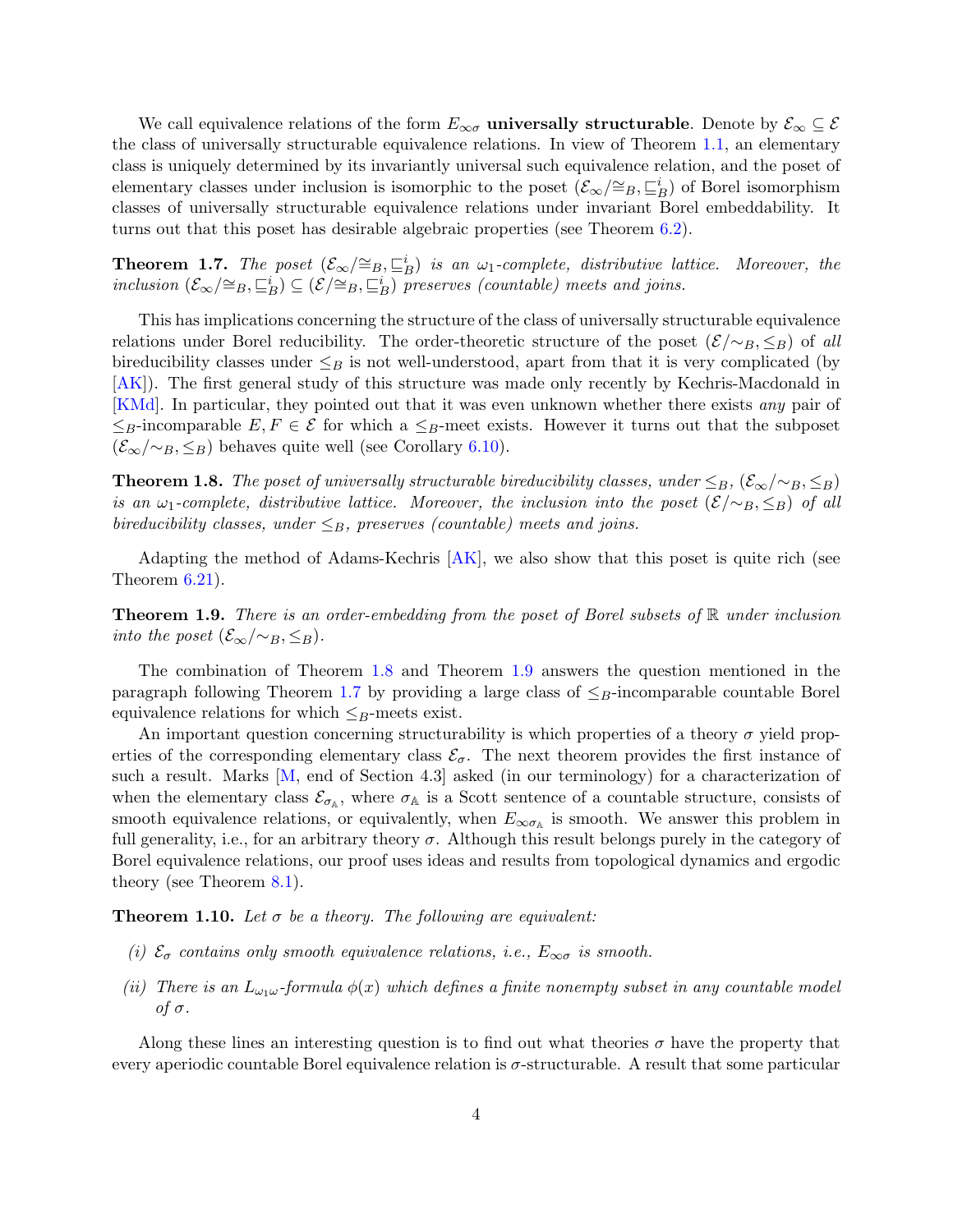$\sigma$  axiomatizes all aperiodic E shows that every such  $E \in \mathcal{E}$  carries a certain type of structure, which can be useful in applications. A typical example is the very useful Marker Lemma (see [\[BK,](#page-69-1)  $(4.5.3)$ , which shows that every aperiodic E admits a decreasing sequence of Borel complete sections  $A_0 \supseteq A_1 \supseteq \cdots$  with empty intersection. This can be phrased as: every aperiodic countable Borel equivalence relation E is  $\sigma$ -structurable, where  $\sigma$  in the language  $L = \{P_0, P_1, \dots\}$  asserts that each (unary)  $P_i$  defines a nonempty subset,  $P_0 \supseteq P_1 \supseteq \cdots$ , and  $\bigcap_i P_i = \emptyset$ .

A particular case is when  $\sigma = \sigma_{\mathbb{A}}$  is a Scott sentence of a countable structure. For convenience we say that E is A-structurable if E is  $\sigma_{\mathbb{A}}$ -structurable. Marks recently pointed out that the work of [\[AFP\]](#page-69-2) implies a very general condition under which this happens (see Theorem [8.2\)](#page-41-1).

<span id="page-4-0"></span>**Theorem 1.11** (Marks). Let  $A$  be a countable structure with trivial definable closure. Then every aperiodic countable Borel equivalence relation is A-structurable.

In particular (see Corollary  $8.18$ ) the following Fraïssé structures can structure every aperiodic countable Borel equivalence relation:  $(\mathbb{Q}, \leq)$ , the random graph, the random  $K_n$ -free graph (where  $K_n$  is the complete graph on n vertices), the random poset, and the rational Urysohn space.

Finally we mention an application to a model-theoretic question that has nothing to do with equivalence relations. The concept of amenability of a structure in the next result (see Corol-lary [8.19\)](#page-48-1) can be either the one in  $[JKL, 2.6(iii)]$  or the one in [\[K91,](#page-70-4) 3.4]. This result was earlier proved by the authors by a different method (still using results of [\[AFP\]](#page-69-2)) but it can also be seen as a corollary of Theorem [1.11.](#page-4-0)

**Theorem 1.12.** Let  $A$  be a countably infinite amenable structure. Then  $A$  has non-trivial definable closure.

(B) This paper is organized as follows: In Section [2](#page-5-0) we review some basic background in the theory of Borel equivalence relations and model theory. In Section [3](#page-11-0) we introduce the concept of structurability of equivalence relations and discuss various examples. In Section [4](#page-13-1) we study the relationship between structurability and class-bijective homomorphisms, obtaining the tight correspondence given by Theorems [1.1](#page-1-1) to [1.3;](#page-2-1) we also apply structurability to describe a product construction (class-bijective or "tensor" product) between countable Borel equivalence relations. In Section [5](#page-23-2) we study the relationship between structurability and other kinds of homomorphisms, such as reductions; we also consider the relationship between reductions and compressible equivalence relations. In Section [6](#page-30-0) we introduce some concepts from order theory convenient for describing the various posets of equivalence relations we are considering, and then study the poset  $(\mathcal{E}_{\infty}/\cong_B, \sqsubseteq_B^i)$ of universally structurable equivalence relations (equivalently of elementary classes). In Section [7](#page-38-0) we consider the elementary class  $\mathcal{E}_{\Gamma}$  of equivalence relations induced by free actions of a countable group Γ. In Section [8](#page-41-2) we consider relationships between model-theoretic properties of a theory  $\sigma$  and the corresponding elementary class  $\mathcal{E}_{\sigma}$ . Finally, in Section [9](#page-50-0) we list several open problems related to structurability.

The appendices contain some generalizations, alternative points of view, and miscellaneous results which are tangential to the main subject of this paper. In Appendix [A](#page-54-0) we introduce fiber spaces (previously considered in [\[G\]](#page-70-5) and [\[HK\]](#page-70-2)), discuss their category-theoretic aspects, and discuss generalizations to that context of several concepts appearing in the body of this paper (including structurability and the various kinds of homomorphisms). In Appendix [B](#page-61-0) we introduce a categorical structure on the class of all theories which interacts well with structurability. Finally, in Appendix [C](#page-68-0) we prove a lattice-theoretic result generalizing the well-known Loomis-Sikorski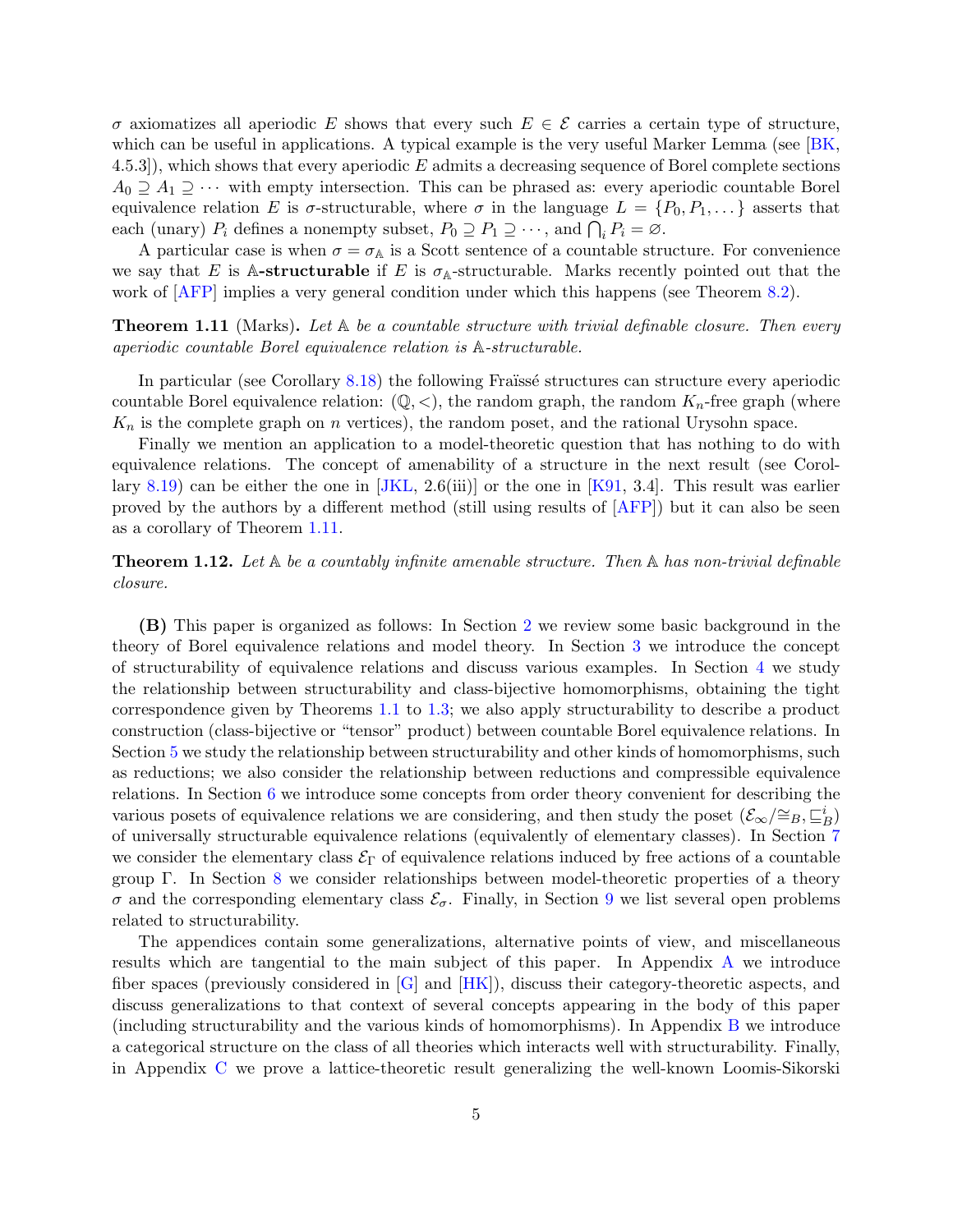representation theorem for  $\sigma$ -Boolean algebras, which can be applied in particular to the lattice  $(\mathcal{E}_{\infty}/\cong_B, \sqsubseteq_B^i)$  considered in Section [6.2.](#page-32-1)

Acknowledgments. We would like to thank Andrew Marks for many valuable suggestions and for allowing us to include Theorem [1.11](#page-4-0) in this paper.

# <span id="page-5-0"></span>2 Preliminaries

For general model theory, see [\[Hod\]](#page-70-6). For general classical descriptive set theory, see [\[K95\]](#page-70-7).

#### 2.1 Theories and structures

By a language, we will always mean a countable first-order relational language, i.e., a countable set  $L = \{R_i \mid i \in I\}$  of relation symbols, where each  $R_i$  has an associated arity  $n_i \geq 1$ . The only logic we will consider is the infinitary logic  $L_{\omega_1\omega}$ . We use letters like  $\phi, \psi$  for formulas, and  $\sigma, \tau$  for sentences. By a theory, we mean a pair  $(L, \sigma)$  where L is a language and  $\sigma$  is an  $L_{\omega_1\omega}$ -sentence. When L is clear from context, we will often write  $\sigma$  instead of  $(L, \sigma)$ .

Let  $L$  be a language. By an  $L$ -structure, we mean in the usual sense of first-order logic, i.e., a tuple  $\mathbb{A} = (X, R^{\mathbb{A}})_{R \in L}$  where X is a set and for each *n*-ary relation symbol  $R \in L$ ,  $R^{\mathbb{A}} \subseteq X^n$  is an n-ary relation on X. Then as usual, for each formula  $\phi(x_1, \ldots, x_n) \in L_{\omega_1 \omega}$  with n free variables, we have an interpretation  $\phi^{\mathbb{A}} \subseteq X^n$  as an *n*-ary relation on X.

We write  $Mod_X(L)$  for the set of L-structures with universe X. More generally, for a theory  $(L, \sigma)$ , we write  $Mod_X(\sigma)$  for the set of models of  $\sigma$  with universe X. When X is countable, we equip  $Mod_X(\sigma)$  with its usual standard Borel structure (see e.g., [\[K95,](#page-70-7) 16.C]).

If  $\mathbb{A} = (X, R^{\mathbb{A}})_{R \in L}$  is an L-structure and  $f : X \to Y$  is a bijection, then we write  $f(\mathbb{A})$  for the pushforward structure, with universe Y and

$$
R^{f(\mathbb{A})}(\overline{y}) \iff R^{\mathbb{A}}(f^{-1}(\overline{y}))
$$

for *n*-ary R and  $\overline{y} \in Y^n$ . When  $X = Y$ , this defines the **logic action** of  $S_X$  (the group of bijections of X) on  $Mod_X(L, \sigma)$ .

If  $f: Y \to X$  is any function, then  $f^{-1}(\mathbb{A})$  is the **pullback structure**, with universe Y and

$$
R^{f^{-1}(\mathbb{A})}(\overline{y}) \iff R^{\mathbb{A}}(f(\overline{y})).
$$

When f is the inclusion of a subset  $Y \subseteq X$ , we also write  $\mathbb{A}|Y$  for  $f^{-1}(\mathbb{A})$ .

Every countable L-structure A has a **Scott sentence**  $\sigma_A$ , which is an  $L_{\omega_1\omega}$ -sentence whose countable models are exactly the isomorphic copies of A.

A Borel class of L-structures is a class  $K$  of *countable L*-structures which is closed under isomorphism and such that  $K \cap Mod_X(L) \subseteq Mod_X(L)$  is Borel for every countable set X (equivalently, for  $X \in \{1, 2, ..., N\}$ . For example, for any  $L_{\omega_1\omega}$ -sentence  $\sigma$ , the class of countable models of  $\sigma$  is Borel. By a classical theorem of Lopez-Escobar [\[LE\]](#page-71-0), every Borel class K of L-structures is of this form, for some  $\sigma$ . (While Lopez-Escobar's theorem is usually stated only for  $Mod_{\mathbb{N}}(L)$ , it is easily seen to hold also for  $Mod_X(L)$  with X finite.)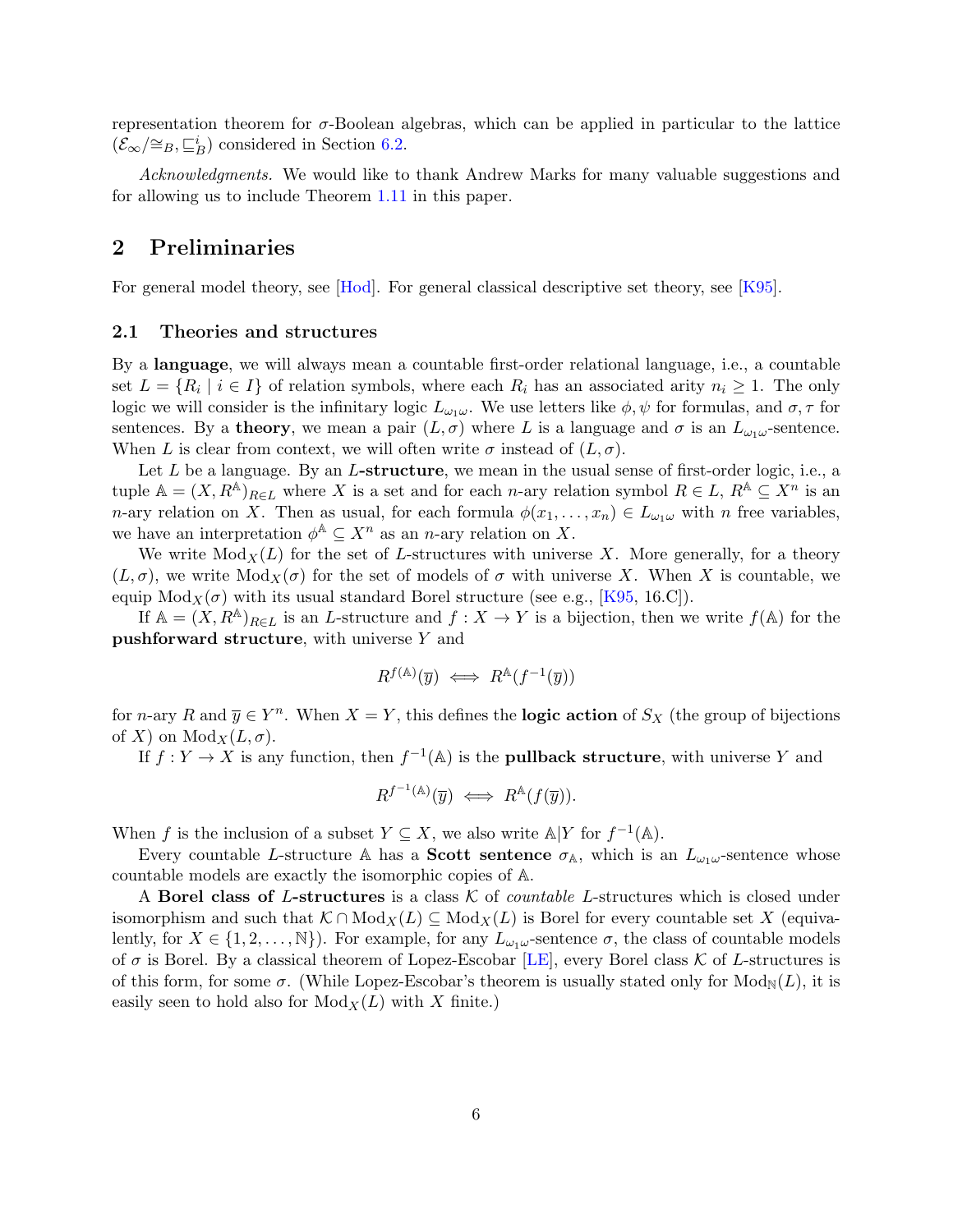#### 2.2 Countable Borel equivalence relations

A Borel equivalence relation  $E$  on a standard Borel space  $X$  is an equivalence relation which is Borel as a subset of  $X^2$ ; the equivalence relation E is **countable** if each of its classes is. We will also refer to the pair  $(X, E)$  as an equivalence relation.

Throughout this paper, we use  $\mathcal E$  to denote the class of countable Borel equivalence relations  $(X, E)$ .

If  $\Gamma$  is a group acting on a set X, then we let  $E_{\Gamma}^X \subseteq X^2$  be the **orbit equivalence relation**:

$$
x E_{\Gamma}^{X} y \iff \exists \gamma \in \Gamma (\gamma \cdot x = y).
$$

If  $\Gamma$  is countable, X is standard Borel, and the action is Borel, then  $E_{\Gamma}^X$  is a countable Borel equivalence relation. Conversely, by the Feldman-Moore Theorem [\[FM\]](#page-70-8), every countable Borel equivalence relation on a standard Borel space X is  $E_{\Gamma}^X$  for some countable group  $\Gamma$  with some Borel action on X.

If  $\Gamma$  is a group and X is a set, the (right) shift action of  $\Gamma$  on  $X^{\Gamma}$  is given by

$$
(\gamma \cdot \overline{x})(\delta) := \overline{x}(\delta \gamma)
$$

for  $\gamma \in \Gamma$ ,  $\overline{x} \in X^{\Gamma}$ , and  $\delta \in \Gamma$ . We let  $E(\Gamma, X) := E_{\Gamma}^{X^{\Gamma}} \subseteq (X^{\Gamma})^2$  denote the orbit equivalence of the shift action. If  $\Gamma$  is countable and X is standard Borel, then  $E(\Gamma, X)$  is a countable Borel equivalence relation. If  $\Gamma$  already acts on X, then that action embeds into the shift action, via

$$
X \longrightarrow X^{\Gamma}
$$

$$
x \longmapsto (\gamma \mapsto \gamma \cdot x).
$$

In particular, any action of  $\Gamma$  on a standard Borel space embeds into the shift action of  $\Gamma$  on  $\mathbb{R}^{\Gamma}$ .

The free part of a group action of  $\Gamma$  on X is

$$
\{x \in X \mid \forall 1 \neq \gamma \in \Gamma \, (\gamma \cdot x \neq x)\};
$$

the action is free if the free part is all of X. We let  $F(\Gamma, X)$  denote the orbit equivalence of the free part of the shift action of  $\Gamma$  on  $X^{\Gamma}$ .

An **invariant measure** for a Borel group action of  $\Gamma$  on X is a nonzero  $\sigma$ -finite Borel measure  $\mu$  on X such that  $\gamma_*\mu = \mu$  for all  $\gamma \in \Gamma$  (where  $\gamma_*\mu$  is the pushforward). An **invariant measure** on a countable Borel equivalence relation  $(X, E)$  is an invariant measure for some Borel action of a countable group  $\Gamma$  on X which generates E, or equivalently for any such action (see [\[KM,](#page-70-9) 2.1]). An invariant measure  $\mu$  on  $(X, E)$  is **ergodic** if for any E-invariant Borel set  $A \subseteq X$ , either  $\mu(A) = 0$ or  $\mu(X \setminus A) = 0$ .

#### <span id="page-6-0"></span>2.3 Homomorphisms

Let  $(X, E), (Y, F) \in \mathcal{E}$  be countable Borel equivalence relations, and let  $f : X \to Y$  be a Borel map (we write  $f: X \rightarrow_B Y$  to denote that f is Borel). We say that f is:

• a homomorphism, written  $f : (X, E) \rightarrow_B (Y, F)$ , if

$$
\forall x, y \in X \, (x \, E \, y \implies f(x) \, F \, f(y)),
$$

i.e., f induces a map on the quotient spaces  $X/E \to Y/F$ ;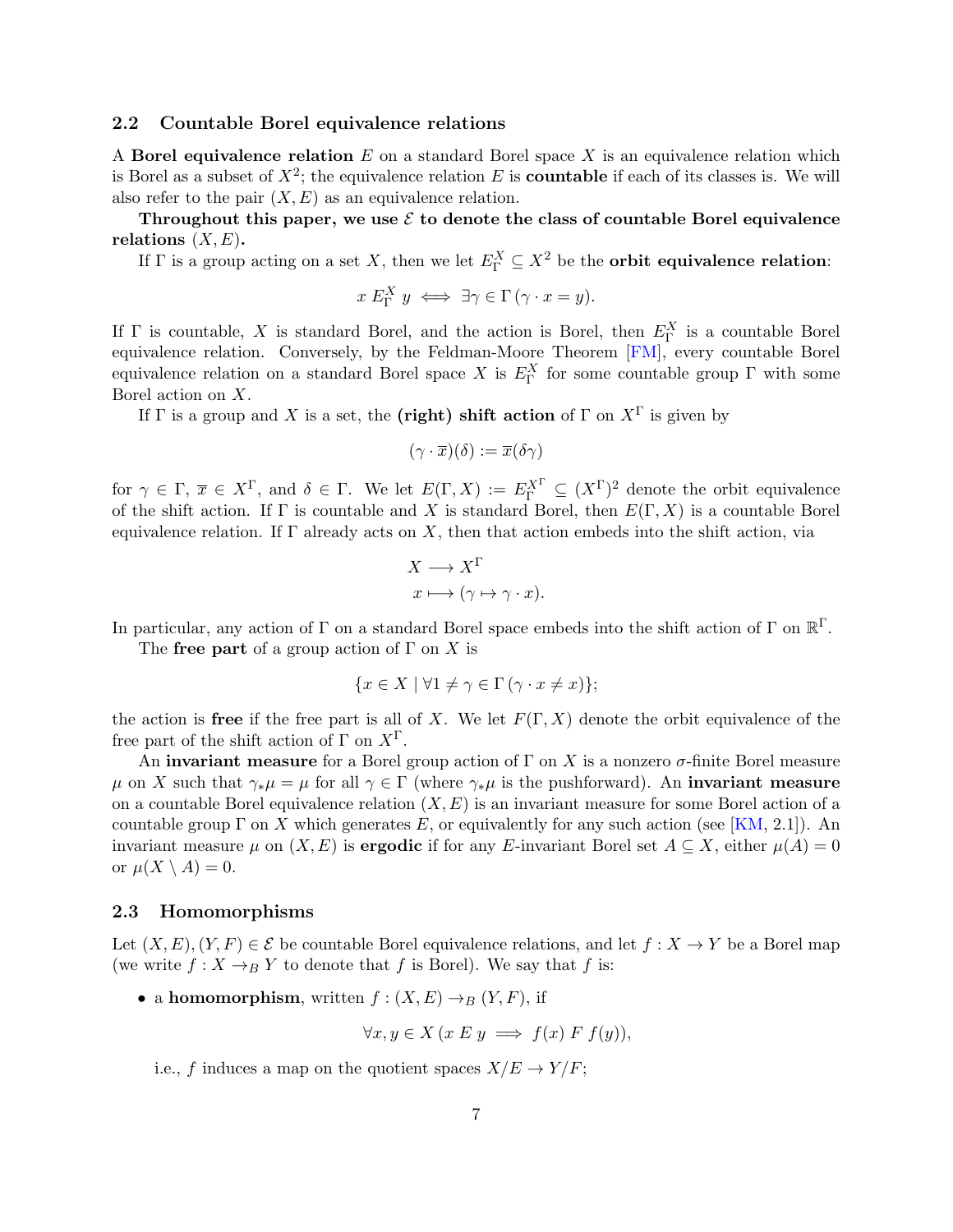• a reduction, written  $f : (X, E) \leq_B (Y, F)$ , if f is a homomorphism and

$$
\forall x, y \in X \, (f(x) \, F \, f(y) \implies x \, E \, y),
$$

i.e., f induces an injection on the quotient spaces;

- a class-injective homomorphism (respectively, class-surjective, class-bijective), written  $f:(X,E)\to_B^{ci}(Y,F)$  (respectively  $f:(X,E)\to_B^{cs}(Y,F)$ ,  $f:(X,E)\to_B^{cb}(Y,F)$ ), if f is a homomorphism such that for each  $x \in X$ , the restriction  $f|[x]_E : [x]_E \to [f(x)]_F$  to the equivalence class of  $x$  is injective (respectively, surjective, bijective);
- an embedding, written  $f : (X, E) \sqsubseteq_B (Y, F)$ , if f is an injective (or equivalently, classinjective) reduction;
- an invariant embedding, written  $f : (X, E) \sqsubseteq_B^i (Y, F)$ , if f is a class-bijective reduction, or equivalently an embedding such that the image  $f(X) \subseteq Y$  is F-invariant.

Among these various kinds of homomorphisms, the reductions have received the most attention in the literature, while the class-bijective ones are most closely related to the notion of structurability. Here is a picture of the containments between these classes of homomorphisms, with the more restrictive classes at the bottom:



We say that  $(X, E)$  (Borel) reduces to  $(Y, F)$ , written  $(X, E) \leq_B (Y, F)$  (or simply  $E \leq_B F$ ), if there is a Borel reduction  $f : (X, E) \leq_B (Y, F)$ . Similarly for the other kinds of homomorphisms, e.g., E embeds into F, written  $E \sqsubseteq_B F$ , if there is some  $f : E \sqsubseteq_B F$ , etc. We also write:

- $E \sim_B F$  (E is bireducible to F) if  $E \leq_B F$  and  $F \leq_B E$ ;
- $E \leq_B F$  if  $E \leq_B F$  and  $F \nleq_B E$ , and similarly for  $\Box_B$  and  $\Box_B^i$ ;
- $E \leftrightarrow_B^{\text{cb}} F$  (*E* is class-bijectively equivalent to *F*) if  $E \to_B^{\text{cb}} F$  and  $F \to_B^{\text{cb}} E$ ;
- $E \cong_B F$  if E is Borel isomorphic to F, or equivalently (by the Borel Schröder-Bernstein theorem)  $E \sqsubseteq_B^i F$  and  $F \sqsubseteq_B^i E$ .

Clearly  $\leq_B$ ,  $\sqsubseteq_B$ ,  $\rightarrow_B^{\text{cb}}$ , etc., are preorders on the class  $\mathcal{E}$ , and  $\sim_B$ ,  $\leftrightarrow_B^{\text{cb}}$ ,  $\cong_B$  are equivalence relations on  $\mathcal{E}$ . The ∼<sub>B</sub>-equivalence classes are called **bireducibility classes**, etc.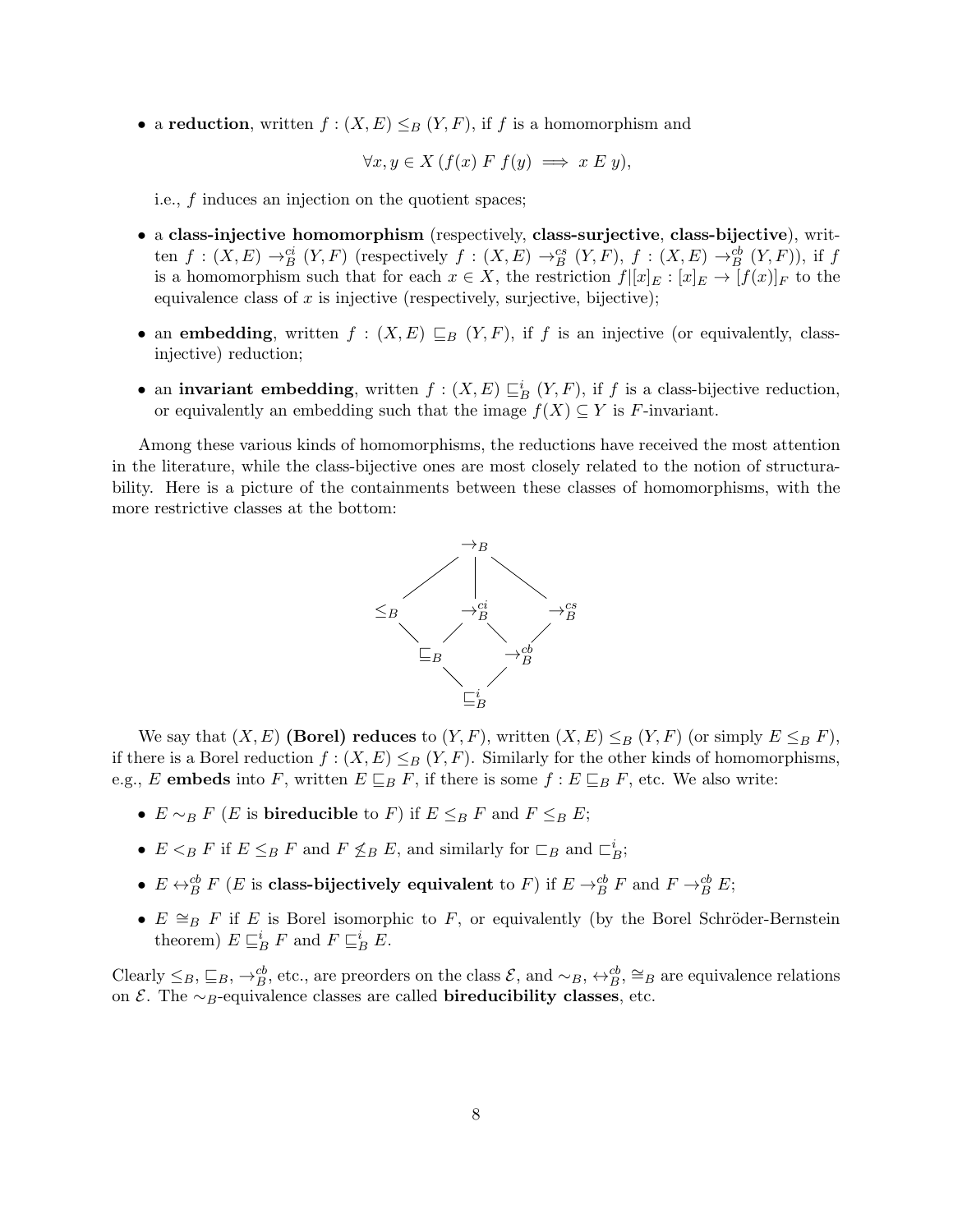## 2.4 Basic operations

We have the following basic operations on Borel equivalence relations. Let  $(X, E), (Y, F)$  be Borel equivalence relations.

Their disjoint sum is  $(X, E) \oplus (Y, F) = (X \oplus Y, E \oplus F)$  where  $X \oplus Y$  is the disjoint union of X, Y, and  $E \oplus F$  relates elements of X according to E and elements of Y according to F and does not relate elements of X with elements of Y. The canonical injections  $\iota_1 : X \to_B X \oplus Y$ and  $\iota_2: Y \to_B X \oplus Y$  are then invariant embeddings  $E, F \sqsubseteq_B^i E \oplus F$ . Clearly the disjoint sum of countable equivalence relations is countable. We have obvious generalizations to disjoint sums of any countable family of equivalence relations.

Their cross product is  $(X, E) \times (Y, F) = (X \times Y, E \times F)$ , where

$$
(x,y) (E \times F) (x',y') \iff x E x' \land y F y'.
$$

(The "cross" adjective is to disambiguate from the tensor products to be introduced in Section [4.4.](#page-19-0)) The projections  $\pi_1 : X \times Y \to X$  and  $\pi_2 : X \times Y \to Y$  are class-surjective homomorphisms  $E \times F \to_B^{cs} E, F$ . Cross products also generalize to countably many factors; but note that only finite cross products of countable equivalence relations are countable.

#### 2.5 Special equivalence relations

Recall that an equivalence relation  $(X, E)$  is **countable** if each E-class is countable; similarly, it is finite if each E-class is finite, and aperiodic countable if each E-class is countably infinite. A countable Borel equivalence relation is always the disjoint sum of a finite Borel equivalence relation and an aperiodic countable Borel equivalence relation. Since many of our results become trivial when all classes are finite, we will often assume that our equivalence relations are aperiodic.

For any set X, the **indiscrete** equivalence relation on X is  $I_X := X \times X$ .

A Borel equivalence relation  $(X, E)$  is smooth if  $E \leq_B \Delta_Y$  where  $\Delta_Y$  is the equality relation on some standard Borel space Y. When  $E$  is countable, this is equivalent to  $E$  having a Borel transversal, i.e., a Borel set  $A \subseteq X$  meeting each E-class exactly once, or a Borel selector, i.e., a Borel map  $f: X \to_B X$  such that  $x \in f(x)$  and  $x \in y \implies f(x) = f(y)$  for all  $x, y \in X$ . Any finite Borel equivalence relation is smooth. Up to bireducibility, the smooth Borel equivalence relations consist exactly of

$$
\Delta_0 <_B \Delta_1 <_B \Delta_2 <_B \cdots <_B \Delta_N <_B \Delta_{\mathbb{R}};
$$

and these form an initial segment of the preorder  $(\mathcal{E}, \leq_B)$  (Silver's dichotomy; see [\[MK,](#page-71-2) 9.1.1]).

We will sometimes use the standard fact that a countable Borel equivalence relation  $(X, E)$ is smooth iff every ergodic invariant ( $\sigma$ -finite Borel) measure on E is atomic. (For the converse direction, use e.g., that if E is not smooth, then  $E_t \sqsubseteq_B^i E$  (see Theorem [2.1](#page-9-0) below), and  $E_t$  is isomorphic to the orbit equivalence of the translation action of  $\mathbb Q$  on  $\mathbb R$ , which admits Lebesgue measure as an ergodic invariant nonatomic  $\sigma$ -finite measure.)

If  $f: X \to Y$  is any function between sets, the **kernel** of f is the equivalence relation ker f on X given by x (ker f)  $y \iff f(x) = f(y)$ . So a Borel equivalence relation is smooth iff it is the kernel of some Borel map.

A countable Borel equivalence relation E is **universal** if E is  $\leq_B$ -greatest in E, i.e., for any other countable Borel equivalence relation F, we have  $F \leq_B E$ . An example is  $E(\mathbb{F}_2, 2)$  (where  $\mathbb{F}_2$ is the free group on 2 generators) [\[DJK,](#page-70-10) 1.8].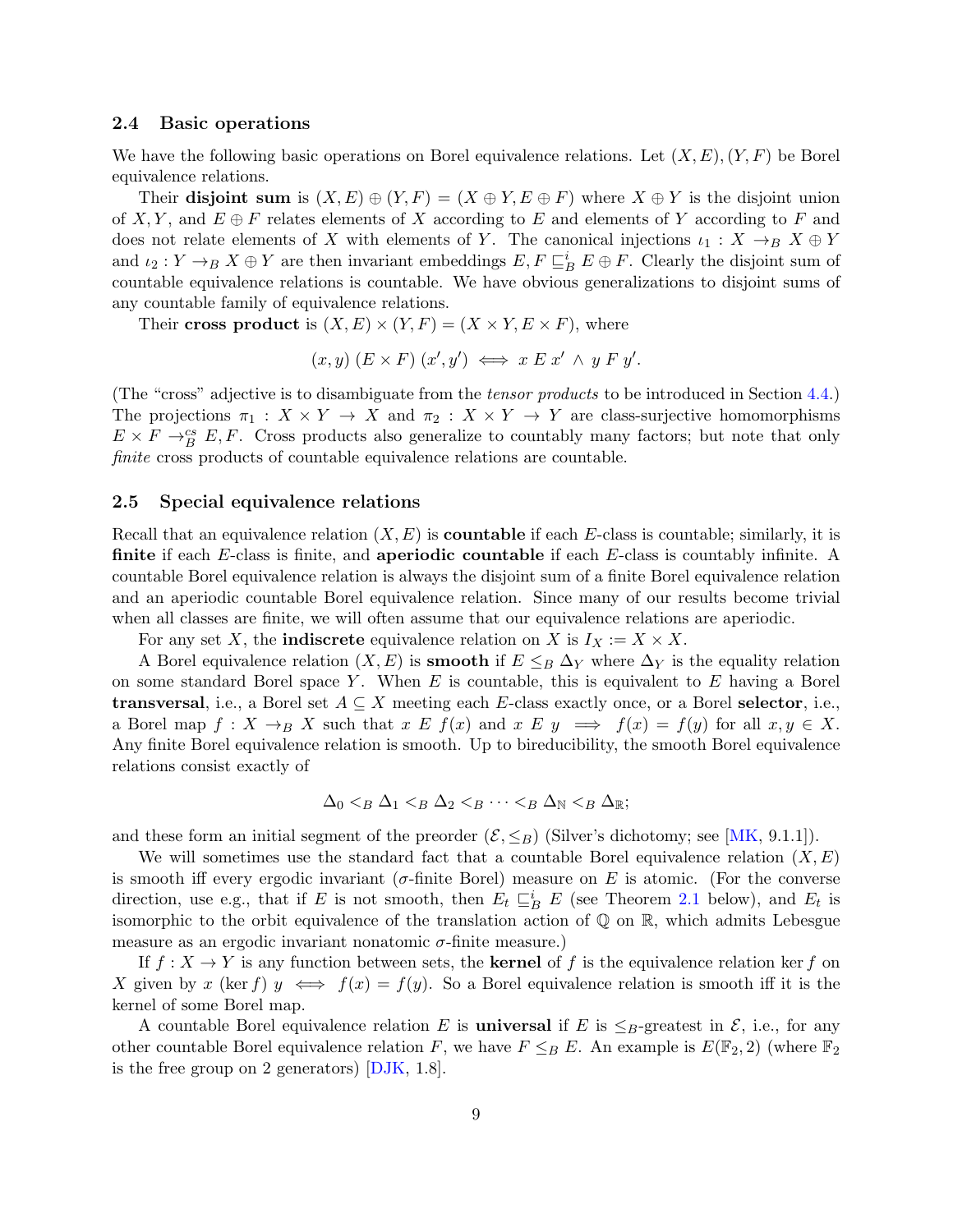A countable Borel equivalence relation E is **invariantly universal** if E is  $\sqsubseteq_B^i$ -greatest in  $\mathcal{E}$ , i.e., for any other countable Borel equivalence relation F, we have  $F \subseteq_B^i E$ . We denote by  $E_{\infty}$ any such E; in light of the Borel Schröder-Bernstein theorem,  $E_{\infty}$  is unique up to isomorphism. Clearly  $E_{\infty}$  is also  $\leq_B$ -universal. (Note: in the literature,  $E_{\infty}$  is commonly used to denote any  $\leq_B$ -universal countable Borel equivalence relation (which is determined only up to bireducibility).) One realization of  $E_{\infty}$  is  $E(\mathbb{F}_{\omega}, \mathbb{R})$ . (This follows from the Feldman-Moore Theorem.)

A (countable) Borel equivalence relation  $(X, E)$  is **hyperfinite** if E is the increasing union of a sequence of finite Borel equivalence relations on X. We will use the following facts (see  $[DJK, 5.1,$ 7.2, 9.3]):

<span id="page-9-0"></span>**Theorem 2.1.** Let  $(X, E), (Y, F) \in \mathcal{E}$  be countable Borel equivalence relations.

- (a) E is hyperfinite iff  $E = E_{\mathbb{Z}}^X$  for some action of  $\mathbb{Z}$  on X.
- (b) E is hyperfinite iff there is a Borel binary relation  $\lt$  on X such that on each E-class,  $\lt$  is a linear order embeddable in  $(\mathbb{Z}, \langle \rangle)$ .
- (c) If E, F are both hyperfinite and non-smooth, then  $E \sqsubseteq_B F$ . Thus there is a unique bireducibility (in fact biembeddability) class of non-smooth hyperfinite Borel equivalence relations.
- (d) Let  $E_0, E_t$  be the equivalence relations on  $2^{\mathbb{N}}$  given by

$$
x E_0 y \iff \exists i \in \mathbb{N} \forall j \in \mathbb{N} \ (x(i+j) = y(i+j)),
$$
  
\n
$$
x E_t y \iff \exists i, j \in \mathbb{N} \forall k \in \mathbb{N} \ (x(i+k) = y(j+k)).
$$

Up to isomorphism, the non-smooth, aperiodic, hyperfinite Borel equivalence relations are

$$
E_t \sqsubset_B^i E_0 \sqsubset_B^i 2 \cdot E_0 \sqsubset_B^i 3 \cdot E_0 \sqsubset_B^i \cdots \sqsubset_B^i \aleph_0 \cdot E_0 \sqsubset_B^i 2^{\aleph_0} \cdot E_0,
$$

where  $n \cdot E_0 := \Delta_n \times E_0$ . Each  $n \cdot E_0$  has exactly n ergodic invariant probability measures.

(e) (Glimm-Effros dichotomy) E is not smooth iff  $E_t \sqsubseteq_B^i E$ .

A countable Borel equivalence relation  $(X, E)$  is **compressible** if there is a  $f : E \sqsubseteq_B E$  such that  $f(C) \subsetneq C$  for every E-class  $C \in X/E$ . The basic example is  $I_{\mathbb{N}}$ . A fundamental theorem of Nadkarni  $[N]$  asserts that E is compressible iff it does not admit an invariant probability measure. Thus,  $E_t$  is compressible. For more on compressibility, see [\[DJK,](#page-70-10) Section 2]; we will use the results therein extensively in Section [5.4.](#page-29-0)

A countable Borel equivalence relation  $(X, E)$  is **treeable** if E is generated by an acyclic Borel graph on X. For properties of treeability which we use later on, see [\[JKL,](#page-70-0) Section 3].

#### <span id="page-9-1"></span>2.6 Fiber products

Let  $(X, E), (Y, F), (Z, G)$  be Borel equivalence relations, and let  $f : (Y, F) \rightarrow_B (X, E)$  and g:  $(Z, G) \rightarrow_B (X, E)$  be homomorphisms. The fiber product of F and G (with respect to f and g) is  $(Y, F) \times_{(X, E)} (Z, G) = (Y \times_X Z, F \times_E G)$ , where

$$
Y \times_X Z := \{ (y, z) \in Y \times Z \mid f(y) = g(z) \}, \qquad F \times_E G := (F \times G) \mid (Y \times_X Z).
$$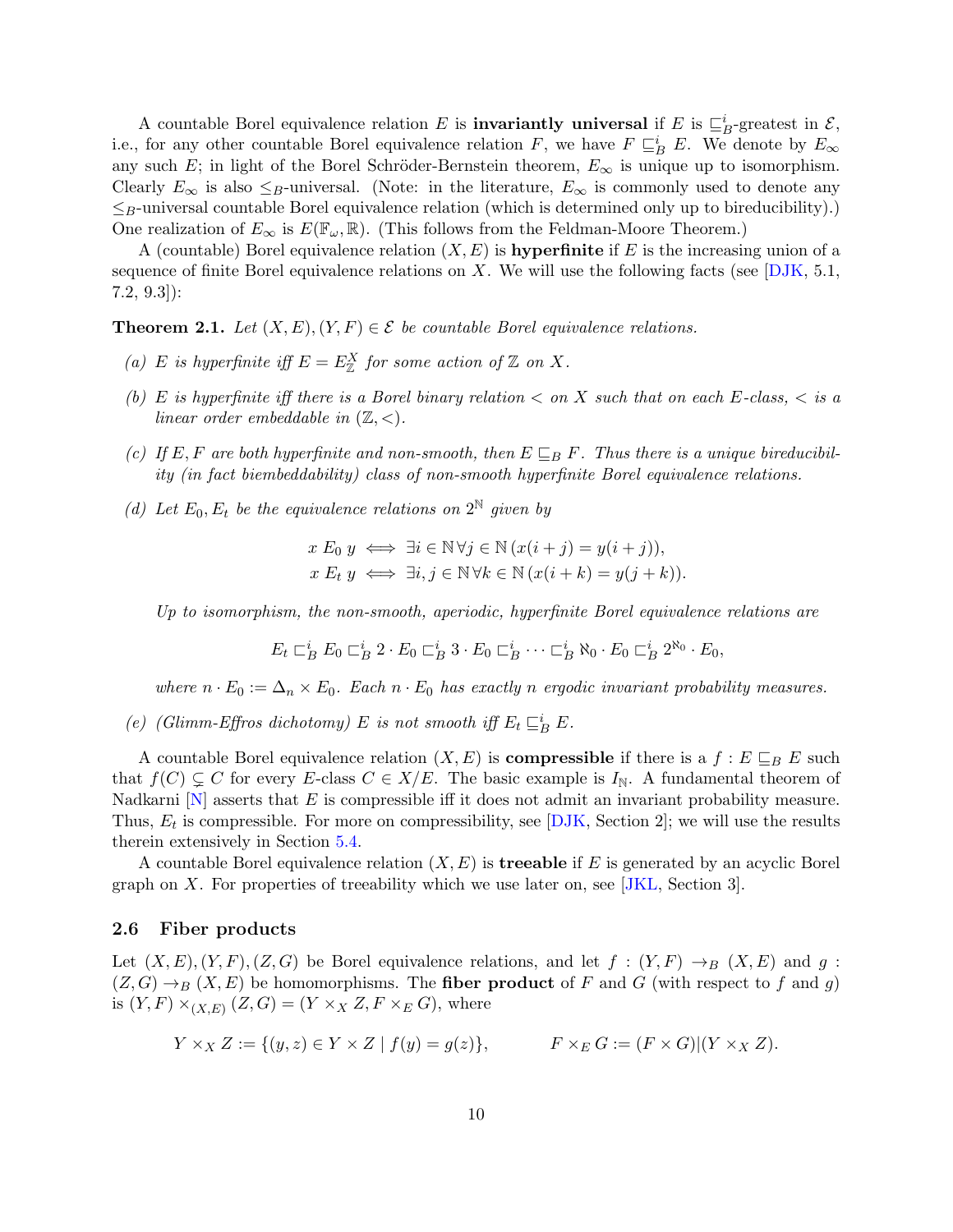The projections  $\pi_1 : F \times_E G \to F$  and  $\pi_2 : F \times_E G \to G$  fit into a commutative diagram:



It is easily verified that if g is class-injective, class-surjective, or a reduction, then so is  $\pi_1$ .

#### <span id="page-10-0"></span>2.7 Some categorical remarks

For each of the several kinds of homomorphisms mentioned in Section [2.3,](#page-6-0) we have a corresponding category of countable Borel equivalence relations and homomorphisms of that kind. We use e.g.,  $(\mathcal{E}, \rightarrow_B^{cb})$  to denote the category of countable Borel equivalence relations and class-bijective homomorphisms, etc.

(Depending on context, we also use  $(\mathcal{E}, \to_B^{\text{cb}})$  to denote the preorder  $\to_B^{\text{cb}}$  on  $\mathcal{E}$ , i.e., the preorder gotten by collapsing all morphisms in the category  $(\mathcal{E}, \rightarrow_B^{cb})$  between the same two objects.)

From a categorical standpoint, among these categories, the two most well-behaved ones seem to be  $(\mathcal{E}, \rightarrow_B)$  and  $(\mathcal{E}, \rightarrow_B^{\text{cb}})$ . The latter will be treated in Sections [4.4](#page-19-0) and [4.5.](#page-22-0) As for  $(\mathcal{E}, \rightarrow_B)$ , we note that (countable) disjoint sums, (finite) cross products, and fiber products give respectively coproducts, products, and pullbacks in that category. It follows that  $(\mathcal{E}, \rightarrow_B)$  is finitely complete, i.e., has all finite categorical limits (see e.g., [\[ML,](#page-71-4) V.2, Exercise III.4.10]). (However, it does not have coequalizers: let  $E_0$  on  $2^{\mathbb{N}}$  be generated by a Borel automorphism  $T: 2^{\mathbb{N}} \to 2^{\mathbb{N}}$ ; then it is easy to see that  $T: (2^{\mathbb{N}}, \Delta_{2^{\mathbb{N}}}) \to_B (2^{\mathbb{N}}, \Delta_{2^{\mathbb{N}}})$  and the identity map do not have a coequalizer.)

For later reference, let us note that the category of (not necessarily countable) Borel equivalence relations and Borel homomorphisms has inverse limits of countable chains. That is, for each  $n \in \mathbb{N}$ , let  $(X_n, E_n)$  be a Borel equivalence relation, and  $f_n : E_{n+1} \to_B E_n$  be a Borel homomorphism. Then the **inverse limit** of the system is  $\underleftarrow{\lim}_{n}(X_n, E_n) = (\underleftarrow{\lim}_{n} X_n, \underleftarrow{\lim}_{n} E_n)$ , where

$$
\varprojlim_n X_n := \{ \overline{x} = (x_0, x_1, \dots) \in \prod_n X_n \mid \forall n \, (x_n = f_n(x_{n+1})) \},
$$
  

$$
\varprojlim_n E_n := \prod_n E_n | \varprojlim_n X_n.
$$

It is easily seen that  $\lim_{n \to \infty} E_n$  together with the projections  $\pi_m : \lim_{n \to \infty} E_n \to B_n$  has the universal<br>property of an inverse limit i.e. for any other Borel equivalence relation  $(Y, F)$  and homomorphisms property of an inverse limit, i.e., for any other Borel equivalence relation  $(Y, F)$  and homomorphisms  $g_m : F \to_B E_m$  such that  $g_m = f_m \circ g_{m+1}$  for each m, there is a unique homomorphism  $\tilde{g} : F \to_B F_m$  $\varprojlim_{n} E_{n}$  such that  $\pi_{m} \circ \widetilde{g} = g_{m}$  for each m. This is depicted in the following commutative diagram:



It follows that the category of Borel equivalence relations and Borel homomorphisms is countably complete, i.e., has all limits of countable diagrams (again see [\[ML,](#page-71-4) V.2, Exercise III.4.10]).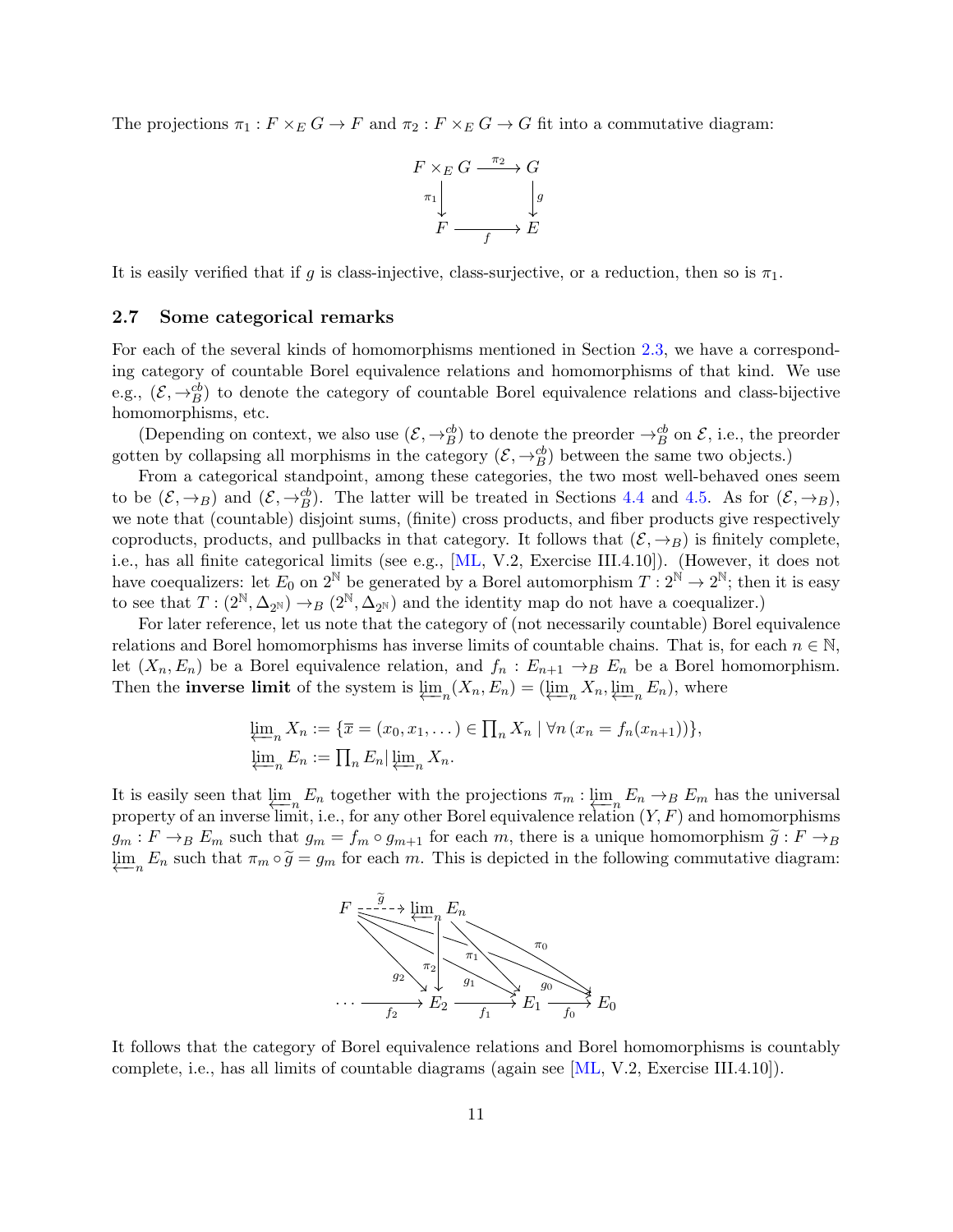## <span id="page-11-0"></span>3 Structures on equivalence relations

We now define the central notion of this paper.

Let L be a language and X be a standard Borel space. We say that an L-structure  $\mathbb{A} =$  $(X, R^{\mathbb{A}})_{R \in L}$  with universe X is **Borel** if  $R^{\mathbb{A}} \subseteq X^n$  is Borel for each *n*-ary  $R \in L$ .

Now let  $(X, E)$  be a countable Borel equivalence relation. We say that a Borel L-structure  $A = (X, R^{\mathbb{A}})_{R \in L}$  is a **Borel L-structure on** E if for each n-ary  $R \in L$ ,  $R^{\mathbb{A}}$  only relates elements within the same E-class, i.e.,

$$
R^{\mathbb{A}}(x_1,\ldots,x_n) \implies x_1 \ E \ x_2 \ E \ \cdots \ E \ x_n.
$$

For an  $L_{\omega_1\omega}$ -sentence  $\sigma$ , we say that A is a **Borel**  $\sigma$ -structure on E, written

$$
\mathbb{A}:E\models\sigma,
$$

if for each E-class  $C \in X/E$ , the structure  $\mathbb{A}|C$  satisfies  $\sigma$ . We say that E is  $\sigma$ -structurable, written

$$
E \models \sigma,
$$

if there is some Borel  $\sigma$ -structure on E. Similarly, if K is a Borel class of L-structures, we say that A is a Borel K-structure on E if  $\mathbb{A}|C \in \mathcal{K}$  for each  $C \in X/E$ , and that E is K-structurable if there is some Borel K-structure on E. Note that E is K-structurable iff it is  $\sigma$ -structurable, for any  $L_{\omega_1\omega}$ -sentence  $\sigma$  axiomatizing K.

We let

$$
\mathcal{E}_{\sigma} \subseteq \mathcal{E}, \qquad \qquad \mathcal{E}_{\mathcal{K}} \subseteq \mathcal{E}
$$

denote respectively the classes of  $\sigma$ -structurable and K-structurable countable Borel equivalence relations. For any class  $\mathcal{C} \subseteq \mathcal{E}$  of countable Borel equivalence relations, we say that C is **elementary** if  $C = \mathcal{E}_{\sigma}$  for some theory  $(L, \sigma)$ , in which case we say that  $(L, \sigma)$  axiomatizes C.

#### <span id="page-11-1"></span>3.1 Examples of elementary classes

Several notions of "sufficiently simple" countable Borel equivalence relations which have been considered in the literature are given by an elementary class.

For example, a countable Borel equivalence relation  $E$  is smooth iff  $E$  is structurable by pointed sets (i.e., sets with a distinguished element). By Theorem [2.1,](#page-9-0)  $E$  is hyperfinite iff  $E$  is structurable by linear orders which embed in Z. Hyperfiniteness can also be axiomatized by the sentence in the language  $L = \{R_0, R_1, R_2, \dots\}$  which asserts that each  $R_i$  is a finite equivalence relation and  $R_0 \subseteq R_1 \subseteq \cdots$  with union the indiscrete equivalence relation. Similarly, it is straightforward to verify that for each  $\alpha < \omega_1$ ,  $\alpha$ -Fréchet-amenability (see [\[JKL,](#page-70-0) 2.11–12]) is axiomatizable. Also, E is compressible iff it is structurable via structures in the language  $L = \{R\}$  where R is the graph of a non-surjective injection.

For some trivial examples: every E is  $\sigma$ -structurable for logically valid  $\sigma$ , or for the (non-valid) sentence  $\sigma$  in the language  $L = \{R_0, R_1, \dots\}$  asserting that the  $R_i$ 's form a separating family of unary predicates (i.e.,  $\forall x, y \ (\bigwedge_i (R_i(x) \leftrightarrow R_i(y)) \leftrightarrow x = y)$ ); thus  $\mathcal E$  is elementary. The class of aperiodic countable Borel equivalence is axiomatized by the theory of infinite sets, etc.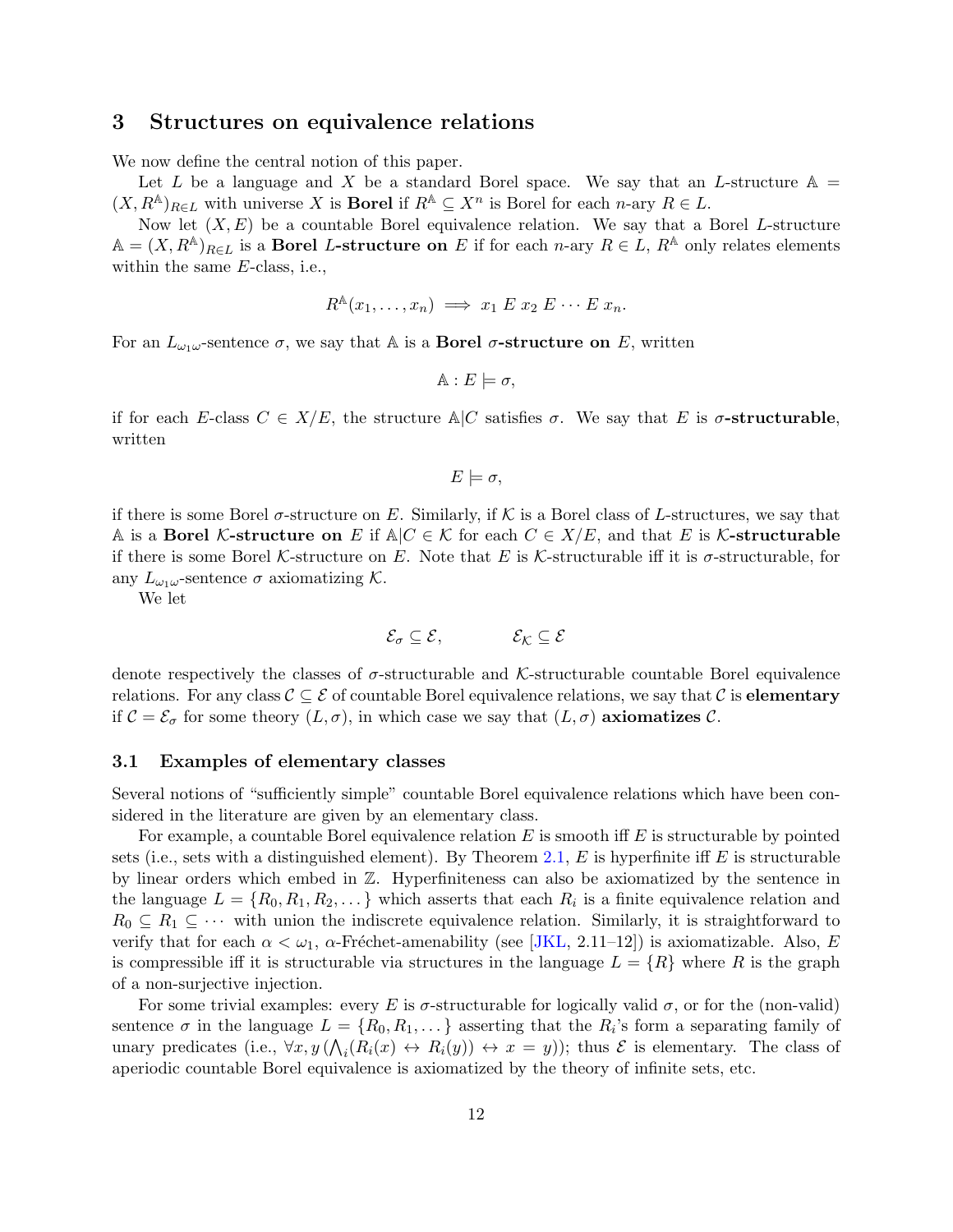Let  $\mathcal{T}_1$  denote the class of trees (i.e., acyclic connected graphs), and more generally,  $\mathcal{T}_n$  denote the class of contractible *n*-dimensional (abstract) simplicial complexes. Then E is  $\mathcal{T}_1$ -structurable iff E is treeable. Gaboriau [\[G\]](#page-70-5) has shown that  $\mathcal{E}_{\mathcal{T}_1} \subsetneq \mathcal{E}_{\mathcal{T}_2} \subsetneq \cdots$ .

For any language L and countable L-structure A, if  $\sigma_{A}$  denotes the Scott sentence of A, then E is  $\sigma_{\mathbb{A}}$ -structurable iff it is structurable via isomorphic copies of A. For example, if  $L = \{ \leq \}$  and  $(X, A) = (Z, <)$ , then E is  $\sigma_A$ -structurable iff it is aperiodic hyperfinite. We write

$$
\mathcal{E}_{\mathbb{A}}:=\mathcal{E}_{\sigma_{\mathbb{A}}}
$$

for the class of A-structurable countable Borel equivalence relations.

Let  $\Gamma$  be a countable group, and regard  $\Gamma$  as a structure in the language  $L_{\Gamma} = \{R_{\gamma} \mid \gamma \in \Gamma\},\$ where  $R_{\gamma}^{\Gamma}$  is the graph of the map  $\delta \mapsto \gamma \cdot \delta$ . Then a model of  $\sigma_{\Gamma}$  is a  $\Gamma$ -action isomorphic to  $\Gamma$ , i.e., a free transitive Γ-action. Thus a countable Borel equivalence relation E is Γ-structurable (i.e., σΓ-structurable) iff it is generated by a free Borel action of Γ.

Finally, we note that several important classes of countable Borel equivalence relations are *not* elementary. This includes all classes of "sufficiently complex" equivalence relations, such as (invariantly) universal equivalence relations, non-smooth equivalence relations, and equivalence relations admitting an invariant probability measure; these classes are not elementary by Proposition [3.1.](#page-12-0) Another example of a different flavor is the class of equivalence relations generated by a free action of some countable group; more generally, nontrivial unions of elementary classes are never elementary (see Corollary [4.5\)](#page-15-0).

#### 3.2 Classwise pullback structures

Let  $(X, E), (Y, F)$  be countable Borel equivalence relations and  $f : E \to_B^{cb} F$  be a class-bijective homomorphism. For an L-structure  $A$  on F, recall that the pullback structure of  $A$  along  $f$ , denoted  $f^{-1}(\mathbb{A})$ , is the L-structure with universe X given by

$$
R^{f^{-1}(\mathbb{A})}(\overline{x}) \iff R^{\mathbb{A}}(f(\overline{x}))
$$

for each *n*-ary  $R \in L$  and  $\overline{x} \in X^n$ . Let  $f_E^{-1}$  $E^{-1}(\mathbb{A})$  denote the **classwise pullback structure**, given by

$$
R^{f_E^{-1}(\mathbb{A})}(\overline{x}) \iff R^{\mathbb{A}}(f(\overline{x})) \land x_1 \mathbb{E} \cdots \mathbb{E} x_n.
$$

Then  $f_E^{-1}$  $E^{-1}(\mathbb{A})$  is a Borel L-structure on E, such that for each E-class  $C \in X/E$ , the restriction  $f|C : \tilde{C} \to f(C)$  is an isomorphism between  $f_{E_1}^{-1}$  $E^{-1}_E(A)|C$  and  $A|f(C)$ . In particular, if A is a  $\sigma$ structure for some  $L_{\omega_1\omega}$ -sentence  $\sigma$ , then so is  $\tilde{f}_E^{-1}$  $E^{-1}(\mathbb{A})$ . We record the consequence of this simple observation for structurability:

<span id="page-12-0"></span>**Proposition 3.1.** Every elementary class  $\mathcal{E}_{\sigma} \subseteq \mathcal{E}$  is (downwards-)closed under class-bijective homomorphisms, i.e., if  $E \rightarrow_B^{\text{cb}} F$  and  $F \in \mathcal{E}_{\sigma}$ , then  $E \in \mathcal{E}_{\sigma}$ .

This connection between structurability and class-bijective homomorphisms will be significantly strengthened in the next section.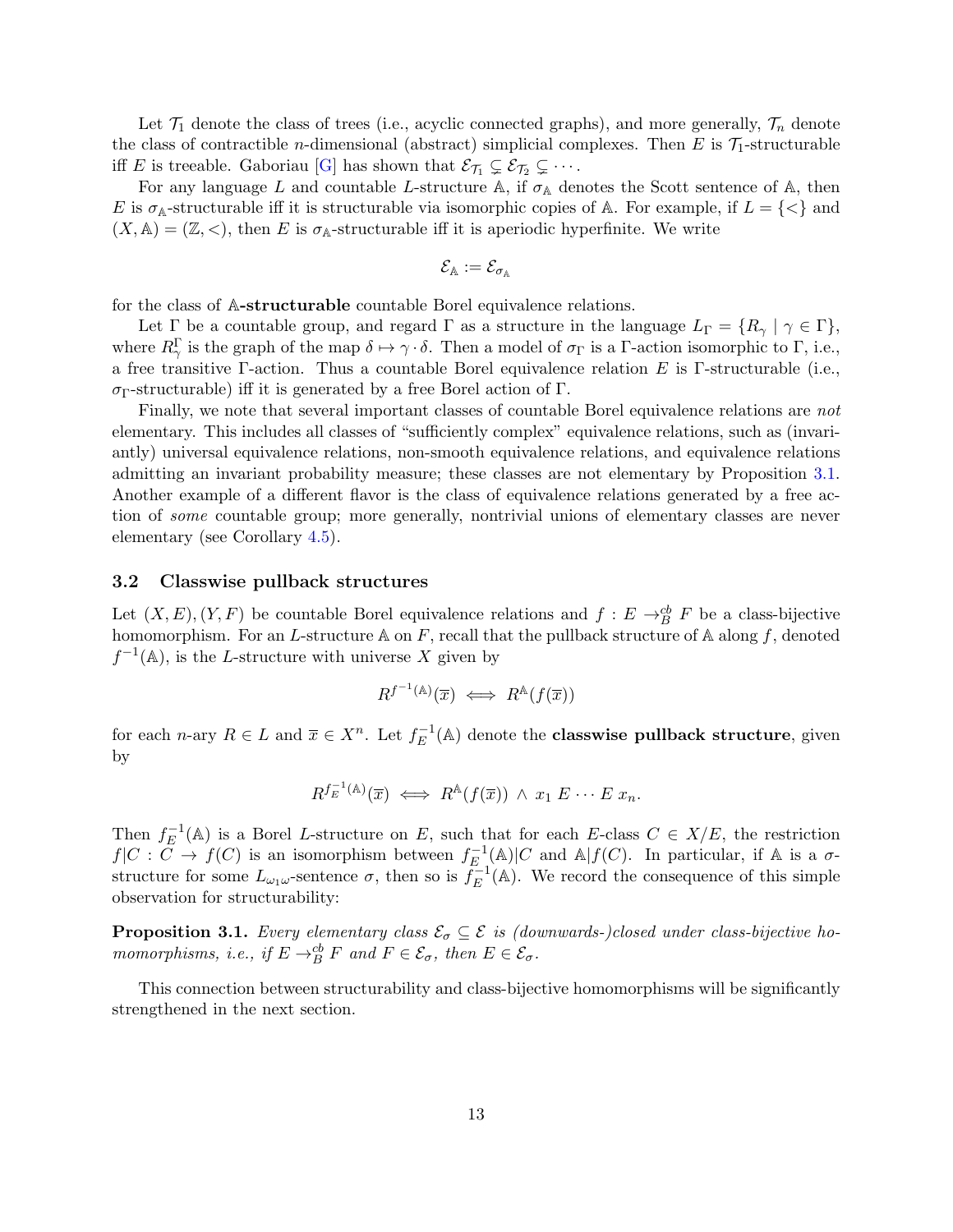## <span id="page-13-1"></span>4 Basic universal constructions

In this section we present the two main constructions relating structures on equivalence relations to class-bijective homomorphisms. Both are "universal" constructions: the first turns any theory  $(L, \sigma)$  into a universal equivalence relation with a  $\sigma$ -structure, while the second turns any equivalence relation into a universal theory.

#### <span id="page-13-2"></span>4.1 The universal  $\sigma$ -structured equivalence relation

Kechris-Solecki-Todorcevic [\[KST,](#page-70-1) 7.1] proved a universality result for graphs, which was then extended to arbitrary Borel classes of structures by Miller. Here, we formulate a version of this result and its proof that allows us to capture more information.

<span id="page-13-0"></span>**Theorem 4.1.** Let  $(X, E) \in \mathcal{E}$  be a countable Borel equivalence relation and  $(L, \sigma)$  be a theory. Then there is a "universal  $\sigma$ -structured equivalence relation lying over E", i.e., a triple  $(E \ltimes \sigma, \pi, \mathbb{E})$ where

$$
E \ltimes \sigma \in \mathcal{E}, \qquad \qquad \pi: E \ltimes \sigma \to_B^{\text{cb}} E, \qquad \qquad \mathbb{E}: E \ltimes \sigma \models \sigma,
$$

such that for any other  $F \in \mathcal{E}$  with  $f : F \to_B^{\text{cb}} E$  and  $\mathbb{A} : F \models \sigma$ , there is a unique class-bijective homomorphism  $\widetilde{f}: F \to_{B}^{\text{cb}} E \ltimes \sigma$  such that  $f = \pi \circ \widetilde{f}$  and  $\mathbb{A} = \widetilde{f}_{F}^{-1}(\mathbb{E})$ . This is illustrated by the following "commutative" diagram:



*Proof.* First we describe  $E \ltimes \sigma$  while ignoring all questions of Borelness, then we verify that the construction can be made Borel.

Ignoring Borelness,  $E \ltimes \sigma$  will live on a set Z and will have the following form: for each E-class  $C \in X/E$ , and each  $\sigma$ -structure  $\mathbb B$  on the universe C, there will be one  $(E \ltimes \sigma)$ -class lying over C (i.e., projecting to C via  $\pi$ ), which will have the  $\sigma$ -structure given by pulling back  $\mathbb B$ . Thus we put

$$
Z := \{ (x, \mathbb{B}) \mid x \in X, \mathbb{B} \in \text{Mod}_{[x]_E}(\sigma) \},\
$$

$$
(x, \mathbb{B}) \ (E \ltimes \sigma) \ (x', \mathbb{B}') \iff x \ E \ x' \land \mathbb{B} = \mathbb{B}',\
$$

$$
\pi(x, \mathbb{B}) := x,
$$

with the  $\sigma$ -structure E on  $E \ltimes \sigma$  given by

$$
R^{\mathbb{E}}((x_1,\mathbb{B}),\ldots,(x_n,\mathbb{B})) \iff R^{\mathbb{B}}(x_1,\ldots,x_n)
$$

for *n*-ary  $R \in L$ ,  $x_1 E \cdots E x_n$ , and  $\mathbb{B} \in Mod_{[x_1]_E}(\sigma)$ . It is immediate that  $\pi$  is class-bijective and that E satisfies  $\sigma$ . The universal property is also straightforward: given  $(Y, F)$ , f, A as above, the map  $\tilde{f}$  is given by

$$
f(y) := (f(y), f(\mathbb{A}[[y]_F)) \in Z,
$$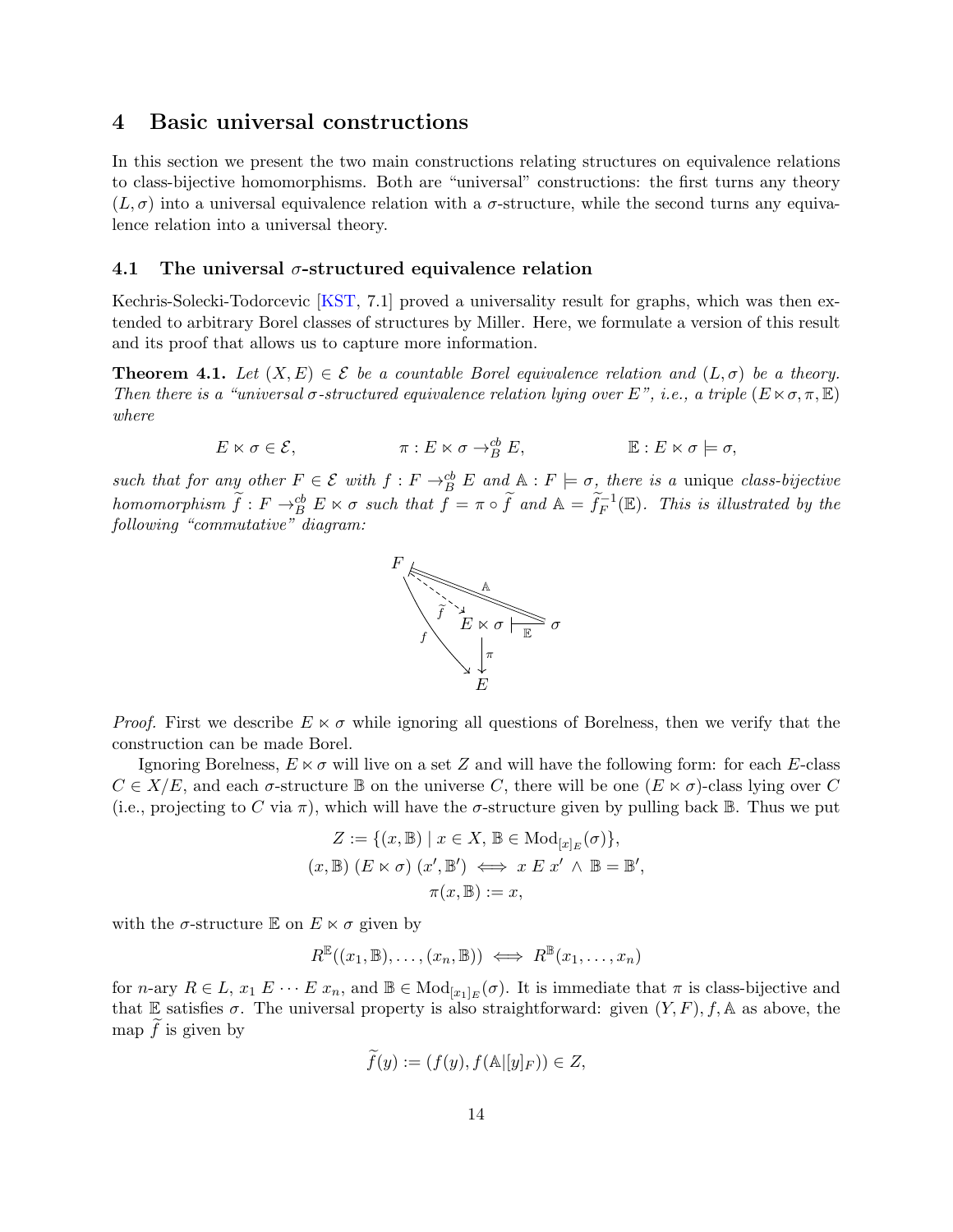and this choice is easily seen to be unique by the requirements  $f = \pi \circ \tilde{f}$  and  $A = \tilde{f}_F^{-1}(\mathbb{E})$ .

Now we indicate how to make this construction Borel. The only obstruction is the use of  $\text{Mod}_{[x]_E}(\sigma)$  which depends on x in the definition of Z above. We restrict to the case where E is aperiodic; in general, we may split  $E$  into its finite part and aperiodic part, and it will be clear that the finite case can be handled similarly. In the aperiodic case, the idea is to replace  $Mod_{[x]_E}(\sigma)$ with  $Mod_{\mathbb{N}}(\sigma)$ , where  $[x]_E$  is identified with N but in a manner which varies depending on x.

Let  $T: X \to X^{\mathbb{N}}$  be a Borel map such that each  $T(x)$  is a bijection  $\mathbb{N} \to [x]_E$  (the existence of such T is easily seen from Lusin-Novikov uniformization), and replace  $Mod_{[x]_E}(\sigma)$  with  $Mod_{\mathbb{N}}(\sigma)$ while inserting  $T(x)$  into the appropriate places in the above definitions:

$$
Z := \{(x, \mathbb{B}) \mid x \in X, \mathbb{B} \in \text{Mod}_{\mathbb{N}}(\sigma)\} = X \times \text{Mod}_{\mathbb{N}}(\sigma),
$$
  
\n
$$
(x, \mathbb{B}) (E \times \sigma) (x', \mathbb{B}') \iff x \in x' \land T(x)(\mathbb{B}) = T(x')(\mathbb{B}'),
$$
  
\n
$$
R^{\mathbb{E}}((x_1, \mathbb{B}_1), \dots, (x_n, \mathbb{B}_n)) \iff R^{T(x_1)(\mathbb{B}_1)}(x_1, \dots, x_n),
$$
  
\n
$$
\widetilde{f}(y) := (f(y), T(f(y))^{-1}(f(\mathbb{A}[[y]_F))).
$$

These are easily seen to be Borel and still satisfy the requirements of the theorem.

 $\Box$ 

**Remark 4.2.** It is clear that  $E \times \sigma$  satisfies a universal property in the formal sense of category theory. This in particular means that  $(E \ltimes \sigma, \pi, \mathbb{E})$  is unique up to *unique* (Borel) isomorphism.

**Remark 4.3.** The construction of  $E \ltimes \sigma$  for aperiodic E in the proof of Theorem [4.1](#page-13-0) can be seen as an instance of the following general notion (see e.g.,  $[K10, 10.E]$ ):

Let  $(X, E)$  be a Borel equivalence relation, and let  $\Gamma$  be a (Borel) group. Recall that a **Borel** cocycle  $\alpha : E \to \Gamma$  is a Borel map satisfying  $\alpha(y, z)\alpha(x, y) = \alpha(x, z)$  for all  $x, y, z \in X$ ,  $x \in y \in \mathcal{Z}$ . Given a cocycle  $\alpha$  and a Borel action of  $\Gamma$  on a standard Borel space Y, the **skew product**  $E \ltimes_{\alpha} Y$ is the Borel equivalence relation on  $X \times Y$  given by

$$
(x,y)\; (E\ltimes_{\alpha} Y)\; (x',y') \iff x\; E\; x'\; \wedge\; \alpha(x,x')\cdot y=y'.
$$

Note that for such a skew product, the first projection  $\pi_1 : X \times Y \to X$  is always a class-bijective homomorphism  $E \ltimes_{\alpha} Y \to_B^{cb} E$ .

Now given a family  $T: X \to X^{\mathbb{N}}$  of bijections  $\mathbb{N} \cong_B [x]_E$ , as in the proof of Theorem [4.1,](#page-13-0) we call  $\alpha_T : E \to S_\infty$  given by  $\alpha_T(x, x') := T(x')^{-1} \circ T(x)$  the cocycle induced by T. Then the construction of  $E \ltimes \sigma$  for aperiodic E can be seen as the skew product  $E \ltimes_{\alpha_T} Mod_{\mathbb{N}}(\sigma)$  (with the logic action of  $S_{\infty}$  on  $Mod_{\mathbb{N}}(\sigma)$ . (However, the structure E on E depends on T, not just on  $\alpha$ .)

Theorem [4.1](#page-13-0) has the following consequence:

<span id="page-14-0"></span>**Corollary 4.4** (Kechris-Solecki-Todorcevic, Miller). For every theory  $(L, \sigma)$ , there is an invariantly universal  $\sigma$ -structurable countable Borel equivalence relation  $E_{\infty\sigma}$ , i.e.,  $E_{\infty\sigma} \models \sigma$ , and  $F \sqsubseteq_B^i E_{\infty\sigma}$ for any other  $F \models \sigma$ .

Proof. Put  $E_{\infty \sigma} := E_{\infty} \ltimes \sigma$ . For any  $F \models \sigma$ , we have an invariant embedding  $f : F \subseteq_B^i E_{\infty}$ , whence there is  $\tilde{f}: F \to_B^{\text{cb}} E_\infty \ltimes \sigma = E_{\infty \sigma}$  such that  $f = \pi \circ \tilde{f}$ ; since f is injective, so is  $\tilde{f}$ .

In other words, every elementary class  $\mathcal{E}_{\sigma}$  of countable Borel equivalence relations has an invariantly universal element  $E_{\infty \sigma}$  (which is unique up to isomorphism). For a Borel class of structures K,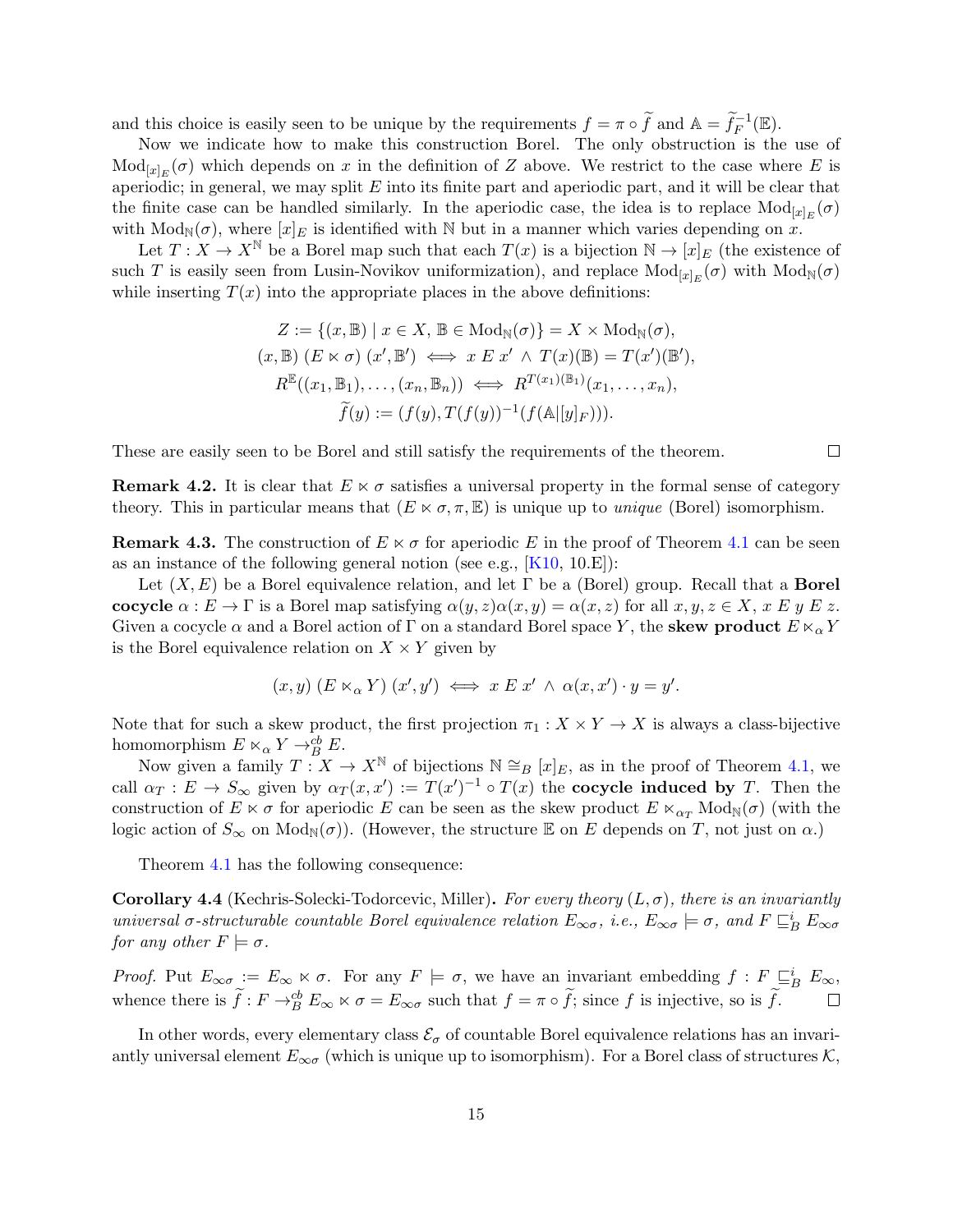we denote the invariantly universal K-structurable equivalence relation by  $E_{\infty}$ K. For an L-structure A, we denote the invariantly universal A-structurable equivalence relation by  $E_{\infty \mathbb{A}}$ .

As a basic application, we can now rule out the elementarity of a class of equivalence relations mentioned in Section [3.1:](#page-11-1)

<span id="page-15-0"></span>**Corollary 4.5.** If  $(C_i)_{i\in I}$  is a collection of elementary classes of countable Borel equivalence relations, then  $\bigcup_i C_i$  is not elementary, unless there is some j such that  $C_i \subseteq C_j$  for every i.

In particular, the class of equivalence relations generated by a free Borel action of some countable group is not elementary.

*Proof.* If  $\bigcup_i C_i$  is elementary, then it has an invariantly universal element E, which is in some  $C_j$ ; then for every i and  $F \in \mathcal{C}_i$ , we have  $F \sqsubseteq_B^i E \in \mathcal{C}_j$ , whence  $F \in \mathcal{C}_j$  since  $\mathcal{C}_j$  is elementary.

For the second statement, the class in question is  $\bigcup_{\Gamma} \mathcal{E}_{\Gamma}$  where  $\Gamma$  ranges over countable groups (and  $\mathcal{E}_{\Gamma}$  is the class of equivalence relations generated by a free Borel action of Γ); and there cannot be a single  $\mathcal{E}_{\Gamma}$  which contains all others, since if  $\Gamma$  is amenable then  $\mathcal{E}_{\Gamma}$  does not contain  $F(\mathbb{F}_2, 2)$  (see [HK, A4.1]), while if  $\Gamma$  is not amenable then  $\mathcal{E}_{\Gamma}$  does not contain  $E_0$  (see [K (see [\[HK,](#page-70-2) A4.1]), while if  $\Gamma$  is not amenable then  $\mathcal{E}_{\Gamma}$  does not contain  $E_0$  (see [\[K91,](#page-70-4) 2.3]).

We also have

**Proposition 4.6.** Let C denote the class of countable increasing unions of equivalence relations generated by free Borel actions of (possibly different) countable groups. Then C does not have a  $\leq_B$ -universal element, hence is not elementary.

*Proof.* Let  $E = \bigcup_n E_n \in \mathcal{C}$  be the countable increasing union of countable Borel equivalence relations  $E_0 \subseteq E_1 \subseteq \cdots$  on X, where each  $E_n$  is generated by a free Borel action of a countable group  $\Gamma_n$ . Since there are uncountably many finitely generated groups, there is a finitely generated group L such that L does not embed in any  $\Gamma_n$ . Put  $\Delta := SL_3(\mathbb{Z}) \times (L \times \mathbb{Z})$ , and let  $F(\Delta, 2)$  live on  $Y \subseteq 2^{\Delta}$  (the free part of the shift action), with its usual product probability measure  $\mu$ . By [\[T2,](#page-71-5) 3.6] (see also 3.7–9 of that paper),  $F(\Delta,2)|Z \nleq_B E_n$  for each n and  $Z \subseteq Y$  of  $\mu$ -measure 1.

If E were  $\leq_B$ -universal in C, then we would have some  $f : F(\Delta, 2) \leq_B E$ . Let  $F_n := f^{-1}(E_n)$ , so that  $F(\Delta, 2) = \bigcup_n F_n$ . By [\[GT,](#page-70-12) 1.1] (using that  $SL_3(\mathbb{Z})$  acts strongly ergodically [\[HK,](#page-70-2) A4.1]), there is an *n* and a Borel  $A \subseteq Y$  with  $\mu(A) > 0$  such that  $F(\Delta, 2)|A = F_n|A$ . By ergodicity of  $\mu$ ,  $Z := [A]_{F(\Delta,2)}$  has  $\mu$ -measure 1; but  $F(\Delta,2)|Z \sim_B F(\Delta,2)|A = F_n|A \leq_B E_n$ , a contradiction.  $\square$ 

We conclude this section by explicitly describing the invariantly universal equivalence relation in several elementary classes:

- The  $\sqsubseteq_B^i$ -universal finite Borel equivalence relation is  $\bigoplus_{1\leq n\in\mathbb{N}}(\Delta_\mathbb{R}\times I_n)$ .
- The  $\sqsubseteq_B^i$ -universal aperiodic smooth countable Borel equivalence relation is  $\Delta_{\mathbb{R}} \times I_{\mathbb{N}}$ .
- The  $\sqsubseteq_B^i$ -universal aperiodic hyperfinite Borel equivalence relation is  $2^{\aleph_0} \cdot E_0 = \Delta_{\mathbb{R}} \times E_0$ , and the  $\sqsubseteq_B^i$ -universal compressible hyperfinite Borel equivalence relation is  $E_t$  (see Theorem [2.1\)](#page-9-0).
- The  $\sqsubseteq_B^i$ -universal countable Borel equivalence relation is  $E_\infty$ , and the  $\sqsubseteq_B^i$ -universal compressible Borel equivalence relation is  $E_{\infty} \times I_{\mathbb{N}}$  (see Section [5.4\)](#page-29-0).
- For a countable group  $\Gamma$ , the  $\sqsubseteq_B^i$ -universal equivalence relation  $E_{\infty\Gamma}$  generated by a free Borel action of  $\Gamma$  is  $F(\Gamma,\mathbb{R})$ .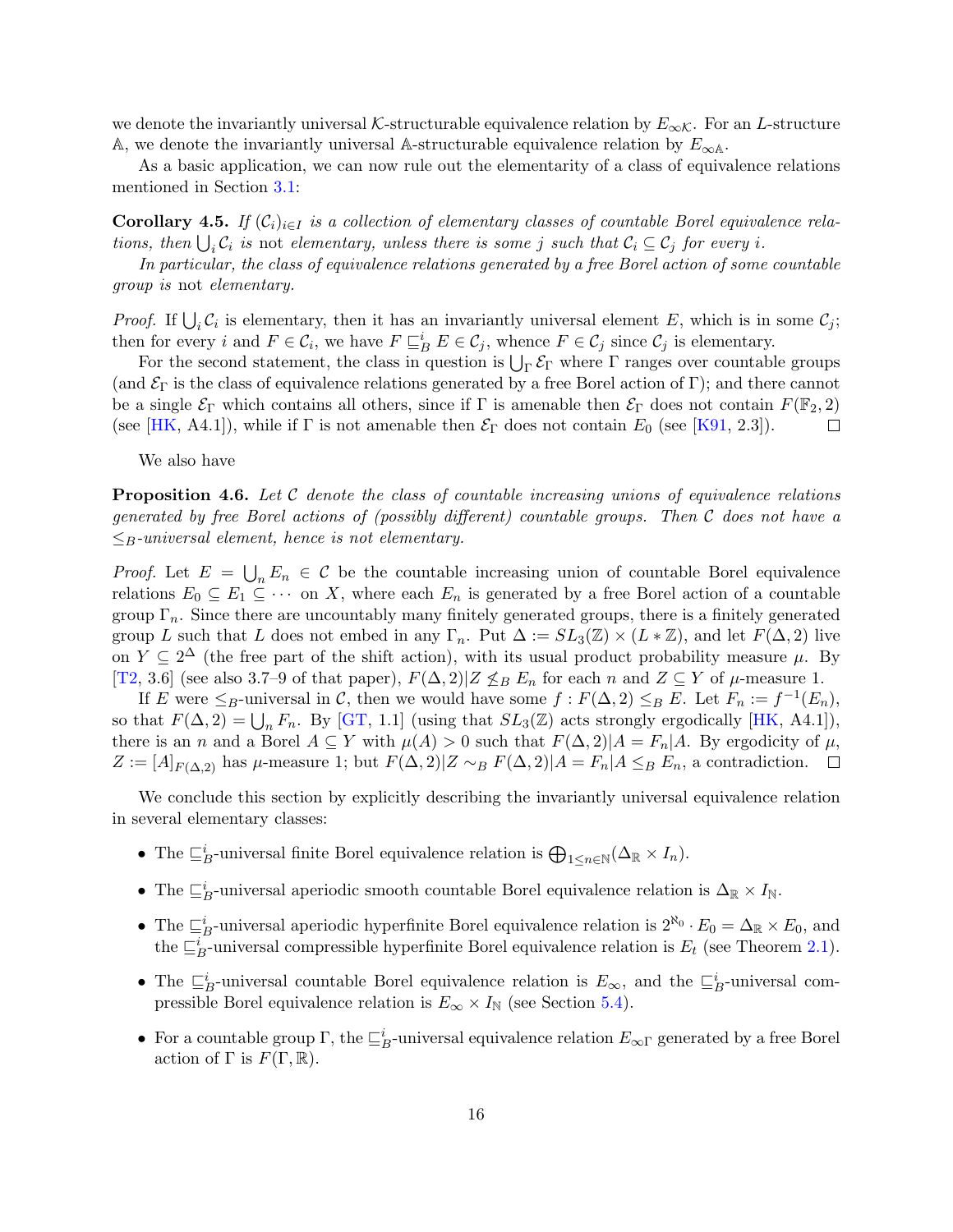## 4.2 The "Scott sentence" of an equivalence relation

We now associate to every  $E \in \mathcal{E}$  a "Scott sentence"  $\sigma_E$ . Just as the Scott sentence  $\sigma_A$  of an ordinary first-order structure A axiomatizes structures isomorphic to A, the "Scott sentence"  $\sigma_E$ will axiomatize equivalence relations class-bijectively mapping to  $E$ .

<span id="page-16-0"></span>**Theorem 4.7.** Let  $(X, E) \in \mathcal{E}$  be a countable Borel equivalence relation. Then there is a sentence  $\sigma_E$  (in some fixed language not depending on E) and a  $\sigma_E$ -structure  $\mathbb{H}: E \models \sigma_E$ , such that for any  $F \in \mathcal{E}$  and  $\mathbb{A}: F \models \sigma_E$ , there is a unique class-bijective homomorphism  $f: F \to_B^{\text{cb}} E$  such that  $\mathbb{A}=f_F^{-1}$  $\mathcal{F}_F^{-1}(\mathbb{H})$ . This is illustrated by the following diagram:



*Proof.* We may assume that X is a Borel subspace of  $2^{\mathbb{N}}$ . Let  $L = \{R_0, R_1, \ldots\}$  where each  $R_i$  is unary. The idea is that a Borel L-structure will code a Borel map to  $X \subseteq 2^{\mathbb{N}}$ . Note that since L is unary, there is no distinction between Borel L-structures on  $X$  and Borel L-structures on  $E$ , or between pullback L-structures and classwise pullback L-structures.

Let  $\mathbb{H}'$  be the Borel *L*-structure on  $2^{\mathbb{N}}$  given by

$$
R_i^{\mathbb{H}'}(x) \iff x(i) = 1.
$$

It is clear that for any standard Borel space  $Y$ , we have a bijection

{Borel maps 
$$
Y \to_B 2^{\mathbb{N}} \longleftrightarrow \{\text{Borel } L\text{-structures on } Y\}
$$
  
\n $f \longmapsto f^{-1}(\mathbb{H}')$  (\*)  
\n $(y \mapsto (i \mapsto R_i^{\mathbb{A}}(y))) \longleftrightarrow \mathbb{A}.$  (\*)

It will suffice to find an  $L_{\omega_1\omega}$ -sentence  $\sigma_E$  such that for all  $(Y, F) \in \mathcal{E}$  and  $f: Y \to_B 2^{\mathbb{N}},$ 

$$
f^{-1}(\mathbb{H}'): F \models \sigma_E \iff f(Y) \subseteq X \land f : F \to_B^{\text{cb}} E. \tag{**}
$$

 $\Box$ 

Indeed, we may then put  $\mathbb{H} := \mathbb{H}'|X$ , and (\*) will restrict to a bijection between class-bijective homomorphisms  $F \to_B^{\text{cb}} E$  and  $\sigma_E$ -structures on F, as claimed in the theorem.

Now we find  $\sigma_E$  satisfying (\*\*). The conditions  $f(Y) \subseteq X$  and  $f: F \to_B^{cb} E$  can be rephrased as: for each F-class  $D \in Y/F$ , the restriction  $f|D: D \to 2^{\mathbb{N}}$  is a bijection between D and some E-class. Using (\*), this is equivalent to: for each F-class  $D \in Y/F$ , the structure  $\mathbb{B} := f^{-1}(\mathbb{H}')|D$ on  $D$  is such that

$$
y \mapsto (i \mapsto R_i^{\mathbb{B}}(y))
$$
 is a bijection from the universe of  $\mathbb{B}$  to some *E*-class.  $(***)$ 

So it suffices to show that the class K of L-structures B satisfying (\*\*\*) is Borel (so we may let  $\sigma_E$ be any  $L_{\omega_1\omega}$ -sentence axiomatizing K), i.e., that for any  $I = 1, 2, ..., N$ ,  $K \cap Mod_I(L) \subseteq Mod_I(L)$ is Borel. Using (\*) again,  $K \cap Mod<sub>I</sub>(L)$  is the image of the Borel injection

$$
\{\text{bijections } I \to \text{(some } E\text{-class)}\} \longrightarrow \text{Mod}_I(L)
$$

$$
f \longmapsto f^{-1}(\mathbb{H}').
$$

The domain of this injection is clearly a Borel subset of  $X<sup>I</sup>$ , whence its image is Borel.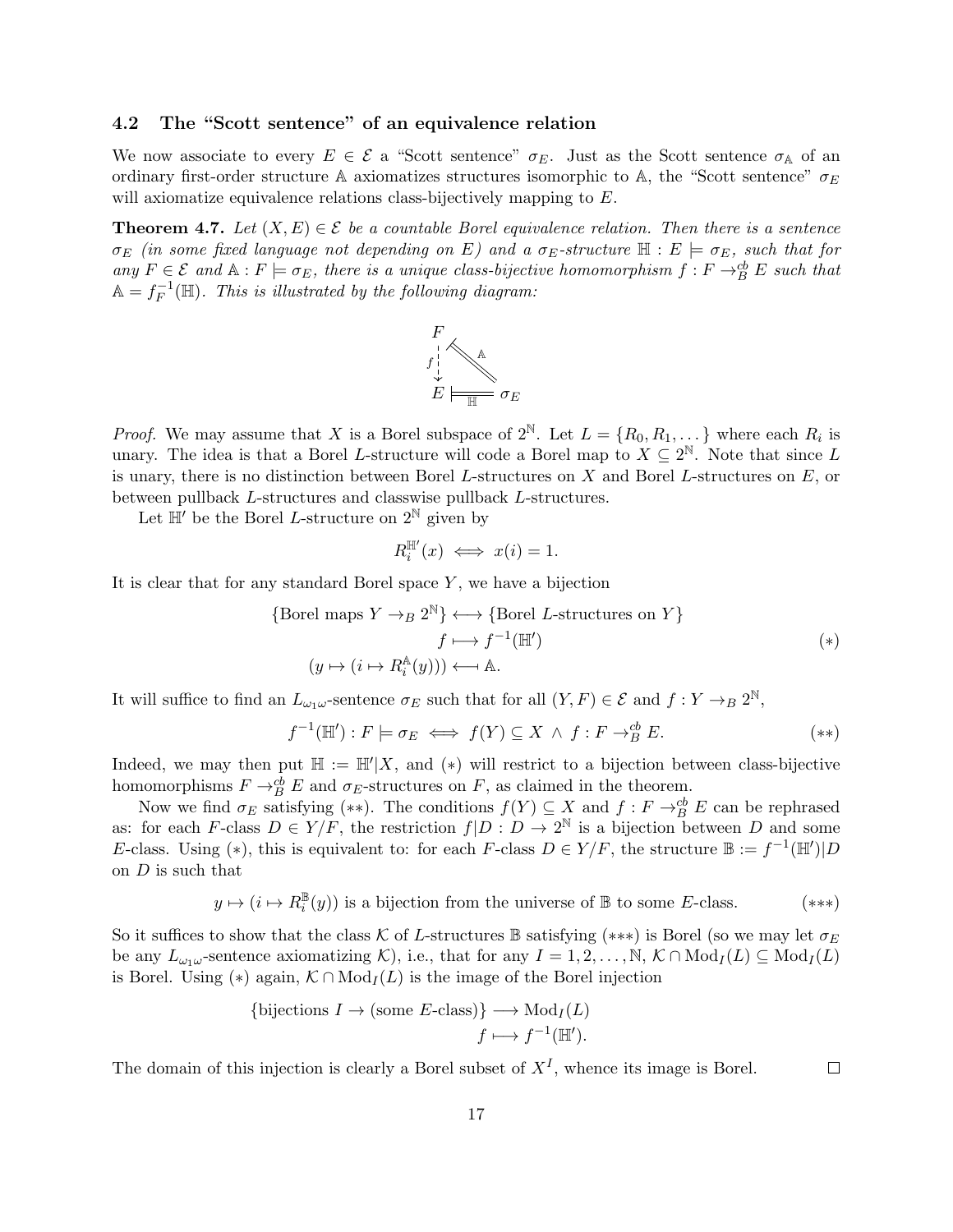In the rest of this section, we give an alternative, more "explicit" construction of  $\sigma_E$  (rather than obtaining it from Lopez-Escobar's definability theorem as in the above proof). Using the same notations as in the proof, we want to find  $\sigma_E$  satisfying (\*\*).

By Lusin-Novikov uniformization, write  $E = \bigcup_i G_i$  where  $G_0, G_1, \ldots \subseteq X^2$  are graphs of (total) Borel functions. For each i, let  $\phi_i(x, y)$  be a quantifier-free  $L_{\omega_1\omega}$ -formula whose interpretation in the structure  $\mathbb{H}'$  is  $\phi_i^{\mathbb{H}'} = G_i \subseteq (2^{\mathbb{N}})^2$ . (Such a formula can be obtained from a Borel definition of  $G_i \subseteq (2^{\mathbb{N}})^2$  in terms of the basic rectangles  $R_j^{\mathbb{H}'} \times R_k^{\mathbb{H}'}$ , by replacing each  $R_j^{\mathbb{H}'} \times R_k^{\mathbb{H}'}$  with  $R_i(x) \wedge R_k(y)$ .) Define the  $L_{\omega_1\omega}$ -sentences:

$$
\sigma_E^h := \forall x \,\forall y \,\bigvee_i \phi_i(x, y),
$$
  
\n
$$
\sigma_E^{\dot{c}i} := \forall x \,\forall y \, \big(\bigwedge_i (R_i(x) \leftrightarrow R_i(y)) \rightarrow x = y\big),
$$
  
\n
$$
\sigma_E^{cs} := \forall x \,\bigwedge_i \exists y \,\phi_i(x, y).
$$

<span id="page-17-3"></span>**Lemma 4.8.** In the notation of the proof of Theorem  $\angle 4.7$ ,

$$
f^{-1}(\mathbb{H}'): F \models \sigma_E^h \iff f(Y) \subseteq X \land f : F \to_B E,
$$
  
\n
$$
f^{-1}(\mathbb{H}'): F \models \sigma_E^{ci} \iff f|D: D \to 2^{\mathbb{N}} \text{ is injective } \forall D \in Y/F,
$$
  
\n
$$
f^{-1}(\mathbb{H}'): F \models \sigma_E^{cs} \iff f(Y) \subseteq X \land f(D) \text{ is } E\text{-invariant } \forall D \in Y/F.
$$

Proof.  $f^{-1}(\mathbb{H}') : F \models \sigma_E^h$  iff for all  $(y, y') \in F$ , there is some i such that  $\phi_i^{f^{-1}(\mathbb{H}')}$  $\phi^{f^{-1}(\mathbb{H}')}_i(y,y');\,\phi^{f^{-1}(\mathbb{H}')}_i$  $\int\limits_{i}^{f^{-1}(\mathbb{H}')} (y, y')$ is equivalent to  $\phi_i^{\mathbb{H}'}(f(y), f(y'))$ , i.e.,  $f(y)$  G<sub>i</sub>  $f(y')$ , so we get that  $f^{-1}(\mathbb{H}')$ :  $F \models \sigma_E^h$  iff for all  $(y, y') \in F$ , we have  $f(y) \mathop{E} f(y')$ . (Taking  $y = y'$  yields  $f(y) \in X$ .)

 $f^{-1}(\mathbb{H}') : F \models \sigma_E^{ci}$  iff for all  $(y, y') \in F$  with  $y \neq y'$ , there is some i such that  $R_i^{f^{-1}(\mathbb{H}')}$  $\underset{i}{\overset{j}{\cdot}}$   $\overset{(ii)}{\cdot}(y) \leftrightarrow$  $R_i^{f^{-1}(\mathbb{H}')}$  $\begin{array}{ll} f^{-1}(\mathbb{H}'), \text{ i.e., } R_i^{\mathbb{H}'}(f(y)) \iff R_i^{\mathbb{H}'}(f(y')), \text{ i.e., } f(y) \neq f(y'). \end{array}$ 

 $f^{-1}(\mathbb{H}') : F \models \sigma_E^{cs}$  iff for all  $y \in Y$  and all  $i \in \mathbb{N}$ , there is some  $y' F y$  such that  $\phi_i^{f^{-1}(\mathbb{H}')}$  $\int_{i}^{f^{-1}(\mathbb{H}')}(y,y'),$ i.e.,  $\phi_i^{\mathbb{H}'}(f(y), f(y'))$ , i.e.,  $f(y)$   $G_i$   $f(y')$ ; from the definition of the  $G_i$ , this is equivalent to: for all  $y \in Y$ , we have  $f(y) \in X$ , and for every  $x' \mathcal{L} f(y)$  there is some  $y' \mathcal{L} f(y)$  such that  $f(y') = x'$ .  $\Box$ 

So defining  $\sigma_E := \sigma_E^h \wedge \sigma_E^{ci} \wedge \sigma_E^{cs}$ , we have that  $f^{-1}(\mathbb{H}') : F \models \sigma_E$  iff  $f : F \rightarrow_B^{cb} E$ , as desired. Moreover, by modifying these sentences, we may obtain theories for which structures on F correspond to other kinds of homomorphisms  $F \to E$ . We will take advantage of this later, in Sections [5.1](#page-24-0) and [5.2.](#page-25-0)

#### <span id="page-17-1"></span>4.3 Structurability and class-bijective homomorphisms

The combination of Theorems [4.1](#page-13-0) and [4.7](#page-16-0) gives the following (closely related) corollaries, which imply a tight connection between structurability and class-bijective homomorphisms.

<span id="page-17-2"></span>**Corollary 4.9.** For  $E, F \in \mathcal{E}$ , we have  $F \models \sigma_E$  iff  $F \rightarrow_B^{\text{cb}} E$ .

Proof. By Theorem [4.7](#page-16-0) and Proposition [3.1.](#page-12-0)

<span id="page-17-0"></span>**Corollary 4.10.** For every  $E \in \mathcal{E}$ , there is a smallest elementary class containing E, namely  $\mathcal{E}_{\sigma_E} = \{ F \in \mathcal{E} \mid F \rightarrow_B^{cb} E \}.$ 

*Proof.* By Proposition [3.1,](#page-12-0)  $\mathcal{E}_{\sigma_E}$  is contained in every elementary class containing E.  $\Box$ 

 $\Box$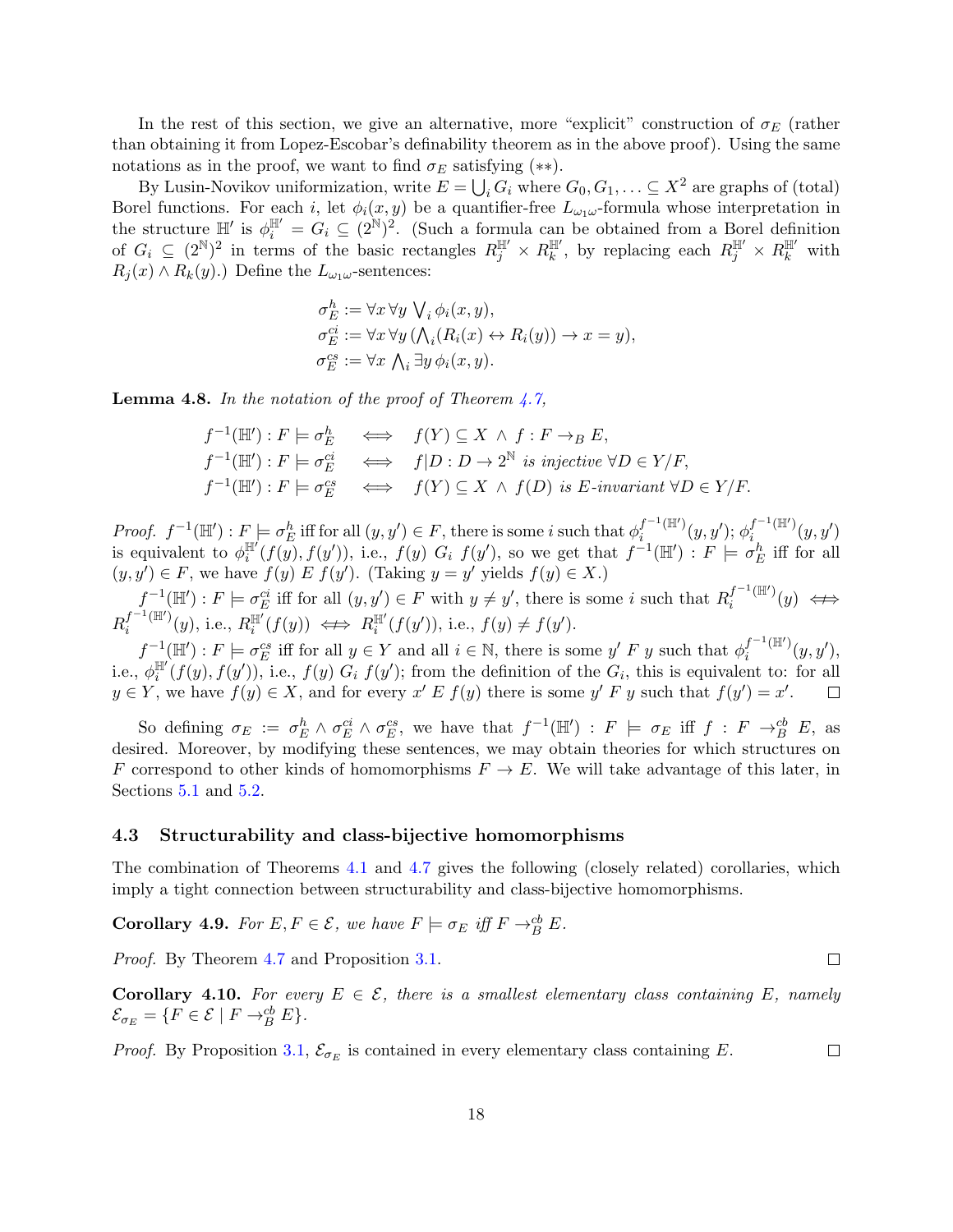We define  $\mathcal{E}_E := \mathcal{E}_{\sigma_E} = \{ F \in \mathcal{E} \mid F \to_B^{\text{cb}} E \}$ , and call it the **elementary class of** E.

<span id="page-18-0"></span>**Corollary 4.11.** A class  $C \subseteq \mathcal{E}$  of countable Borel equivalence relations is elementary iff it is (downwards-)closed under class-bijective homomorphisms and contains an invariantly universal element  $E \in \mathcal{C}$ , in which case  $\mathcal{C} = \mathcal{E}_E$ .

*Proof.* One implication is Proposition [3.1](#page-12-0) and Corollary [4.4.](#page-14-0) Conversely, if C is closed under  $\rightarrow_B^{\text{cb}}$ and  $E \in \mathcal{C}$  is invariantly universal, then clearly  $\mathcal{C} = \{F \mid F \rightarrow_B^{cb} E\} = \mathcal{E}_E$ .

So every elementary class  $\mathcal C$  is determined by a canonical isomorphism class contained in  $\mathcal C$ , namely the invariantly universal elements of  $C$ . We now characterize the class of equivalence relations which are invariantly universal in some elementary class.

<span id="page-18-1"></span>Corollary 4.12. Let  $E \in \mathcal{E}$ . The following are equivalent:

- (i)  $E \cong_B E_{\infty \sigma_E}$ , i.e., E is invariantly universal in  $\mathcal{E}_E$ .
- (ii)  $E \cong_B E_{\infty \sigma}$  for some  $\sigma$ , i.e., E is invariantly universal in some elementary class.
- (iii) For every  $F \in \mathcal{E}$ ,  $F \rightarrow_B^{\text{cb}} E$  iff  $F \sqsubseteq_B^i E$ .

*Proof.* Clearly (i)  $\implies$  (ii)  $\implies$  (iii), and if (iii) holds, then  $\mathcal{E}_E = \{F \mid F \to_B^{\text{cb}} E\} = \{F \mid F \sqsubseteq_B^i E\}$ so E is invariantly universal in  $\mathcal{E}_E$ .

**Remark 4.13.** The awkward notation  $E_{\infty \sigma_E}$  will be replaced in the next section (with  $E_{\infty} \otimes E$ ).

We say that  $E \in \mathcal{E}$  is **universally structurable** if the equivalent conditions in Corollary [4.12](#page-18-1) hold. We let  $\mathcal{E}_{\infty} \subseteq \mathcal{E}$  denote the class of universally structurable countable Borel equivalence relations. The following summarizes the relationship between  $\mathcal{E}_{\infty}$  and elementary classes:

Corollary 4.14. We have an order-isomorphism of posets

$$
(\{elementary classes\}, \subseteq) \longleftrightarrow (\mathcal{E}_{\infty}/\cong_B, \subseteq_B^i) = (\mathcal{E}_{\infty}/\leftrightarrow_B^{\text{cb}}, \rightarrow_B^{\text{cb}})
$$

$$
\mathcal{C} \longmapsto \{\subseteq_B^i\text{-universal elements of }\mathcal{C}\}
$$

$$
\mathcal{E}_E \longleftrightarrow E.
$$

We will study the purely order-theoretical aspects of the poset  $(\mathcal{E}_{\infty}/\cong_B, \sqsubseteq_B^i)$  (equivalently, the poset of elementary classes) in Section [6.](#page-30-0)

We conclude this section by pointing out the following consequence of universal structurability:

<span id="page-18-2"></span>Corollary 4.15. If  $E \in \mathcal{E}$  is universally structurable, then  $E \cong_B \Delta_{\mathbb{R}} \times E$ . In particular, E has either none or continuum many ergodic invariant probability measures.

*Proof.* Clearly  $E \sqsubseteq_B^i \Delta_{\mathbb{R}} \times E$ , and  $\Delta_{\mathbb{R}} \times E \to_B^{cb} E$ , so  $\Delta_{\mathbb{R}} \times E \sqsubseteq_B^i E$ .  $\Box$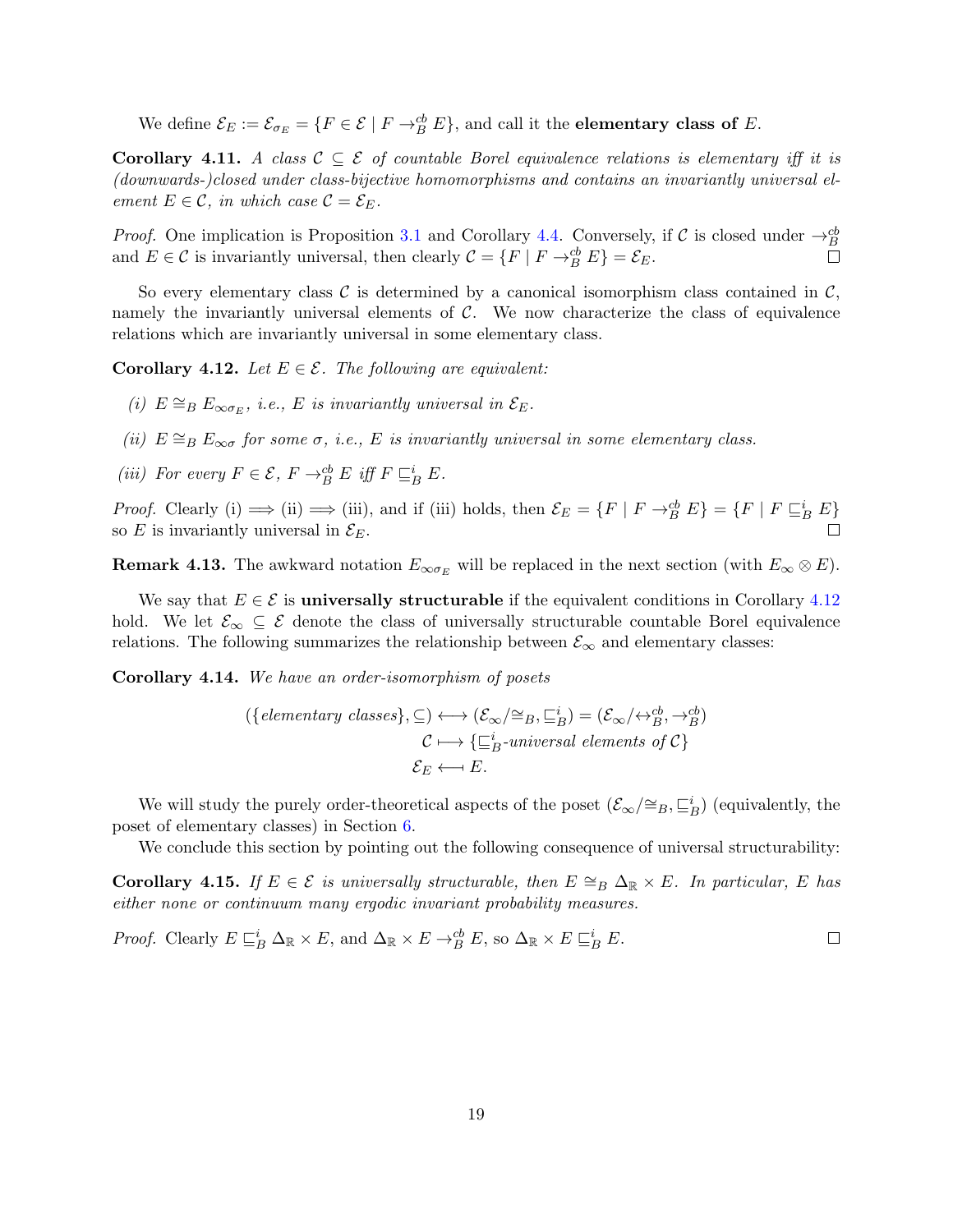#### <span id="page-19-0"></span>4.4 Class-bijective products

In this section and the next, we use the theory of the preceding sections to obtain some structural results about the category  $(\mathcal{E}, \rightarrow_B^{\text{cb}})$  of countable Borel equivalence relations and class-bijective homomorphisms. For categorical background, see [\[ML\]](#page-71-4).

This section concerns a certain product construction between countable Borel equivalence relations, which, unlike the cross product  $E \times F$ , is well-behaved with respect to class-bijective homomorphisms.

<span id="page-19-1"></span>**Proposition 4.16.** Let  $E, F \in \mathcal{E}$  be countable Borel equivalence relations. There is a countable Borel equivalence relation, which we denote by  $E \otimes F$  and call the **class-bijective product** (or **tensor product**) of E and F, which is the categorical product of E and F in the category  $(\mathcal{E}, \rightarrow_B^{\text{cb}})$ . In other words, there are canonical class-bijective projections

$$
\pi_1: E \otimes F \to_B^{\text{cb}} E, \qquad \qquad \pi_2: E \otimes F \to_B^{\text{cb}} F,
$$

such that the triple  $(E \otimes F, \pi_1, \pi_2)$  is universal with these properties: for any other  $G \in \mathcal{E}$  with  $f: G \to_B^{cb} E$  and  $g: G \to_B^{cb} F$ , there is a unique class-bijective homomorphism  $\langle f, g \rangle : G \to_B^{cb} E \otimes F$ such that  $f = \pi_1 \circ \langle f, g \rangle$  and  $g = \pi_2 \circ \langle f, g \rangle$ . This is illustrated by the following commutative diagram:



*Proof.* Put  $E \otimes F := E \times \sigma_F$ . The rest follows from chasing through the universal properties in Theorem [4.1](#page-13-0) and Theorem [4.7](#page-16-0) (or equivalently, the Yoneda lemma). For the sake of completeness, we give the details.

From Theorem [4.1,](#page-13-0) we have a canonical projection  $\pi_1 : E \otimes F \to_B^{\text{cb}} E$ . We also have a canonical  $\sigma_F$ -structure on  $E \otimes F$ , namely  $\mathbb{E} : E \otimes F = E \ltimes \sigma_F \models \sigma_F$ . This structure corresponds to a unique class-bijective map  $\pi_2 : E \otimes F \to_B^{cb} F$  such that  $\mathbb{E} = (\pi_2)_{E \otimes F}^{-1}$  $\mathcal{L}_{E\otimes F}^{-1}(\mathbb{H}),$  where  $\mathbb{H}: F \models \sigma_F$  is the canonical structure from Theorem [4.7.](#page-16-0)

Now given  $G, f, g$  as above, the map  $\langle f, g \rangle$  is produced as follows. We have the classwise pullback structure  $g_G^{-1}$  $G^{-1}(\mathbb{H})$ :  $G \models \sigma_F$ , which, together with  $f : G \rightarrow_B^{\text{cb}} E$ , yields (by Theorem [4.1\)](#page-13-0) a unique map  $\langle f, g \rangle : G \to_B^{cb} E \ltimes \sigma_F = E \otimes F$  such that  $f = \pi_1 \circ \langle f, g \rangle$  and  $g_G^{-1}$  $G^{-1}(\mathbb{H}) = \langle f, g \rangle_G^{-1}(\mathbb{E}).$ Since  $\mathbb{E} = (\pi_2)_{E \otimes}^{-1}$  $_{E\otimes F}^{-1}(\mathbb{H}),$  we get  $g_G^{-1}$  $\overline{G}^1(\mathbb{H}) \ = \ \langle f , g \rangle^{-1}_G ((\pi_2)^{-1}_{E \otimes \mathbb{H}})$  $\frac{-1}{E\otimes F}(\mathbb{H})) = (\pi_2 \circ \langle f, g \rangle)_G^{-1}$  $_G^{-1}(\mathbb{H});$  since (by Theorem [4.7\)](#page-16-0) g is the *unique* map  $h: G \rightarrow_B^{\text{cb}} F$  such that  $g_G^{-1}$  $\bar{h}_G^{-1}(\mathbb{H}) = h_G^{-1}$  $_G^{-1}(\mathbb{H}),$  we get  $g = \pi_2 \circ \langle f, g \rangle$ , as desired. It remains to check uniqueness of  $\langle f, g \rangle$ . If  $h : \tilde{G} \to_B^{\text{cb}} E \otimes F$  is such that  $f = \pi_1 \circ h$  and  $g = \pi_2 \circ h$ , then (reversing the above steps) we have  $g_G^{-1}$  $\bar{h}_G^{-1}(\mathbb{H}) = \bar{h}_G^{-1}$  $_G^{-1}(\mathbb{E});$  since  $\langle f, g \rangle$  was unique with these properties, we get  $h = \langle f, g \rangle$ , as desired.

**Remark 4.17.** As with all categorical products,  $\otimes$  is unique up to unique (Borel) isomorphism, as well as associative and commutative up to (Borel) isomorphism. Note that the two latter properties are not immediately obvious from the definition  $E \otimes F := E \times \sigma_F$ .

<span id="page-19-2"></span>Remark 4.18. However, by unravelling the proofs of Theorems [4.1](#page-13-0) and [4.7,](#page-16-0) we may explicitly describe  $E \otimes F$  in a way that makes associativity and commutativity more obvious. Since this explicit description also sheds some light on the structure of  $E \otimes F$ , we briefly give it here.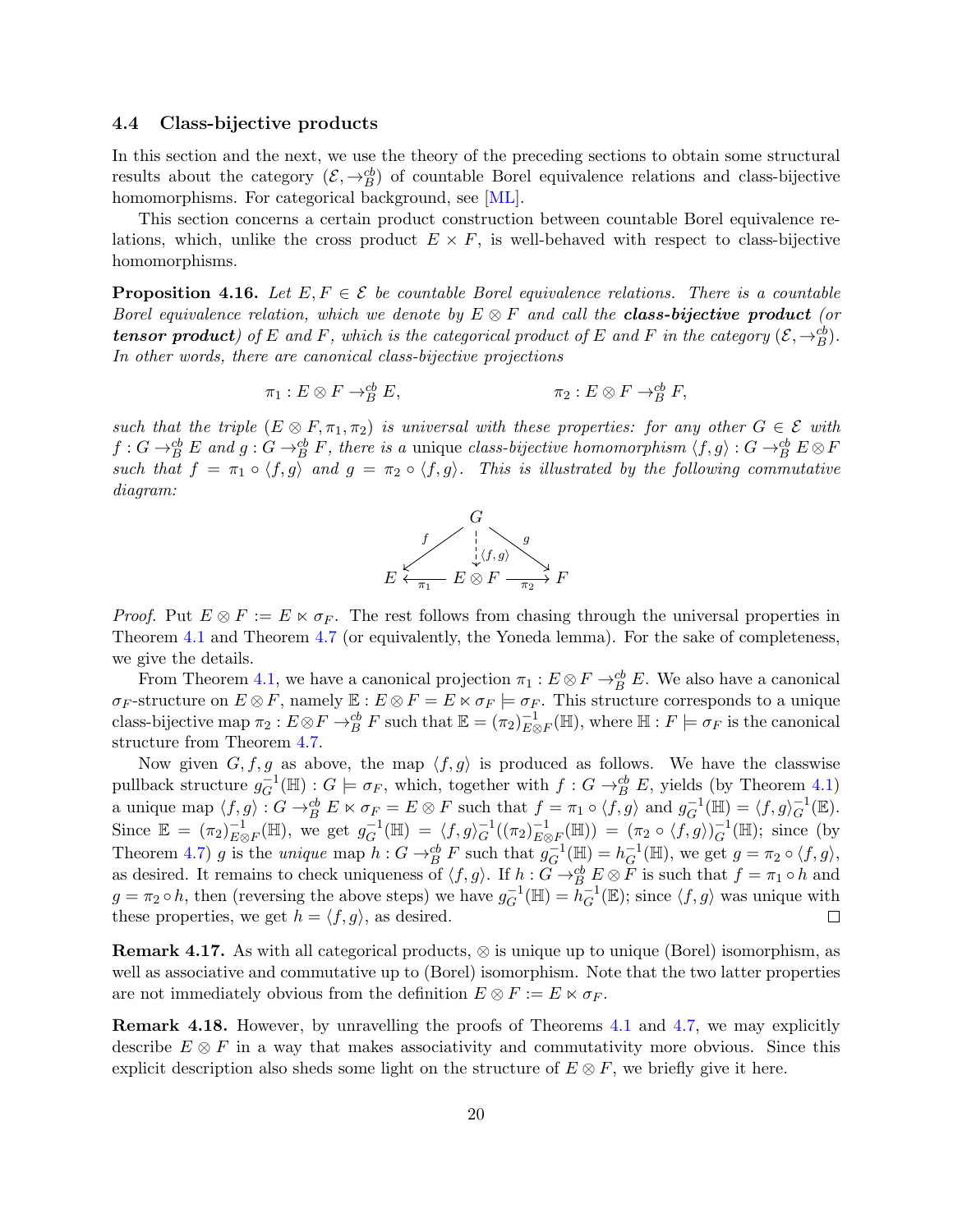Let E live on X, F live on Y, and  $E \otimes F$  live on Z. We have one  $(E \otimes F)$ -class for each E-class C, F-class D, and bijection  $b : C \cong D$ ; the elements of the  $(E \otimes F)$ -class corresponding to  $(C, D, b)$  are the elements of C, or equivalently via the bijection b, the elements of D. Thus, ignoring Borelness, we put

$$
Z := \{(x, y, b) \mid x \in X, y \in Y, b : [x]_E \cong [y]_F, b(x) = y\},\
$$

$$
(x, y, b) (E \otimes F) (x', y', b') \iff x E x' \land y F y' \land b = b',\
$$

$$
\pi_1(x, y, b) := x, \qquad \pi_2(x, y, b) := y.
$$

Given  $G, f, g$  as in Proposition [4.16](#page-19-1) (G living on W, say), the map  $\langle f, g \rangle : G \to_B^{cb} E \otimes F$  is given by  $\langle f, g \rangle(w) = (f(w), g(w), (g|[w]_G) \circ (f|[w]_G)^{-1}),$  where  $(g|[w]_G) \circ (f|[w]_G)^{-1}) : [\overline{f}(w)]_E \cong [g(w)]_F$ since  $f, g$  are class-bijective.

To make this construction Borel, we assume that  $E, F$  are aperiodic, and replace Z in the above with a subspace of  $X \times Y \times S_{\infty}$ , where bijections  $b : [x]_E \cong [y]_F$  are transported to bijections  $\mathbb{N} \cong \mathbb{N}$ via Borel enumerations of the E-classes and F-classes, as with the map  $T : X \to X^{\mathbb{N}}$  in the proof of Theorem [4.1.](#page-13-0) (If  $E, F$  are not aperiodic, then we split them into the parts consisting of classes with each cardinality  $n \in \{1, 2, ..., \aleph_0\}$ ; then there will be no  $(E \otimes F)$ -classes lying over an E-class and an F-class with different cardinalities.)

The tensor product  $\otimes$  and the cross product  $\times$  are related as follows: we have a canonical homomorphism  $(\pi_1, \pi_2)$ :  $E \otimes F \to_B^{\text{ci}} E \times F$ , where  $(\pi_1, \pi_2)(z) = (\pi_1(z), \pi_2(z))$  (where  $\pi_1 : E \otimes F \to_B^{\text{cb}}$ E and  $\pi_2$ :  $E \otimes F \to_B^{\text{cb}} F$  are the projections from the tensor product), which is class-injective because  $\pi'_1 \circ (\pi_1, \pi_2) = \pi_1$  is class-injective (where  $\pi'_1 : E \times F \to_B E$  is the projection from the cross product).

When we regard  $E \otimes F$  as in Remark [4.18,](#page-19-2)  $(\pi_1, \pi_2)$  is the obvious projection from Z to  $X \times Y$ . This in particular shows that

- <span id="page-20-1"></span>**Proposition 4.19.** (a)  $(\pi_1, \pi_2) : E \otimes F \to_B^{ci} E \times F$  is surjective iff E and F have all classes of the same cardinality (in particular, if both are aperiodic);
	- (b)  $(\pi_1, \pi_2) : E \otimes F \to_B^{\text{ci}} E \times F$  is an isomorphism if  $E = \Delta_X$  and  $F = \Delta_Y$ .

We now list some formal properties of ⊗:

<span id="page-20-0"></span>**Proposition 4.20.** Let  $E, E_i, F, G \in \mathcal{E}$  for  $i < n \leq \mathbb{N}$  and let  $(L, \sigma)$  be a theory.

- (a) If  $E \models \sigma$  then  $E \otimes F \models \sigma$ .
- (b) If  $f : E \sqsubseteq_B^i F$  and  $g : E \to_B^c G$ , then  $\langle f, g \rangle : E \sqsubseteq_B^i F \otimes G$ .
- (c) If E is universally structurable, then so is  $E \otimes F$ .
- (d)  $(E \otimes F) \ltimes \sigma \cong_B E \otimes (F \ltimes \sigma)$  (and the isomorphism is natural in E, F).
- (e)  $\bigoplus_i (E_i \otimes F) \cong_B (\bigoplus_i E_i) \otimes F$  (and the isomorphism is natural in  $E_i, F$ ).

*Proof.* (a): follows from  $\pi_1 : E \otimes F \to_B^{\text{cb}} E$ .

(b): since  $f = \pi_1 \circ \langle f, g \rangle$  is class-injective, so is  $\langle f, g \rangle$ .

(c): if  $f: G \to_B^{\text{cb}} E \otimes F$ , then  $\pi_1 \circ f: G \to_B^{\text{cb}} E$ , whence there is some  $g: G \sqsubseteq_B^i E$  since E is universally structurable, whence  $\langle g, \pi_2 \circ f \rangle : G \sqsubseteq_B^i E \otimes F$  (by (b)).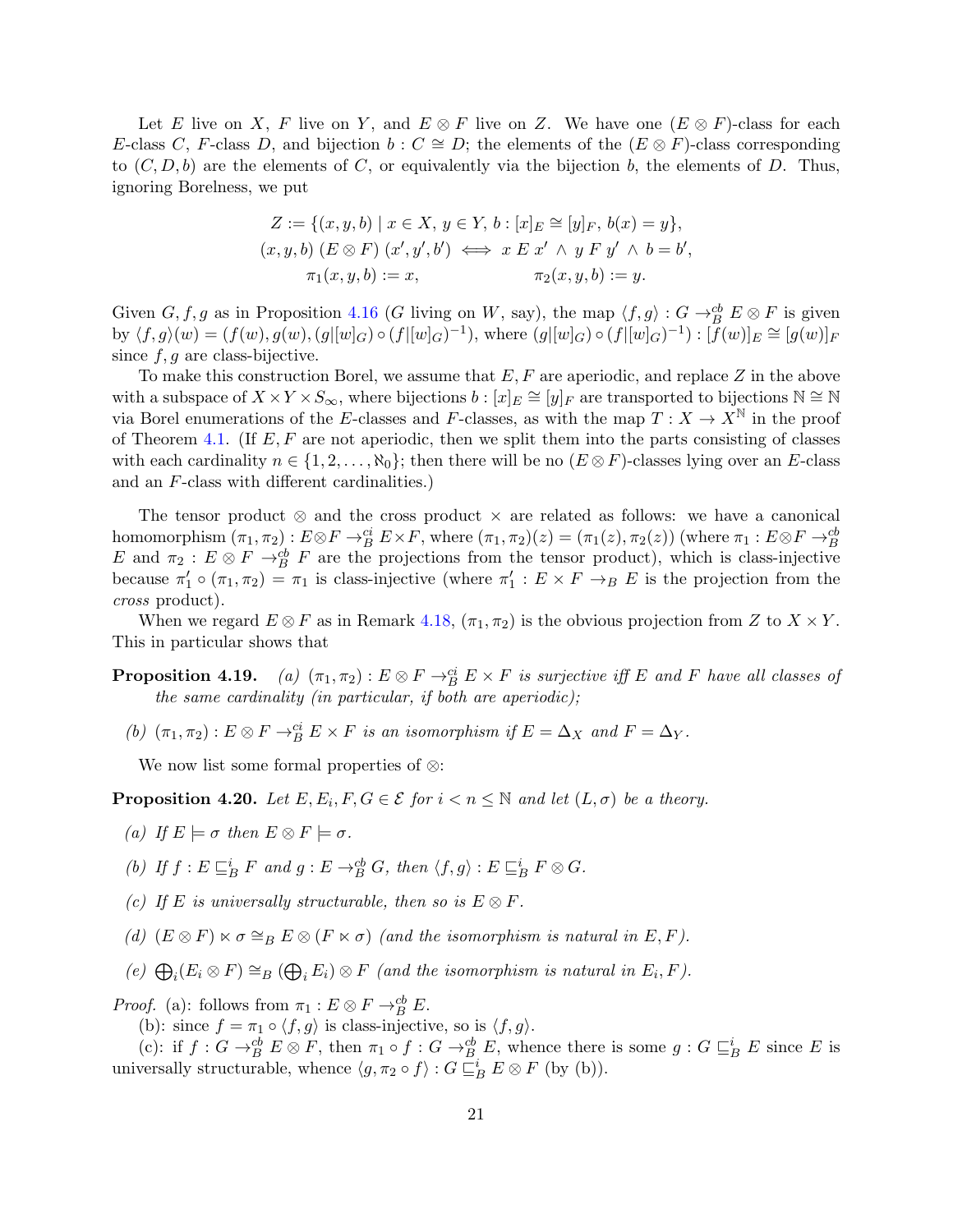(d): follows from a chase through the universal properties of  $\otimes$  and  $\ltimes$  (or the Yoneda lemma). (A class-bijective homomorphism  $G \rightarrow_B^{\text{cb}} (E \otimes F) \ltimes \sigma$  is the same thing as pair of class-bijective homomorphisms  $G \to_B^{\text{cb}} E$  and  $G \to_B^{\text{cb}} F$  together with a  $\sigma$ -structure on G, which is the same thing as a class-bijective homomorphism  $G \rightarrow_B^{\text{cb}} E \otimes (F \ltimes \sigma)$ .)

(e): this is an instance of the following more general fact, which follows easily from the construction of  $E \times \sigma$  in Theorem [4.1](#page-13-0) (and which could have been noted earlier, in Section [4.1\)](#page-13-2):

 $\textbf{Proposition 4.21.} \bigoplus_i (E_i\ltimes \sigma) \cong_B (\bigoplus_i E_i)\ltimes \sigma.$ 

Moreover, the isomorphism can be taken to be the map  $d : \bigoplus_i (E_i \ltimes \sigma) \to_B^{cb} (\bigoplus_i E_i) \ltimes \sigma$  such that for each i, the restriction  $d|(E_i \times \sigma) : E_i \times \sigma \to_B^{cb} (\bigoplus_i E_i) \times \sigma$  is the canonical such map induced by the inclusion  $E_i \sqsubseteq_B^i \bigoplus_i E_i$ .

(In other words, the functor  $E \mapsto E \ltimes \sigma$  preserves countable coproducts.)

To get from this to (e), simply put  $\sigma := \sigma_F$ . Naturality is straightforward.

 $\Box$ 

**Remark 4.22.** The analog of Proposition  $4.20(a)$  $4.20(a)$  for cross products is false: the class of treeable countable Borel equivalence relations is not closed under cross products (see e.g., [\[JKL,](#page-70-0) 3.28]).

We note that for any  $E \in \mathcal{E}$ , the equivalence relation  $E_{\infty \sigma_E}$  (i.e., the invariantly universal element of  $\mathcal{E}_E$ ) can also be written as the less awkward  $E_{\infty} \otimes E$ , which is therefore how we will write it from now on.

Here are some sample computations of class-bijective products:

- $\Delta_m \otimes \Delta_n \cong_B \Delta_m \times \Delta_n = \Delta_{m \times n}$  for  $m, n \in \mathbb{N} \cup \{ \aleph_0, 2^{\aleph_0} \}$  (by Proposition [4.19\(](#page-20-1)b)).
- $I_{\mathbb{N}} \otimes I_{\mathbb{N}} \cong_B \Delta_{\mathbb{R}} \times I_{\mathbb{N}}$ , since  $I_{\mathbb{N}} \otimes I_{\mathbb{N}}$  is aperiodic smooth (Proposition [4.20\(](#page-20-0)a)) and there are continuum many bijections  $\mathbb{N} \cong \mathbb{N}$ .
- $E_{\infty} \otimes E_{\infty} \cong_B E_{\infty}$ , since  $E_{\infty} \sqsubseteq_B^i E_{\infty} \otimes E_{\infty}$  (Proposition [4.20\(](#page-20-0)b)).
- If E is universally structurable and  $E \to_B^{\text{cb}} F$ , then  $E \otimes F \cong_B E$ , since  $E \subseteq_B^i E \otimes F$ (Proposition [4.20\(](#page-20-0)b)), and  $\pi_1 : E \otimes F \to_B^{\text{cb}} E$  so  $E \otimes F \sqsubseteq_B^i E$ .
- $E_0 \otimes E_0 \cong_B \Delta_{\mathbb{R}} \times E_0$ , since  $E_0 \otimes E_0$  is aperiodic hyperfinite (Proposition [4.20\(](#page-20-0)a)), and there are  $2^{\aleph_0}$  pairwise disjoint copies of  $E_0$  in  $E_0 \otimes E_0$ . This last fact can be seen by taking a family  $(f_r)_{r \in \mathbb{R}}$  of Borel automorphisms  $f_r : E_0 \cong_B E_0$  such that  $f_r, f_s$  disagree on every  $E_0$ -class whenever  $r \neq s$ , and then considering the embeddings  $\langle 1_{E_0}, f_r \rangle : E_0 \sqsubseteq_B^i E_0 \otimes E_0$ , which will have pairwise disjoint images (by Remark [4.18\)](#page-19-2).

(The existence of the family  $(f_r)_r$  is standard; one construction is by regarding  $E_0$  as the orbit equivalence of the translation action of Z on  $\mathbb{Z}_2$ , the 2-adic integers, then taking  $f_r : \mathbb{Z}_2 \to \mathbb{Z}_2$ for  $r \in \mathbb{Z}_2$  to be translation by r.)

Note that the last example can be used to compute  $\otimes$  of all hyperfinite equivalence relations.

We conclude by noting that we do not currently have a clear picture of tensor products of general countable Borel equivalence relations. For instance, the examples above suggest that perhaps  $E \otimes E$ is universally structurable (equivalently,  $E \otimes E \cong_B E_\infty \otimes E$ , since  $E_\infty \otimes E \otimes E \cong_B E_\infty \otimes E$ ) for all aperiodic  $E$ ; but we do not know if this is true.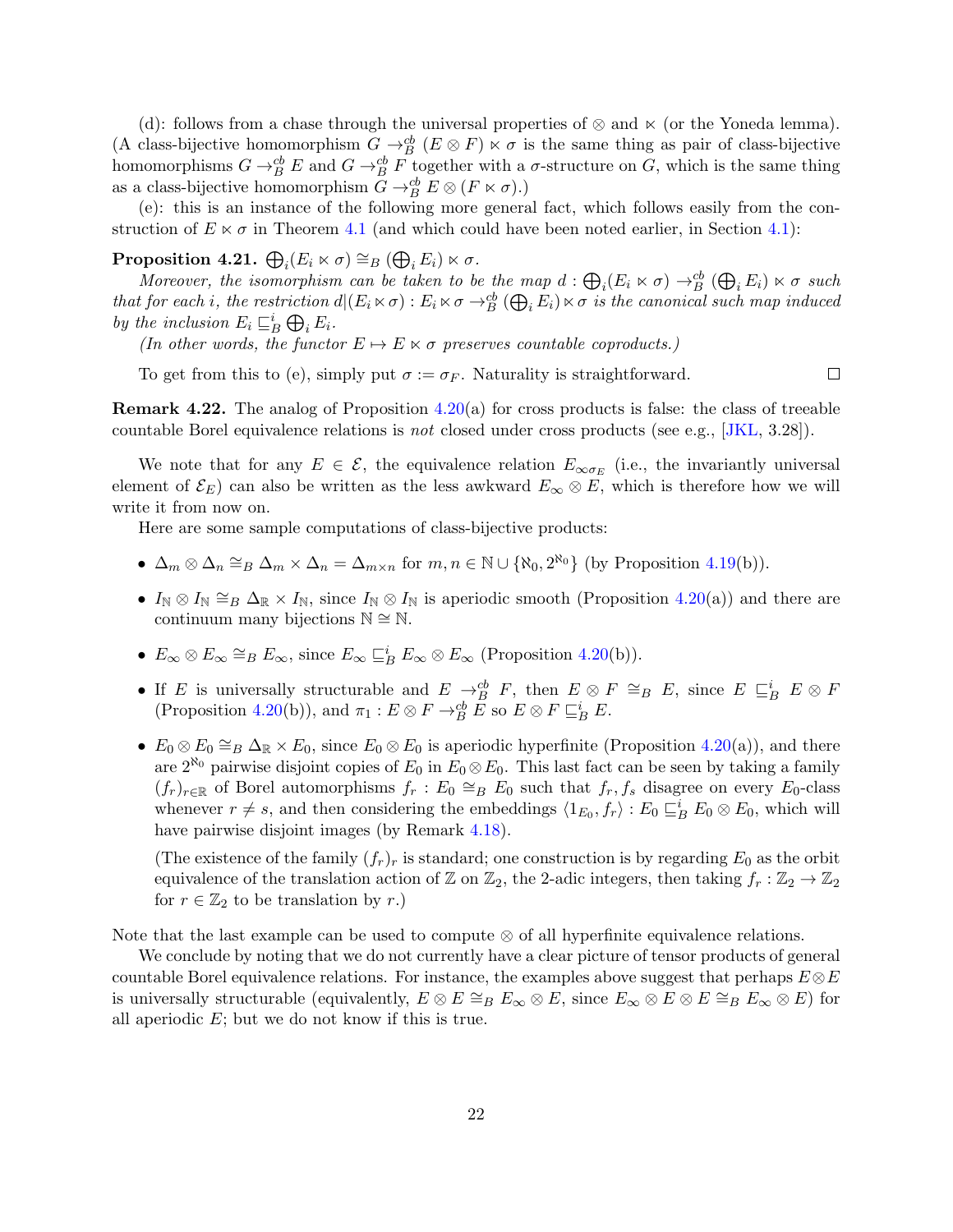# <span id="page-22-0"></span>4.5 Categorical limits in  $(\mathcal{E}, \rightarrow_B^{\text{cb}})$

This short section concerns general categorical limits in the category  $(\mathcal{E}, \rightarrow_B^{cb})$  of countable Borel equivalence relations and class-bijective homomorphisms. Throughout this section, we use categorical terminology, e.g., "product" means categorical product (i.e., class-bijective product), "pullback" means categorical pullback (i.e., fiber product), etc. For definitions, see [\[ML,](#page-71-4) III.3–4, V].

We have shown that  $(\mathcal{E}, \rightarrow_B^{\text{cb}})$  contains binary products. By iterating (or by generalizing the construction outlined in Remark [4.18\)](#page-19-2), we may obtain all finite (nontrivial) products. The category  $(\mathcal{E}, \rightarrow_B^{\text{cb}})$  also contains pullbacks (see Section [2.6\)](#page-9-1). It follows that it contains all finite nonempty limits, i.e., limits of all diagrams  $F: J \to (\mathcal{E}, \to_B^{\text{cb}})$  where the indexing category J is finite and nonempty (see [\[ML,](#page-71-4) V.2, Exercise III.4.9]).

**Remark 4.23.**  $(\mathcal{E}, \rightarrow_B^{\text{cb}})$  does not contain a terminal object, i.e., a limit of the empty diagram. This would be a countable Borel equivalence relation  $E$  such that any other countable Borel equivalence relation F has a *unique* class-bijective map  $F \rightarrow_B^{\text{cb}} E$ ; clearly such E does not exist.

We now verify that  $(\mathcal{E}, \rightarrow_B^{\text{cb}})$  has inverse limits of countable chains, and that these coincide with the same limits in the category of all Borel equivalence relations and Borel homomorphisms (Section [2.7\)](#page-10-0):

**Proposition 4.24.** Let  $(X_n, E_n)_{n \in \mathbb{N}}$  be countable Borel equivalence relations, and  $(f_n : E_{n+1} \to_B^{\text{cb}})$  $(E_n)_n$  be class-bijective homomorphisms. Then the inverse limit  $\varprojlim_n (X_n, E_n)$  in the category of  $E_n$ ,  $E_n$  are equivalence relations and Borel homomorphisms, as defined in Section [2.7,](#page-10-0) is also the inverse limit in  $(\mathcal{E}, \rightarrow_B^{\text{cb}})$ . More explicitly,

- (a) the projections  $\pi_m : \varprojlim_n E_n \to_B E_m$  are class-bijective (so in particular  $\varprojlim_n E_n$  is countable);
- (b) if  $(Y, F) \in \mathcal{E}$  is a countable Borel equivalence relation with class-bijective homomorphisms  $g_n: F \to_B^{cb} E_n$  such that  $g_n = f_n \circ g_{n+1}$ , then the unique homomorphism  $\tilde{g}: F \to_B \varprojlim_n E_n$ <br>such that  $\pi \circ \tilde{g} = g$  for each  $n$  (namely  $\tilde{g}(u) = (g(u))$ ) is class-bijective such that  $\pi_n \circ \tilde{g} = g_n$  for each n (namely  $\tilde{g}(y) = (g_n(y))_n$ ) is class-bijective.

*Proof.* For (a), note that since  $\pi_m = f_m \circ \pi_{m+1}$  and the  $f_m$  are class-bijective, it suffices to check that  $\pi_0$  is class-bijective, since we may then inductively get that  $\pi_1, \pi_2, \ldots$  are class-bijective. Let  $\overline{x} = (x_n)_n \in \varprojlim_n X_n$  and  $x_0 = \pi_0(\overline{x})$   $E_0$   $x'_0$ ; we must find a unique  $\overline{x}'$   $(\varprojlim_n E_n)$   $\overline{x}$  such that  $x'_1 = \pi_0(\overline{x}')$  for the coordinate  $x'_1 = \pi_1(\overline{x}')$  we must have  $x'_1 = f_0(x')$  (in order to have that  $x'_0 = \pi_0(\overline{x}')$ . For the coordinate  $x'_1 = \pi_1(\overline{x}')$ , we must have  $x'_0 = f_0(x'_1)$  (in order to have  $\overline{x}' \in \varprojlim_n X_n$ ) and  $x'_1 E_1 x_1$  (in order to have  $\overline{x}'$  ( $\varprojlim_n E_n$ )  $\overline{x}$ ); since  $x'_0 E_0 x_0$ , by class-bijectivity<br>of  $f_0$ , there is a unique such  $x'_1$ . Continuing inductively we see that there is a unique choice  $\sum_{i=1}^{\infty} \frac{1}{n} \sum_{i=1}^{n} \sum_{i=1}^{n} \sum_{i=1}^{n} \sum_{j=1}^{n} \sum_{i=1}^{n} \sum_{j=1}^{n} \sum_{j=1}^{n} \sum_{i=1}^{n} \sum_{j=1}^{n} \sum_{j=1}^{n} \sum_{j=1}^{n} \sum_{j=1}^{n} \sum_{j=1}^{n} \sum_{j=1}^{n} \sum_{j=1}^{n} \sum_{j=1}^{n} \sum_{j=1}^{n} \sum_{j=1}^{n} \sum_{j=1}^{n} \sum_{j=1}^{n} \$  $x'_n = \pi_n(\overline{x}')$  for each  $n > 0$ . Then  $\overline{x}' := (x'_n)_n$  is the desired element.

For (b), simply note that since  $\pi_n \circ \tilde{g} = g_n$  and  $\pi_n, g_n$  are class-bijective, so must be  $\tilde{g}$ .  $\Box$ 

**Corollary 4.25.**  $(\mathcal{E}, \rightarrow_B^{cb})$  has all countable (nontrivial) products.

*Proof.* To compute the product  $\bigotimes_i E_i$  of  $E_0, E_1, E_2, \ldots \in \mathcal{E}$ , take the inverse limit of the chain  $\cdots \rightarrow_B^{\text{cb}} E_0 \otimes E_1 \otimes E_2 \rightarrow_B^{\text{cb}} E_0 \otimes E_1 \rightarrow_B^{\text{cb}} E_0$  (where the maps are the projections).

Remark 4.26. Countable products can also be obtained by generalizing Remark [4.18.](#page-19-2)

**Corollary 4.27.**  $(\mathcal{E}, \rightarrow_B^{\text{cb}})$  has all countable nonempty limits, i.e., limits of all diagrams  $F : J \rightarrow$  $(\mathcal{E}, \rightarrow_B^{\text{cb}})$ , where the indexing category J is countable and nonempty.

Proof. Follows from countable products and pullbacks; again see [\[ML,](#page-71-4) V.2, Exercise III.4.9].  $\Box$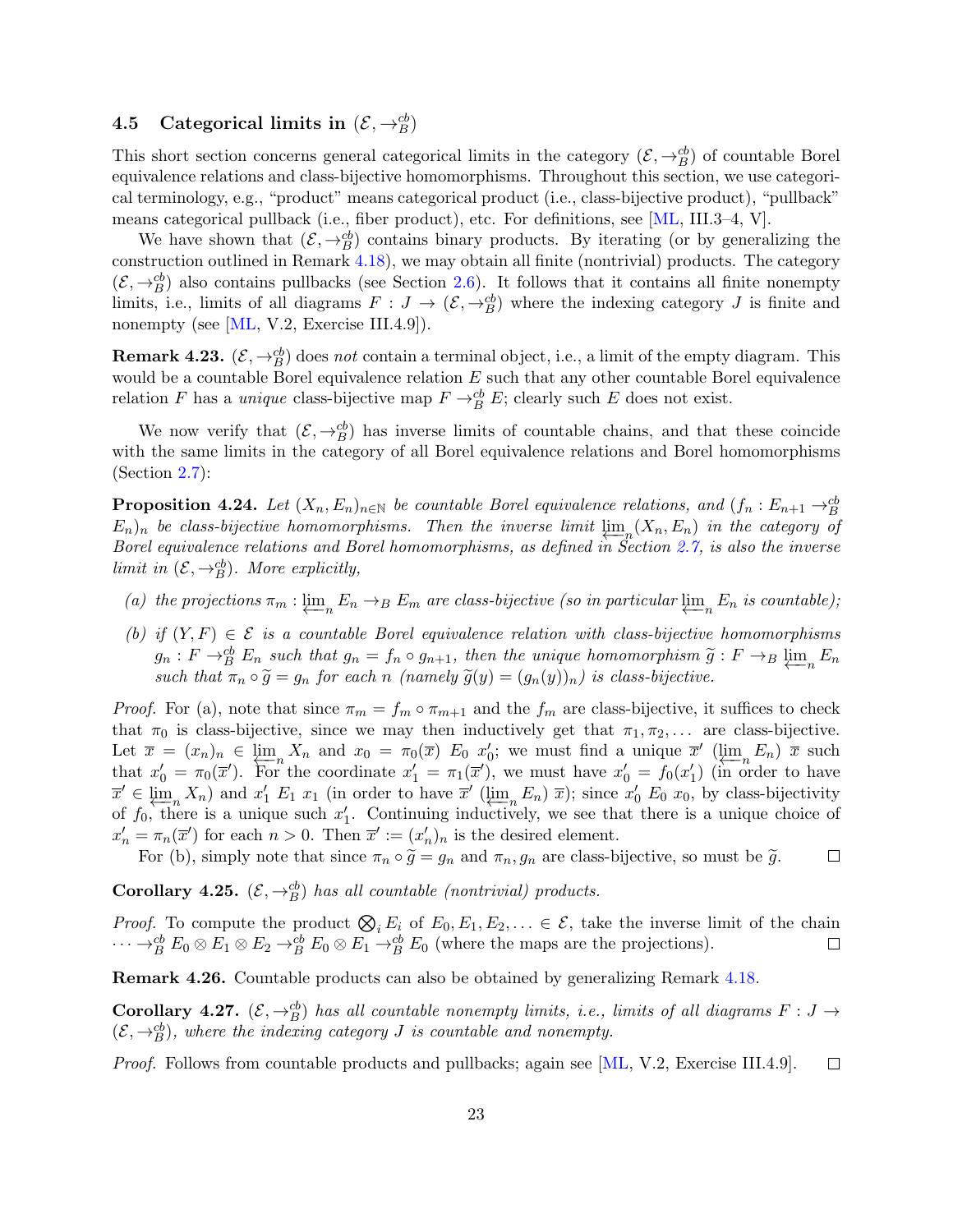## <span id="page-23-2"></span>5 Structurability and reducibility

This section has two parts: the first part (Sections [5.1](#page-24-0) to [5.3\)](#page-28-1) relates structurability to various classes of homomorphisms, in the spirit of Sections [4.1](#page-13-2) to [4.3;](#page-17-1) while the second part (Section [5.4\)](#page-29-0) relates reductions to compressibility, using results from the first part and from [\[DJK,](#page-70-10) Section 2].

<span id="page-23-3"></span>We describe here the various classes of homomorphisms that we will be considering. These fit into the following table:

| Global                   | Local                 |
|--------------------------|-----------------------|
| $\sqsubseteq_B^{\imath}$ | $\rightarrow_B^{cb}$  |
| $\sqcup_B$               | $\rightarrow_B^{c_i}$ |
| $\lt_R$                  | $\rightarrow_R^{sm}$  |

Table 5.1: global and local classes of homomorphisms

The last entry in the table denotes the following notion: we say that a Borel homomorphism  $f$ :  $(X, E) \to_B (Y, F)$  is **smooth**, written  $f : E \to_B^{sm} F$ , if the f-preimage of every smooth set is smooth (where by a smooth subset of Y (resp., X) we mean a subset to which the restriction of F (resp.,  $E$ ) is smooth). This notion was previously considered by Clemens-Conley-Miller  $[CCM]$ , under the name **smooth-to-one homomorphism** (because of Proposition [5.8\(](#page-25-1)ii)). See Proposition [5.8](#page-25-1) for basic properties of smooth homomorphisms.

Let  $(\mathcal{G}, \mathcal{L})$  be a row in Table [5.1.](#page-23-3) We say that  $\mathcal{G}$  is a "global" class of homomorphisms, while  $\mathcal L$  is the corresponding "local" class. Note that  $\mathcal G \subseteq \mathcal L$ . The idea is that  $\mathcal G$  is a condition on homomorphisms requiring injectivity between classes (i.e.,  $\mathcal G$  consists only of reductions), while  $\mathcal L$ is an analogous "classwise" condition which can be captured by structurability.

Our main results in this section state the following: for any elementary class  $\mathcal{C} \subseteq \mathcal{E}$ , the downward closure of C under G is equal to the downward closure under  $\mathcal{L}$ , and is elementary. In particular, when  $C = \mathcal{E}_E$ , this implies that the downward closure of  $\{E\}$  under  $\mathcal L$  is elementary. In the case  $(\mathcal{G}, \mathcal{L}) = (\sqsubseteq_B^i, \rightarrow_B^{\text{cb}})$ , these follow from Section [4.3;](#page-17-1) thus, our results here generalize our results therein to the other classes of homomorphisms appearing in Table [5.1.](#page-23-3)

<span id="page-23-1"></span>**Theorem 5.1.** Let  $C \subseteq \mathcal{E}$  be an elementary class. Then the downward closures of C under  $\sqsubseteq_B$  and  $\rightarrow_B^{ci}$ , namely

$$
\mathcal{C}^e := \{ F \in \mathcal{E} \mid \exists E \in \mathcal{C} \left( F \sqsubseteq_B E \right) \},
$$
  

$$
\mathcal{C}^{cih} := \{ F \in \mathcal{E} \mid \exists E \in \mathcal{C} \left( F \rightarrow_B^{ci} E \right) \},
$$

are equal and elementary.

In particular, when  $C = \mathcal{E}_E$ , we get that

$$
\mathcal{E}_E^e = \mathcal{E}_E^{cih} = \{ F \in \mathcal{E} \mid F \to_B^{ci} E \}
$$
  

$$
= \{ F \in \mathcal{E} \mid F \sqsubseteq_B E \}, \text{ if } E \text{ is universally structureable} \}
$$

<span id="page-23-0"></span>is the smallest elementary class containing E and closed under  $\subseteq_B$ .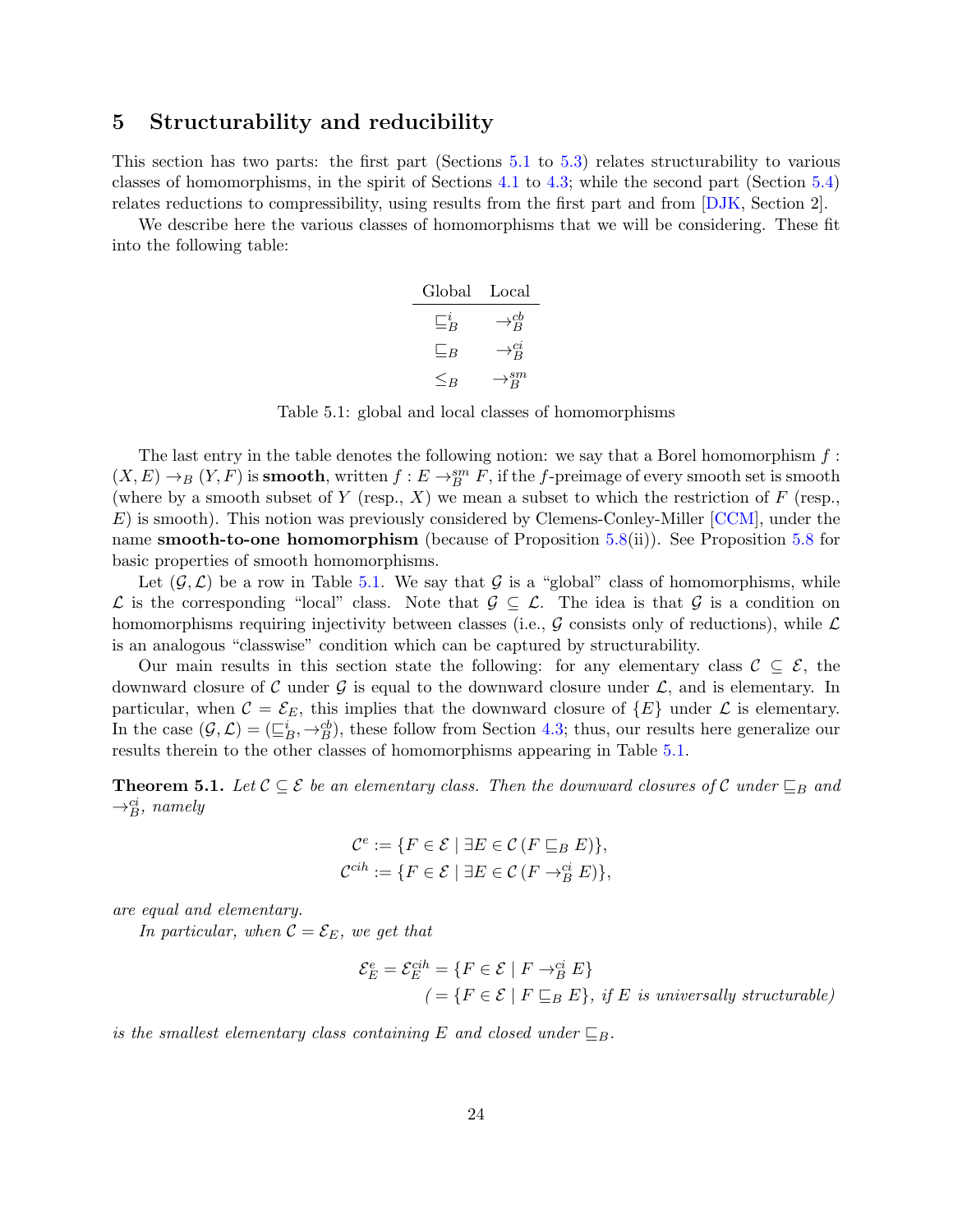**Theorem 5.2.** Let  $C \subseteq \mathcal{E}$  be an elementary class. Then the downward closures of C under  $\leq_B$  and  $\rightarrow_B^{sm}$ , namely

$$
\mathcal{C}^r := \{ F \in \mathcal{E} \mid \exists E \in \mathcal{C} \left( F \leq_B E \right) \},
$$
  

$$
\mathcal{C}^{smh} := \{ F \in \mathcal{E} \mid \exists E \in \mathcal{C} \left( F \to_B^{sm} E \right) \},
$$

are equal and elementary.

In particular, when  $\mathcal{C} = \mathcal{E}_E$ , we get that

$$
\mathcal{E}_E^r = \mathcal{E}_E^{smh} = \{ F \in \mathcal{E} \mid F \to_B^{sm} E \}
$$
  

$$
(= \{ F \in \mathcal{E} \mid F \leq_B E \}, \text{ if } E \text{ is universally structureable})
$$

is the smallest elementary class containing E and closed under  $\leq_B$ .

Our proof strategy is as follows. For each  $(\mathcal{G}, \mathcal{L})$  (=  $(\sqsubseteq_B, \rightarrow_B^{ci})$  or  $(\leq_B, \rightarrow_B^{sm})$ ), we prove a "factorization lemma" which states that  $\mathcal L$  consists precisely of composites of homomorphisms in G followed by class-bijective homomorphisms (in that order). This yields that the closures of  $\mathcal C$ under  $\mathcal G$  and  $\mathcal L$  are equal, since  $\mathcal C$  is already closed under class-bijective homomorphisms. We then prove that for any  $E \in \mathcal{E}$ , a variation of the "Scott sentence" from Theorem [4.7](#page-16-0) can be used to code L-homomorphisms to E. This yields that for any  $E \in \mathcal{E}$ , the L-downward closure of  $\{E\}$  is elementary, which completes the proof.

#### <span id="page-24-0"></span>5.1 Embeddings and class-injective homomorphisms

We begin with embeddings and class-injective homomorphisms, for which we have the following factorization lemma:

<span id="page-24-1"></span>**Proposition 5.3.** Let  $(X, E), (Y, F) \in \mathcal{E}$  be countable Borel equivalence relations and  $f : E \rightarrow_B^{\text{ci}} F$ be a class-injective homomorphism. Then there is a countable Borel equivalence relation  $(Z, G) \in \mathcal{E}$ , an embedding  $g : E \sqsubseteq_B G$ , and a class-bijective homomorphism  $h : G \rightarrow_B^{\text{cb}} F$ , such that  $f = h \circ g$ :

$$
(X, E) \xrightarrow{\qquad f} (Y, F)
$$

$$
\xrightarrow{\qquad \qquad \searrow} (X, F) \xrightarrow{\qquad \qquad \searrow} (Y, F)
$$

$$
(Z, G) \xrightarrow{\qquad \searrow} (I, G)
$$

Furthermore, g can be taken to be a complete section embedding, i.e.,  $[g(X)]_G = Z$ .

*Proof.* Consider the equivalence relation  $(W, D)$  where

$$
W := \{(x, y) \in X \times Y \mid f(x) \in Y\},\
$$

$$
(x, y) \in D \ (x', y') \iff x \in x' \land y = y'.
$$

Then  $(W, D)$  is a countable Borel equivalence relation. We claim that it is smooth. Indeed, by Lusin-Novikov uniformization, write  $F = \bigcup_i G_i$  where  $G_i \subseteq Y^2$  for  $i \in \mathbb{N}$  are graphs of Borel functions  $g_i: Y \to Y$ . Then a Borel selector for D is found by sending  $(x, y) \in W$  to  $((f|[x]_E)^{-1}(g_i(y)), y)$ for the least i such that  $g_i(y)$  is in the image of  $f||x|_E$ . (Here we are using that f is class-injective.)

Now put  $Z := W/D$ , and let G be the equivalence relation on Z given by

$$
[(x,y)]_D G [(x',y')]_D \iff x E x' \land y F y'.
$$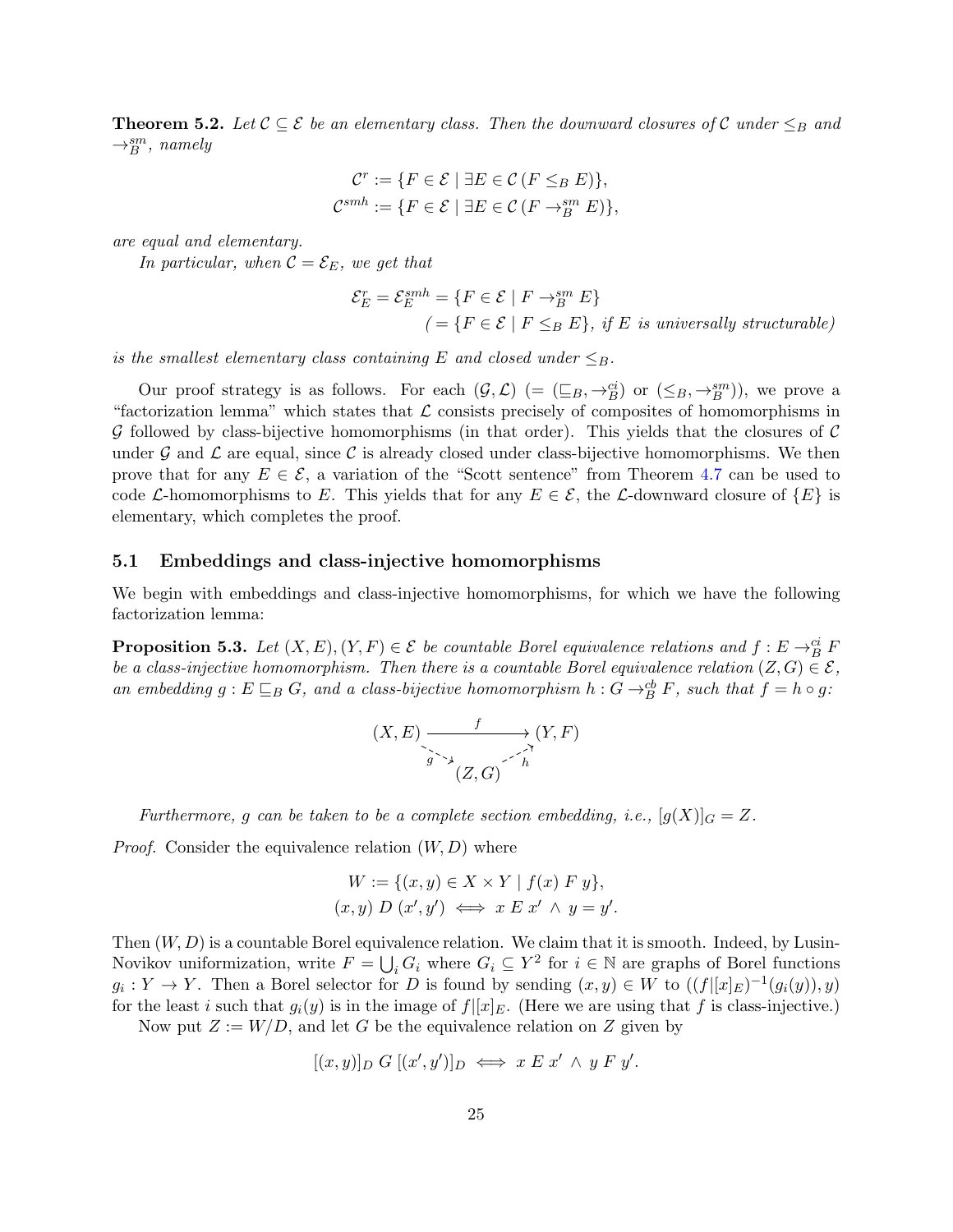Then  $(Z, G)$  is a countable Borel equivalence relation. Let  $g: X \to Z$  and  $h: Z \to Y$  be given by

$$
g(x) := [(x, f(x))]_D, \qquad h([(x, y)]_D) := y.
$$

It is easily seen that  $g : E \sqsubseteq_B G$  is a complete section embedding,  $h : G \to_B^{\text{cb}} F$ , and  $f = h \circ g$ , as desired.

Remark 5.4. It is easy to see that the factorization produced by Proposition [5.3](#page-24-1) (with the requirement that  $q$  be a complete section embedding) is unique up to unique Borel isomorphism. In other words, if  $(Z', G') \in \mathcal{E}, g' : E \sqsubseteq_B G'$ , and  $h' : G' \rightarrow_B^{cb} F$  with  $f = h' \circ g'$  are another factorization, with g' a complete section embedding, then there is a unique Borel isomorphism  $i : G \cong_B G'$  such that  $i \circ g = g'$  and  $h = h' \circ i$ .

**Corollary 5.5.** If  $E \in \mathcal{E}$  is universally structurable, then  $F \sqsubseteq_B E \iff F \to_B^{ci} E$ , for all  $F \in \mathcal{E}$ . Similarly, if C is an elementary class, then  $C^e = C^{ch}$ .

*Proof.* If E is universally structurable and  $F \rightarrow_B^{ci} E$ , then by Proposition [5.3,](#page-24-1)  $F \sqsubseteq_B G \rightarrow_B^{cb} E$  for some G; then  $G \sqsubseteq_B^i E$ , whence  $F \sqsubseteq_B E$ . The second statement is similar.

We now have the following analog of Theorem [4.7](#page-16-0) for class-injective homomorphisms, which we state in the simpler but slightly weaker form of Corollary [4.9](#page-17-2) since that is all we will need:

**Proposition 5.6.** Let  $E \in \mathcal{E}$  be a countable Borel equivalence relation. Then there is a sentence  $\sigma_E^{cih}$  (in some fixed language) such that for all  $F \in \mathcal{E}$ , we have  $F \models \sigma_E^{cih}$  iff  $F \rightarrow_B^{ci} E$ .

*Proof.* We may either modify the proof of Theorem [4.7](#page-16-0) (by considering "injections  $I \rightarrow$  (some E-class)" instead of bijections in the last few lines of the proof), or take  $\sigma_E^{cih} := \sigma_E^h \wedge \sigma_E^{ci}$  where  $\sigma_E^h$ and  $\sigma_E^{ci}$  are as in Lemma [4.8.](#page-17-3)

**Corollary 5.7.** If  $C = \mathcal{E}_E$  is an elementary class, then so is  $C^e = C^{cih} = \{F \in \mathcal{E} \mid F \rightarrow_B^{ci} E\}$ .

This completes the proof of Theorem [5.1.](#page-23-1)

#### <span id="page-25-0"></span>5.2 Reductions, smooth homomorphisms, and class-surjectivity

Recall that a Borel homomorphism  $f : E \to_B F$  between countable Borel equivalence relations  $E, F$  is smooth if the preimage of every smooth set is smooth. We have the following equivalent characterizations of smooth homomorphisms, parts of which are implicit in [\[CCM,](#page-70-13) 2.1–2.3]:

<span id="page-25-1"></span>**Proposition 5.8.** Let  $(X, E), (Y, F) \in \mathcal{E}$  and  $f : E \rightarrow_B F$ . The following are equivalent:

- $(i)$  f is smooth.
- (ii) For every  $y \in Y$ ,  $f^{-1}(y)$  is smooth (i.e.,  $E|f^{-1}(y)$  is smooth).
- (iii)  $E \cap \text{ker } f$  is smooth (as a countable Borel equivalence relation on X).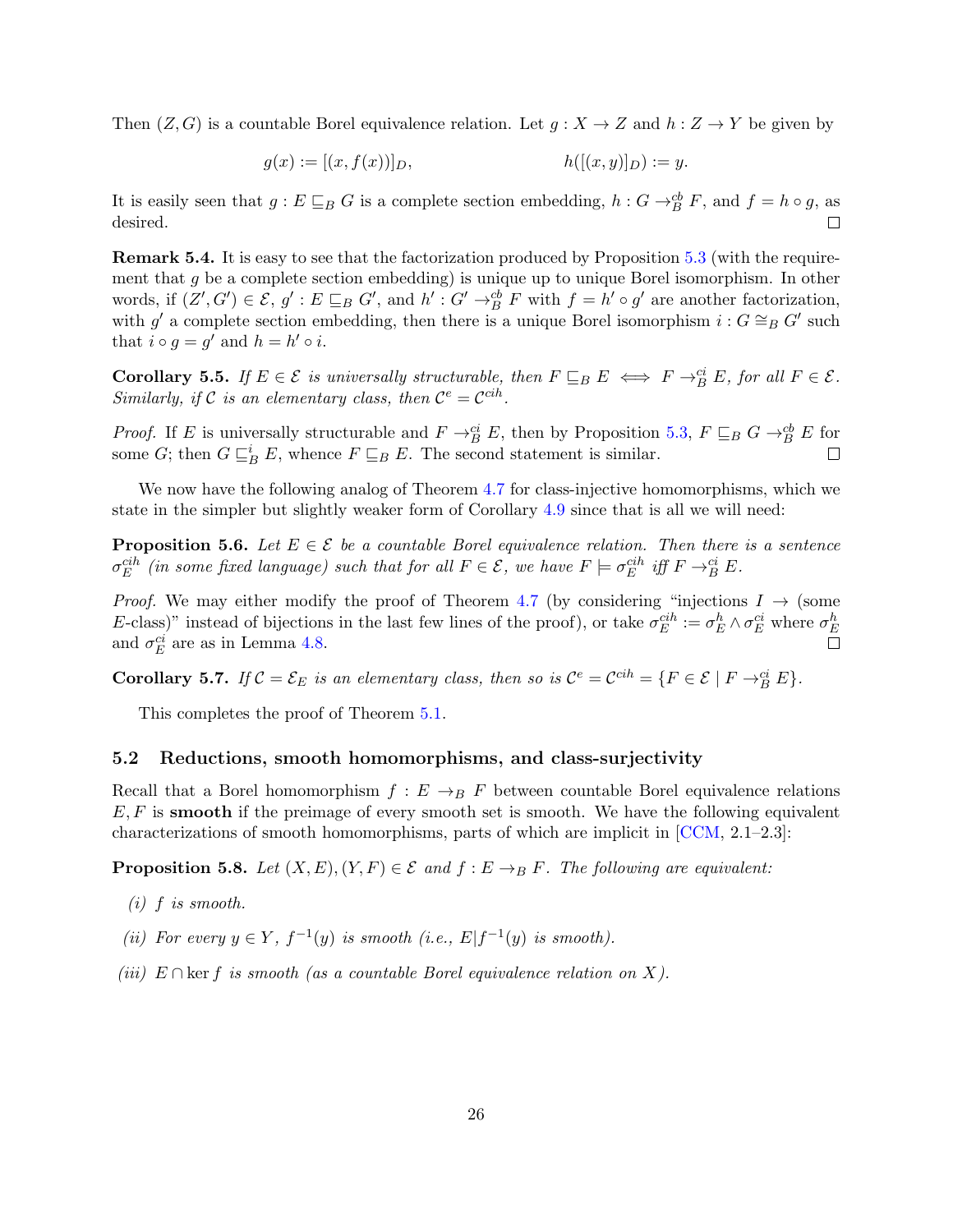(iv) f can be factored into a surjective reduction  $g: E \leq_B G$ , followed by a complete section embedding  $h : G \sqsubseteq_B H$ , followed by a class-bijective homomorphism  $k : H \to_B^{\text{cb}} F$ , for some  $G, H \in \mathcal{E}$ :



(In particular, f can be factored into a reduction  $h \circ q$  (with image a complete section) followed by a class-bijective homomorphism  $k$ , or a surjective reduction g followed by a class-injective homomorphism  $k \circ h$ .)

(v) f belongs to the smallest class of Borel homomorphisms between countable Borel equivalence relations which is closed under composition and contains all reductions and class-injective homomorphisms.

*Proof.* (i)  $\implies$  (ii) is obvious.

(ii)  $\Rightarrow$  (iii): [\[CCM,](#page-70-13) 2.2] If  $E \cap \text{ker } f$  is not smooth, then it has an ergodic invariant  $\sigma$ -finite non-atomic measure  $\mu$ . The pushforward  $f_*\mu$  is then a  $\Delta_Y$ -ergodic (because  $\mu$  is (ker f)-ergodic) measure on Y, hence concentrates at some  $y \in Y$ , i.e.,  $\mu(f^{-1}(y)) > 0$ , whence  $f^{-1}(y)$  is not smooth.

(iii)  $\implies$  (iv): Letting  $g: X \to X/(E \cap \ker f)$  be the projection and G be the equivalence relation on  $X/(E \cap \ker f)$  induced by E, we have that  $g : E \leq_B G$  is a surjective reduction, and f descends along g to a class-injective homomorphism  $f': G \to_B^{ci} F$ . By Proposition [5.3,](#page-24-1) f' factors as a complete section embedding  $h : G \sqsubseteq_B H$  followed by a class-bijective homomorphism  $k : H \to_B^{cb} F$ , for some  $H \in \mathcal{E}$ .

 $(iv) \Longrightarrow (v)$  is obvious.

 $(v) \implies (i)$ : Clearly reductions are smooth, as are class-bijective homomorphisms; it follows t so are class-injective homomorphisms, by Proposition 5.3 (see also [CCM, 2.3]). that so are class-injective homomorphisms, by Proposition [5.3](#page-24-1) (see also [\[CCM,](#page-70-13) 2.3]).

Similarly to before we now have

**Corollary 5.9.** If  $E \in \mathcal{E}$  is universally structurable, then  $F \leq_B E \iff F \to_B^{sm} E$ , for all  $F \in \mathcal{E}$ . Similarly, if C is an elementary class, then  $C^r = C^{smh}$ .

<span id="page-26-0"></span>**Proposition 5.10.** Let  $E \in \mathcal{E}$  be a countable Borel equivalence relation. Then there is a sentence  $\sigma_E^{smh}$  (in some fixed language) such that for all  $F \in \mathcal{E}$ , we have  $F \models \sigma_E^{smh}$  iff  $F \rightarrow_B^{sm} E$ .

*Proof.* The language is  $L = \{R_0, R_1, \dots\} \cup \{P\}$  where  $R_i, P$  are unary predicates, and the sentence is  $\sigma_E^{smh} := \sigma_E^h \wedge \sigma_E^{sm}$ , where  $\sigma_E^h$  is as in Lemma [4.8,](#page-17-3) and

$$
\sigma_E^{sm} := \forall x \, \exists! y \, (P(y) \land \bigwedge_i (R_i(x) \leftrightarrow R_i(y))).
$$

It is easily seen that for any L-structure A on F, we will have  $\mathbb{A}: F \models \sigma_E^{sm}$  iff the interpretation  $P^{\mathbb{A}}$  is a Borel transversal of  $F \cap \ker f$ , where f is the Borel map to E coded by A.  $\Box$ 

**Corollary 5.11.** If  $C = \mathcal{E}_E$  is an elementary class, then so is  $C^r = C^{smh} = \{F \in \mathcal{E} \mid F \to_B^{sm} E\}.$ 

This completes the proof of Theorem [5.2.](#page-23-0)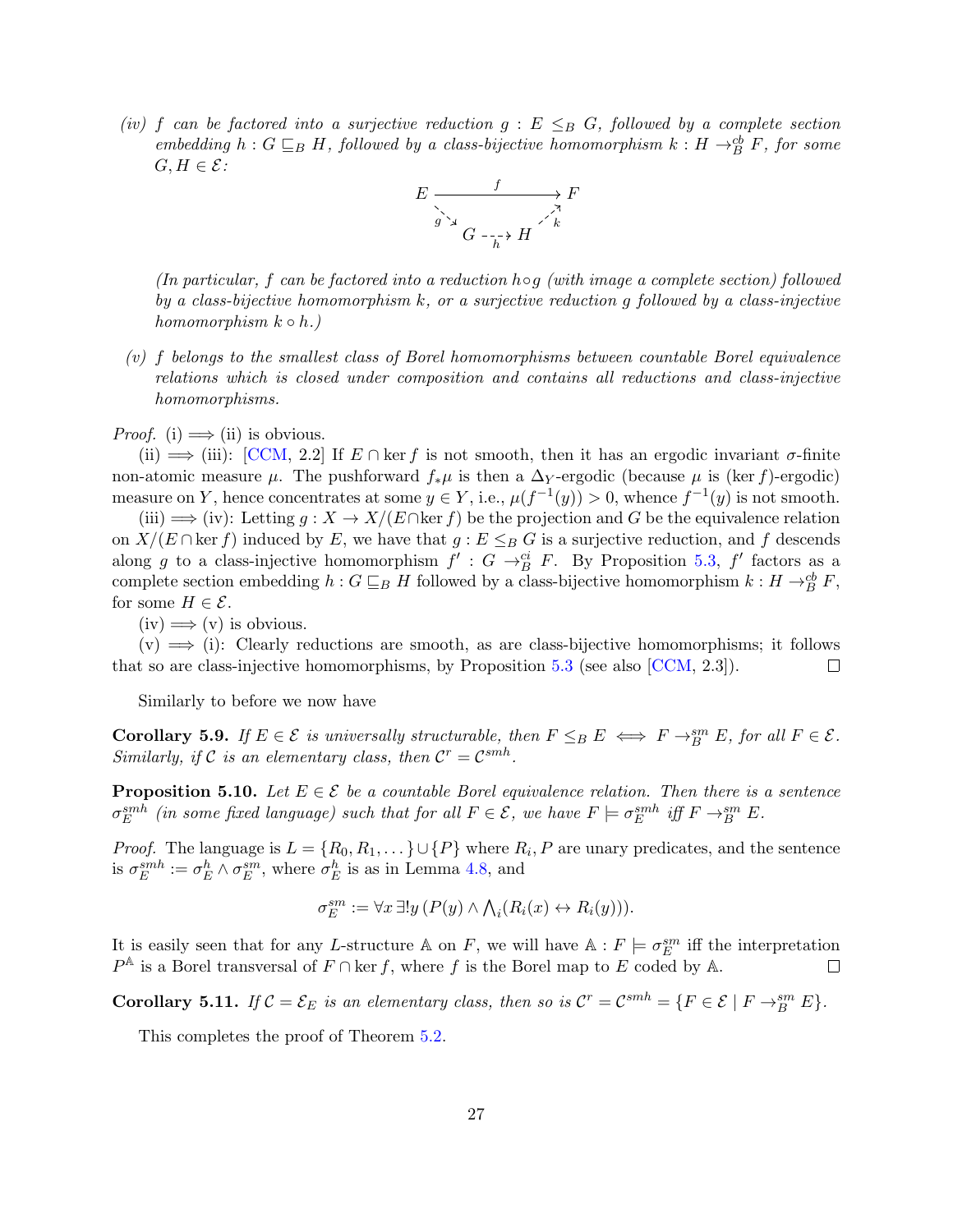Remark 5.12. Theorem [5.2](#page-23-0) generalizes [\[CCM,](#page-70-13) 2.3], which shows that some particular classes of the form  $\mathcal{C}^r$ ,  $\mathcal{C}$  elementary, are closed under  $\rightarrow_B^{sm}$ .

Hjorth-Kechris [\[HK,](#page-70-2) D.3] proved that every  $\mathcal{C}^r$  ( $\mathcal{C}$  elementary) is closed under  $\subseteq$ , i.e., containment of equivalence relations on the same space. Since containment is a class-injective homomorphism (namely the identity), Theorem [5.2](#page-23-0) also generalizes this.

See Appendix [A.5](#page-58-0) for more on the relation between [\[HK,](#page-70-2) Appendix D] and the above.

We end this section by pointing out that exactly analogous proofs work for yet another pair of ("global" resp. "local") classes of homomorphisms (which we did not include in Table [5.1\)](#page-23-3), which forms a natural counterpart to  $(\sqsubseteq_B, \rightarrow_B^{ci})$ . We write  $\leq_B^{cs}$  to denote a (Borel) class-surjective reduction, and  $\rightarrow_B^{cssm}$  to denote a class-surjective smooth homomorphism. Then we have

<span id="page-27-0"></span>**Theorem 5.13.** Let  $C = \mathcal{E}_E$  be an elementary class. Then

 $\mathcal{C}^{csr} := \{ F \in \mathcal{E} \mid \exists E \in \mathcal{C} \left( F \leq_B^{cs} E \right) \},\$  $\mathcal{C}^{cssmh} := \{ F \in \mathcal{E} \mid \exists E \in \mathcal{C} \left( F \rightarrow_B^{cssm} E \right) \}$ 

are equal and elementary, and  $C^{csr} = \{ F \in \mathcal{E} \mid F \rightarrow_B^{cssm} E \}.$ 

Proof. Exactly as before, we have the following chain of results:

**Proposition 5.14.** Let  $(X, E), (Y, F) \in \mathcal{E}$  and  $f : E \rightarrow_B^{\text{cssm}} F$ . Then there is  $a (Z, G) \in \mathcal{E}$ , a surjective reduction  $g : E \leq_B G$ , and a class-bijective homomorphism  $h : G \to_B^{cb} F$ , such that  $f = h \circ g$ .

*Proof.* By Proposition [5.8,](#page-25-1) f can be factored into a surjective reduction g followed by a classinjective homomorphism h; since  $h \circ g = f$  is class-surjective and g is surjective, h must be class-surjective, i.e., class-bijective. surjective, i.e., class-bijective.

**Corollary 5.15.** If  $E \in \mathcal{E}$  is universally structurable, then  $F \underset{i}{\leq} E \iff F \to_B^{\text{cssm}} E$ , for all  $F \in \mathcal{E}$ . Similarly, if C is an elementary class, then  $\mathcal{C}^{csr} = \mathcal{C}^{cssmh}$ .

**Proposition 5.16.** Let  $E \in \mathcal{E}$ . Then there is a sentence  $\sigma_E^{cssmh}$  (in some fixed language) such that for all  $F \in \mathcal{E}$ , we have  $F \models \sigma_E^{cssmh}$  iff  $F \rightarrow_B^{cssm} E$ .

*Proof.* Like Proposition [5.10,](#page-26-0) but put  $\sigma_E^{cssmh} := \sigma_E^h \wedge \sigma_E^{cs} \wedge \sigma_E^{sm}$ .  $\Box$ 

It follows that  $C^{csr} = C^{cssmh} = \{F \in \mathcal{E} \mid F \to_B^{cssm} E\}$  is elementary.  $\Box$ 

**Remark 5.17.** Since any reduction  $f : E \leq_B F$  can be factored into a surjective reduction onto its image followed by an embedding, we could have alternatively proved that  $\mathcal{C}^r$  is elementary (for elementary  $C$ ) by combining Theorem [5.1](#page-23-1) with Theorem [5.13.](#page-27-0)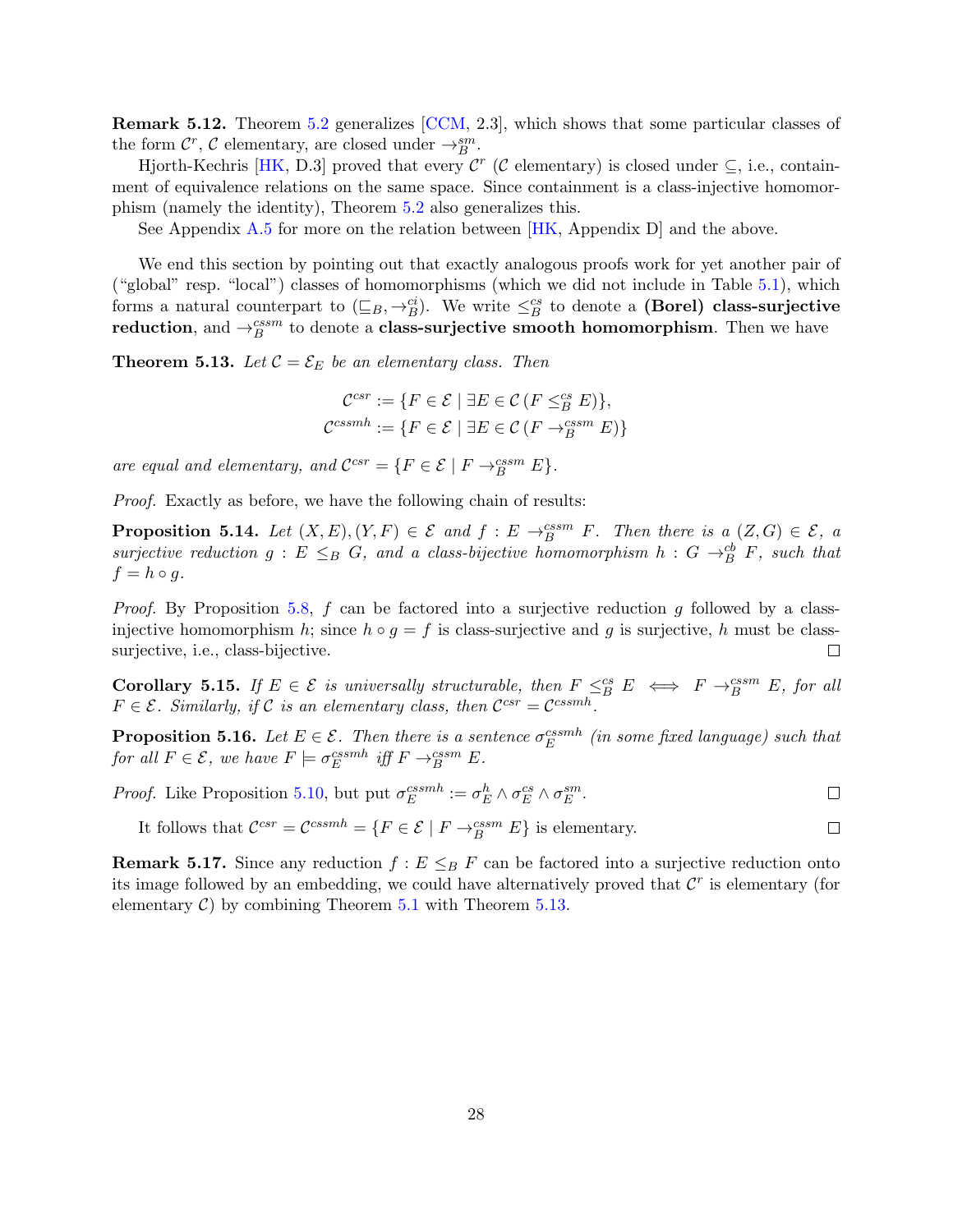#### <span id="page-28-1"></span>5.3 Elementary reducibility classes

We say that an elementary class  $\mathcal{C} \subseteq \mathcal{E}$  is an **elementary reducibility class** if it is closed under reductions. The following elementary classes mentioned in Section [3.1](#page-11-1) are elementary reducibility classes: smooth equivalence relations, hyperfinite equivalence relations, treeable equivalence relations  $[JKL, 3.3], \mathcal{E}$ . The following classes are not elementary reducibility classes: finite equivalence relations, aperiodic equivalence relations, compressible equivalence relations, compressible hyperfi-nite equivalence relations. In Section [7,](#page-38-0) we will prove that for a countably infinite group  $\Gamma$ ,  $\mathcal{E}_{\Gamma}^*$  is an elementary reducibility class iff  $\Gamma$  is amenable, where  $\mathcal{E}_{\Gamma}^*$  consists of equivalence relations whose aperiodic part is generated by a free action of Γ.

By Theorem [5.2,](#page-23-0) for every  $E \in \mathcal{E}$ ,  $\mathcal{E}_E^r$  is the smallest elementary reducibility class containing  $E$ ; this is analogous to Corollary [4.10.](#page-17-0) We also have the following analog of Corollary [4.11:](#page-18-0)

<span id="page-28-0"></span>**Corollary 5.18.** A class  $C \subseteq \mathcal{E}$  is an elementary reducibility class iff it is closed under smooth homomorphisms and contains an invariantly universal element  $E \in \mathcal{C}$ , in which case  $\mathcal{C} = \mathcal{E}_E^r$ .

As well, there is the analog of Corollary [4.12:](#page-18-1)

**Corollary 5.19.** Let  $E \in \mathcal{E}$ . The following are equivalent:

- (i) E is invariantly universal in  $\mathcal{E}_E^r$ .
- $(ii)$  E is invariantly universal in some elementary reducibility class.
- (iii) For every  $F \in \mathcal{E}$ ,  $F \to_B^{sm} E$  iff  $F \sqsubseteq_B^i E$ .

We call  $E \in \mathcal{E}$  stably universally structurable if these equivalent conditions hold. We write  $\mathcal{E}^r_\infty \subseteq \mathcal{E}$  for the class of stably universally structurable countable Borel equivalence relations. For any  $E \in \mathcal{E}$ , we write  $E_{\infty E}^r := E_{\infty \sigma_E^{smh}}$  for the  $\underline{\sqsubseteq_E^i}$ -universal element of  $\mathcal{E}_E^r$ .

Remark 5.20. We emphasize that being stably universally structurable is a *stronger* notion than being universally structurable  $(\mathcal{E}^r_\infty)$  is a transversal of  $\leftrightarrow^{sm}_B$ , which is a coarser equivalence relation than  $\leftrightarrow_B^{\text{cb}}$ . In particular, note that "stably universally structurable" does not mean "universal with respect to  $\leq_B$ ".

**Remark 5.21.** By Proposition [5.8,](#page-25-1) the preorder  $\rightarrow_B^{sm}$  on  $\mathcal{E}$  is the composite  $(\rightarrow_B^{cb}) \circ (\leq_B)$  of the two preorders  $\leq_B$  and  $\rightarrow_B^{\text{cb}}$  on  $\mathcal{E}$ , hence also the join of  $\leq_B$  and  $\rightarrow_B^{\text{cb}}$  in the complete lattice of all preorders on  $\mathcal E$  (that are ≅<sub>B</sub>-invariant, say), i.e.,  $\rightarrow_B^{sm}$  is the finest preorder on  $\mathcal E$  coarser than both  $\leq_B$  and  $\rightarrow_B^{cb}$ . Similarly,  $\leftrightarrow_B^{sm}$  is the join of  $\sim_B$  and  $\leftrightarrow_B^{cb}$  in the lattice of equivalence relations on  $\mathcal{E};$ this follows from noting that  $E \leftrightarrow_B^{\text{cb}} E_{\infty} \otimes E \sim_B E_{\infty}^r$ .

One may ask what is the meet of the preorders  $\leq_B$  and  $\rightarrow_B^{\text{cb}}$ . We do not know of a simple answer. Note that the meet is strictly coarser than  $\underline{\sqsubseteq}^i_B$ ; indeed,  $2 \cdot E_0 \leq_B E_0$  and  $2 \cdot E_0 \rightarrow_B^{\text{cb}} E_0$ , but  $2 \cdot E_0 \not\sqsubseteq_B^i E_0$ . (Similarly, the meet of  $\sim_B$  and  $\leftrightarrow_B^{cb}$  is strictly coarser than  $\cong_B$ .)

Remark 5.22. Clearly one can define similar notions of "elementary embeddability class" and "elementary class-surjective reducibility class".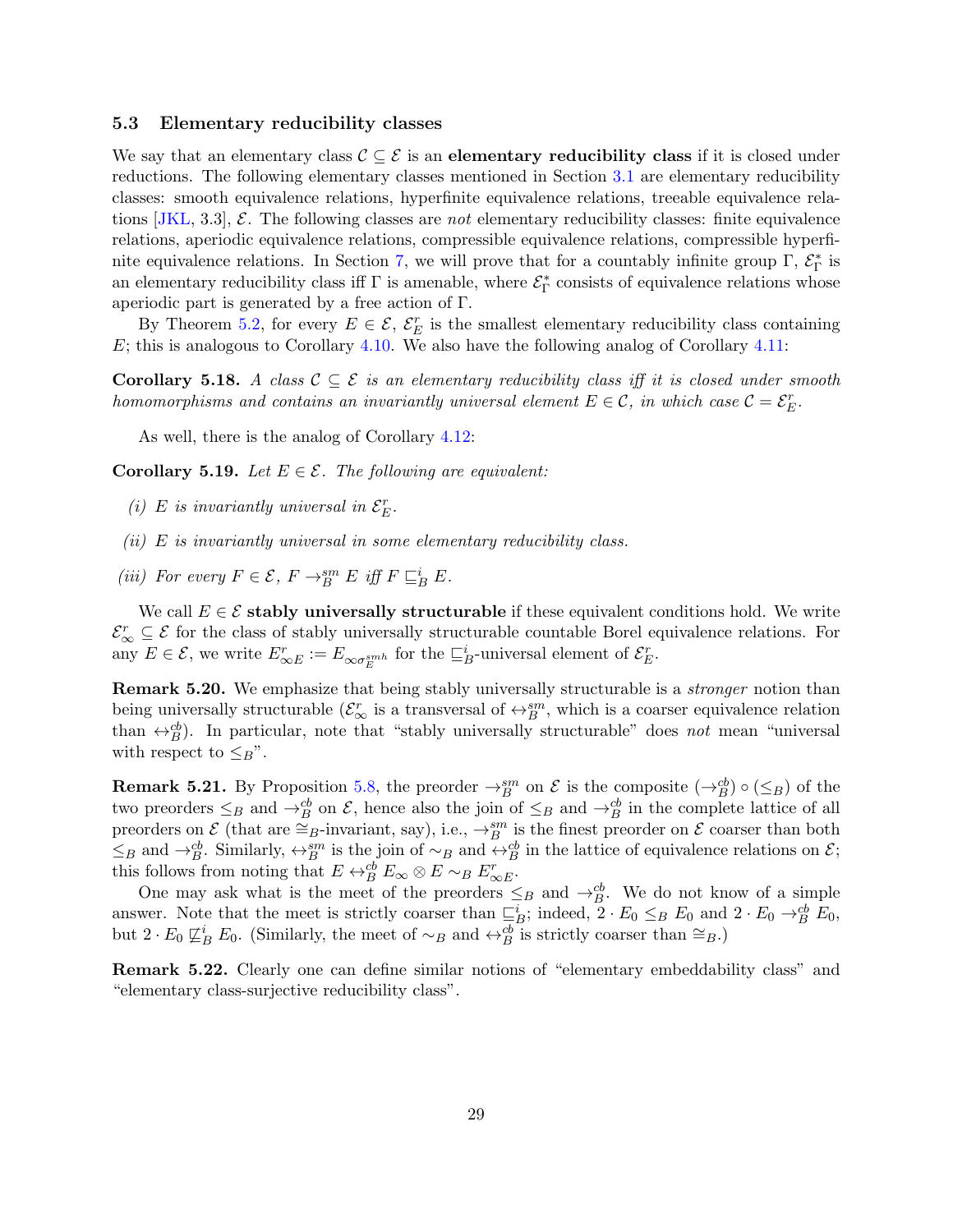#### <span id="page-29-0"></span>5.4 Reductions and compressibility

Dougherty-Jackson-Kechris proved several results relating Borel reducibility to compressibility [\[DJK,](#page-70-10) 2.3, 2.5, 2.6], which we state here in a form suited for our purposes.

<span id="page-29-1"></span>**Proposition 5.23** (Dougherty-Jackson-Kechris). Let  $E, F$  be countable Borel equivalence relations.

- (a) E is compressible iff  $E \cong_B E \times I_{\mathbb{N}}$  (and the latter is always compressible).
- (b) If E is compressible and  $E \sqsubseteq_B F$ , then  $E \sqsubseteq_B^i F$ .
- (c) If F is compressible and  $E \leq_B^{cs} F$ , then  $E \sqsubseteq_B^i F$ .
- (d) If E, F are compressible and  $E \leq_B F$ , then  $E \sqsubseteq_B^i F$ .
- (e)  $E \leq_B F$  iff  $E \times I_{\mathbb{N}} \sqsubseteq_B^i F \times I_{\mathbb{N}}$ .

Proof. While these were all proved at some point in [\[DJK\]](#page-70-10), not all of them were stated in this form. For (a), see [\[DJK,](#page-70-10) 2.5]. For (b), see [\[DJK,](#page-70-10) 2.3]. Clearly (e) follows from (a) and (d) (and that  $E \sim_B E \times I_{\rm N}$ . We now sketch (c) and (d), which are implicit in the proof of [\[DJK,](#page-70-10) 2.6].

For (c), take  $f: E \leq_B^{\text{cs}} F$ , and let  $G \sqsubseteq_B^i F$  be the image of f. Then f is a surjective reduction  $E \leq_B G$ , hence we can find a  $g : G \sqsubseteq_B E$  such that  $f \circ g = 1_G$ ; in particular, g is a complete section embedding. Now G is compressible, so applying [\[DJK,](#page-70-10) 2.2], we get  $G \cong_B E$ , whence  $E \cong_B G \sqsubseteq_B^i F$ .

For (d), take  $f : E \leq_B F$ , and let  $G \sqsubseteq_B F$  be the image of f. Then  $f : E \leq_B^{\text{cs}} G$  and  $G \sqsubseteq_B F$ , whence  $E \times I_{\mathbb{N}} \leq_{B}^{cs} G \times I_{\mathbb{N}} \sqsubseteq_{B} F \times I_{\mathbb{N}}$ . By (a-c),  $E \cong_{B} E \times I_{\mathbb{N}} \sqsubseteq_{B}^{i} G \times I_{\mathbb{N}} \sqsubseteq_{B}^{i} \overline{F} \times I_{\mathbb{N}} \cong_{B} F$ .  $\Box$ 

Remark 5.24. In passing, we note that Proposition [5.23\(](#page-29-1)b) and Proposition [5.3](#page-24-1) together give the following: if E is compressible and  $E \rightarrow_B^{ci} F$ , then  $E \rightarrow_B^{cb} F$ .

It follows from Proposition [5.23](#page-29-1) that the compressible equivalence relations (up to isomorphism) form a transversal of bireducibility, with corresponding selector  $E \to E \times I_{\rm N}$ , which is moreover compatible with the reducibility ordering. We summarize this as follows. Let  $\mathcal{E}_c \subseteq \mathcal{E}$  denote the compressible countable Borel equivalence relations.

Corollary 5.25. We have an order-isomorphism of posets

$$
(\mathcal{E}/\sim_B, \leq_B) \longleftrightarrow (\mathcal{E}_c/\cong_B, \sqsubseteq_B^i)
$$

$$
E \longmapsto E \times I_{\mathbb{N}}.
$$

**Remark 5.26.** Unlike the selector  $E \to E_{\infty} \otimes E$  for  $\leftrightarrow_{B}^{cb}$ , the selector  $E \to E \times I_{\mathbb{N}}$  for  $\sim_B$  does not take E to the  $\sqsubseteq_B^i$ -greatest element of its ∼B-class (e.g.,  $E_0 \times I_{\mathbb{N}} \cong_B E_t \sqsubset_B^i E_0$ ). Nor does it always take E to the  $\sqsubseteq_B^i$ -least element of its ∼B-class, or even to an element  $\sqsubseteq_B^i$ -less than E: for finite E clearly  $E \times I_{\mathbb{N}} \not\sqsubseteq_B^i E$ , while for aperiodic E, a result of Thomas [\[T\]](#page-71-6) (see also [\[HK,](#page-70-2) 3.9]) states that there are aperiodic E such that  $E \times I_2 \not\sqsubseteq_B E$ .

We now relate compressibility to structurability. Let  $E_{\infty c}$  denote the invariantly universal compressible countable Borel equivalence relation, i.e., the  $\sqsubseteq_B^i$ -universal element of  $\mathcal{E}_c$ . Aside from  $E \mapsto E \times I_{\mathbb{N}}$ , we have another canonical way of turning any E into a compressible equivalence relation, namely  $E \mapsto E_{\infty c} \otimes E$ . These two maps are related as follows:

<span id="page-29-2"></span>**Proposition 5.27.** Let  $E \in \mathcal{E}$  be a countable Borel equivalence relation.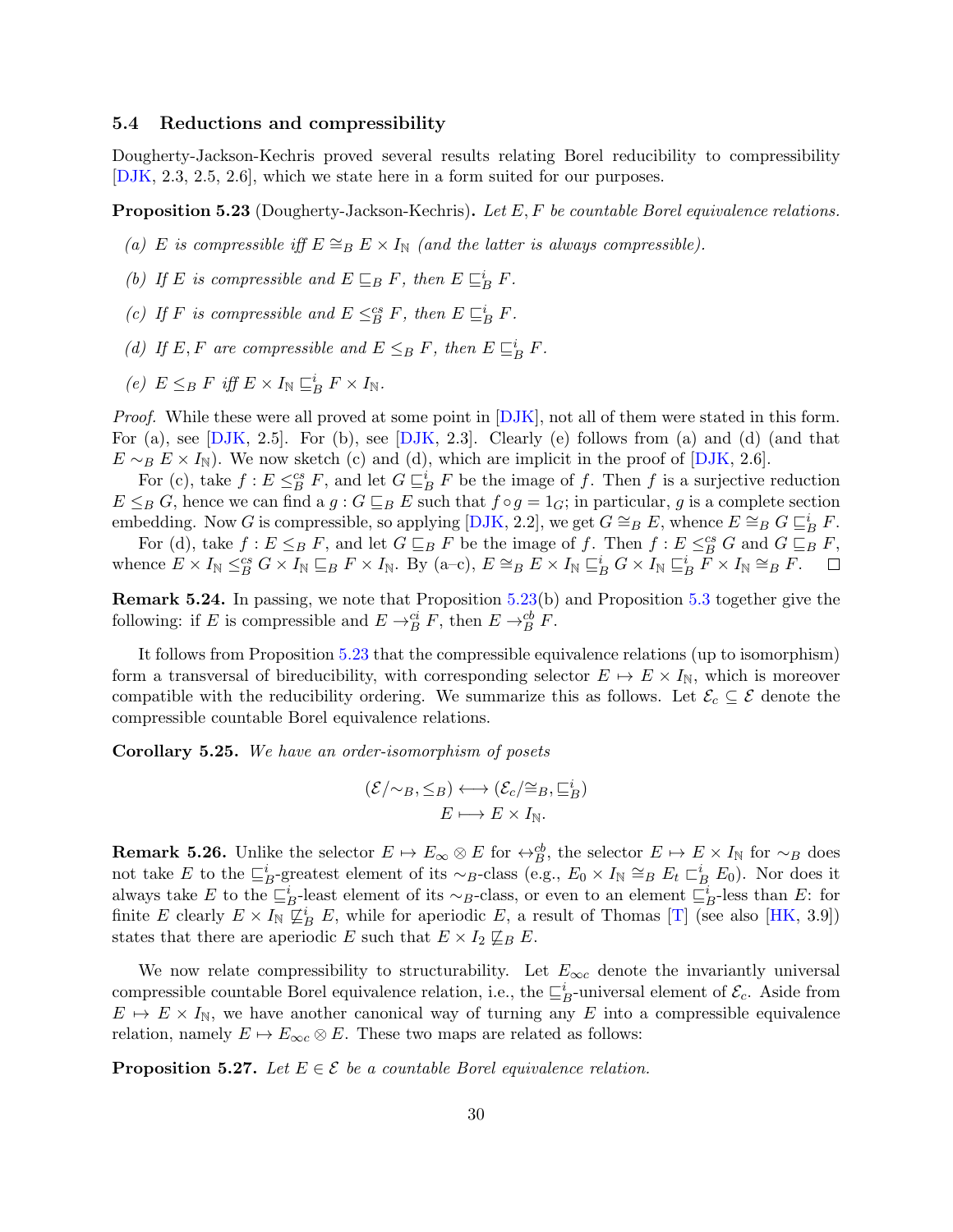- (a)  $E_{\infty c} \otimes E \to_B^{cb} E \times I_{\mathbb{N}}$ .
- (b) Suppose E is universally structurable. Then:
	- (i)  $E \times I_{\mathbb{N}}$  is universally structurable, so  $E_{\infty c} \otimes E \sqsubseteq_B^i E \times I_{\mathbb{N}};$
	- (ii)  $E \times I_{\mathbb{N}} \sqsubseteq_B E$  iff  $E \times I_{\mathbb{N}} \sqsubseteq_B^i E_{\infty c} \otimes E$  (iff  $E \times I_{\mathbb{N}} \cong_B E_{\infty c} \otimes E$ ).

*Proof.* For (a), we have  $E_{\infty c} \otimes E \to_B^{\text{cb}} E$ , whence  $E_{\infty c} \otimes E \cong_B (E_{\infty c} \otimes E) \times I_{\mathbb{N}} \to_B^{\text{cb}} E \times I_{\mathbb{N}}$ .

Now suppose E is universally structurable. Then similarly to (a), from  $E_{\infty c} \otimes E \sqsubseteq_B^i E$  we get  $E_{\infty c} \otimes E \sqsubseteq_B^i E \times I_{\mathbb{N}}$ , proving the latter part of (i).

Next we prove (ii). If  $E \times I_{\mathbb{N}} \sqsubseteq_B^i E_{\infty c} \otimes E$ , then  $E_{\infty c} \otimes E \sqsubseteq_B^i E$  gives  $E \times I_{\mathbb{N}} \sqsubseteq_B^i E$ . Conversely, if  $E \times I_{\mathbb{N}} \sqsubseteq_B E$ , then since  $E \times I_{\mathbb{N}}$  is compressible,  $E \times I_{\mathbb{N}} \sqsubseteq_B^i E$ , and also  $E \times I_{\mathbb{N}} \sqsubseteq_B^i E_{\infty c}$ , whence  $E \times I_{\mathbb{N}} \sqsubseteq_B^i E_{\infty c} \otimes E$ . This proves (ii) (the parenthetical follows from the latter part of (i)).

Finally, to finish proving (i), find by Theorem [5.13](#page-27-0) a universally structurable  $F \sim_B E$  such that  $\mathcal{E}_F$  is closed under class-surjective reductions. Then  $F \times I_{\mathbb{N}} \leq^c_B F$  gives  $F \times I_{\mathbb{N}} \subseteq^i_B F$ , whence by (ii),  $E \times I_{\mathbb{N}} \cong_B F \times I_{\mathbb{N}} \cong_B E_{\infty c} \otimes F$  is universally structurable. П

**Remark 5.28.** We do not know if there is an aperiodic universally structurable E with  $E \times I_{\mathbb{N}} \not\sqsubseteq_B$ E. The example of Thomas  $[T]$  mentioned above is far from universally structurable, since it has a unique ergodic invariant probability measure.

We call a bireducibility class  $\mathcal{C} \subseteq \mathcal{E}$  universally structurable if it contains a universally structurable element. In this case, by Theorem  $5.2$ ,  $C$  contains an invariantly universal (stably universally structurable) element, namely  $E_{\infty E}^r$  for any  $E \in \mathcal{C}$ ; and by Proposition [5.27,](#page-29-2) it also contains a compressible universally structurable element, namely  $E \times I_{\mathbb{N}}$  for any  $E \in \mathcal{C}$ . Between these two (in the ordering  $\sqsubseteq_B^i$ ) lie all those universally structurable  $E \in \mathcal{C}$  such that  $E \times I_{\mathbb{N}} \sqsubseteq_B E$ .

Let  $\mathcal{E}_{\infty}$  :=  $\mathcal{E}_{\infty} \cap \mathcal{E}_{c}$  denote the class of compressible universally structurable equivalence relations. Since  $\mathcal{E}_{\infty}$  forms a transversal (up to isomorphism) of the equivalence relation  $\leftrightarrow_B^{\text{cb}}$ , while  $\mathcal{E}_{\infty}$ forms a transversal of  $\sim_B$ , we would expect  $\mathcal{E}_{\infty c}$  to form a transversal of  $\leftrightarrow_B^{sm}$ , the join of  $\leftrightarrow_B^{cb}$  and  $\sim_B$ . That this is the case follows from the fact that the two corresponding selectors  $E \mapsto E_\infty \otimes E$ (for  $\leftrightarrow_B$ ) and  $E \mapsto E \times I_{\mathbb{N}}$  (for  $\sim_B$ ) commute:

<span id="page-30-1"></span>**Proposition 5.29.** For any  $E \in \mathcal{E}$ ,  $(E_{\infty} \otimes E) \times I_{\mathbb{N}} \cong_B E_{\infty} \otimes (E \times I_{\mathbb{N}})$ .

*Proof.* We have  $E_{\infty} \otimes E \to_B^{cb} E$ , whence  $(E_{\infty} \otimes E) \times I_{\mathbb{N}} \to_B^{cb} E \times I_{\mathbb{N}}$ , and so  $(E_{\infty} \otimes E) \times I_{\mathbb{N}} \sqsubseteq_B^{t} E$  $E_{\infty} \otimes (E \times I_{\mathbb{N}})$ . Conversely, we have  $E \subseteq_B^i E_{\infty} \otimes E$ , whence  $E \times I_{\mathbb{N}} \subseteq_B^i (E_{\infty} \otimes E) \times I_{\mathbb{N}}$ , and so  $E_{\infty} \otimes (E \times I_{\mathbb{N}}) \sqsubseteq_B^i (E_{\infty} \otimes E) \times I_{\mathbb{N}},$  since the latter is universally structurable by Proposition [5.27.](#page-29-2)

## <span id="page-30-0"></span>6 The poset of elementary classes

In this section, we consider the order-theoretic structure of the poset of elementary classes under inclusion (equivalently the poset  $(\mathcal{E}_{\infty}/\cong_B, \sqsubseteq_B^i)$ ), as well as the poset of elementary reducibility classes under inclusion (equivalently  $(\mathcal{E}_{\infty}^r/\cong_B,\sqsubseteq_B^i)$ , or  $(\mathcal{E}_{\infty}^r/\cong_B,\sqsubseteq_B^i)$ , or  $(\mathcal{E}_{\infty}^r/\sim_B,\le_B)$ ).

In Section [6.1,](#page-31-0) we introduce some concepts from order theory which give us a convenient way of concisely stating several results from previous sections. In Section [6.2,](#page-32-1) we discuss meets and joins in the poset  $(\mathcal{E}_{\infty}/\cong_B, \sqsubseteq_B^i)$ . In Section [6.4,](#page-36-0) we extend a well-known result of Adams-Kechris [\[AK\]](#page-69-0) to show that  $(\mathcal{E}_{\infty}/\sim_B, \leq_B)$  is quite complicated, by embedding the poset of Borel subsets of reals.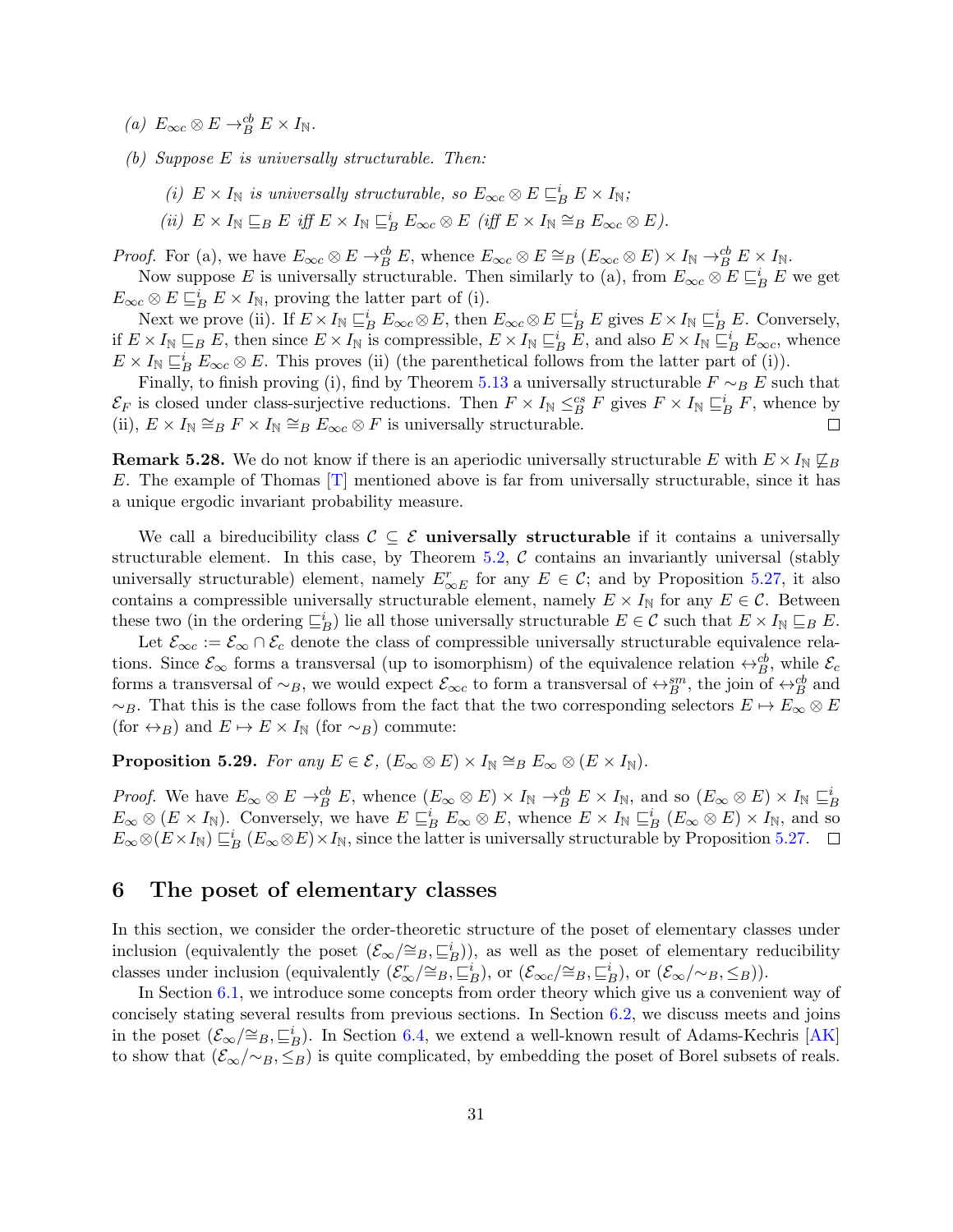We remark that we always consider the empty equivalence relation  $\varnothing$  on the empty set to be a countable Borel equivalence relation; this is particularly important in this section. Note that  $\varnothing$  is (vacuously)  $\sigma$ -structurable for any  $\sigma$ , hence is the  $\sqsubseteq_B^i$ -universal  $\bot$ -structurable equivalence relation, where  $\perp$  denotes an inconsistent theory.

#### <span id="page-31-0"></span>6.1 Projections and closures

Among the various posets (or preordered sets) of equivalence relations we have considered so far (e.g.,  $(\mathcal{E}, \rightarrow_B^{\text{cb}}), (\mathcal{E}_{\infty}, \sqsubseteq_B^i), (\mathcal{E}_c, \sqsubseteq_B^i)$ ), there is one which is both the finest and the most inclusive, namely  $(\mathcal{E}/\cong_B,\sqsubseteq_B^i)$ . Several of the other posets and preorders may be viewed as derived from  $(\mathcal{E}/\cong_B, \sqsubseteq_B^i)$  via the following general order-theoretic notion.

Let  $(P, \leq)$  be a poset. A **projection operator** on P is an idempotent order-preserving map  $e: P \to P$ , i.e.,

$$
\forall x, y \in P \, (x \le y \implies e(x) \le e(y)), \qquad e \circ e = e.
$$

The image  $e(P)$  of a projection operator e is a **retract** of P, i.e., the inclusion  $i : e(P) \to P$  has a one-sided (order-preserving) inverse  $e: P \to e(P)$ , such that  $e \circ i = 1_{e(P)}$ . A projection operator e also gives rise to an **induced preorder**  $\leq$  on P, namely the pullback of  $\leq$  along e, i.e.,

$$
x \lesssim y \iff e(x) \le e(y).
$$

Leting  $\sim$  := ker e, which is also the equivalence relation associated with  $\leq$ , we thus have two posets derived from  $(P, \leq)$  associated with each projection operator e, namely the quotient poset  $(P/\sim, \leq)$ and the subposet  $(e(P), \leq)$ . These are related by an order-isomorphism:

$$
(P/\sim, \leq) \longleftrightarrow (e(P), \leq) = (e(P), \leq)
$$

$$
[x]_{\sim} \longmapsto e(x)
$$

$$
e^{-1}(y) = [y]_{\sim} \longleftrightarrow y.
$$

(There is the following analogy with equivalence relations: set  $\leftrightarrow$  poset, equivalence relation  $\leftrightarrow$ preorder, selector  $\leftrightarrow$  projection, and transversal  $\leftrightarrow$  retract.)

Summarizing previous results, we list here several projection operators on  $(\mathcal{E}/\cong_B,\sqsubseteq_B^i)$  that we have encountered, together with their images and induced preorders.

- $E \mapsto E_{\infty} \otimes E$ , which has image  $\mathcal{E}_{\infty}/\cong_B$  (the universally structurable equivalence relations) and induces the preorder  $\rightarrow_B^{cb}$  (Section [4.3\)](#page-17-1);
- $E \mapsto E \times I_{\mathbb{N}}$ , which has image  $\mathcal{E}_c/\cong_B$  (the compressible equivalence relations) and induces the preorder  $\leq_B$  (Proposition [5.23\)](#page-29-1);
- $E \mapsto (E_{\infty} \otimes E) \times I_{\mathbb{N}} \cong_B E_{\infty} \otimes (E \times I_{\mathbb{N}})$  (Proposition [5.29\)](#page-30-1), which has image  $\mathcal{E}_{\infty c} / \cong_B$  (the compressible universally structurable equivalence relations) and induces the preorder  $\rightarrow_B^{sm}$ ;
- $E \mapsto E_{\infty E}^r$  (the  $\sqsubseteq_B^i$ -universal element of  $\mathcal{E}_E^r$ ), which has image  $\mathcal{E}_{\infty}^r/\cong_B$  (the stably universally structurable equivalence relations) and also induces the preorder  $\rightarrow_B^{sm}$ ;
- similarly,  $E \mapsto$  the  $\sqsubseteq_B^i$ -universal element of  $\mathcal{E}_E^e$ , which induces  $\rightarrow_B^{ci}$ .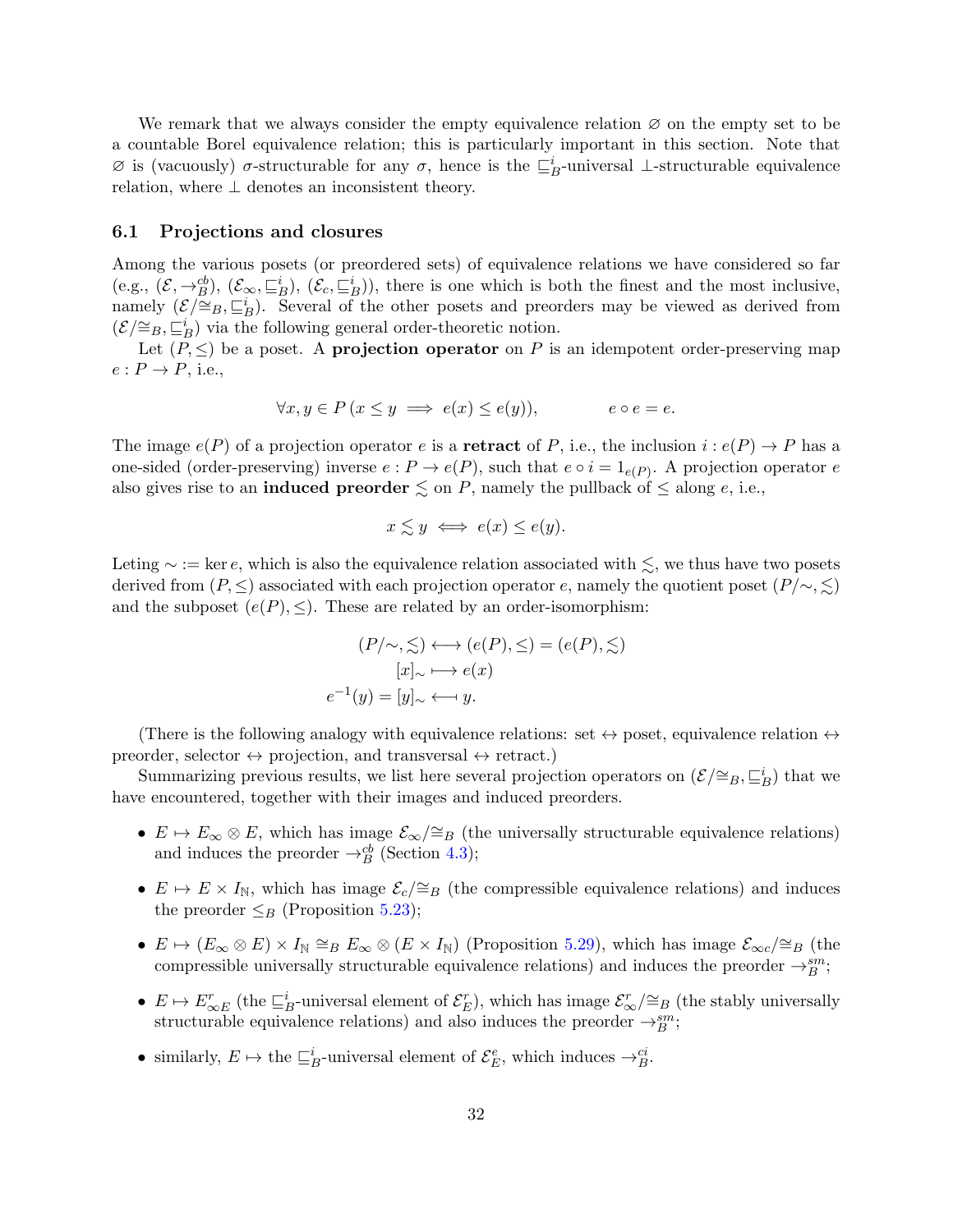Also note that some of these projection operators can be restricted to the images of others; e.g., the restriction of  $E \to E \times I_{\mathbb{N}}$  to  $\mathcal{E}_{\infty}$  is a projection operator on  $\mathcal{E}_{\infty}/\cong_B$  (by Proposition [5.27\)](#page-29-2), with image  $\mathcal{E}_{\infty c}/\cong_B$ .

Again let  $(P, \leq)$  be a poset, and let  $e : P \to P$  be a projection operator. We say that e is a closure operator if

$$
\forall x \in P \, (x \le e(x)).
$$

In other words, each  $e(x)$  is the (≤-)greatest element of its ∼-class. In that case, the induced preorder  $\lesssim$  satisfies

$$
x \lesssim y \iff x \leq e(y) \ \ (\iff e(x) \leq e(y)).
$$

Among the projection operators on  $(\mathcal{E}/\cong_B, \sqsubseteq_B^i)$  listed above, three are closure operators, namely  $E \mapsto$  the  $\sqsubseteq_B^i$ -universal element of  $\mathcal{E}_E$ ,  $\mathcal{E}_E^r$ , or  $\mathcal{E}_E^e$  (the first of these being  $E \mapsto E_\infty \otimes E$ ).

For another example, let us say that a countable Borel equivalence relation  $E \in \mathcal{E}$  is **idempo**tent if  $E \cong_B E \oplus E$ . This is easily seen to be equivalent to  $E \cong_B \aleph_0 \cdot E$ ; hence, the idempotent elements of  $\mathcal E$  form the image of the closure operator  $E \mapsto \aleph_0 \cdot E$  on  $(\mathcal E/\cong_{B,\sqsubseteq_{B}^{i}})$ . Note that all universally structurable equivalence relations are idempotent (Corollary [4.15\)](#page-18-2).

#### <span id="page-32-1"></span>6.2 The lattice structure

We now discuss the lattice structure of the poset of elementary classes under inclusion, equivalently the poset  $(\mathcal{E}_{\infty}/\cong_B, \sqsubseteq_B^i)$  of universally structurable isomorphism classes under  $\sqsubseteq_B^i$ .

Let us first introduce the following notation. For theories  $(L, \sigma)$  and  $(L', \tau)$ , we write

$$
(L,\sigma)\Rightarrow^*(L',\tau)\qquad(\text{or }\sigma\Rightarrow^*\tau)
$$

to mean that  $\mathcal{E}_{\sigma} \subseteq \mathcal{E}_{\tau}$ , i.e., for every  $E \in \mathcal{E}$ , if  $E \models \sigma$ , then  $E \models \tau$ . Thus  $\Rightarrow^*$  is a preorder on the class of theories which is equivalent to the poset of elementary classes (via  $\sigma \mapsto \mathcal{E}_{\sigma}$ ), and hence also to the poset  $(\mathcal{E}_{\infty}/\cong_B, \sqsubseteq_B^i)$  (via  $\sigma \mapsto E_{\infty \sigma}$ ). We denote the associated equivalence relation by  $\Leftrightarrow^*$ .

**Remark 6.1.** We stress that in the notation  $\sigma \Rightarrow^* \tau$ ,  $\sigma$  and  $\tau$  may belong to *different* languages. Of course, if they happen to belong to the same language and  $\sigma$  logically implies  $\tau$ , then also  $\sigma \Rightarrow^* \tau$ ; but the latter is in general a weaker condition.

Let  $(P, \leq)$  be a poset. We say that P is an  $\omega_1$ -complete lattice if every countable subset  $A \subseteq P$  has a meet (i.e., greatest lower bound)  $\bigwedge A$ , as well as a join (i.e., least upper bound)  $\bigvee A$ . We say that P is an  $\omega_1$ -distributive lattice if it is an  $\omega_1$ -complete lattice which satisfies the  $\omega_1$ -distributive laws

$$
x \wedge \bigvee_i y_i = \bigvee_i (x \wedge y_i), \qquad x \vee \bigwedge_i y_i = \bigwedge_i (x \vee y_i),
$$

<span id="page-32-0"></span>where i runs over a countable index set.

**Theorem 6.2.** The poset  $(\mathcal{E}_{\infty}/\cong_B, \subseteq_B^i)$  is an  $\omega_1$ -distributive lattice, in which joins are given by  $\bigoplus$ , nonempty meets are given by  $\bigotimes$ , the greatest element is  $E_\infty$ , and the least element is  $\varnothing$ .

Moreover, the inclusion  $(\mathcal{E}_{\infty}/\cong_B, \subseteq_B') \subseteq (\mathcal{E}/\cong_B, \subseteq_B')$  preserves (countable) meets and joins. In other words, if  $E_0, E_1, \ldots \in \mathcal{E}_{\infty}$  are universally structurable equivalence relations, then  $\bigotimes_i E_i$ (respectively  $\bigoplus_i E_i$ ) is their meet (respectively join) in  $(\mathcal{E}/\cong_B, \sqsubseteq_B^i)$  as well as in  $(\mathcal{E}_{\infty}/\cong_B, \sqsubseteq_B^i)$ .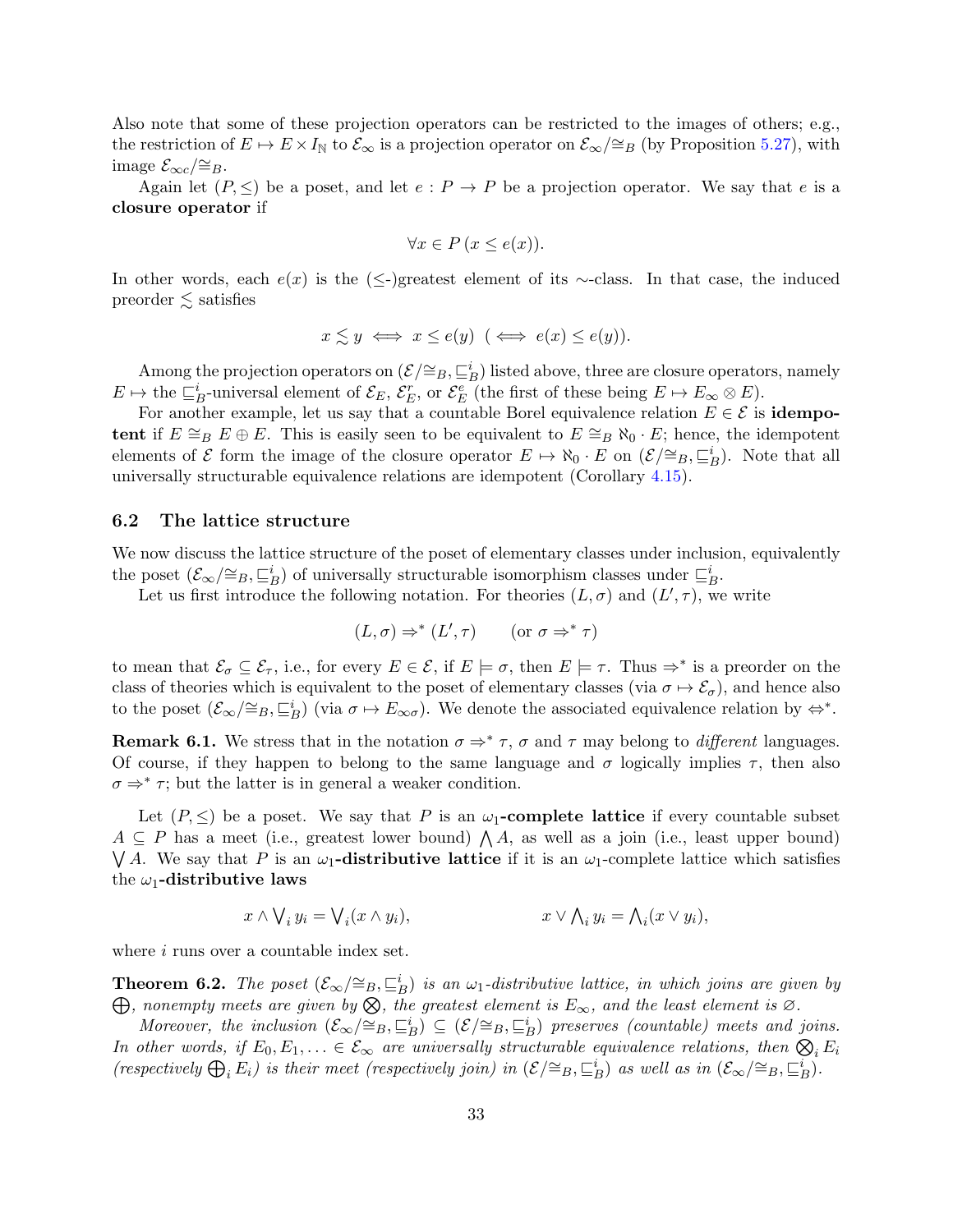Before giving the proof of Theorem [6.2,](#page-32-0) we discuss the operations on theories which correspond to the operations  $\otimes$  and  $\bigoplus$ . That is, let  $((L_i, \sigma_i))_i$  be a countable family of theories; we want to find theories  $(L', \sigma')$  and  $(L'', \sigma'')$  such that  $\bigotimes_i E_{\infty \sigma_i} \cong_B E_{\infty \sigma'}$  and  $\bigoplus_i E_{\infty \sigma_i} \cong_B E_{\infty \sigma''}$ .

<span id="page-33-0"></span>**Proposition 6.3.** Let  $\mathcal{Q}_i(L_i, \sigma_i) = (\bigsqcup_i L_i, \mathcal{Q}_i, \sigma_i)$  be the theory where  $\bigsqcup_i L_i$  is the disjoint union of the  $L_i$ , and  $\bigotimes_i \sigma_i$  is the conjunction of the  $\sigma_i$ 's regarded as being in the language  $\bigsqcup_i L_i$  (so that the different  $\sigma_i$ 's have disjoint languages). Then  $\bigotimes_i E_{\infty \sigma_i} \cong_B E_{\infty \bigotimes_i \sigma_i}$ .

*Proof.* For each *i*, the  $(\bigotimes_j \sigma_j)$ -structure on  $E_{\infty} \bigotimes_j \sigma_j$  has a reduct which is a  $\sigma_i$ -structure, so  $E_{\infty} \otimes_{j} \sigma_j \models \sigma_i$ , i.e.,  $E_{\infty} \otimes_{j} \sigma_j \sqsubseteq_B^i E_{\infty} \sigma_i$ ; hence  $E_{\infty} \otimes_{j} \sigma_j \sqsubseteq_B^i \otimes_i E_{\infty} \sigma_i$ . Conversely, for each j we have  $\bigotimes_i E_{\infty \sigma_i} \to_B^{cb} E_{\infty \sigma_j} \models \sigma_j$  so  $\bigotimes_i E_{\infty \sigma_i} \models \sigma_j$ ; combining these  $\sigma_j$ -structures yields a  $\bigotimes_j \sigma_j$ structure, so  $\bigotimes_i E_{\infty \sigma_i} \sqsubseteq_B^i E_{\infty \bigotimes_j \sigma_j}$ .  $\Box$ 

While we can similarly prove that  $\bigoplus_i E_{\infty \sigma_i}$  corresponds to the theory given by the disjunction of the  $\sigma_i$ 's, we prefer to work with the following variant, which is slightly better behaved with respect to structurability. Let  $\bigoplus_i (L_i, \sigma_i) = (\bigoplus_i L_i, \bigoplus_i \sigma_i)$  be the theory where  $\bigoplus_i L_i := \bigsqcup_i (L_i \sqcup \{P_i\})$ where each is  $P_i$  is a unary relation symbol, and

$$
\bigoplus_i \sigma_i := \bigvee_i ((\forall x P_i(x)) \land \sigma_i \land \bigwedge_{j \neq i} \bigwedge_{R \in L_i \sqcup \{P_i\}} \forall \overline{x} \ \neg R(\overline{x}))
$$

(where on the right-hand side,  $\sigma_i$  is regarded as having language  $\bigoplus_i L_i$ ). In other words,  $\bigoplus_i \sigma_i$ asserts that for some (unique) i,  $P_i$  holds for all elements, and we have a  $\sigma_i$ -structure; and for all  $j \neq i$ ,  $P_j$  and all relations in  $L_j$  hold for no elements. Then for a countable Borel equivalence relation  $(X, E) \in \mathcal{E}$ , a  $\bigoplus_i \sigma_i$ -structure  $\mathbb{A}: E \models \bigoplus_i \sigma_i$  is the same thing as a Borel E-invariant partition  $(P_i^{\mathbb{A}})_i$  of X, together with a  $\sigma_i$ -structure  $\mathbb{A}|P_i^{\mathbb{A}}:E|P_i^{\mathbb{A}}\models \sigma_i$  for each i.

<span id="page-33-1"></span> $\textbf{Proposition 6.4.} \bigoplus_i E_{\infty \sigma_i} \cong_B E_{\infty \bigoplus_i \sigma_i}.$ 

*Proof.* The  $\sigma_i$ -structure on each  $E_{\infty \sigma_i}$  yields a  $\bigoplus_j \sigma_j$ -structure (with  $P_i^{\mathbb{A}}$  = everything, and  $P_j^{\mathbb{A}} = \varnothing$ for  $j \neq i$ ); so  $\bigoplus_i E_{\infty \sigma_i} \sqsubseteq_B^i E_{\infty \bigoplus_j \sigma_j}$ . Conversely, letting  $\mathbb{A} : E_{\infty \bigoplus_j \sigma_j} \models \bigoplus_j \sigma_j$ , we have  $E_{\infty \bigoplus_j \sigma_j} =$  $\bigoplus_i E_{\infty} \bigoplus_j \sigma_j | P_i^{\mathbb{A}} \text{ and } \mathbb{A} | P_i^{\mathbb{A}} : E_{\infty} \bigoplus_j \sigma_j | P_i^{\mathbb{A}} \models \sigma_i \text{ for each } i, \text{ whence } E_{\infty} \bigoplus_i \sigma_i \subseteq_B^i \bigoplus_i E_{\infty \sigma_i}.$  $\Box$ 

**Remark 6.5.** For a more formal viewpoint on the operations  $\otimes$  and  $\oplus$  on theories, see Appendix [B.2.](#page-62-0)

As noted in [\[KMd,](#page-70-3) 2.C], the next lemma follows from abstract properties of the poset  $(\mathcal{E}/\cong_B, \sqsubseteq_B^i);$ for the convenience of the reader, we include a direct proof.

<span id="page-33-2"></span>**Lemma 6.6.** Let  $E_0, E_1, \ldots \in \mathcal{E}$  be countably many idempotent countable Borel equivalence relations. Then  $\bigoplus_i E_i$  is their join in the preorder  $(\mathcal{E}, \sqsubseteq_B^i)$ .

*Proof.* Clearly each  $E_j \subseteq_B^i \bigoplus_i E_i$ . Let  $F \in \mathcal{E}$  and  $E_i \subseteq_B^i F$  for each i; we must show that  $\bigoplus_i E_i \sqsubseteq_B^i F$ . Since each  $E_i \sqsubseteq_B^i F$ , we have  $F \cong_B E_i \oplus F_i$  for some  $F_i$ ; since  $E_i \cong_B E_i \oplus E_i$ , we have  $F \cong_B E_i \oplus E_i \oplus F_i \cong_B E_i \oplus F$ . So an invariant embedding  $\bigoplus_i E_i \sqsubseteq_B^i F$  is built by invariantly embedding  $E_0$  into  $E_0 \oplus F \cong_B F$  so that the remainder (complement of the image) is isomorphic to F, then similarly embedding  $E_1$  into the remainder, etc. to  $F$ , then similarly embedding  $E_1$  into the remainder, etc.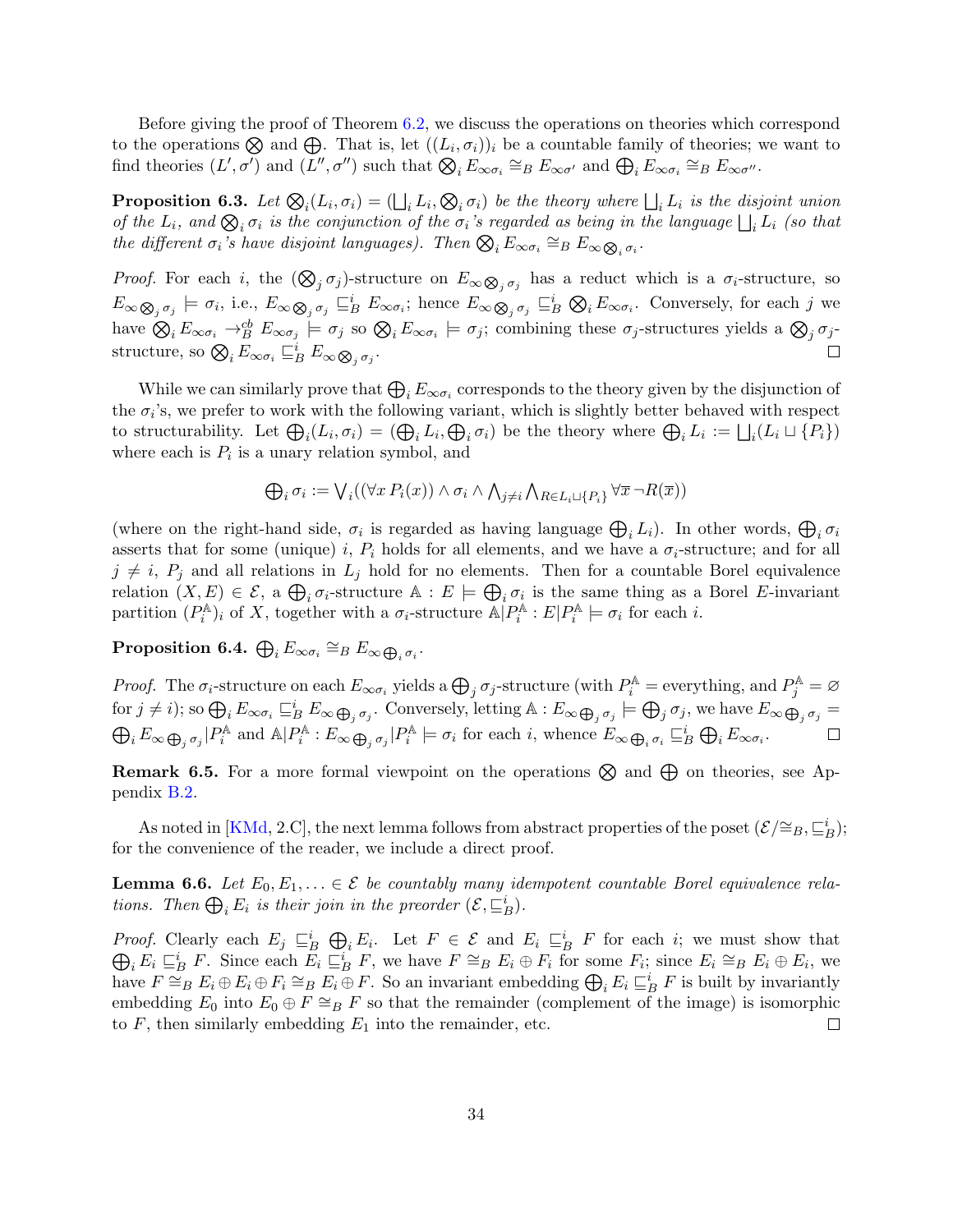Proof of Theorem [6.2.](#page-32-0) By Propositions [6.3](#page-33-0) and [6.4,](#page-33-1) we may freely switch between the operations  $\otimes$  and  $\oplus$  on universally structurable equivalence relations, and the same operations on theories.

First we check that  $\otimes$  is meet and  $\oplus$  is join. Let  $(L_0, \sigma_0), (L_1, \sigma_1), \ldots$  be theories; it suffices to show that  $\bigotimes_i \sigma_i$ , resp.,  $\bigoplus_i \sigma_i$ , is their meet, resp., join, in the preorder  $\Rightarrow^*$ . For  $\bigotimes$  this is clear, since a  $(\bigotimes_i \sigma_i)$ -structure on  $E \in \mathcal{E}$  is the same thing as a  $\sigma_i$ -structure for each i. For  $\bigoplus$ , a  $\sigma_i$ -structure on E for any i yields a  $(\bigoplus_j \sigma_j)$ -structure (corresponding to the partition of E where the *i*th piece is everything); thus  $\sigma_i \Rightarrow^* \bigoplus_j \sigma_j$  for each *i*. And if  $(L', \tau)$  is another theory with  $\sigma_i \Rightarrow^* \tau$  for each i, then given a  $(\bigoplus_i \sigma_i)$ -structure on E, we have a partition of E into pieces which are  $\sigma_i$ -structured for each i, so by  $\sigma_i \Rightarrow^* \tau$  we can  $\tau$ -structure each piece of the partition; thus  $\bigoplus_i \sigma_i \Rightarrow^* \tau.$ 

That the inclusion  $(\mathcal{E}_{\infty}/\cong_B,\sqsubseteq_B^i)\to(\mathcal{E}/\cong_B,\sqsubseteq_B^i)$  preserves (all existing) meets follows from the fact that  $\mathcal{E}_{\infty}/\cong_B \subseteq \mathcal{E}/\cong_B$  is the image of the closure operator  $E \mapsto E_{\infty} \otimes E$ . That it preserves countable joins follows from Lemma [6.6.](#page-33-2)

Now we check the  $\omega_1$ -distributive laws. Distributivity of ⊗ over  $\bigoplus$  follows from Proposi-tion [4.20\(](#page-20-0)e). To check distributivity of  $\oplus$  over  $\otimes$ , we again work with theories. Let  $\sigma, \tau_0, \tau_1, \ldots$  be theories; we need to show that  $\sigma \oplus \bigotimes_i \tau_i \Leftrightarrow^* \bigotimes_i (\sigma \oplus \tau_i)$ . The  $\Rightarrow^*$  inequality, as in any lattice, is trivial. For the converse inequality, let  $(X, E) \in \mathcal{E}$  and  $\mathbb{A}: E \models \bigotimes_i (\sigma \oplus \tau_i)$ , which amounts to a  $\mathbb{A}_i : E \models \sigma \oplus \tau_i$  for each i. Then for each i, we have a Borel E-invariant partition  $X = A_i \cup B_i$  such that  $\mathbb{A}_i | A_i : E | A_i \models \sigma$  and  $\mathbb{A}_i | B_i : E | B_i \models \tau_i$ . By combining the various  $\mathbb{A}_i$ , we get  $E | \bigcup_i A_i \models \sigma$ and  $G \cap \bigcap_i B_i \models \bigotimes_i \tau_i$ ; and so the partition  $X = (\bigcup_i A_i) \cup (\bigcap_i B_i)$  witnesses that  $E \models \sigma \oplus \bigotimes_i \tau_i$ .

**Remark 6.7.** It is not true that  $\bigoplus$  is join in  $(\mathcal{E}/\cong_B,\sqsubseteq_B^i)$ , since there exist  $E \in \mathcal{E}$  such that  $E \not\cong_B E \oplus E$  (e.g.,  $E = E_0$ ). Similarly, it is not true that  $\bigotimes$  is meet in  $(\mathcal{E}/\cong_B,\sqsubseteq_B^i)$ , since there are E with  $E \not\cong_B E \otimes E$  (see examples near end of Section [4.4\)](#page-19-0).

**Remark 6.8.** That the inclusion  $(\mathcal{E}_{\infty}/\cong_B, \sqsubseteq_B^i) \to (\mathcal{E}/\cong_B, \sqsubseteq_B^i)$  preserves countable joins suggests that perhaps  $\mathcal{E}_{\infty}/\cong_B \subseteq \mathcal{E}/\cong_B$  is also the image of an "interior operator". This would mean that every countable Borel equivalence relation  $E \in \mathcal{E}$  contains (in the sense of  $\Xi_B^i$ ) a greatest universally structurable equivalence relation. We do not know if this is true.

By restricting Theorem [6.2](#page-32-0) to the class  $\mathcal{E}_c$  of compressible equivalence relations, which is downward-closed under  $\sqsubseteq_B^i$ , closed under  $\bigoplus$ , and has greatest element  $E_{\infty c}$ , we immediately obtain

**Corollary 6.9.** The poset  $(\mathcal{E}_{\infty c}/\cong_B, \sqsubseteq_B^i)$  is an  $\omega_1$ -distributive lattice, in which joins are given by  $\bigoplus$ , nonempty meets are given by  $\bigotimes$ , the greatest element is  $E_{\infty c}$ , and the least element is  $\varnothing$ . Moreover, the inclusion  $(\mathcal{E}_{\infty c}/\cong_B, \sqsubseteq_B^i) \subseteq (\mathcal{E}_c/\cong_B, \sqsubseteq_B^i)$  preserves (countable) meets and joins.

Now using that  $(\mathcal{E}_c/\cong_B, \sqsubseteq_B^i)$  is isomorphic to  $(\mathcal{E}/\sim_B, \leq_B)$ , we may rephrase this as

<span id="page-34-0"></span>Corollary 6.10. The poset of universally structurable bireducibility classes under  $\leq_B$  is an  $\omega_1$ distributive lattice. Moreover, the inclusion into the poset  $(\mathcal{E}/\sim_B, \leq_B)$  of all bireducibility classes under  $\leq_B$  preserves (countable) meets and joins.

**Remark 6.11.** We stress that the  $\leq_B$ -meets in Corollary [6.10](#page-34-0) must be computed using the *com*pressible elements of bireducibility classes. That is, if  $E, F$  are universally structurable, then their  $\leq_B$ -meet is  $(E \times I_N) \otimes (F \times I_N)$ , but *not necessarily*  $E \otimes F$ . For example, if E is invariantly universal finite and F is invariantly universal aperiodic, then  $E \otimes F = \varnothing$  is clearly not the  $\leq_B$ -meet of E, F. Also, if there is an aperiodic universally structurable E with  $E \times I_N \not\sqsubseteq_B E$ , then (by Proposition [5.27\)](#page-29-2)  $E \otimes E_{\infty c}$  is not the  $\leq_B$ -meet of E and  $E_{\infty c} \sim_B E_{\infty}$ .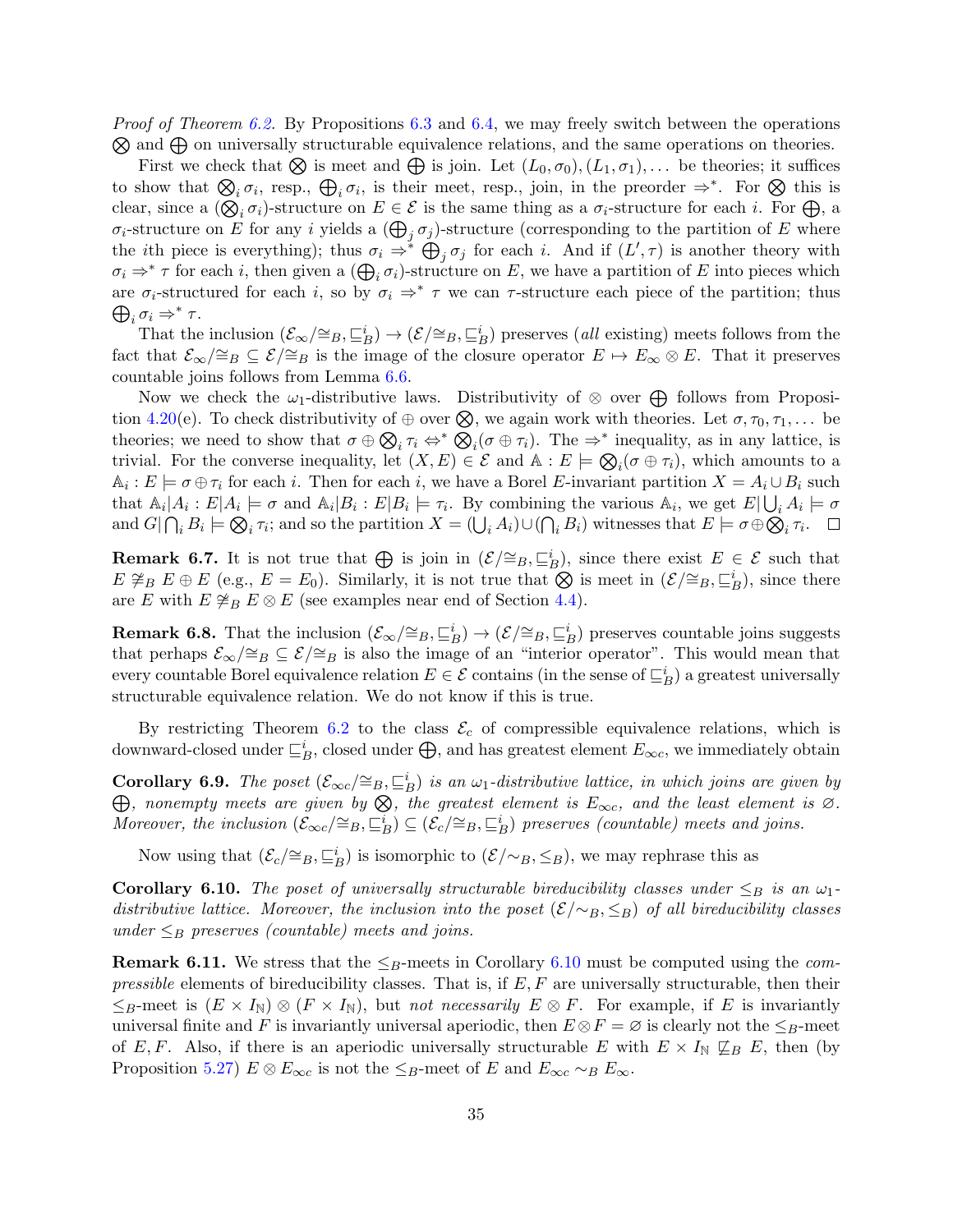The order-theoretic structure of the poset  $(\mathcal{E}/\sim_B, \leq_B)$  of all bireducibility classes under  $\leq_B$  is not well-understood, apart from that it is very complicated (by  $[AK]$ ). The first study of this structure was made by Kechris-Macdonald in [\[KMd\]](#page-70-3). In particular, they raised the question of whether there exists any pair of  $\leq_B$ -incomparable  $E, F \in \mathcal{E}$  for which a  $\leq_B$ -meet exists. Corollary [6.10,](#page-34-0) together with the existence of many  $\leq_B$ -incomparable universally structurable bireducibility classes (Theorem [6.21\)](#page-37-0), answers this question by providing a large class of bireducibility classes for which  $\leq_B$ -meets always exist.

There are some natural order-theoretic questions one could ask about the posets  $(\mathcal{E}_{\infty}/\cong_B, \sqsubseteq_B^i)$ and  $(\mathcal{E}_{\infty}/\sim, \leq_B)$ , which we do not know how to answer. For example, is either a complete lattice? If so, is it completely distributive? Is it a "zero-dimensional"  $\omega_1$ -complete lattice, in that it embeds (preserving all countable meets and joins) into  $2^X$  for some set X? (See Corollary [6.16](#page-35-0) below for some partial results concerning this last question.)

**Remark 6.12.** It can be shown that every  $\omega_1$ -distributive lattice is a *quotient* of a sublattice of  $2^X$  for some set X (see Appendix [C\)](#page-68-0). In particular, this implies that the set of algebraic identities involving  $\otimes$  and  $\bigoplus$  which hold in  $(\mathcal{E}_{\infty}/\cong_B,\sqsubseteq_B^i)$  is "completely understood", in that it consists of exactly those identities which hold in  $2 = \{0, 1\}.$ 

#### 6.3 Closure under independent joins

We mention here some connections with recent work of Marks [\[M\]](#page-71-1).

Let  $E_0, E_1, \ldots$  be countably many countable Borel equivalence relations on the same standard Borel space X. We say that the  $E_i$  are **independent** if there is no sequence  $x_0, x_1, \ldots, x_n$  of distinct elements of X, where  $n \geq 1$ , such that  $x_0 E_{i_0} x_1 E_{i_1} \cdots E_{i_{n-1}} x_n E_{i_n} x_0$  for some  $i_0, \ldots, i_n$ with  $i_j \neq i_{j+1}$  for each j. In that case, their **independent join** is the smallest equivalence relation on X containing each  $E_i$ . For example, the independent join of treeable equivalence relations is still treeable. Marks proves the following for elementary classes closed under independent joins [\[M,](#page-71-1) 4.15, 4.16]:

<span id="page-35-1"></span>**Theorem 6.13** (Marks). If  $\mathcal{E}_{\sigma}$  is an elementary class of aperiodic equivalence relations closed under binary independent joins, then for any Borel homomorphism  $p: E_{\infty \sigma} \to_B \Delta_X$  (where X is any standard Borel space), there is some  $x \in X$  such that  $E_{\infty \sigma} \sim_B E_{\infty \sigma} |p^{-1}(x)|$ .

<span id="page-35-2"></span>**Theorem 6.14** (Marks). If  $\mathcal{E}_{\sigma}$  is an elementary class of aperiodic equivalence relations closed under countable independent joins, then for any  $E \in \mathcal{E}$ , if  $E_{\infty \sigma} \leq_B E$ , then  $E_{\infty \sigma} \sqsubseteq_B E$ .

Remark 6.15. Clearly the aperiodicity condition in Theorems [6.13](#page-35-1) and [6.14](#page-35-2) can be loosened to the condition that  $I_N \in \mathcal{E}_{\sigma}$  (so that restricting  $\mathcal{E}_{\sigma}$  to the aperiodic elements does not change  $E_{\infty \sigma}$ up to biembeddability).

Above we asked whether the  $\omega_1$ -distributive lattice  $(\mathcal{E}_{\infty}/\sim_B, \leq_B)$  is zero-dimensional, i.e., embeds into  $2^X$  for some set X. This is equivalent to asking whether there are enough  $\omega_1$ -prime filters (i.e., filters closed under countable meets whose complements are closed under countable joins) in  $(\mathcal{E}_{\infty}/\sim_B, \leq_B)$  to separate points. Theorem [6.13](#page-35-1) gives some examples of  $\omega_1$ -prime filters:

<span id="page-35-0"></span>**Corollary 6.16.** If  $\mathcal{E}_{\sigma}$  contains  $I_N$  and is closed under binary independent joins, then

$$
\{E \in \mathcal{E}_{\infty} \mid E_{\infty \sigma} \leq_B E\}
$$

is an  $\omega_1$ -prime filter in  $(\mathcal{E}_{\infty}/\sim_B, \leq_B)$ .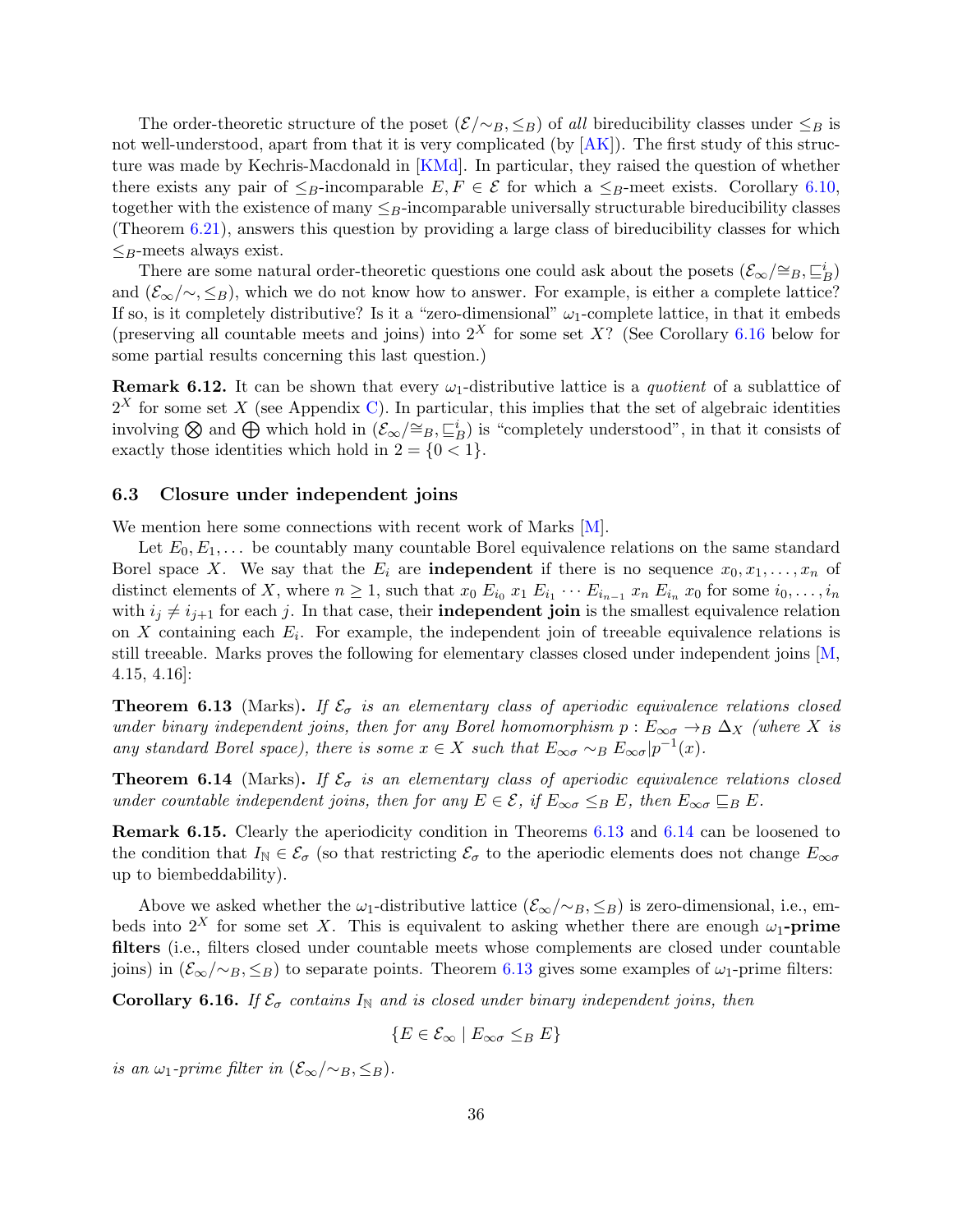*Proof.* If  $g: E_{\infty \sigma} \leq_B \bigoplus_i E_i$  then we have a homomorphism  $E_{\infty \sigma} \to_B \Delta_{\mathbb{N}}$  sending the g-preimage of  $E_i$  to *i*; by Theorem [6.13,](#page-35-0) it follows that  $E_{\infty \sigma} \leq_B E_i$  for some *i*.

We also have the following simple consequence of Theorem  $6.14$ :

**Corollary 6.17.** If  $\mathcal{E}_{\sigma}$  is an elementary class such that  $\mathcal{E}_{\sigma}^{r}$  is closed under countable independent joins, then  $\mathcal{E}_{\sigma}^e = \mathcal{E}_{\sigma}^r$ .

*Proof.* The  $\sqsubseteq^i_B$ -universal element of  $\mathcal{E}^r_\sigma$  reduces to  $E_{\infty\sigma}$ , whence by Theorem [6.14](#page-35-1) it embeds into  $E_{\infty\sigma}$ , i.e., belongs to  $\mathcal{E}_{\sigma}^e$ .  $\Box$ 

Remark 6.18. Although the conclusions of Theorems [6.13](#page-35-0) and [6.14](#page-35-1) are invariant with respect to bireducibility (respectively biembeddability), Marks has pointed out that the notion of being closed under independent joins is not similarly invariant: there are  $E_{\infty\sigma} \sim_B E_{\infty\tau}$  such that  $\mathcal{E}_{\sigma}$  is closed under independent joins but  $\mathcal{E}_{\tau}$  is not. In particular, if  $\sigma$  axiomatizes trees while  $\tau$  axiomatizes trees of degree  $\leq 3$ , then  $\mathcal{E}_{\infty\sigma} \sim_B E_{\infty\tau}$  by [\[JKL,](#page-70-0) 3.10]; but it is easy to see (using an argument like that in Proposition [6.19](#page-36-0) below) that independent joins of  $\tau$ -structurable equivalence relations can have arbitrarily high cost, so are not all  $\tau$ -structurable.

Clearly if  $\mathcal{E}_{\sigma}, \mathcal{E}_{\tau}$  are closed under independent joins, then so is  $\mathcal{E}_{\sigma \otimes \tau} = \mathcal{E}_{\sigma} \cap \mathcal{E}_{\tau}$ . In particular, the class  $\mathcal{E}_c$  of compressible equivalence relations is closed under independent joins, since the join of compressible equivalence relations contains a compressible equivalence relation; thus the class of compressible treeable equivalence relations is closed under independent joins. We note that this is the smallest nontrivial elementary class to which Theorems [6.13](#page-35-0) and [6.14](#page-35-1) apply:

<span id="page-36-0"></span>**Proposition 6.19.** If  $\mathcal{E}_{\sigma}$  is an elementary class containing  $I_{\mathbb{N}}$  and closed under binary independent joins, then  $\mathcal{E}_{\sigma}$  contains all compressible treeable equivalence relations.

*Proof.* Since  $\mathcal{E}_{\sigma}$  is elementary and contains  $I_{\rm N}$ , it contains all aperiodic smooth countable Borel equivalence relations. Now let  $(X, E) \in \mathcal{E}$  be compressible treeable. By [\[JKL,](#page-70-0) 3.11], there is a Borel treeing  $T \subseteq E$  with degree  $\leq 3$ . By [\[KST,](#page-70-1) 4.6] (see also remarks following [KST, 4.10]), there is a Borel edge coloring  $c: T \to 5$ . Then E is the independent join of the equivalence relations  $E_i := c^{-1}(i) \cup \Delta_X$  for  $i = 0, 1, 2, 3, 4$ . Since the  $E_i$  are not aperiodic, consider the following modification. Let

$$
X' := X \sqcup (X \times 5 \times \mathbb{N}),
$$

let T' be the tree on X' consisting of T on X and the edges  $(x,(x,i,0))$  and  $((x,i,n),(x,i,n+1))$  for  $x \in X$ ,  $i \in 5$ , and  $n \in \mathbb{N}$ , and let  $c' : T' \to 5$  extend c with  $c'(x, (x, i, 0)) = c'((x, i, n), (x, i, n+1)) = i$ (note that c' is not an edge coloring). Then the inclusion  $X \to X'$  is a complete section embedding of each  $E_i$  into the equivalence relation  $E'_i$  generated by  $c'^{-1}(i)$ , and of E into the equivalence relation E' generated by T'. It follows that each  $E_i'$  is (aperiodic) smooth (because  $E_i$  is), hence in  $\mathcal{E}_{\sigma}$ , while  $E \cong_B E'$  (because E is compressible). But it is easily seen that E' is the independent join of the  $E'_i$ , whence  $E \in \mathcal{E}_{\sigma}$ .  $\Box$ 

#### 6.4 Embedding the poset of Borel sets

Adams-Kechris [\[AK\]](#page-69-0) proved the following result showing that the poset  $(\mathcal{E}/\sim_B, \leq_B)$  is extremely complicated: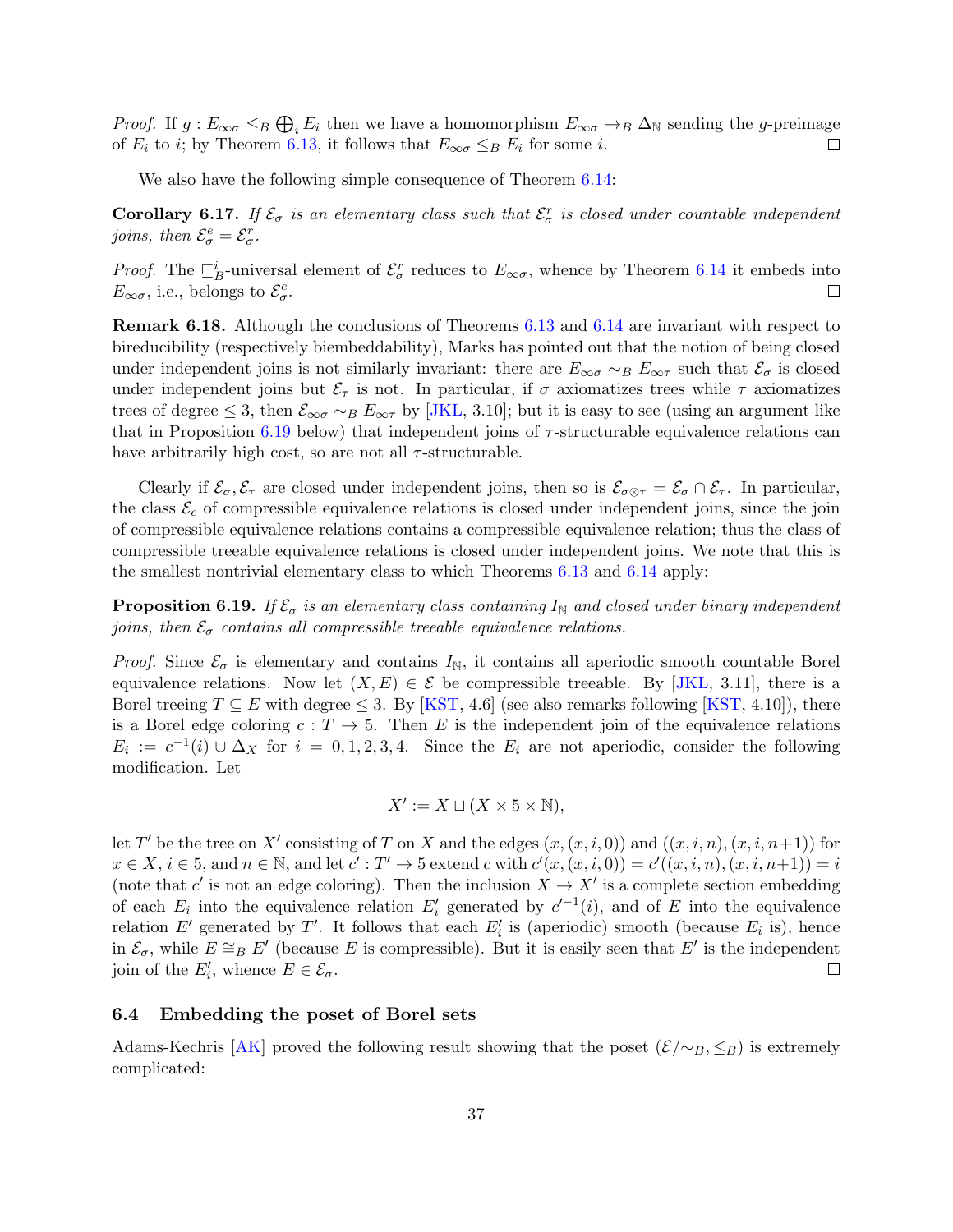**Theorem 6.20** (Adams-Kechris). There is an order-embedding from the poset of Borel subsets of R under inclusion into the poset  $(\mathcal{E}/\sim_B, \leq_B)$ .

In this short section, we show that their proof may be strengthened to yield

<span id="page-37-0"></span>**Theorem 6.21.** There is an order-embedding from the poset of Borel subsets of  $\mathbb{R}$  under inclusion into the poset  $(\mathcal{E}_{\infty}/\sim_B, \leq_B)$ .

*Proof.* By  $AK$ , 4.2, there is a countable Borel equivalence relation  $(X, E)$ , a Borel homomorphism  $p:(X, E) \to_B (\mathbb{R}, \Delta_{\mathbb{R}})$ , and a Borel map  $x \mapsto \mu_x$  taking each  $x \in \mathbb{R}$  to a Borel probability measure  $\mu_x$  on X, such that, putting  $E_x := E|p^{-1}(x)$ , we have

- (i) for each  $x \in \mathbb{R}$ ,  $\mu_x$  is nonatomic, concentrated on  $p^{-1}(x)$ ,  $E_x$ -invariant, and  $E_x$ -ergodic;
- (ii) if  $x, y \in \mathbb{R}$  with  $x \neq y$ , then every Borel homomorphism  $f : E_x \rightarrow_B E_y$  maps a Borel  $E_x$ -invariant set  $M \subseteq p^{-1}(x)$  of  $\mu_x$ -measure 1 to a single  $E_y$ -class.

For Borel  $A \subseteq \mathbb{R}$ , put  $E_A := E|p^{-1}(A)$  and  $F_A := E_\infty \otimes E_A$ . We claim that  $A \mapsto F_A$  gives the desired order-embedding. It is clearly order-preserving. Now suppose  $A, B \subseteq \mathbb{R}$  with  $A \not\subseteq B$ but  $F_A \leq_B F_B$ . By taking  $x \in A \setminus B$ , we get  $x \notin B$  but  $E_x \sqsubseteq_B^i E_\infty \otimes E_x = F_{\{x\}} \leq_B F_A \leq_B F_B$ . Let  $f: E_x \leq_B F_B = E_\infty \otimes E_B$ , and let  $\pi_2: E_\infty \otimes E_B \to_B^{cb} E_B$  be the second projection. Then  $p \circ \pi_2 \circ f : E_x \to_B \Delta_B$ , whence by  $E_x$ -ergodicity of  $\mu_x$ , there is a  $y \in B$  and an  $E_x$ -invariant  $M \subseteq p^{-1}(x)$  of  $\mu_x$ -measure 1 such that  $(p \circ \pi_2 \circ f)(M) = \{y\}$ , i.e.,  $(\pi_2 \circ f)(M) \subseteq p^{-1}(y)$ . By (ii) above, there is a further  $E_x$ -invariant  $N \subseteq M$  of  $\mu_x$ -measure 1 such that  $(\pi_2 \circ f)(N)$  is contained in a single  $E_y$ -class. But since  $\pi_2$  is class-bijective and f is a reduction, this implies that  $E|N$  is smooth, a contradiction. smooth, a contradiction.

**Remark 6.22.** If in Theorem [6.21](#page-37-0) we replace  $(\mathcal{E}_{\infty}/\sim_B, \leq_B)$  with  $(\mathcal{E}_{\infty}/\cong_B, \subseteq_B^i)$  (thus weakening the result), then a simpler proof may be given, using groups of different costs (see [\[KM,](#page-70-2) 36.4]) instead of [\[AK\]](#page-69-0).

#### 6.5 A global picture

The picture below is a simple visualization of the poset  $(\mathcal{E}/\cong_B,\sqsubseteq_B^i)$ . For the sake of clarity, among the hyperfinite equivalence relations, only the aperiodic ones are shown.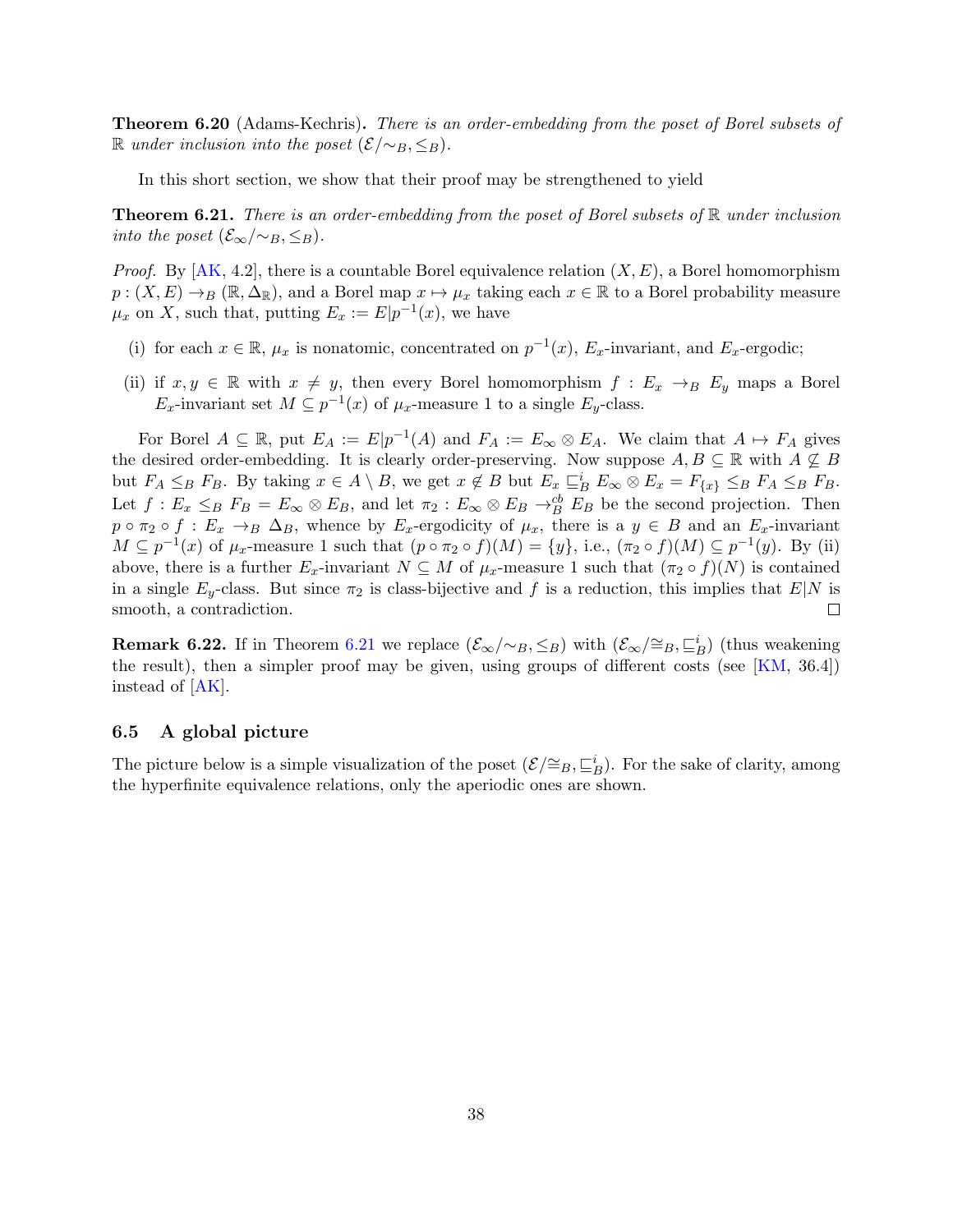

Six landmark universally structurable equivalence relations are shown (circled dots):  $\varnothing$ ,  $2^{\aleph_0} \cdot I_{\mathbb{N}}$  $(\sqsubseteq_B^i$ -universal aperiodic smooth),  $E_t$  ( $\sqsubseteq_B^i$ -universal compressible hyperfinite),  $2^{\aleph_0} \cdot E_0$  ( $\sqsubseteq_B^i$ -universal aperiodic hyperfinite),  $E_{\infty}$  ( $\sqsubseteq_B^i$ -universal compressible), and  $E_{\infty}$  ( $\sqsubseteq_B^i$ -universal).

Also shown is the "backbone" of compressible equivalence relations (bold line), which contains one element from each bireducibility class (dotted loops).

The middle of the picture shows a "generic" universally structurable  $E$  and its relations to some canonical elements of its bireducibility class: the  $\sqsubseteq_B^i$ -universal element  $E_{\infty E}^r$  and the compressible element  $E \times I_N$ . Note that  $E \times I_N$  is not depicted as being below E, in accordance with Remark [5.28.](#page-30-0) Note also that for non-smooth E, the  $\sqsubseteq_B^i$ -universal element  $E_{\infty}^r$  of its bireducibility class would indeed be above  $2^{\aleph_0} \cdot E_0$ , as shown:  $E_0 \leq_B E$  implies  $2^{\aleph_0} \cdot E_0 \subseteq_B^i E_{\infty E}^r$  since  $E_{\infty E}^r$  is stably universally structurable.

Finally, note that the picture is somewhat misleading in a few ways. It is not intended to suggest that the compressibles form a linear order. Nor is it intended that any of the pairs  $E \sqsubset_B^i F$ do not have anything strictly in between them (except of course for the things below  $2^{\aleph_0} \cdot E_0$ , which are exactly as shown).

# 7 Free actions of a group

Let  $\Gamma$  be a countably infinite group. Recall (from Section [3.1\)](#page-11-0) that we regard  $\Gamma$  as a structure in the language  $L_{\Gamma} = \{ R_{\gamma} \mid \gamma \in \Gamma \}$ , where  $R_{\gamma}^{\Gamma} \subseteq \Gamma^2$  is the graph of the left multiplication of  $\gamma$  on Γ. Thus,  $\mathcal{E}_{\Gamma} = \mathcal{E}_{\sigma_{\Gamma}}$  (where  $\sigma_{\Gamma}$  is the Scott sentence of Γ in  $L_{\Gamma}$ ) is the class of Borel equivalence relations generated by a free Borel action of  $\Gamma$ . Our main goal in this section is to characterize when  $\mathcal{E}_{\Gamma}$  is an elementary reducibility class.

Actually, to deal with a technicality, we need to consider the following variant of  $\mathcal{E}_{\Gamma}$ . Let  $\mathcal{E}_{\Gamma}^* := \mathcal{E}_{\sigma_{\Gamma} \oplus \sigma_f}$ , where  $\sigma_f$  is a sentence axiomatizing the finite equivalence relations. Thus  $\mathcal{E}_{\Gamma}^*$  consists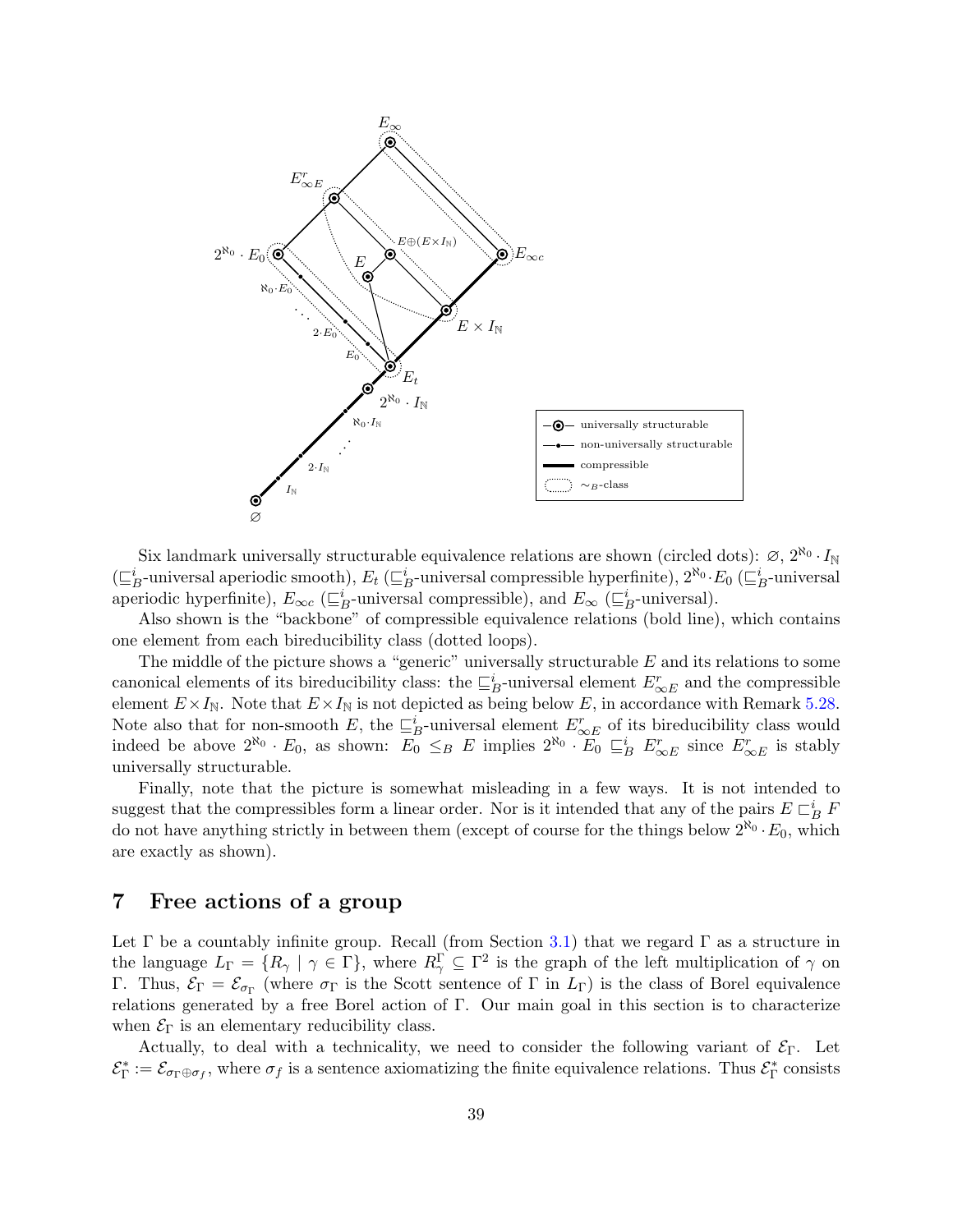of countable Borel equivalence relations whose aperiodic part is generated by a free Borel action of Γ. This is needed because every equivalence relation in  $\mathcal{E}_{\Gamma}$  must have all classes of the same cardinality as Γ.

<span id="page-39-0"></span>**Theorem 7.1.** Let  $\Gamma$  be a countably infinite group. The following are equivalent:

- (i)  $\Gamma$  is amenable.
- (ii)  $\mathcal{E}_{\Gamma}^{*}$  is closed under  $\sqsubseteq_{B}$ .

(iii)  $\mathcal{E}_{\Gamma}^*$  is closed under  $\leq_B$ , i.e.,  $\mathcal{E}_{\Gamma}^*$  is an elementary reducibility class.

To motivate Theorem [7.1,](#page-39-0) consider the following examples. By Theorem [2.1,](#page-9-0)  $\mathcal{E}_{\mathbb{Z}}^*$  $\mathbb{Z}^*$  is the class of all hyperfinite equivalence relations, which is closed under  $\leq_B$ . On the other hand, for every  $2 \leq n \leq \aleph_0$ , the free group  $\mathbb{F}_n$  on n generators is such that  $(\mathcal{E}_{\mathbb{F}}^*)$  $(\mathbb{F}_n)^r$  is the class of treeable equivalence relations, by [\[JKL,](#page-70-0) 3.17]; but  $\mathcal{E}^*_{\mathbb{F}}$ <sup>\*</sup><sub>F<sub>n</sub></sub> is not itself the class of all treeables, since every  $E \in \mathcal{E}_{\mathbb{F}_n}^*$  with a nonatomic invariant probability measure has cost  $n$  (see [\[KM,](#page-70-2) 36.2]).

Recall that the  $\sqsubseteq_B^i$ -universal element of  $\mathcal{E}_{\Gamma}$  is  $F(\Gamma,\mathbb{R})$ , the orbit equivalence of the free part of the shift action of  $\Gamma$  on  $\mathbb{R}^{\Gamma}$ . Thus the  $\sqsubseteq_B^i$ -universal element of  $\mathcal{E}_{\Gamma}^*$  is  $F(\Gamma,\mathbb{R})\oplus E_{\infty f}$ , where  $E_{\infty f}$  is the  $\sqsubseteq_B^i$ -universal finite equivalence relation (given by  $E_{\infty f} = \bigoplus_{1 \le n \in \mathbb{N}} 2^{\aleph_0} \cdot I_n$ ).

Remark 7.2. Seward and Tucker-Drob [\[ST\]](#page-71-0) have shown that for countably infinite Γ, every free Borel action of Γ admits an equivariant class-bijective map into  $F(\Gamma, 2)$  (clearly the same holds for finite Γ). It follows that  $F(\Gamma, 2)$  is  $\rightarrow_B^{cb}$ -universal in  $\mathcal{E}_{\Gamma}$ .

A well-known open problem asks whether every orbit equivalence of a Borel action of a countable amenable group Γ is hyperfinite. In the purely Borel context, the best known general result is the following [\[SS\]](#page-71-1):

<span id="page-39-1"></span>**Theorem 7.3** (Schneider-Seward). If  $\Gamma$  is a countable locally nilpotent group, i.e., every finitely generated subgroup of  $\Gamma$  is nilpotent, then every orbit equivalence  $E_{\Gamma}^X$  of a Borel action of  $\Gamma$  is hyperfinite.

Remark 7.4. Recently Conley, Jackson, Marks, Seward, and Tucker-Drob have found examples of solvable but not locally nilpotent countable groups for which the conclusion of Theorem [7.3](#page-39-1) still holds.

If Theorem [7.3](#page-39-1) generalizes to arbitrary countable amenable  $\Gamma$ , then it would follow that  $\mathcal{E}_{\Gamma}^*$  is the class of all hyperfinite equivalence relations (since it contains  $F(\Gamma,\mathbb{R})$ ) which admits an invariant probability measure); then the main implication (i)  $\implies$  (iii) in Theorem [7.1](#page-39-0) would trivialize.

In the measure-theoretic context, a classical result of Ornstein-Weiss [\[OW\]](#page-71-2) states that the orbit equivalence of a Borel action of an amenable group  $\Gamma$  is hyperfinite almost everywhere with respect to every probability measure. We will need a version of this result which is uniform in the measure, which we now state. For a standard Borel space X, we let  $P(X)$  denote the space of probability Borel measures on  $X$  (see [\[K95,](#page-70-3) 17.E]).

<span id="page-39-2"></span>**Lemma 7.5.** Let X, Y be standard Borel spaces,  $E = E_{\Gamma}^{X}$  be the orbit equivalence of a Borel action of a countable amenable group  $\Gamma$  on X, and  $m: Y \to_B P(X)$ . Then there is a Borel set  $A \subseteq Y \times X$ , with  $\pi_1(A) = Y$  (where  $\pi_1 : Y \times X \to_B Y$  is the first projection), such that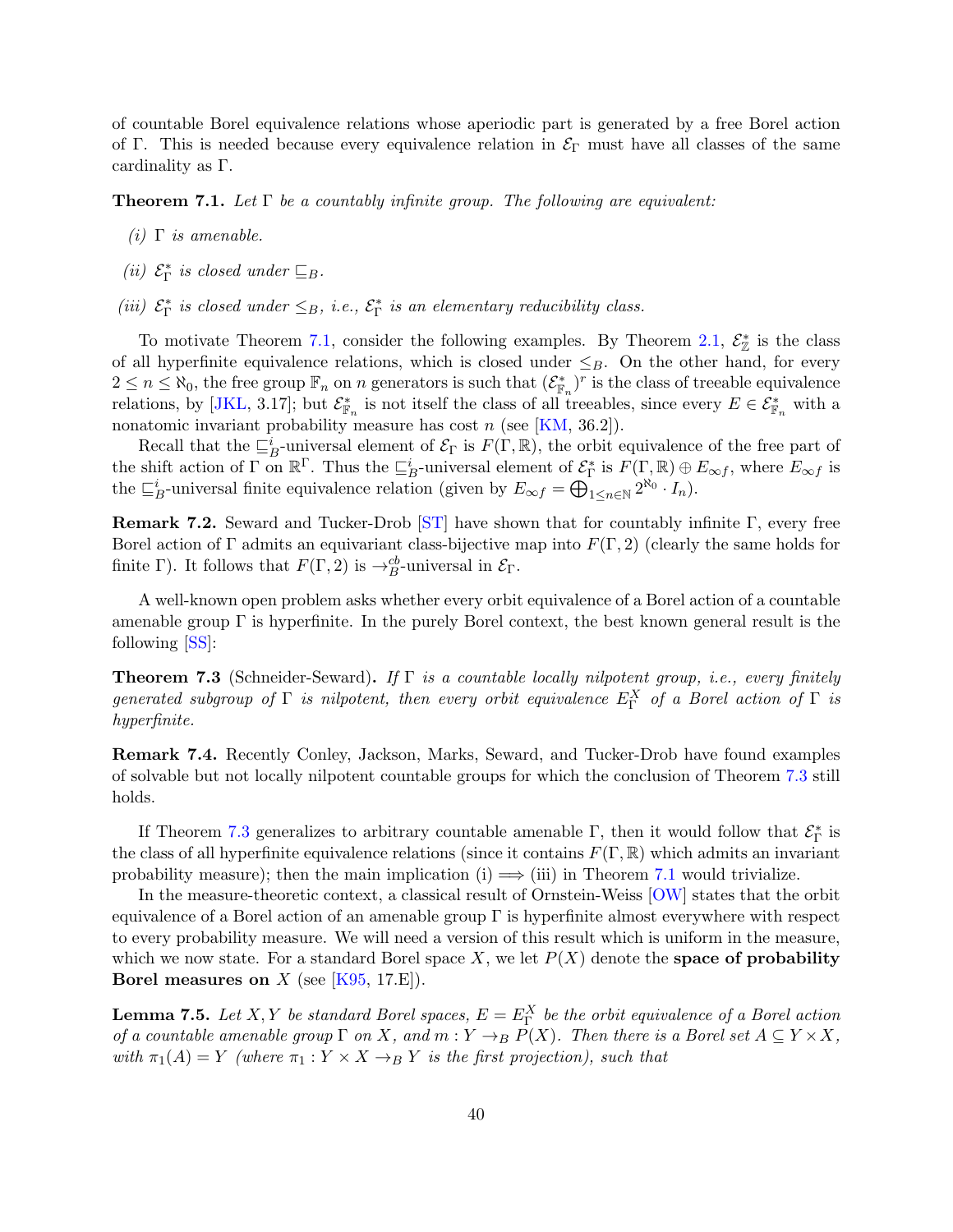- (i) for each  $y \in Y$ ,  $A_y := \{x \in X \mid (y, x) \in A\}$  has  $m(y)$ -measure 1 and is E-invariant;
- (ii)  $(\Delta_Y \times E)|A$  is hyperfinite.

*Proof.* This follows from verifying that the proofs of  $|KM, 9.2, 10.1|$  can be made uniform. We omit the details, which are tedious but straightforward.  $\Box$ 

We now have the following, which forms the core of Theorem [7.1:](#page-39-0)

<span id="page-40-0"></span>**Proposition 7.6.** Let  $\Gamma$  be a countable amenable group, and let  $(X, E), (Y, F) \in \mathcal{E}$  be countable Borel equivalence relations. If  $E \leq_B F$  and  $F = E_{\Gamma}^Y$  for some Borel action of  $\Gamma$  on  $Y$ , then  $E$  is the disjoint sum of a hyperfinite equivalence relation and a compressible equivalence relation.

*Proof.* If  $E$  is compressible, then we are done. Otherwise,  $E$  has an invariant probability measure. Consider the ergodic decomposition of  $E$ ; see e.g., [\[KM,](#page-70-2) 3.3]. This gives a Borel homomorphism  $p: E \to_B \Delta_{P(X)}$  such that

- (i) p is a surjection onto the Borel set  $P_e(E) \subseteq P(X)$  of ergodic invariant probability measures on  $E$ ;
- (ii) for each  $e \in P_e(E)$ , we have  $e(p^{-1}(e)) = 1$ .

Let  $f: E \leq_B F$ , and apply Lemma [7.5](#page-39-2) to F and  $f_*: P_e(E) \to_B P(Y)$ , where  $f_*$  is the pushforward of measures. This gives Borel  $A \subseteq P_e(E) \times Y$  such that

- (iii) for each  $e \in P_e(E)$ ,  $e(f^{-1}(A_e)) = (f_*e)(A_e) = 1$ , and  $A_e \subseteq Y$  is F-invariant (so A is  $(\Delta_{P_e(E)} \times F)$ -invariant);
- (iv)  $(\Delta_{P_e(E)} \times F)|A$  is hyperfinite.

Now consider the homomorphism  $g := (p, f) : E \to_B \Delta_{P_e(E)} \times F$ , i.e.,  $g(x) = (p(x), f(x))$ . Then g is a reduction because f is. It follows that  $B := g^{-1}(A)$  is E-invariant and  $E|B$  is hyperfinite. It now suffices to note that  $E|(X \setminus B)$  is compressible. Indeed, otherwise it would have an ergodic invariant probability measure, i.e., there would be some  $e \in P_e(E)$  such that  $e(X \setminus B) = 1$ . But then  $e(p^{-1}(e) \cap f^{-1}(A_e)) = 1$ , while  $p^{-1}(e) \cap f^{-1}(A_e) \subseteq B$ , a contradiction. then  $e(p^{-1}(e) \cap f^{-1}(A_e)) = 1$ , while  $p^{-1}(e) \cap f^{-1}(A_e) \subseteq B$ , a contradiction.

*Proof of Theorem [7.1.](#page-39-0)* Clearly (iii)  $\implies$  (ii). If (ii) holds, then  $E_0 \subseteq_B F(\Gamma, \mathbb{R})$  implies that  $E_0$  is generated by a free action of  $\Gamma$ , so since  $E_0$  is hyperfinite and has an invariant probability measure,  $\Gamma$  is amenable (see [\[JKL,](#page-70-0) 2.5(ii)]). So it remains to prove (i)  $\Longrightarrow$  (iii).

Let  $E \leq_B F \in \mathcal{E}_{\Gamma}^*$ . Then E splits into a smooth part, which is clearly in  $\mathcal{E}_{\Gamma}^*$ , and a part which reduces to some  $F' \in \mathcal{E}_{\Gamma}$ ; so we may assume  $F \in \mathcal{E}_{\Gamma}$ . Factor the reduction  $E \leq_B F$  into a surjective reduction  $f : E \leq_B G$  (onto the image) followed by an embedding  $G \sqsubseteq_B F$ . By Proposition [7.6,](#page-40-0)  $G = G' \oplus G''$ , where G' is hyperfinite and G'' is compressible. Then  $E = f^{-1}(G') \oplus f^{-1}(G'')$ . Since  $f^{-1}(G'') \leq_B^s G'' \sqsubseteq_B F$  and  $G''$  is compressible, we have  $f^{-1}(G'') \sqsubseteq_B^i F$  (Proposition [5.23\)](#page-29-0) and so  $f^{-1}(G'') \in \mathcal{E}_{\Gamma}$ . Finally, we have  $f^{-1}(G') \in \mathcal{E}_{\Gamma}^*$ , since  $\mathcal{E}_{\Gamma}^*$  contains all hyperfinite equivalence relations (because  $E_0 \sqsubseteq_B^i F(\Gamma, \mathbb{R})$ , by Ornstein-Weiss's theorem and Theorem [2.1\)](#page-9-0).  $\Box$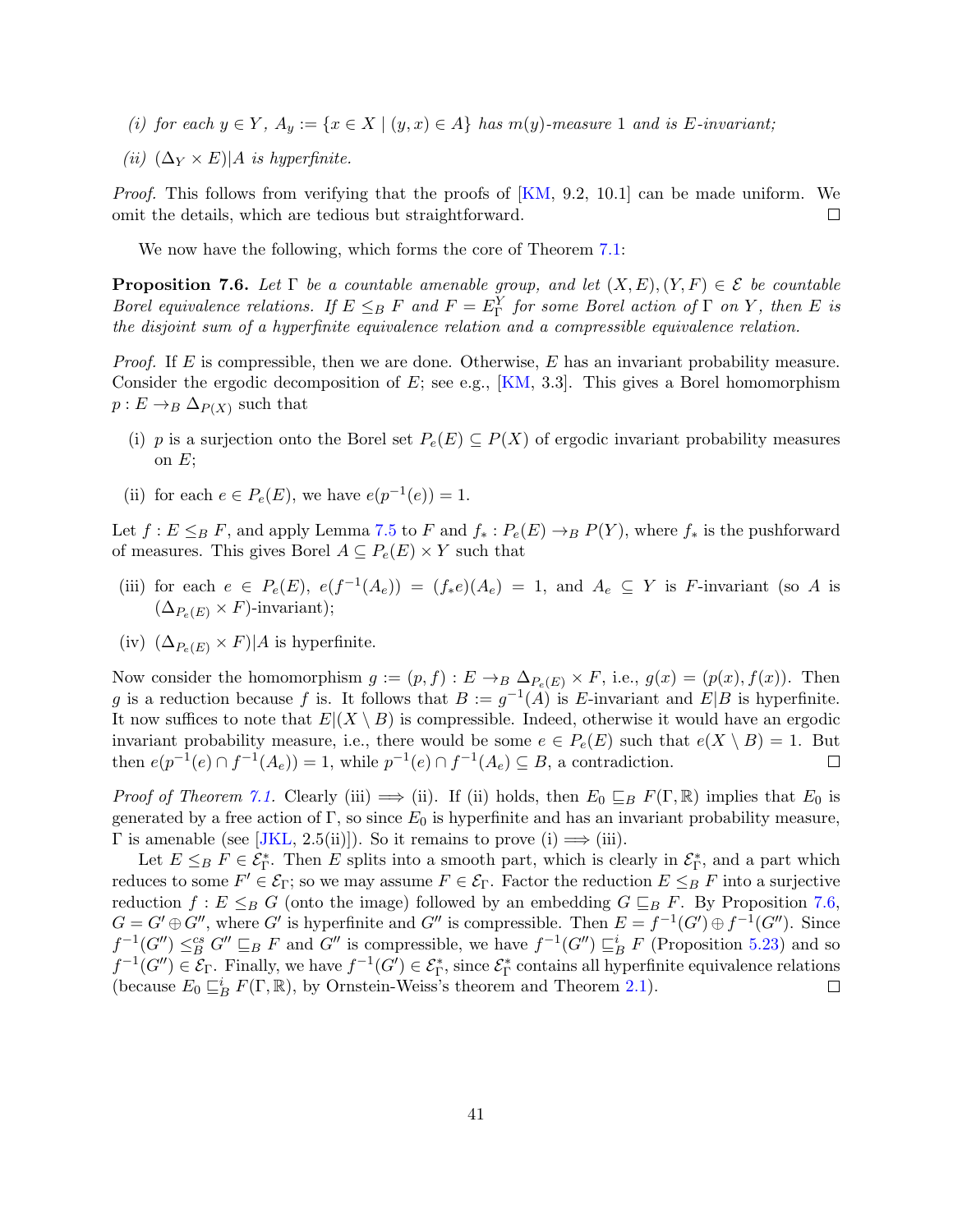# 8 Structurability and model theory

In the previous sections, we have studied the relationship between structurability and common notions from the theory of countable Borel equivalence relations. This section, by contrast, concerns the other side of the  $\models$  relation, i.e., logic. In particular, we are interested in model-theoretic properties of theories  $(L, \sigma)$  which are reflected in the elementary class  $\mathcal{E}_{\sigma}$  that they axiomatize.

A general question one could ask is when two theories  $(L, \sigma)$ ,  $(L', \tau)$  axiomatize the same ele-mentary class, i.e., in the notation of Section [6.2,](#page-32-0) when does  $\sigma \Leftrightarrow^* \tau$ . Our main result here answers one instance of this question. Let  $\sigma_{sm}$  denote any sentence axiomatizing the smooth countable Borel equivalence relations.

<span id="page-41-0"></span>**Theorem 8.1.** Let  $(L, \sigma)$  be a theory. The following are equivalent:

- (i) There is an  $L_{\omega_1\omega}$ -formula  $\phi(x)$  which defines a finite nonempty subset in any countable model of σ.
- (ii)  $\sigma \Rightarrow^* \sigma_{sm}$ , i.e., any  $\sigma$ -structurable equivalence relation is smooth, or equivalently  $E_{\infty\sigma}$  is smooth.
- (iii) For any countably infinite group  $\Gamma$ , we have  $\sigma \otimes \sigma_{\Gamma} \Rightarrow^* \sigma_{sm}$ , i.e., any  $\sigma$ -structurable equivalence relation generated by a free Borel action of  $\Gamma$  is smooth.
- (iv) There is a countably infinite group  $\Gamma$  such that  $\sigma \otimes \sigma_{\Gamma} \Rightarrow^* \sigma_{sm}$ .

In particular, this answers a question of Marks  $[M, end of Section 4.3]$ , who asked for a characterization of when  $E_{\infty \sigma_{\mathbb{A}}}$  ( $\sigma_{\mathbb{A}}$  a Scott sentence) is smooth. The proof uses ideas from topological dynamics and ergodic theory.

Marks observed that recent work of Ackerman-Freer-Patel [\[AFP\]](#page-69-1) implies the following sufficient condition for a structure A to structure every aperiodic countable Borel equivalence relation. In Section [8.2,](#page-46-0) we present his proof of this result, as well as several corollaries and related results. The result refers to the model-theoretic notion of trivial definable closure; see Section [8.2](#page-46-0) for details. Let  $\sigma_a$  denote any sentence axiomatizing the aperiodic countable Borel equivalence relations.

<span id="page-41-2"></span>**Theorem 8.2** (Marks). Let L be a language and  $\mathbb{A}$  be a countable L-structure with trivial definable closure. Then  $\sigma_a \Rightarrow^* \sigma_{\mathbb{A}}, i.e., every aperiodic countable Borel equivalence relation is \mathbb{A}\text{-}structurable.$ 

In Section [8.3](#page-49-0) we discuss the problem of when an elementary class can be axiomatized by a Scott sentence.

## 8.1 Smoothness of  $E_{\infty}$

We now begin the proof of Theorem [8.1.](#page-41-0) The implication (i)  $\implies$  (ii) is easy: given a formula  $\phi$  as in (i),  $\phi$  may be used to uniformly pick out a finite nonempty subset of each  $E_{\infty\sigma}$ -class, thus  $E_{\infty\sigma}$ is smooth. The implications (ii)  $\implies$  (iii)  $\implies$  (iv) are obvious. So let  $\Gamma$  be as in (iv).

Consider the logic action of  $S_{\Gamma}$  on  $Mod_{\Gamma}(L)$ , the space of L-structures with universe Γ. Recall that this is given as follows: for  $f \in S_{\Gamma}$ ,  $\overline{\delta} \in \Gamma^n$ ,  $n$ -ary  $R \in L$ , and  $\mathbb{A} \in Mod_{\Gamma}(L)$ , we have

$$
R^{f(\mathbb{A})}(\overline{\delta}) \iff R^{\mathbb{A}}(f^{-1}(\overline{\delta})).
$$

<span id="page-41-1"></span>We regard  $\Gamma$  as a subgroup of  $S_{\Gamma}$  via the left multiplication action, so that  $\Gamma$  acts on  $\text{Mod}_{\Gamma}(L)$ .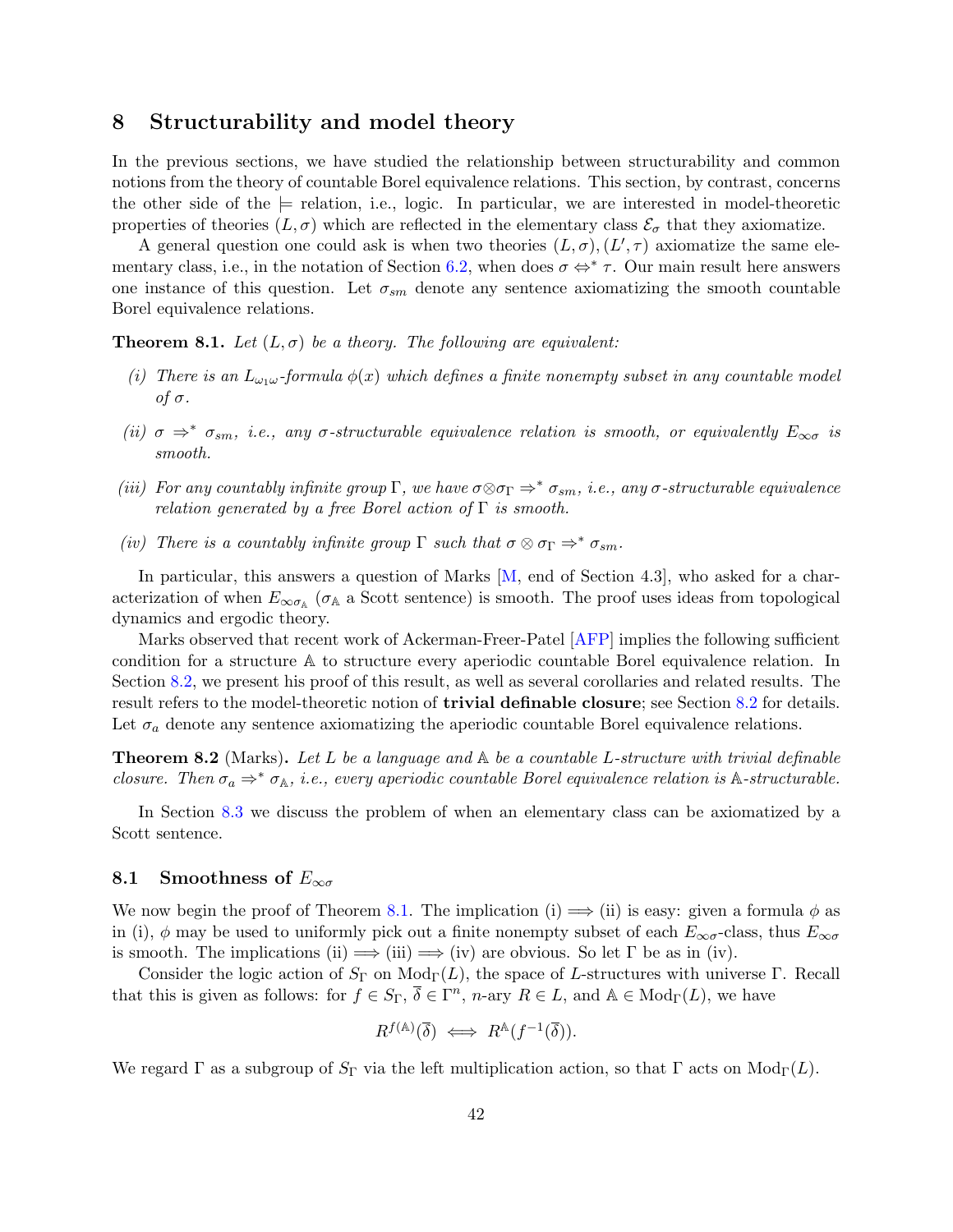**Lemma 8.3.** Let  $\Gamma$  be a countably infinite group. Then  $\sigma \otimes \sigma_{\Gamma} \Rightarrow^* \sigma_{sm}$  iff  $E_{\Gamma}^{\text{Mod}_{\Gamma}(\sigma)}$  $\Gamma$ <sup>noa</sup>r<sup>(*σ*)</sup> is smooth.

Proof. The proof is essentially that of [\[KM,](#page-70-2) 29.5], with an additional wrinkle in the use of [\[SW\]](#page-71-4) below (to deal with  $\sigma$ -finite measures).

 $\iff$ : suppose  $(X, E)$  is generated by a free Borel action of  $\Gamma$ ,  $\mathbb{A} : E \models \sigma$ , and E is not smooth (hence witnessing that  $\sigma \otimes \sigma_{\Gamma} \not\Rightarrow^* \sigma_{sm}$ ). Then it admits an ergodic non-atomic invariant ( $\sigma$ -finite) measure  $\mu$ . Define  $f: X \to \text{Mod}_{\Gamma}(\sigma)$  by

$$
R^{f(x)}(\gamma_1,\ldots,\gamma_n) \iff R^{\mathbb{A}}(\gamma_1^{-1}\cdot x,\ldots,\gamma_n^{-1}\cdot x).
$$

Then f is Γ-equivariant, whence  $f_*\mu$  is an ergodic non-atomic invariant ( $\sigma$ -finite) measure on  $E^{\text{Mod}_\Gamma(\sigma)}_\Gamma$  $\Gamma$ <sup>Mod<sub> $\Gamma$ </sub><sup>(*o*</sup>)</sup>, which is therefore not smooth.

 $\implies$ : let  $\nu$  be an ergodic non-atomic invariant measure on  $E_{\Gamma}^{\text{Mod}_{\Gamma}(\sigma)}$  $\Gamma$ <sup>NIOO</sup><sub>I</sub><sup>(0)</sup>. Consider the free part  $Y \subseteq 2^{\Gamma}$  of the shift action of  $\Gamma$  on  $2^{\Gamma}$ , with orbit equivalence  $F = F(\Gamma, 2)$ . The usual product measure  $\rho$  on  $2^{\Gamma}$  concentrates on Y, and is invariant and mixing with respect to the action of  $\Gamma$ on Y (see [\[KM,](#page-70-2) 3.1]). Then consider the product action of  $\Gamma$  on  $Y \times \text{Mod}_{\Gamma}(\sigma)$ , which is free since Γ acts freely on Y. By [\[SW,](#page-71-4) 2.3, 2.5], this product action admits  $ρ \times ν$  as an ergodic non-atomic invariant ( $\sigma$ -finite) measure. Thus  $E_{\Gamma}^{Y \times \text{Mod}_{\Gamma}(\sigma)}$  $\Gamma$ <sup> $\overline{\Gamma}$ </sup>  $\times$ <sup>nod</sup> $\Gamma$ <sup>o</sup> is not smooth.

Now observe that  $E_{\Gamma}^{Y \times \text{Mod}_{\Gamma}(\sigma)}$  $\Gamma$ <sup>i</sup>  $\lambda$  Mod<sub> $\Gamma$ </sub><sup>i</sup>  $\lambda$  Mod<sub> $\Gamma$ </sub> is the skew product  $F \ltimes Mod_{\Gamma}(\sigma)$  with respect to the cocycle  $\alpha : F \to \Gamma$  associated to the free action of  $\Gamma$  on Y; and that  $\alpha$ , when regarded as a cocycle  $F \to S_{\Gamma}$ , is induced, in the sense of Remark [4.3,](#page-14-0) by  $T: Y \to Y^{\Gamma}$  where  $T(y)(\gamma) := \gamma^{-1} \cdot y$ . So (as in the proof of Theorem [4.1\)](#page-13-0)  $E_{\Gamma}^{Y \times \text{Mod}_{\Gamma}(\sigma)}$  $I^{\chi \times \text{Mod}_{\Gamma}(\sigma)}$  is  $\sigma$ -structurable, hence witnesses that  $\sigma \otimes \sigma_{\Gamma} \not\Rightarrow^* \sigma_{sm}$ .  $\Box$ 

So we have converted (iv) in Theorem [8.1](#page-41-0) into a property of the action of Γ on Mod<sub>Γ</sub>( $\sigma$ ). Our next step requires some preparation.

Let L be a language and  $A = (X, R^{\mathbb{A}})_{R \in L}$  be a countable L-structure. We say that A has the weak duplication property (WDP) if for any finite sublanguage  $L' \subseteq L$  and finite subset  $F \subseteq X$ , there is a finite subset  $G \subseteq X$  disjoint from F such that  $(\mathbb{A}|L')|F \cong (\mathbb{A}|L')|G$  (here  $\mathbb{A}|L'$ ) denotes the reduct in the sublanguage  $L'$ ).

**Remark 8.4.** If we define the **duplication property (DP)** for A by replacing  $L'$  in the above by  $L$ , then clearly the DP is equivalent to the strong joint embedding property (SJEP) for the age of A: for any  $\mathbb{F}, \mathbb{G} \in \mathrm{Age}(\mathbb{A})$ , there is  $\mathbb{H} \in \mathrm{Age}(\mathbb{A})$  and embeddings  $\mathbb{F} \to \mathbb{H}$  and  $\mathbb{G} \to \mathbb{H}$  with disjoint images. (Recall that  $Age(A)$  is the class of finite L-structures embeddable in A.)

For a countable group  $\Gamma$  acting continuously on a topological space X, we say that a point  $x \in X$  is recurrent if x is not isolated in the orbit  $\Gamma \cdot x$  (with the subspace topology). When X is a Polish space, a basic fact is that  $E_{\Gamma}^X$  is smooth iff it does not have a recurrent point; see e.g., [\[K10,](#page-70-4) 22.3].

Thus far, we have only regarded the space  $Mod_X(L)$  of L-structures on a countable set X as a standard Borel space. Below we will also need to consider the topological structure on  $Mod_X(L)$ . See e.g., [\[K95,](#page-70-3) 16.C]. In particular, we will use the system of basic clopen sets consisting of

$$
N_{\mathbb{F}}:=\{\mathbb{A}\in\mathrm{Mod}_X(L)\mid (\mathbb{A}|L')|F=\mathbb{F}\}
$$

where  $L' \subseteq L$  is a finite sublanguage and  $\mathbb{F} = (F, R^{\mathbb{F}})_{R \in L'}$  is an  $L'$ -structure on a finite nonempty subset  $F \subset X$ .

<span id="page-42-0"></span>The next lemma, which translates between the dynamics of  $Mod_{\Gamma}(\sigma)$  and a model-theoretic property of  $\sigma$ , is the heart of the proof of (iv)  $\Longrightarrow$  (i) in Theorem [8.1:](#page-41-0)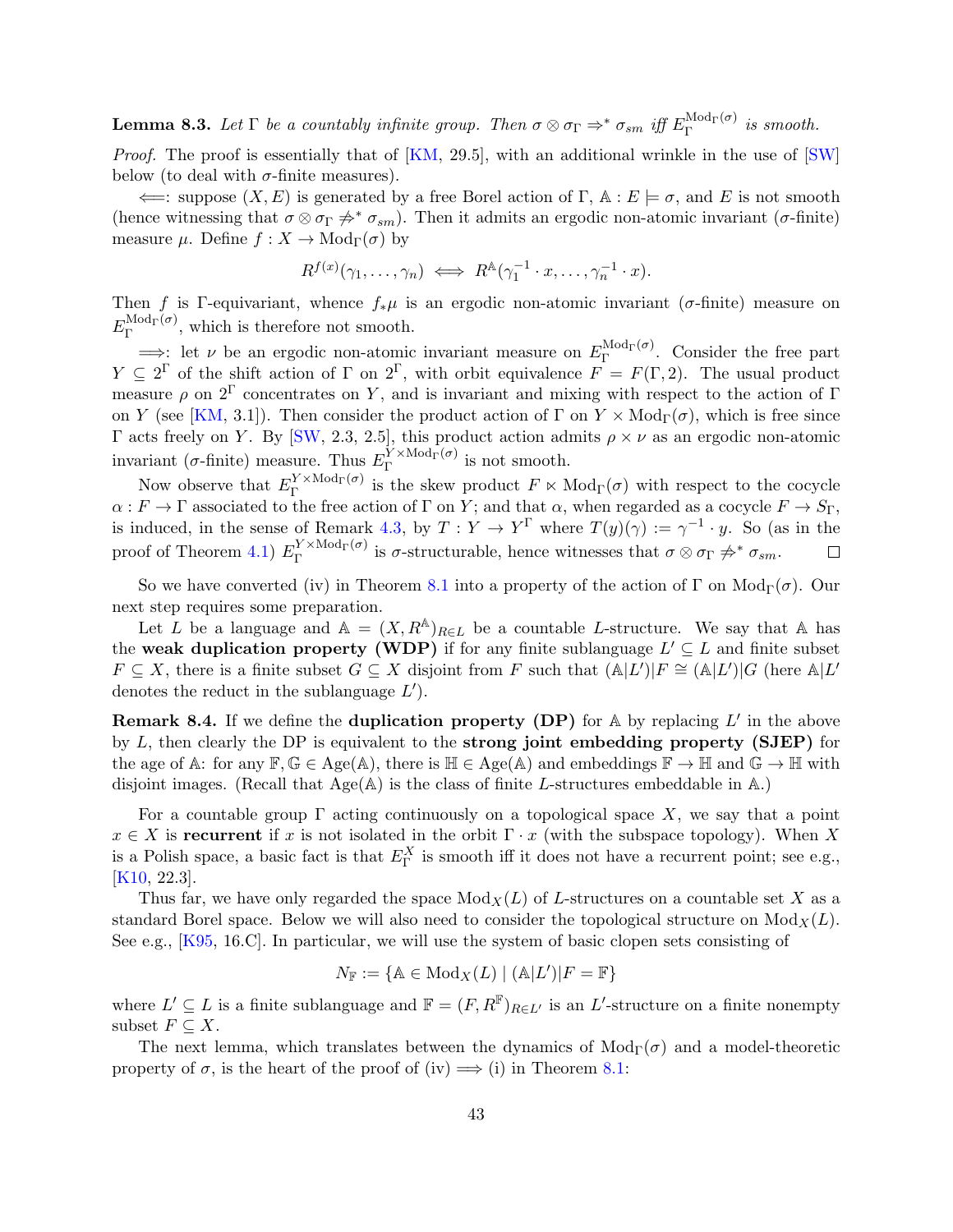**Lemma 8.5.** Let  $\Gamma$  be a countably infinite group. Let L be a language, and let  $\sigma$  be an  $L_{\omega_1\omega}$ sentence such that  $Mod_{\Gamma}(\sigma) \subseteq Mod_{\Gamma}(L)$  is a  $G_{\delta}$  subspace. Suppose there is a countable model  $\mathbb{A} \models \sigma$  with the WDP, such that the interpretation  $R_0^{\mathbb{A}}$  of some  $R_0 \in L$  is not definable (without parameters) from equality. Then the action of  $\Gamma$  on  $\text{Mod}_{\Gamma}(\sigma)$  has a recurrent point, thus  $E_{\Gamma}^{\text{Mod}_{\Gamma}(\sigma)}$ Γ is not smooth.

Proof. We claim that it suffices to show that

(\*) every basic clopen set  $N_F \subseteq Mod_{\Gamma}(L)$  containing some isomorphic copy of A also contains two distinct isomorphic copies,  $\mathbb{B} \cong \mathbb{A}$  and  $\gamma \cdot \mathbb{B} \neq \mathbb{B}$ , from the same Γ-orbit.

Suppose this has been shown; we complete the proof. Note that since A has WDP, A must be infinite. Let  $Mod_{\Gamma}(\sigma_{A})$  denote the closure in  $Mod_{\Gamma}(\sigma)$  of  $Mod_{\Gamma}(\sigma_{A})$  (where  $\sigma_{A}$  is the Scott sentence of A). Since  $Mod_{\Gamma}(\sigma) \subseteq Mod_{\Gamma}(L)$  is  $G_{\delta}$ ,  $Mod_{\Gamma}(\sigma_{A})$  is a Polish space, which is nonempty because it contains an isomorphic copy of A. For each basic clopen set  $N_F \subseteq Mod_{\Gamma}(L)$ , the set of  $\mathbb{B} \in \text{Mod}_{\Gamma}(\sigma_{\mathbb{A}})$  such that

$$
\mathbb{B} \in N_{\mathbb{F}} \implies \exists \gamma \in \Gamma \left( \mathbb{B} \neq \gamma \cdot \mathbb{B} \in N_{\mathbb{F}} \right) \tag{**}
$$

is clearly open; and by (\*), it is also dense. Thus the set of recurrent points in  $Mod_{\Gamma}(\sigma_{\mathbb{A}})$ , i.e., the set of  $\mathbb{B} \in \text{Mod}_{\Gamma}(\sigma_{\mathbb{A}})$  for which  $(**)$  holds for *every*  $N_{\mathbb{F}}$ , is comeager.

So it remains to prove  $(*)$ . Let F be such that  $N_F$  contains an isomorphic copy of A. Let  $\mathbb{A} = (X, R^{\mathbb{A}})_{R \in L}$ , and let  $\mathbb{F} = (F, R^{\mathbb{F}})_{R \in L'}$  where  $F \subseteq \Gamma$  is finite nonempty and  $L' \subseteq L$  is finite. We may assume  $R_0 \in L'.$ 

Since  $N_F$  contains an isomorphic copy of A, there is a map  $f : F \to X$  which is an embedding  $\mathbb{F} \to \mathbb{A}$ . We will extend f to a bijection  $\Gamma \to X$ , and then define  $\mathbb{B} := f^{-1}(\mathbb{A})$ , thus ensuring that  $\mathbb{B} \in N_{\mathbb{F}}$ ; we need to choose f appropriately so that there is  $\gamma \in \Gamma$  with  $\mathbb{B} \neq \gamma \cdot \mathbb{B} \in N_{\mathbb{F}}$ .

Put  $G := f(F) \subseteq X$ . By WDP, there is a  $G' \subseteq X$  disjoint from G such that  $(\mathbb{A}|L')|G \cong$  $(A|L')|G'$ , say via  $g: G \to G'$ . By the hypothesis that  $R_0^{\mathbb{A}}$  is not definable from equality, there are  $\overline{x} = (x_1, \ldots, x_n) \in X^n$  and  $\overline{x}' = (x'_1, \ldots, x'_n) \in X^n$ , where *n* is the arity of  $R_0$ , such that  $\overline{x} \in R_0^{\mathbb{A}}$ ,  $\overline{x}' \notin R_0^{\mathbb{A}}, \text{ and } \overline{x}, \overline{x}' \text{ have the same equality type, i.e., we have a bijection } \{x_1, \ldots, x_n\} \to \{x'_1, \ldots, x'_n\}$ sending  $x_i$  to  $\underline{x}'_i$ . Again by WDP, we may find  $\overline{x}, \overline{x}'$  disjoint from  $G, G'$ , and each other.

Now pick  $\overline{\delta} = (\delta_1, \ldots, \delta_n) \in \Gamma^n$  disjoint from F and with the same equality type as  $\overline{x}$ , and pick  $\gamma \in \Gamma$  such that  $\gamma^{-1}F$  and  $\gamma^{-1}\overline{\delta}$  are disjoint from F and  $\overline{\delta}$ . Extend  $f: F \to X$  to a bijection  $f:\Gamma\to X$  such that

$$
f|\gamma^{-1}F = g \circ (f|F) \circ \gamma : \gamma^{-1}F \to G',
$$
  $f(\overline{\delta}) = \overline{x},$   $f(\gamma^{-1}\overline{\delta}) = \overline{x}'.$ 

Then putting  $\mathbb{B} := f^{-1}(\mathbb{A})$ , it is easily verified that  $(\gamma \cdot \mathbb{B}|L')|F = \mathbb{F}$ , i.e.,  $\gamma \cdot \mathbb{B} \in N_{\mathbb{F}}$ ; but  $R_0^{\gamma \cdot \mathbb{B}}(\overline{\delta}) \iff$  $R_0^{\mathbb{B}}(\gamma^{-1}\overline{\delta}) \iff R_0^{\mathbb{A}}(\overline{x}') \iff \neg R_0^{\mathbb{A}}(\overline{x}) \iff \neg R_0^{\mathbb{B}}(\overline{\delta}), \text{ so } \gamma \cdot \mathbb{B} \neq \mathbb{B}.$ 

<span id="page-43-0"></span>**Corollary 8.6.** Let  $\Gamma$  be a countably infinite group. Let L be a language, and let  $\sigma$  be an  $L_{\omega_1\omega}$ sentence such that  $Mod_{\Gamma}(\sigma) \subseteq Mod_{\Gamma}(L)$  is a  $G_{\delta}$  subspace. If  $\sigma \otimes \sigma_{\Gamma} \Rightarrow^* \sigma_{sm}$ , then no countable model of  $\sigma$  has the WDP.

*Proof.* Suppose a countable (infinite)  $\mathbb{A} \models \sigma$  has the WDP. If for some  $R_0 \in L$ , the interpretation  $R_0^{\mathbb{A}}$  is not definable (without parameters) from equality, then  $\sigma \otimes \sigma_{\Gamma} \not\Rightarrow^* \sigma_{sm}$  by Lemma [8.3](#page-41-1) and Lemma [8.5.](#page-42-0) Otherwise, clearly any aperiodic countable Borel equivalence relation is  $\sigma_{\mathbb{A}}$ structurable, hence  $\sigma$ -structurable; taking  $F(\Gamma, 2)$  then yields that  $\sigma \otimes \sigma_{\Gamma} \not\Rightarrow^* \sigma_{sm}$ .  $\Box$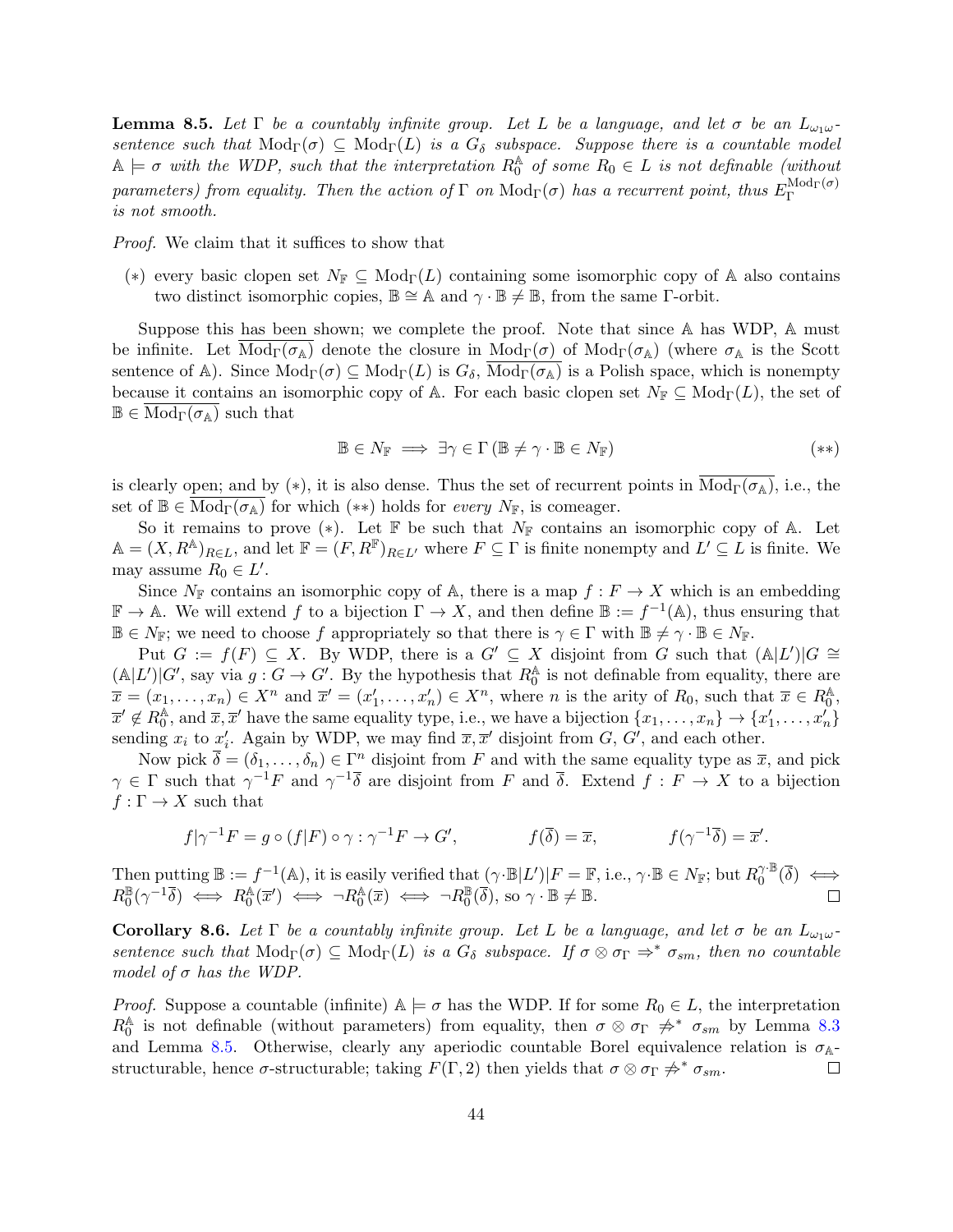Working towards (i) in Theorem [8.1,](#page-41-0) which asserts the existence of a formula with certain properties, we now encode the WDP into formulas, using the following combinatorial notion.

Let X be a set and  $1 \le n \in \mathbb{N}$ . An *n*-ary intersecting family on X is a nonempty collection F of subsets of X of size n such that every pair  $A, B \in \mathcal{F}$  has  $A \cap B \neq \emptyset$ .

<span id="page-44-0"></span>**Lemma 8.7.** Let L be a language. There are  $L_{\omega_1\omega}$ -formulas  $\phi_n(x_0,\ldots,x_{n-1})$  for each  $1 \le n \in \mathbb{N}$ , such that for any countable L-structure  $\mathbb{A} = (X, R^{\mathbb{A}})_{R \in L}$  without the WDP, there is some n such that

$$
\{\{x_0,\ldots,x_{n-1}\}\mid\phi_n^{\mathbb{A}}(x_0,\ldots,x_{n-1})\}
$$

is an n-ary intersecting family on X.

*Proof.* Let  $((L_k, n_k, \mathbb{F}_k))_k$  enumerate all countably many triples where  $L_k \subseteq L$  is a finite sublanguage,  $1 \leq n_k \in \mathbb{N}$ , and  $\mathbb{F}_k \in \text{Mod}_{n_k}(L_k)$  is an  $L_k$ -structure with universe  $n_k \ (= \{0, \ldots, n_k - 1\}).$ For each k, let  $\psi_k(x_0,\ldots,x_{n_k-1})$  be an  $L_k$ -formula asserting that  $x_0,\ldots,x_{n_k-1}$  (are pairwise distinct and) form an  $L_k$ -substructure isomorphic to  $\mathbb{F}_k$ , which is not disjoint from any other such substructure. Thus A does not have the WDP iff some  $\psi_k$  holds for some tuple in A; and in that case, the collection of all tuples (regarded as sets) for which  $\psi_k$  holds will form an  $n_k$ -ary intersecting family. Finally put

$$
\phi_n(\overline{x}) := \bigvee_{n_k=n} (\psi_k(\overline{x}) \wedge \neg \bigvee_{k' < k} \exists \overline{y} \, \psi_{k'}(\overline{y})),
$$

so that  $\phi_{n_k}$  is equivalent to  $\psi_k$  for the least k which holds for some tuple.

Recall that (i) in Theorem [8.1](#page-41-0) asserts the existence of a single formula defining a finite nonempty set. The following lemma, due to Clemens-Conley-Miller [\[CCM,](#page-70-5) 4.3], gives a way of uniformly defining a finite nonempty set from an intersecting family. For the convenience of the reader, we include its proof here.

<span id="page-44-1"></span>**Lemma 8.8** (Clemens-Conley-Miller). Let F be an n-ary intersecting family on X. For  $1 \leq m \leq n$ , define

$$
\mathcal{F}^{(m)} := \{ A \subseteq X \mid |A| = m \land |\{ B \in \mathcal{F} \mid A \subseteq B \}| \ge \aleph_0 \}.
$$

Then there exist  $n > m_1 > m_2 > \cdots > m_k$  such that  $\mathcal{F}^{(m_1)}, \mathcal{F}^{(m_1)(m_2)}, \ldots$  are (respectively  $m_1$ -ary,  $m_2$ -ary, etc.) intersecting families, and  $\mathcal{F}^{(m_1)\cdots(m_k)}$  is finite.

*Proof.* It suffices to show that if F is infinite, then there is some  $1 \leq m < n$  such that  $\mathcal{F}^{(m)}$ is an m-ary intersecting family. Indeed, having shown this, we may find the desired  $m_1, m_2, \ldots$ inductively; the process must terminate since a 1-ary intersecting family is necessarily a singleton.

So assume F is infinite, and let  $m < n$  be greatest so that  $\mathcal{F}^{(m)}$  is nonempty. Let  $A, B \in \mathcal{F}^{(m)}$ . For each  $x \in B \setminus A$ , by our choice of m, there are only finitely many  $C \in \mathcal{F}$  such that  $A \cup \{x\} \subseteq C$ . Thus by definition of  $\mathcal{F}^{(m)}$ , there is  $C \in \mathcal{F}$  such that  $A \subseteq C$  and  $(B \setminus A) \cap C = \emptyset$ . Similarly, there is  $D \in \mathcal{F}$  such that  $B \subseteq D$  and  $(C \setminus B) \cap D = \emptyset$ . Then  $A \cap B = C \cap B = C \cap D \neq \emptyset$ , as desired. □

<span id="page-44-2"></span>**Corollary 8.9.** Let L be a language. There is an  $L_{\omega_1\omega}$ -formula  $\phi(x)$  such that for any countable L-structure  $\mathbb A$  without the WDP,  $\phi^{\mathbb A}$  is a finite nonempty subset.

 $\Box$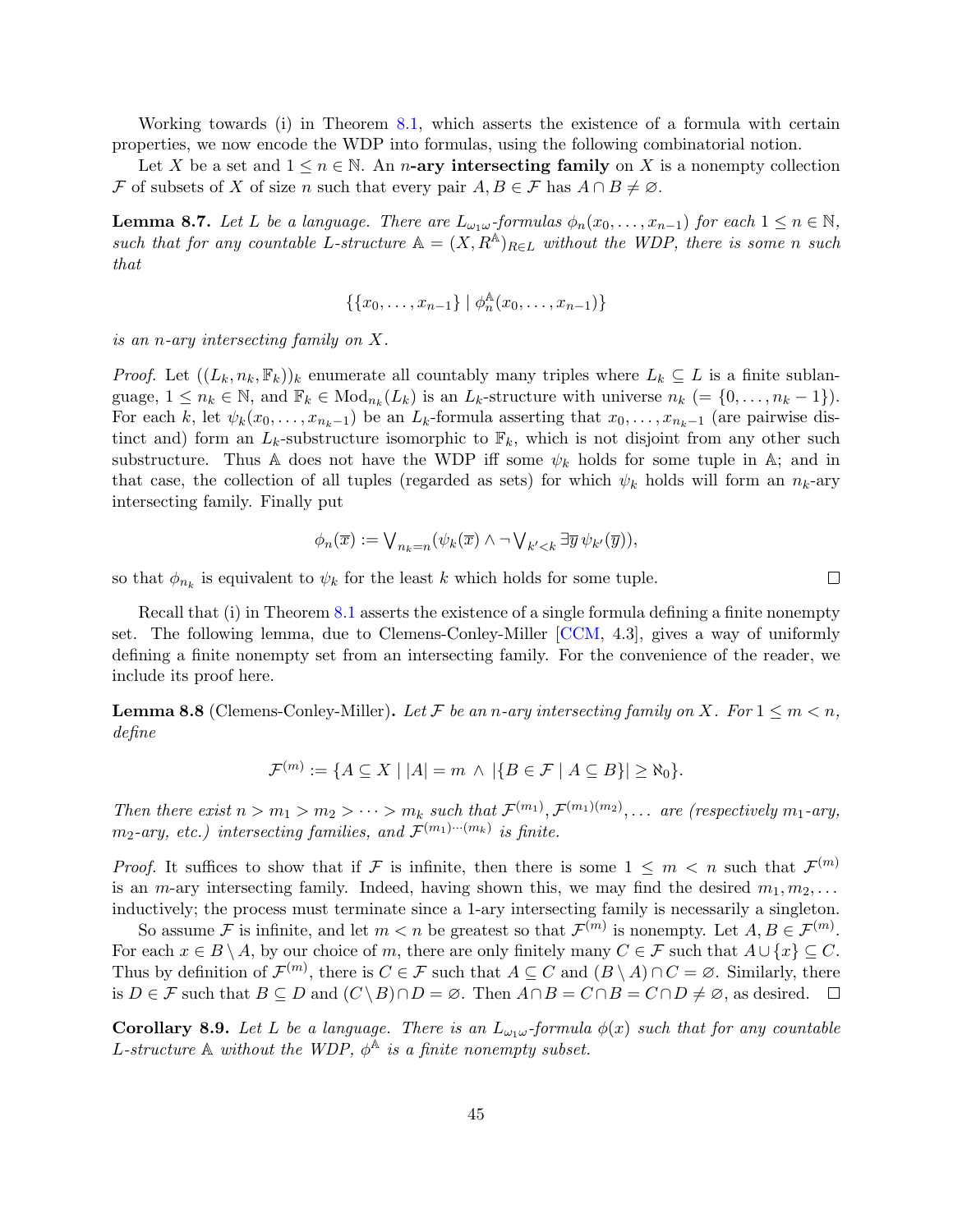Proof. This follows from Lemma [8.7](#page-44-0) and Lemma [8.8,](#page-44-1) by a straightforward encoding of the operation  $\mathcal{F} \mapsto \mathcal{F}^{(m)}$  in  $L_{\omega_1\omega}$ .

In more detail, for each  $L_{\omega_1\omega}$ -formula  $\psi(x_0,\ldots,x_{n-1})$  and  $m < n$ , let  $\psi^{(m)}(x_0,\ldots,x_{m-1})$  be a formula asserting that  $x_0, \ldots, x_{m-1}$  are pairwise distinct and there are infinitely many extensions  $(x_m, \ldots, x_{n-1})$  such that  $\psi(x_0, \ldots, x_{n-1})$  holds, so that if  $\psi$  defines (in the sense of Lemma [8.7\)](#page-44-0) a family F of subsets of size n, then  $\psi^{(m)}$  defines  $\mathcal{F}^{(m)}$ . Let  $\phi_n$  for  $1 \leq n \in \mathbb{N}$  be given by Lemma [8.7.](#page-44-0) For each finite tuple  $t = (n, m_1, \ldots, m_k)$  such that  $n > m_1 > \cdots > m_k \geq 1$ , let  $\tau_t$ be a sentence asserting that  $\phi_n^{(m_1)\cdots(m_k)}$  holds for at least one but only finitely many tuples. Then letting  $(t^l = (n^l, m_1^l, \ldots, m_{k^l}^l))_{l \in \mathbb{N}}$  enumerate all such tuples, the desired formula  $\phi$  can be given by

$$
\phi(x) = \bigvee_l \left( \tau_{t^l} \wedge \exists \overline{x} \left( \phi_{n^l}^{(m_1^l) \cdots (m_{k^l}^l)}(\overline{x}) \wedge \bigvee_i (x = x_i) \right) \wedge \neg \bigvee_{l' < l} \tau_{t^{l'}} \right).
$$

By Lemmas [8.7](#page-44-0) and [8.8,](#page-44-1) in any countable L-structure A without the WDP,  $\phi^{\mathbb{A}}$  will be the union of the finitely many sets in some intersecting family.  $\Box$ 

<span id="page-45-0"></span>**Corollary 8.10.** Let  $\Gamma$  be a countably infinite group. Let L be a language, and let  $\sigma$  be an  $L_{\omega_1\omega}$ sentence such that  $Mod_{\Gamma}(\sigma) \subseteq Mod_{\Gamma}(L)$  is a  $G_{\delta}$  subspace. If  $\sigma \otimes \sigma_{\Gamma} \Rightarrow^* \sigma_{sm}$ , then there is an  $L_{\omega_1\omega}$ -formula  $\phi(x)$  which defines a finite nonempty subset in any countable model of  $\sigma$ .

Proof. By Corollary [8.6](#page-43-0) and Corollary [8.9.](#page-44-2)

To complete the proof of Theorem [8.1,](#page-41-0) we need to remove the assumption that  $Mod_{\Gamma}(\sigma) \subseteq$ Mod<sub>Γ</sub>(L) is  $G_{\delta}$  from Corollary [8.10.](#page-45-0) This can be done using the standard trick of **Morleyization**, as described for example in [\[Hod,](#page-70-6) Section 2.6] for finitary first-order logic, or [\[AFP,](#page-69-1) 2.5] for  $L_{\omega_1\omega}$ . Given any language L and  $L_{\omega_1\omega}$ -sentence  $\sigma$ , by adding relation symbols for each formula in a countable fragment of  $L_{\omega_1\omega}$  containing the sentence  $\sigma$ , we obtain a new (countable) language  $L'$ and an  $L'_{\omega_1\omega}$ -sentence  $\sigma'$  such that

- the L-reduct of every countable model of  $\sigma'$  is a model of  $\sigma$ ;
- every countable model of  $\sigma$  has a unique expansion to a model of  $\sigma'$ ;
- $\bullet\,$   $\sigma'$  is (logically equivalent to a formula) of the form

$$
\bigwedge_i \forall \overline{x} \,\exists y \bigvee_j \phi_{i,j}(\overline{x}, y),
$$

where each  $\phi_{i,j}$  is a quantifier-free finitary L'-formula, whence  $Mod_{\Gamma}(\sigma') \subseteq Mod_{\Gamma}(L')$  is  $G_{\delta}$ .

It follows that the conditions (i) and (iv) in Theorem [8.1](#page-41-0) for  $(L, \sigma)$  are equivalent to the same conditions for  $(L', \sigma')$ . So Corollary [8.10](#page-45-0) holds also without the assumption that  $Mod_{\Gamma}(\sigma) \subseteq$  $Mod_{\Gamma}(L)$  is  $G_{\delta}$ , which completes the proof of Theorem [8.1.](#page-41-0)

We conclude this section by pointing out the following analog of Lemma [8.3:](#page-41-1)

<span id="page-45-1"></span>**Lemma 8.11.** Let  $\Gamma$  be a countably infinite group and  $(L, \sigma)$  be a theory. Then  $\sigma \otimes \sigma_{\Gamma} \Rightarrow^* \sigma_c$  iff  $E_{\Gamma}^{\rm Mod_{\Gamma}(\sigma)}$  $\Gamma$ <sup>NOQ</sup>T<sup>(0)</sup> is compressible.

*Proof.* Exactly as in Lemma [8.3,](#page-41-1) but using probability measures instead of  $\sigma$ -finite measures.  $\Box$ 

This has the following corollaries. The first strengthens [\[AFP,](#page-69-1) Section 6.1.10]:

 $\Box$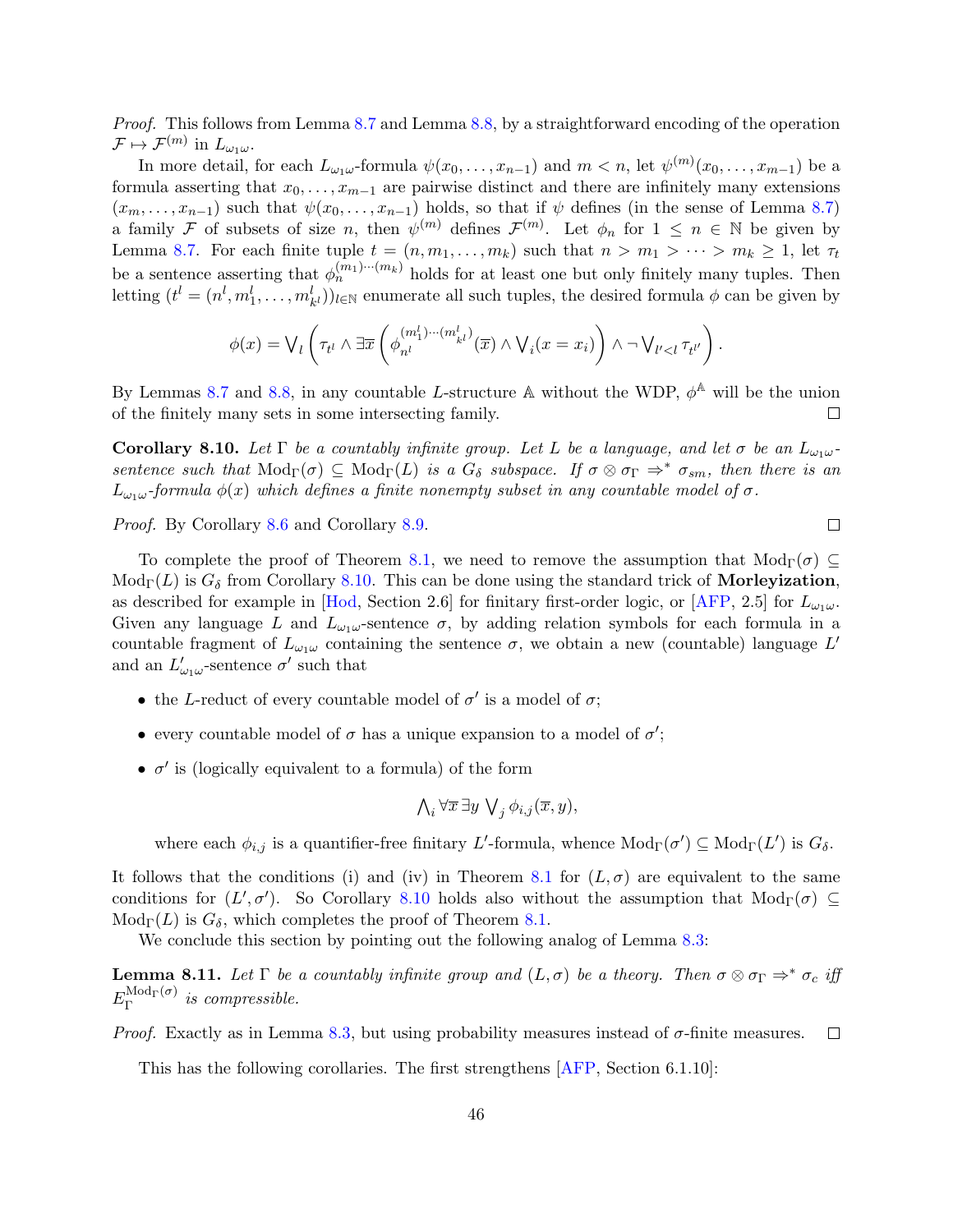**Corollary 8.12.** Let  $\mathcal{T}_1$  denote the class of trees, and more generally, let  $\mathcal{T}_n$  denote the class of contractible n-dimensional simplicial complexes. Then for each n, there is some countably infinite group  $\Gamma$  such that  $\text{Mod}_{\Gamma}(\mathcal{T}_n)$  admits no  $\Gamma$ -invariant measure (and thus no  $S_{\Gamma}$ -invariant measure).

*Proof.* For each n, let  $\sigma_n$  be a sentence axiomatizing  $\mathcal{T}_n$ . For  $n = 1$ , take  $\Gamma$  to be any infinite Kazhdan group. By  $[AS]$ , no free Borel action of  $\Gamma$  admitting an invariant probability measure is treeable, i.e.,  $\sigma_1 \otimes \sigma_\Gamma \Rightarrow^* \sigma_c$ ; thus Mod<sub>Γ</sub>( $\mathcal{T}_n$ ) admits no Γ-invariant measure by Lemma [8.11.](#page-45-1) For  $n > 1$ , take  $\Gamma := \mathbb{F}_2^n \times \mathbb{Z}$ . By a result of Gaboriau (see, e.g., [\[HK,](#page-70-7) p. 59]), no free Borel action of  $\Gamma$ admitting an invariant probability measure can be  $\mathcal{T}_n$ -structurable.

**Corollary 8.13.** Let L be a language, and let  $\sigma$  be an  $L_{\omega_1\omega}$ -sentence such that  $\text{Mod}_{\mathbb{N}}(\sigma) \subseteq \text{Mod}_{\mathbb{N}}(L)$ is a closed subspace. Then for any countably infinite group  $\Gamma$ , there is a free Borel action of  $\Gamma$  which admits an invariant probability measure and is  $\sigma$ -structurable.

Proof. Since  $Mod_{\Gamma}(\sigma) \subseteq Mod_{\Gamma}(L)$  is closed, it is compact, so since  $S_{\Gamma}$  is amenable,  $Mod_{\Gamma}(\sigma)$ admits a SΓ-invariant probability measure, thus a Γ-invariant probability measure; then apply Lemma [8.11.](#page-45-1)  $\Box$ 

## <span id="page-46-0"></span>8.2 Universality of  $E_{\infty}$

Several theories  $(L, \sigma)$  are known to axiomatize  $\mathcal{E}$ , the class of all countable Borel equivalence rela-tions. For example, by [\[JKL,](#page-70-0) (proof of) 3.12], every  $E \in \mathcal{E}$  is structurable via locally finite graphs. More generally, one can consider  $\sigma$  such that every aperiodic or compressible countable Borel equivalence relation is  $\sigma$ -structurable. For example, it is folklore that every aperiodic countable Borel equivalence relation can be structured via dense linear orders (this will also follow from Theo-rem [8.2](#page-41-2) below), while the proof of [\[JKL,](#page-70-0) 3.10] shows that every compressible  $E \in \mathcal{E}$  is structurable via graphs of vertex degree  $\leq 3$ .

A result that some particular  $\sigma$  axiomatizes  $\mathcal E$  (or all aperiodic E) shows that every (aperiodic)  $E \in \mathcal{E}$  carries a certain type of structure, which can be useful in applications. A typical example is the very useful Marker Lemma (see  $[BK, 4.5.3]$ ), which shows that every aperiodic E admits a decreasing sequence of Borel complete sections  $A_0 \supseteq A_1 \supseteq \cdots$  with empty intersection. This can be phrased as: every aperiodic countable Borel equivalence relation E is  $\sigma$ -structurable, where  $\sigma$  in the language  $L = \{P_0, P_1, \dots\}$  asserts that each (unary)  $P_i$  defines a nonempty subset,  $P_0 \supseteq P_1 \supseteq \cdots$ , and  $\bigcap_i P_i = \emptyset$ .

We now give the proof of Theorem [8.2,](#page-41-2) which provides a large class of examples of such theories. To do so, we first review the main result from [\[AFP\]](#page-69-1).

Let L be a language and  $A = (X, R^{\mathbb{A}})_{R \in L}$  be a countable L-structure. We say that A has trivial definable closure (TDC) if the following equivalent conditions hold (see [\[AFP,](#page-69-1) 2.12–15], [\[Hod,](#page-70-6) 4.1.3]):

- for every finite  $F \subseteq X$ , the pointwise stabilizer  $\mathrm{Aut}_F(\mathbb{A})$  of the automorphism group of  $\mathbb A$  on F fixes no other elements of  $X$ ;
- for every finite  $F \subseteq X$ , the pointwise stabilizer  $\mathrm{Aut}_F(\mathbb{A})$  of the automorphism group of  $\mathbb A$  on F has infinite orbits on  $X \setminus F$  (trivial algebraic closure);
- for every finite  $F \subseteq X$  and  $L_{\omega_1\omega}$ -formula  $\phi(x)$  with parameters in F, if there is a unique  $x \in X$  such that  $\phi^{\mathbb{A}}(x)$  holds, then  $x \in F$ ;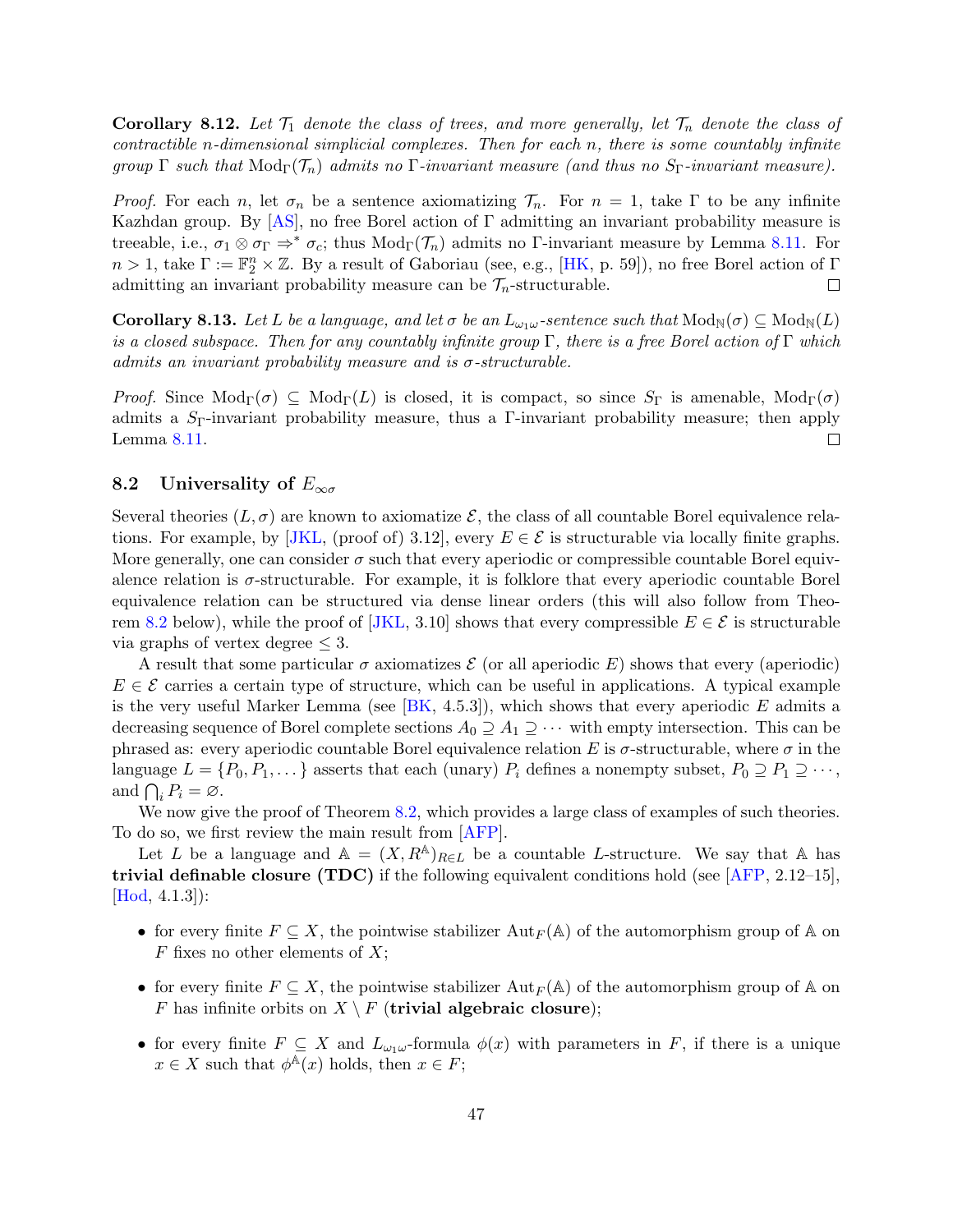• for every finite  $F \subseteq X$  and  $L_{\omega_1\omega}$ -formula  $\phi(x)$  with parameters in F, if there are only finitely many  $x_1, \ldots, x_n \in X$  such that  $\phi^{\mathbb{A}}(x_i)$  holds, then  $x_i \in F$  for each *i*.

**Remark 8.14.** If  $\mathbb A$  is a Fraüssé structure, then TDC is further equivalent to the strong amalga**mation property (SAP)** for the age of A: for any  $\mathbb{F}, \mathbb{G}, \mathbb{H} \in \text{Age}(\mathbb{A})$  living on  $F, G, H$  respectively and embeddings  $f : \mathbb{H} \to \mathbb{F}$  and  $g : \mathbb{H} \to \mathbb{G}$ , there is  $\mathbb{K} \in \mathrm{Age}(\mathbb{A})$  and embeddings  $f' : \mathbb{F} \to \mathbb{K}$  and  $g' : \mathbb{G} \to \mathbb{K}$  with  $f' \circ f = g' \circ g$  and  $f'(F) \cap g'(G) = (f' \circ f)(H)$ .

<span id="page-47-0"></span>**Theorem 8.15** (Ackerman-Freer-Patel [\[AFP,](#page-69-1) 1.1]). Let L be a language and  $A = (X, R^A)_{R \in L}$  be a countably infinite L-structure. The following are equivalent:

- (i) The logic action of  $S_X$  on  $Mod_X(\sigma_{\mathbb{A}})$  ( $\sigma_{\mathbb{A}}$  the Scott sentence of  $\mathbb{A}$ ) admits an invariant probability measure.
- $(ii)$  A has TDC.

We will in fact need the following construction from Ackerman-Freer-Patel's proof of Theorem [8.15.](#page-47-0) Starting with a countable L-structure A with TDC, they consider the Morleyization  $(L',\sigma'_{\mathbb{A}})$  of the Scott sentence  $\sigma_{\mathbb{A}}$  of  $\mathbb{A},$  where

$$
\sigma'_{\mathbb{A}} = \bigwedge_i \forall \overline{x} \,\exists y \, \psi_i(\overline{x}, y)
$$

with each  $\psi_i$  quantifier-free, as described following Corollary [8.10.](#page-45-0) They then produce (see [\[AFP,](#page-69-1) Section 3.4) a Borel L'-structure  $\mathbb{A}' \models \sigma'_{\mathbb{A}}$  with universe R such that for each i and  $\overline{x} \in \mathbb{R}$ , the corresponding subformula  $\exists y \psi_i(\overline{x}, y)$  in  $\sigma'_i$  $\chi'$  is witnessed either by some y in the tuple  $\overline{x}$ , or by all y in some nonempty open interval. Clearly then the restriction of  $\mathbb{A}'$  to any countable dense set of reals still satisfies  $\sigma'$  $\chi'_{A}$ , hence (its *L*-reduct) is isomorphic to *A*. This shows:

<span id="page-47-1"></span>**Corollary 8.16** (of proof of  $[AFP, 1.1]$ ). Let L be a language and A be a countable L-structure with TDC. Then there is a Borel L-structure  $\mathbb{A}'$  with universe  $\mathbb R$  such that for any countable dense  $set A \subseteq \mathbb{R}, \mathbb{A}' | A \cong \mathbb{A}.$ 

*Proof of Theorem [8.2.](#page-41-2)* (Marks) If E is smooth, then clearly it is A-structurable. So we may assume  $X = 2^{\mathbb{N}}$ . Let  $N_s = \{x \in 2^{\mathbb{N}} \mid s \subseteq x\}$  for  $s \in 2^{ denote the basic clopen sets in  $2^{\mathbb{N}}$ . Note that the$ set

$$
X_1 := \{ x \in X \mid \exists s \in 2^{< N} \left( |[x]_E \cap N_s| = 1 \right) \}
$$

of points whose class contains an isolated point is Borel, and  $E|X_1$  is smooth (with a selector given by  $x \mapsto$  the unique element of  $[x]_E \cap N_s$  for the least s such that  $|[x]_E \cap N_s| = 1$ , hence A-structurable. For  $x \in X \setminus X_1$ , the closure  $\overline{[x]_E}$  has no isolated points, hence is homeomorphic to  $2^{\mathbb{N}}$ . For each such x, define  $f_x(t)$  inductively for  $t \in 2^{\mathbb{N}}$  by

 $f_r(\varnothing) := \varnothing$ ,  $f_x(t^i) := s^i$  for the unique  $s \supseteq f_x(t)$  such that  $[x]_E \cap N_{f_x(t)} \subseteq N_s$  but  $[x]_E \cap N_{f_x(t)} \not\subseteq N_s^0$ ,  $N_s^1$ 

(for  $i = 0, 1$ ), so that  $f_x : 2^{\mathbb{N}} \to \overline{[x]_E}$ ,  $f_x(y) := \bigcup_{t \subseteq y} f_x(t)$  is a homeomorphism, such that x E  $x' \implies f_x = f_{x'}$ . It is easy to see that  $(x, y) \mapsto f_x(y)$  is Borel.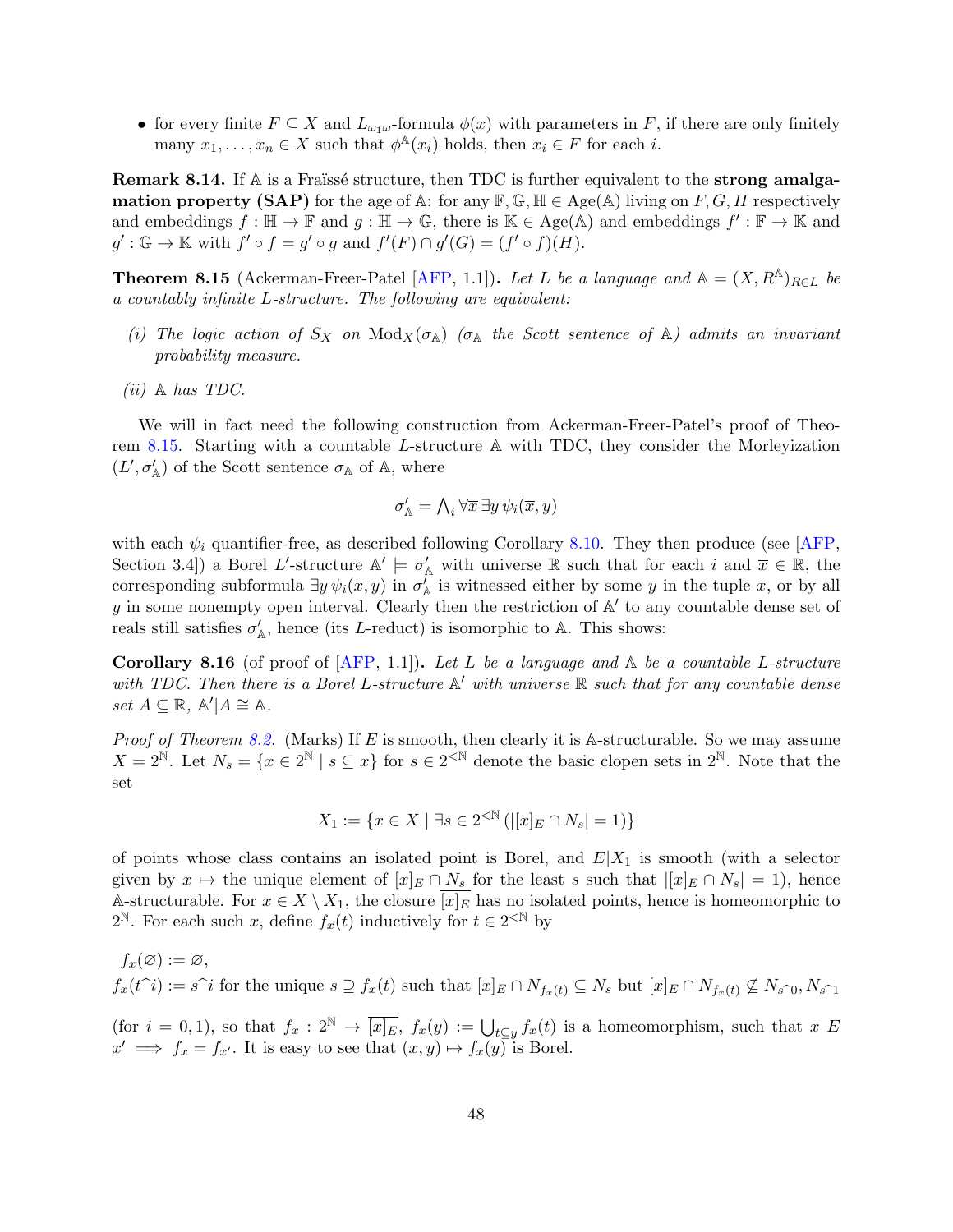Now let the structure  $\mathbb{A}'$  on  $\mathbb{R}$  be given by Corollary [8.16.](#page-47-1) Let  $Z = \{z_0, z_1, \dots\} \subseteq 2^{\mathbb{N}}$  be a countable set so that there is a continuous bijection  $g: 2^{\mathbb{N}} \setminus Z \to \mathbb{R}$ . Let

$$
X_2 := \{ x \in X \setminus X_1 \mid \exists x' \in [x]_E \, (f_x^{-1}(x') \in Z) \}.
$$

Then  $E|X_2$  is smooth (with selector  $x \mapsto x' \in [x]_E$  such that  $f_x^{-1}(x') = z_j$  with j minimal), hence A-structurable. Finally,  $E|(X \setminus (X_1 \cup X_2))$  is A-structurable: for each  $x \in X \setminus (X_1 \cup X_2)$ , we have that  $f_x^{-1}([x]_E) \subseteq 2^{\mathbb{N}} \setminus Z$  is dense, so  $g \circ f_x^{-1}$  gives a bijection between  $[x]_E$  and a dense subset of  $\mathbb{R}$ , along which we may pull back  $\mathbb{A}'$  to get a structure on  $[x]_E$  isomorphic to  $\mathbb{A}$ .  $\Box$ 

Remark 8.17. Recently Marks [\[M2\]](#page-71-5) found, using Baire category methods, another proof of Theorem [8.15](#page-47-0) and of a generalization of Corollary [8.16,](#page-47-1) where R can be replaced with any infinite Polish space. This allows a simplification in the above proof of Theorem [8.2](#page-41-2) (by omitting most of the second paragraph).

Theorem [8.2](#page-41-2) has the following immediate corollary.

**Corollary 8.18.** The following Fraïssé structures can structure every aperiodic countable Borel equivalence relation:  $(\mathbb{Q}, \leq)$ , the random graph, the random  $K_n$ -free graph (where  $K_n$  is the complete graph on n vertices), the random poset, and the rational Urysohn space.

The concept of amenability of a structure in the next result can be either the one in [\[JKL,](#page-70-0)  $2.6(iii)$  or the one in [\[K91,](#page-70-8) 3.4]. This result was first proved by the authors by a different method but it can also be seen as a corollary of Theorem [8.2.](#page-41-2)

Corollary 8.19. Let A be a countably infinite amenable structure. Then A fails TDC.

Proof. Since A is amenable, every A-structurable equivalence relation is amenable (see [\[JKL,](#page-70-0) 2.18] or [\[K91,](#page-70-8) 2.6]), thus A does not structure every aperiodic countable Borel equivalence relation, and so A fails TDC by Theorem [8.2.](#page-41-2)  $\Box$ 

We do not know of a counterexample to the converse of Theorem [8.2,](#page-41-2) i.e., of a single structure A without TDC such that every aperiodic  $E \in \mathcal{E}$  is A-structurable. Such structures do exist which structure every compressible  $E$ , as the following simple example shows:

**Proposition 8.20.** For any countable linear order  $(Y, <)$ , every compressible  $(X, E) \in \mathcal{E}_c$  is structurable via linear orders isomorphic to  $\mathbb{Q} \times (Y, \leq)$  with the lexicographical order.

In particular,  $\mathbb{Q} \times \mathbb{Z}$  structures every compressible equivalence relation.

*Proof.* By Theorem [8.2,](#page-41-2) E is structurable via linear orders isomorphic to  $\mathbb{Q}$ . Take the lexicographical order on  $E \times I_Y$ .  $\Box$ 

Concerning classes of structures (or theories) which can structure every (compressible) equivalence relation, we can provide the following examples:

**Proposition 8.21.** Every  $(X, E) \in \mathcal{E}$  is structurable via connected bipartite graphs.

*Proof.* The finite part of E can be treed, so assume E is aperiodic. Then we may partition  $X = Y \cup Z$ where Y, Z are complete sections (this is standard; see e.g., [\[BK,](#page-69-3) 4.5.4]). Let  $f: E|Y \to Z$  and  $g: E|Z \to Y$  be Borel functions such that  $f(y, y') \not\to y$  and  $g(z, z') \not\to z$  for all  $(y, y') \in E|Y$  and  $(z, z') \in E|Z$ . Then the graph  $G \subseteq E$  which connects each y, y' to  $f(y, y')$  and  $z, z'$  to  $g(z, z')$  (and with no other edges) works.  $\Box$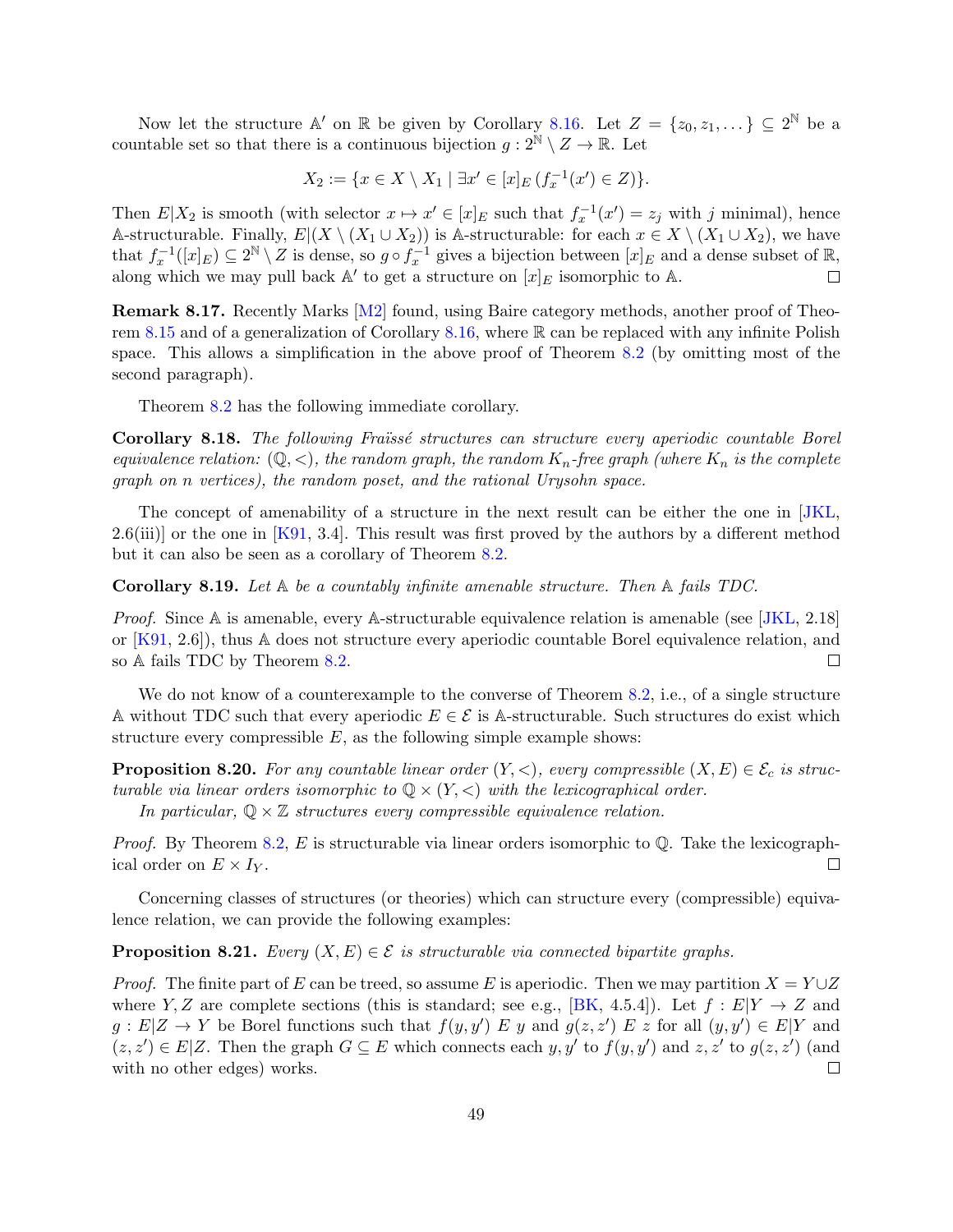**Proposition 8.22.** For every  $k \geq 1$ , every compressible  $(X, E) \in \mathcal{E}_c$  is structurable via connected graphs in which all cycles have lengths divisible by k.

*Proof.* Let  $\lt$  be a Borel linear order on X, and let  $G \subseteq E$  be any Borel graphing, e.g.,  $G = E \setminus \Delta_X$ . Let

$$
X':=X\sqcup (G\times\{1,\ldots,k-1\}),
$$

let E' be the equivalence relation on X' generated by E and x E'  $(y, z, i)$  for x E y E z,  $(y, z) \in G$ , and  $1 \leq i \leq k$ , and let  $G' \subseteq E'$  be the graph generated by, for each  $(x, y) \in G$  with  $x \leq y$ ,

$$
x G'(x, y, 1) G'(x, y, 2) G' \cdots G'(x, y, k-1) G' y
$$

(and no other edges). That is, every edge in  $G$  has been replaced by a  $k$ -length path with the same endpoints. It is clear that G' graphs E' and every cycle in G' has length divisible by k. Now since E is compressible, and the inclusion  $X \subseteq X'$  is a complete section embedding  $E \sqsubseteq_B E'$ , we have  $E \cong_B E'$ , thus E is structurable via a graph isomorphic to  $G'$ .  $\Box$ 

Thus in contrast to the fact that not every (compressible) countable Borel equivalence relation is treeable, we have

#### Corollary 8.23. Every compressible equivalence relation has graphings of arbitrarily large girth.

We do not know if this holds for arbitrary countable Borel equivalence relations.

### <span id="page-49-0"></span>8.3 Classes axiomatizable by a Scott sentence

Let us say that an elementary class  $\mathcal{C} \subseteq \mathcal{E}$  is **Scott axiomatizable** if it is axiomatizable by a Scott sentence  $\sigma_A$  of some structure A, or equivalently by some sentence  $\sigma$  which is countably categorical (i.e., it has exactly one countable model up to isomorphism). Several elementary classes we have considered are naturally Scott axiomatizable: e.g., aperiodic, aperiodic smooth, aperiodic hyperfinite (by  $\sigma_{\mathbb{Z}}$ ), free actions of a group Γ (by  $\sigma_{\Gamma}$ ), and compressible (by the sentence in the language  $\{R\}$  asserting that R is the graph of an injective function with infinite and coinfinite image and with no fixed points).

It is an open problem to characterize the elementary classes which are Scott axiomatizable. In fact, we do not even know if every elementary class of aperiodic equivalence relations is Scott axiomatizable. Here we describe a general construction which can be used to show that certain compressible elementary classes are Scott axiomatizable.

Let  $(L, \sigma), (M, \tau)$  be theories. Let  $\sigma \times \tau$  be a sentence in the language  $L \sqcup M \sqcup \{R_1, R_2\}$  asserting

- (i)  $R_1, R_2$  are equivalence relations such that the quotient maps  $X \to X/R_1$  and  $X \to X/R_2$ (where X is the universe) exhibit a bijection between X and  $X/R_1 \times X/R_2$ ; and
- (ii) the L-reduct (respectively M-reduct) is an  $R_1$ -invariant (resp.,  $R_2$ -invariant) structure which induces a model of  $\sigma$  (resp.,  $\tau$ ) on the quotient  $X/R_1$  (resp.,  $X/R_2$ ).

Thus, a  $(\sigma \times \tau)$ -structure A on a set X is essentially the same thing as a  $\sigma$ -structure B on a set Y and a  $\tau$ -structure C on a set Z, together with a bijection  $X \cong Y \times Z$ . The following are clear:

**Proposition 8.24.**  $E_{\infty \sigma} \times E_{\infty \tau} \models \sigma \times \tau$  (equivalently,  $E_{\infty \sigma} \times E_{\infty \tau} \sqsubseteq_B^i E_{\infty (\sigma \times \tau)}$ ).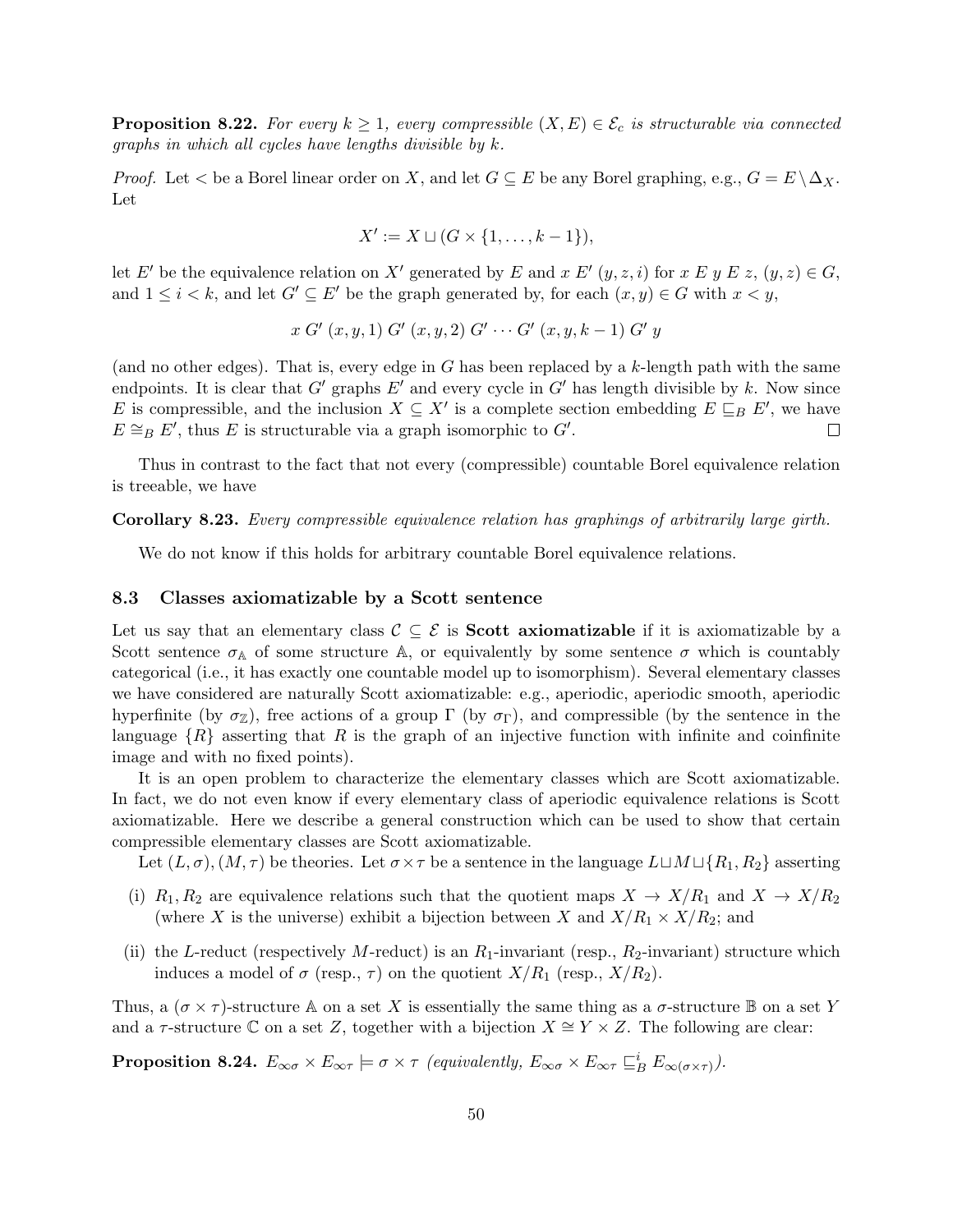**Remark 8.25.** It is not true in general that  $E_{\infty\sigma} \times E_{\infty\tau} \cong_B E_{\infty(\sigma \times \tau)}$ . For example, if  $\sigma = \sigma_{\Gamma}$ and  $\tau = \sigma_{\Delta}$  axiomatize free actions of countable groups  $\Gamma, \Delta$ , then it is easy to see that  $\sigma_{\Gamma} \times \sigma_{\Delta}$ axiomatizes free actions of  $\Gamma \times \Delta$ ; taking  $\Gamma = \Delta = \mathbb{F}_2$ , we have that  $E_{\infty(\sigma \times \tau)}$  is the universal orbit equivalence of a free action of  $\mathbb{F}_2 \times \mathbb{F}_2$ , which does not reduce to a product of two treeables (such as  $E_{\infty \sigma} \times E_{\infty \tau}$  by [\[HK,](#page-70-7) 8.1(iii)].

**Proposition 8.26.** If  $\sigma$ ,  $\tau$  are countably categorical, then so is  $\sigma \times \tau$ .

Now consider the case where  $\tau$  in the language  $\{P_0, P_1, \dots\}$  asserts that the  $P_i$  are disjoint singleton subsets which enumerate the universe. Then clearly  $\tau$  axiomatizes the aperiodic smooth countable Borel equivalence relations, i.e.,  $E_{\infty\tau} = \Delta_{\mathbb{R}} \times I_{\mathbb{N}}$ , whence  $E_{\infty\sigma} \times E_{\infty\tau} \cong_B E_{\infty\sigma} \times I_{\mathbb{N}}$ .

**Proposition 8.27.** For this choice of  $\tau$ ,  $E_{\infty(\sigma \times \tau)} \cong_B E_{\infty \sigma} \times E_{\infty \tau} \cong_B E_{\infty \sigma} \times I_N$ .

*Proof.* Let  $E_{\infty(\sigma \times \tau)}$  live on X and let  $\mathbb{E}: E_{\infty(\sigma \times \tau)} \models \sigma \times \tau$ . Then from the definition of  $\sigma \times \tau$ , we have that (the reduct to the language of  $\sigma$  of)  $\mathbb{E}[P_0^{\mathbb{E}} : E_{\infty(\sigma \times \tau)} | P_0^{\mathbb{E}} \models \sigma$  (where  $P_i$  is from the language of  $\tau$  as above). Let  $f: E_{\infty(\sigma \times \tau)} | P_0^{\mathbb{E}} \sqsubseteq_B^i E_{\infty \sigma}$ . Then it is easy to see that  $g: E_{\infty(\sigma \times \tau)} \sqsubseteq_B^i E_{\infty \sigma} \times I_{\mathbb{N}}$ , where  $g(x) := (f(x), i)$  for the unique i such that  $x \in P_i^{\mathbb{E}}$ .  $\Box$ 

Since  $\tau$  is clearly countably categorical, this yields

**Corollary 8.28.** If an elementary class  $\mathcal{E}_E$  is Scott axiomatizable, then so is  $\mathcal{E}_{E\times I_N}$ .

In particular, if an elementary class C is Scott axiomatizable and closed under  $E \mapsto E \times I_{\mathbb{N}},$ then  $C \cap \mathcal{E}_c$  (i.e., the compressible elements of C) is Scott axiomatizable.

Proof. If  $\mathcal{E}_E = \mathcal{E}_{\sigma}$  where  $\sigma$  is countably categorical, then  $E_{\infty} \otimes (E \times I_{\mathbb{N}}) = (E_{\infty} \otimes E) \times I_{\mathbb{N}} =$  $E_{\infty\sigma} \times I_{\mathbb{N}} = E_{\infty(\sigma \times \tau)}$  (using Proposition [5.29\)](#page-30-1), whence  $\mathcal{E}_{E \times I_{\mathbb{N}}} = \mathcal{E}_{\sigma \times \tau}$ .

For the second statement, if  $C = \mathcal{E}_E$  where E is universally structurable, then  $C \cap \mathcal{E}_c = \mathcal{E}_{E \times I_N}$ (Proposition [5.27\)](#page-29-1).

<span id="page-50-0"></span>Corollary 8.29. The following elementary classes are Scott axiomatizable: compressible hyperfinite, compressible treeable.

*Proof.* For the compressible treeables, use that  $E_{\infty \mathbb{F}_2}$  (i.e., the  $\sqsubseteq_B^i$ -universal orbit equivalence of a free action of  $\mathbb{F}_2$ ) is  $\sqsubseteq_B$ -universal treeable [\[JKL,](#page-70-0) 3.17]; it follows that  $\mathcal{E}_{\mathbb{F}_2}$  is closed under  $E \mapsto E \times I_N$ , and also that  $\mathcal{E}_{\mathbb{F}_2} \cap \mathcal{E}_c$  is the class of compressible treeables.

However, we do not know if the elementary class of aperiodic treeable equivalence relations is Scott axiomatizable.

# 9 Some open problems

### 9.1 General questions

At the end of Section [4.4](#page-19-0) we asked:

**Problem 9.1.** Is  $E \otimes E$  universally structurable (or equivalently, isomorphic to  $E_{\infty} \otimes E$ ) for every aperiodic E?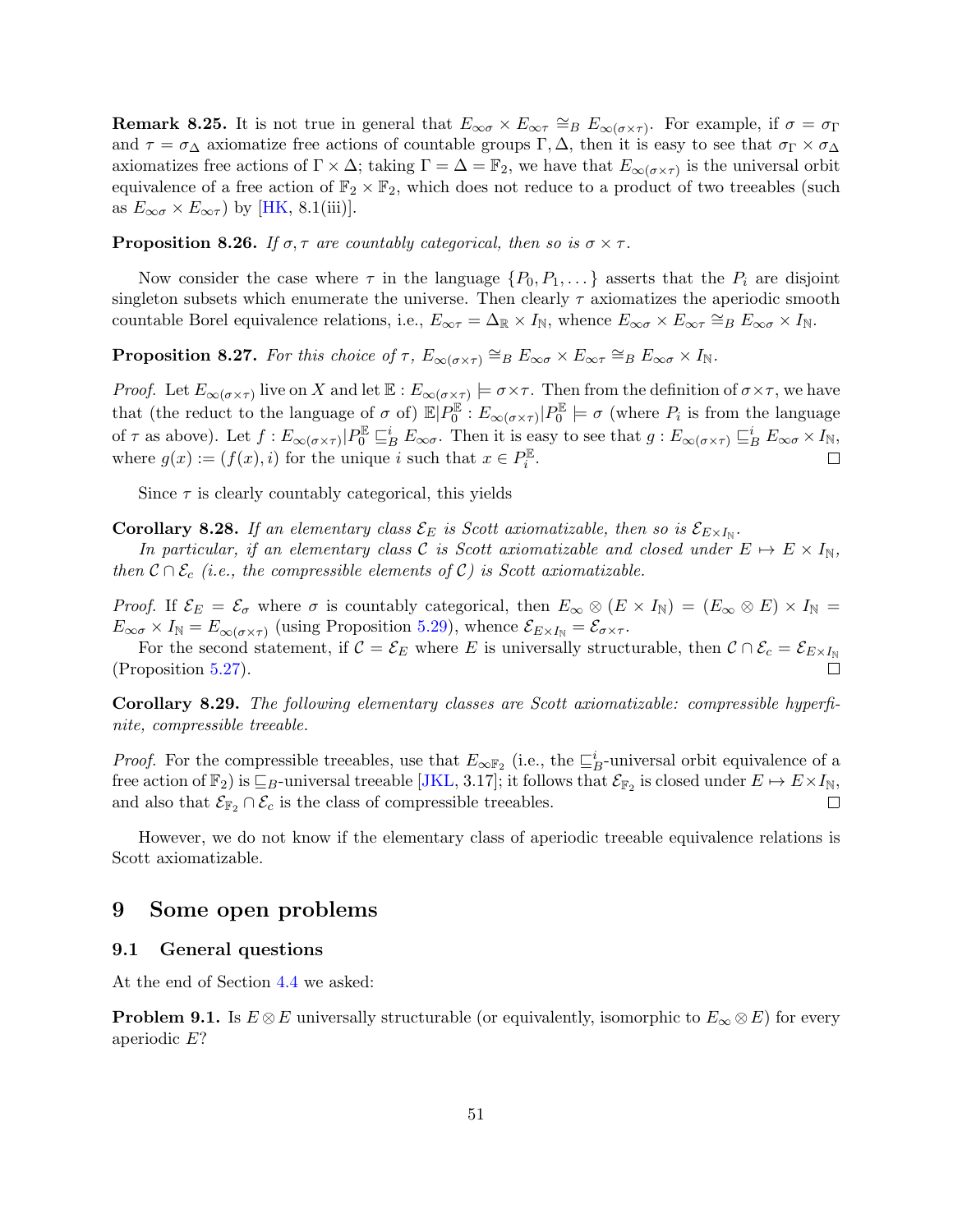The following question (Remark [5.28\)](#page-30-0) concerns the structure of universally structurable  $\sim_B$ classes:

**Problem 9.2.** Is  $E \times I_{\mathbb{N}} \subseteq_B E$  for every aperiodic universally structurable E? Equivalently, is the compressible element of every universally structurable  $\sim_B$ -class the  $\sqsubseteq_B^i$ -least of the aperiodic elements?

By Theorem [6.21,](#page-37-0) we know that there are many incomparable elementary reducibility classes, or equivalently, many  $\leq_B$ -incomparable universally structurable E. However, these were produced using the results in [\[AK\]](#page-69-0), which use rigidity theory for measure-preserving group actions. One hope for the theory of structurability is the possibility of producing  $\leq_B$ -incomparable equivalence relations using other methods, e.g., using model theory.

**Problem 9.3.** Show that there are  $\leq_B$ -incomparable  $E_{\infty}$ ,  $E_{\infty}$ , without using ergodic theory.

#### 9.2 Order-theoretic questions

We turn now to the order-theoretic structure of the lattice  $(\mathcal{E}_{\infty}/\cong_B, \sqsubseteq_B^i)$  (equivalently, the poset of elementary classes) and the lattice  $(\mathcal{E}_{\infty}/\sim_B, \leq_B)$  (equivalently, the poset of elementary reducibility classes). The following questions, posed in Section [6.2](#page-32-0) (near end), are natural from an abstract order-theoretic perspective, though perhaps not so approachable:

<span id="page-51-0"></span>**Problem 9.4.** Is either  $(\mathcal{E}_{\infty}/\cong_B, \sqsubseteq_B^i)$  or  $(\mathcal{E}_{\infty}/\sim_B, \leq_B)$  a complete lattice? If so, is it completely distributive?

**Problem 9.5.** Is either  $(\mathcal{E}_{\infty}/\cong_B, \sqsubseteq_B^i)$  or  $(\mathcal{E}_{\infty}/\sim_B, \leq_B)$  a zero-dimensional  $\omega_1$ -complete lattice, in that it embeds into  $2^X$  for some set X?

We noted above (Corollary [6.16\)](#page-35-2) that the recent work of Marks [\[M\]](#page-71-3) gives some examples of  $ω_1$ -prime filters on  $(\mathcal{E}_{\infty}/\sim_B, \leq_B)$ , and also (Proposition [6.19\)](#page-36-0) that these filters cannot separate elements of  $(\mathcal{E}_{\infty}/\sim_B, \leq_B)$  below the universal treeable equivalence relation  $E_{\infty}$ .

Regarding Problem [9.4,](#page-51-0) a natural attempt at a negative answer would be to show that some "sufficiently complicated" collection of universally structurable equivalence relations does not have a join. For example, one could try to find the join of a strictly increasing  $\omega_1$ -sequence.

<span id="page-51-1"></span>**Problem 9.6.** Is there an "explicit" strictly increasing  $\omega_1$ -sequence in  $(\mathcal{E}_{\infty}/\cong_B, \sqsubseteq_B^i)$ ? Similarly for  $(\mathcal{E}_{\infty}/\!\!\sim_B, \leq_B)$ .

Note that by Theorem [6.21,](#page-37-0) such a sequence does exist, abstractly; the problem is thus to find a sequence which is in some sense "definable", preferably corresponding to some "natural" hierarchy of countable structures. For example, a long-standing open problem (implicit in e.g., [\[JKL,](#page-70-0) Section 2.4]) asks whether the sequence of elementary classes  $(\mathcal{E}_{\alpha})_{\alpha<\omega_1}$ , where

$$
\mathcal{E}_0 := \{ \text{hyperfinite} \},
$$
  

$$
\mathcal{E}_{\alpha} := \{ \text{countable increasing union of } E \in \mathcal{E}_{\beta} \text{ for } \beta < \alpha \},
$$

stabilizes (or indeed is constant); a negative answer would constitute a positive solution to Problem [9.6.](#page-51-1)

One possible approach to defining an  $\omega_1$ -sequence would be by iterating a "jump" operation,  $E \mapsto E'$ , that sends any non-universal  $E \in \mathcal{E}_{\infty}$  to some non-universal  $E' \in \mathcal{E}_{\infty}$  such that  $E \leq_B E'$ .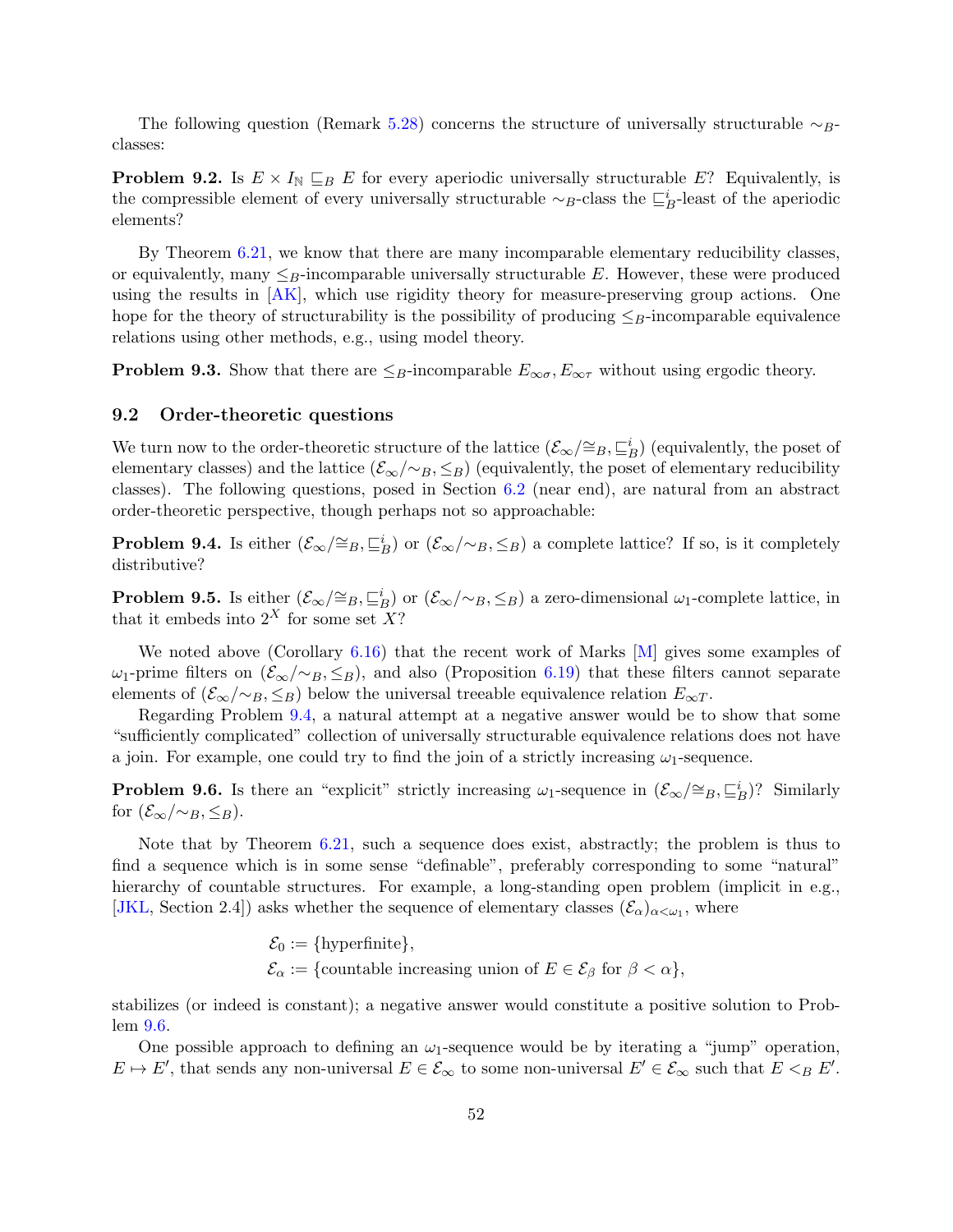**Problem 9.7.** Is there an "explicit" jump operation on the non-universal elements of  $(\mathcal{E}_{\infty}/\sim_B, \leq_B)$ ?

On the other hand, this would not be possible if there were a greatest non-universal element:

**Problem 9.8.** Is there a greatest element among the non-universal elements of  $(\mathcal{E}_{\infty}/\cong_B, \sqsubseteq_B^i)$ , or of  $(\mathcal{E}_{\infty}/\sim_B, \leq_B)$ ? If so, do the non-universal equivalence relations form an elementary class, i.e., are they downward-closed under  $\rightarrow_B^{cb}$ ?

# 9.3 Model-theoretic questions

The general model-theoretic question concerning structurability is which properties of a theory  $(L, \sigma)$  (or a Borel class of structures K) yield properties of the corresponding elementary class  $\mathcal{E}_{\sigma}$ (or  $\mathcal{E}_{\mathcal{K}}$ ). Theorem [8.1](#page-41-0) fits into this mold, by characterizing the  $\sigma$  which yield smoothness. One could seek similar results for other properties of countable Borel equivalence relations.

**Problem 9.9.** Find a model-theoretic characterization of the  $\sigma$  such that  $\mathcal{E}_{\sigma}$  consists of only hyperfinite equivalence relations, i.e., such that  $\sigma \Rightarrow \sigma_{hf}$ , for any sentence  $\sigma_{hf}$  axiomatizing hyperfiniteness.

Less ambitiously, one might look for "natural" examples of such  $\sigma$ , for specific classes of structures. For example, for the Borel class of locally finite graphs, we have:

- If E is structurable via locally finite trees with one end, then E is hyperfinite  $[DJK, 8.2]$ .
- If E is structurable via locally finite graphs with two ends, then E is hyperfinite  $[M_i, 5.1]$ .

**Remark 9.10.** If E is structurable via locally finite graphs with at least 3 but finitely many ends, then E is smooth; this follows from  $\vert$ Mi, 6.2, or simply by observing that in any such graph, a finite nonempty subset may be defined as the set of all vertices around which the removal of a ball of minimal radius leaves  $\geq 3$  infinite connected components.

**Problem 9.11.** Find "natural" examples of  $\sigma$  such that  $\mathcal{E}_{\sigma}$  consists of only Fréchet-amenable equivalence relations (see [\[JKL,](#page-70-0) 2.12]).

For example, every  $E$  structurable via countable scattered linear orders is Fréchet-amenable [\[JKL,](#page-70-0) 2.19] (recall that a countable linear order is **scattered** if it does not embed the rationals); note however that the scattered linear orders do not form a Borel class of structures.

**Problem 9.12.** Find "natural" examples of  $\sigma$  such that  $\mathcal{E}_{\sigma}$  consists of only compressible equivalence relations.

For example, by  $[M_12]$ , the class of E structurable via locally finite graphs whose space of ends is not perfect but has cardinality at least 3 is exactly  $\mathcal{E}_c$ .

There is also the converse problem of determining for which  $\sigma$  is every equivalence relation of a certain form (e.g., compressible)  $\sigma$ -structurable. Theorem [8.2](#page-41-2) fits into this mold, by giving a sufficient condition for a single structure to structure every aperiodic equivalence relation.

**Problem 9.13.** Is there a structure A without TDC which structures every aperiodic countable Borel equivalence relation? That is, does the converse of Theorem [8.2](#page-41-2) hold?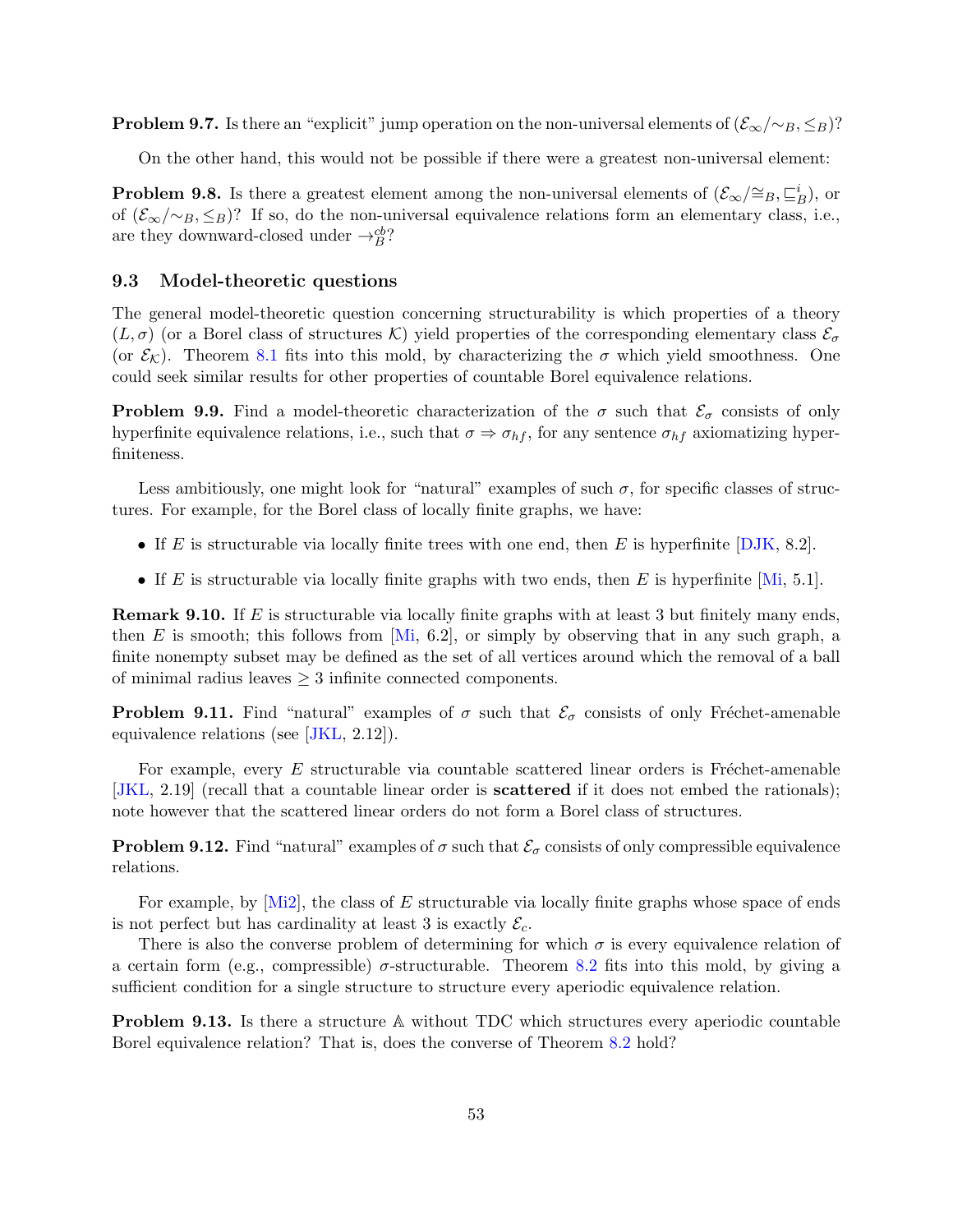In particular, does  $\mathbb{Q}\times\mathbb{Z}$  structure every aperiodic equivalence relation? We noted above that it structures every compressible equivalence relation, thus the analogous question for the compressibles has a negative answer.

Problem 9.14. Find a model-theoretic characterization of the structures A such that every compressible equivalence relation is A-structurable, i.e.,  $\mathcal{E}_c \subseteq \mathcal{E}_A$ .

We also have the corresponding questions for theories (or classes of structures):

**Problem 9.15.** Find a model-theoretic characterization of the  $\sigma$  such that  $\mathcal{E}_{\sigma} = \mathcal{E}$ , or more generally,  $\mathcal{E}_c \subseteq \mathcal{E}_{\sigma}$ .

We gave several examples in Section [8.2.](#page-46-0) Another example is the following  $[M_i, 4.1]$ : every  $E \in \mathcal{E}$  is structurable via locally finite graphs with at most one end.

For a different sort of property that  $\mathcal{E}_{\sigma}$  may or may not have, recall (Section [5.3\)](#page-28-0) that  $\mathcal{E}_{\sigma}$  is an elementary reducibility class, i.e., closed under  $\leq_B$ , when  $\sigma$  axiomatizes linear orders embeddable in  $\mathbb{Z}$ , or when  $\sigma$  axiomatizes trees.

**Problem 9.16.** Find a model-theoretic characterization of the  $\sigma$  such that  $\mathcal{E}_{\sigma}$  is closed under  $\leq_B$ .

We considered in Section [8.3](#page-49-0) the question of which elementary classes are Scott axiomatizable, i.e., axiomatizable by a Scott sentence.

Problem 9.17. Find other "natural" examples of Scott axiomatizable elementary classes.

We showed above (Corollary [8.29\)](#page-50-0) that the class of compressible treeable equivalence relations is Scott axiomatizable.

Problem 9.18. Is the class of aperiodic treeable (countable Borel) equivalence relations Scott axiomatizable?

Remark 9.19. The class of aperiodic treeables cannot be axiomatized by the Scott sentence of a single countable tree T. Indeed, since  $E_0$  would have to be treeable by T, by a result of Adams (see  $[KM, 22.3]$  $[KM, 22.3]$ , T can have at most 2 ends; but then by [\[DJK,](#page-70-9) 8.2] and [\[Mi,](#page-71-6) 5.1], every E treeable by  $T$  is hyperfinite.

**Problem 9.20.** Find a model-theoretic characterization of the  $\sigma$  such that  $\mathcal{E}_{\sigma}$  is axiomatizable by a Scott sentence (possibly in some other language). In particular, is every elementary class of aperiodic, or compressible, equivalence relations axiomatizable by a Scott sentence?

We conclude by stating two very general (and ambitious) questions concerning the relationship between structurability and model theory. For the first, note that by (i)  $\iff$  (ii) in Theorem [8.1,](#page-41-0) the condition  $\sigma \Rightarrow^* \sigma_{sm}$  is equivalent to the existence of a formula(s) in the language of  $\sigma$  with some definable properties which are logically implied by  $\sigma$ . Our question is whether a similar equivalence continues to hold when  $\sigma_{sm}$  is replaced by an arbitrary sentence  $\tau$ .

<span id="page-53-0"></span>**Problem 9.21.** Is there, for any  $\tau$ , a sentence  $\tau'(R_1, R_2, \ldots)$  in a language consisting of relation symbols  $R_1, R_2, \ldots$  (thought of as "predicate variables"), such that for any  $\sigma$ , we have  $\sigma \Rightarrow^* \tau$  iff there are formulas  $\phi_1, \phi_2, \ldots$  in the language of  $\sigma$  such that  $\sigma$  logically implies  $\tau'(\phi_1, \phi_2, \ldots)$  (the result of "substituting"  $\phi_i$  for  $R_i$  in  $\tau$ "?

Finally, there is the question of completely characterizing containment between elementary classes:

**Problem 9.22.** Find a model-theoretic characterization of the pairs  $(\sigma, \tau)$  such that  $\sigma \Rightarrow^* \tau$ .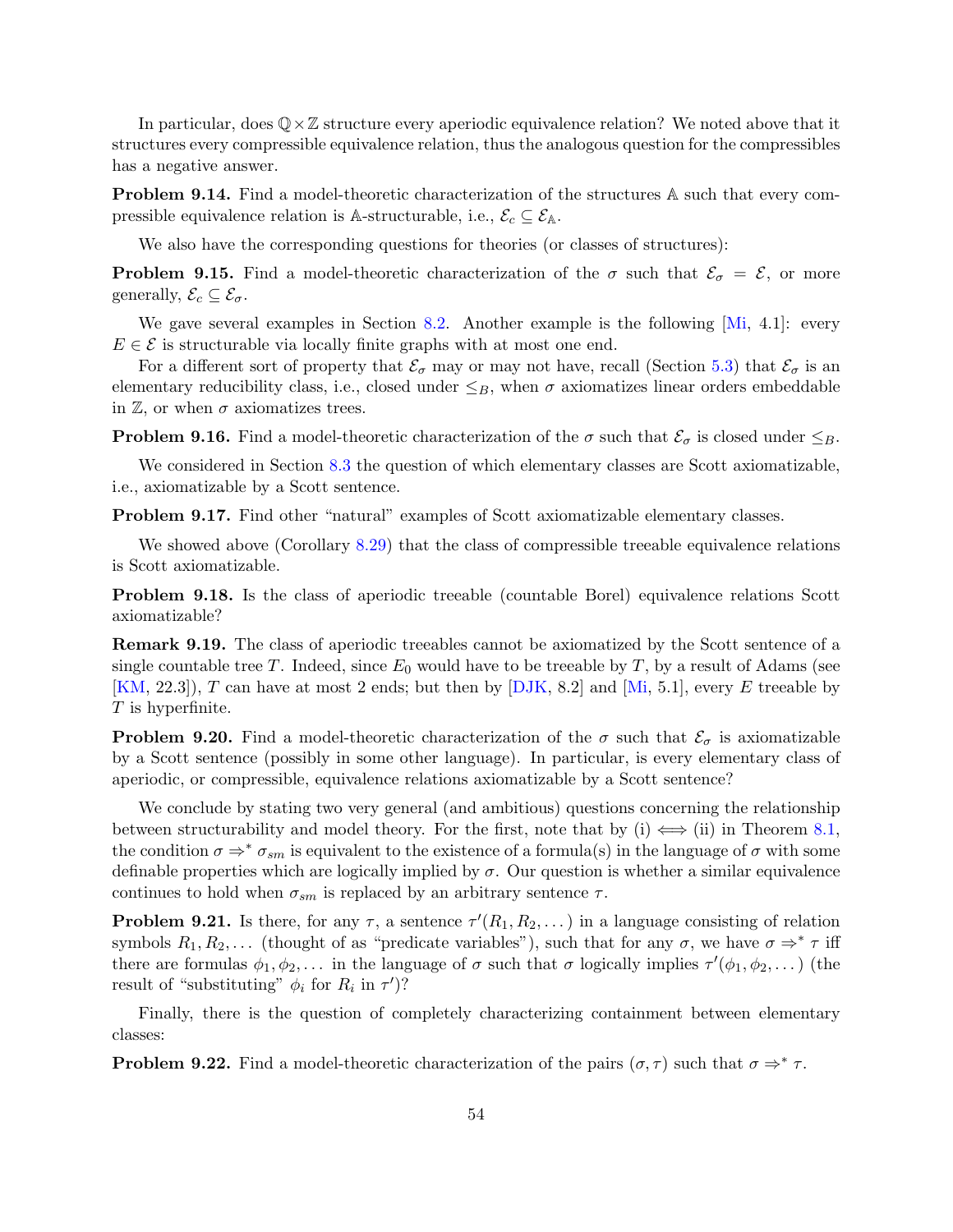# A Appendix: Fiber spaces

In this appendix, we discuss fiber spaces on countable Borel equivalence relations, which provide a more general context for structurability and related notions. The application of fiber spaces to structurability was previously considered in [\[G\]](#page-70-10) and [\[HK,](#page-70-7) Appendix D].

In both this appendix and the next, we will use categorical terminology somewhat more liberally than in the body of this paper.

### A.1 Fiber spaces

Let  $(X, E) \in \mathcal{E}$  be a countable Borel equivalence relation. A fiber space over E consists of a countable Borel equivalence relation  $(U, P)$ , together with a surjective countable-to-1 class-bijective homomorphism  $p: P \to_B^{\text{cb}} E$ . We refer to the fiber space by  $(U, P, p)$ , by  $(P, p, E)$ , by  $(P, p)$ , or (ambiguously) by P. We call  $(U, P)$  the **total space**,  $(X, E)$  the **base space**, and p the **projection**. For  $x \in X$ , the **fiber** over x is the set  $p^{-1}(x) \subseteq U$ . For  $x, x' \in X$  such that  $x \in X'$ , we let

$$
p^{-1}(x, x') : p^{-1}(x) \to p^{-1}(x')
$$

denote the **fiber transport map**, where for  $u \in p^{-1}(x)$ ,  $p^{-1}(x, x')(y)$  is the unique  $u' \in p^{-1}(x')$ such that  $u P u'$ .

For two fiber spaces  $(U, P, p), (V, Q, q)$  over  $(X, E)$ , a **fiberwise map** between them **over** E, denoted  $f: (P, p) \to_E (Q, q)$  (we use letters like  $f, \tilde{g}$  for maps between total spaces), is a homomorphism  $\tilde{f}: P \to_B Q$  such that  $p = q \circ \tilde{f}$  (note that this implies that  $\tilde{f}$  is class-bijective):



For a fiber space  $(U, P, p)$  over  $(X, E)$  and a fiber space  $(V, Q, q)$  over  $(Y, F)$ , a fiber space **homomorphism** from  $(P, p, E)$  to  $(Q, q, F)$ , denoted  $f : (P, p, E) \rightarrow (Q, q, F)$ , consists of two homomorphisms  $f : E \to_B F$  and  $\widetilde{f} : P \to_B Q$  such that  $f \circ p = q \circ \widetilde{f}$ :

$$
(U, P) \xrightarrow{f} (V, Q)
$$
  
\n
$$
\downarrow^{p}
$$
  
\n
$$
(X, E) \xrightarrow{f} (Y, F)
$$

We sometimes refer to  $\tilde{f}$  as the fiber space homomorphism; note that f is determined by  $\tilde{f}$  (since p is surjective). We say that f is a fiber space homomorphism over f. Note that a fiberwise map over  $E$  is the same thing as a fiber space homomorphism over the identity function on  $E$ .

A fiber space homomorphism  $f : (P, p, E) \to (Q, q, F)$  is **fiber-bijective** if  $\tilde{f}|p^{-1}(x) : p^{-1}(x) \to (q, q, F)$  $q^{-1}(f(x))$  is a bijection for each  $x \in X$  (where E lives on X); **fiber-injective**, **fiber-surjective** are defined similarly.

Let  $(U, P, p)$  be a fiber space over  $(X, E)$ , and let  $(Y, F) \in \mathcal{E}$  be a countable Borel equivalence relation with a homomorphism  $f : F \to_B E$ . Recall (Section [2.6\)](#page-9-1) that we have the fiber product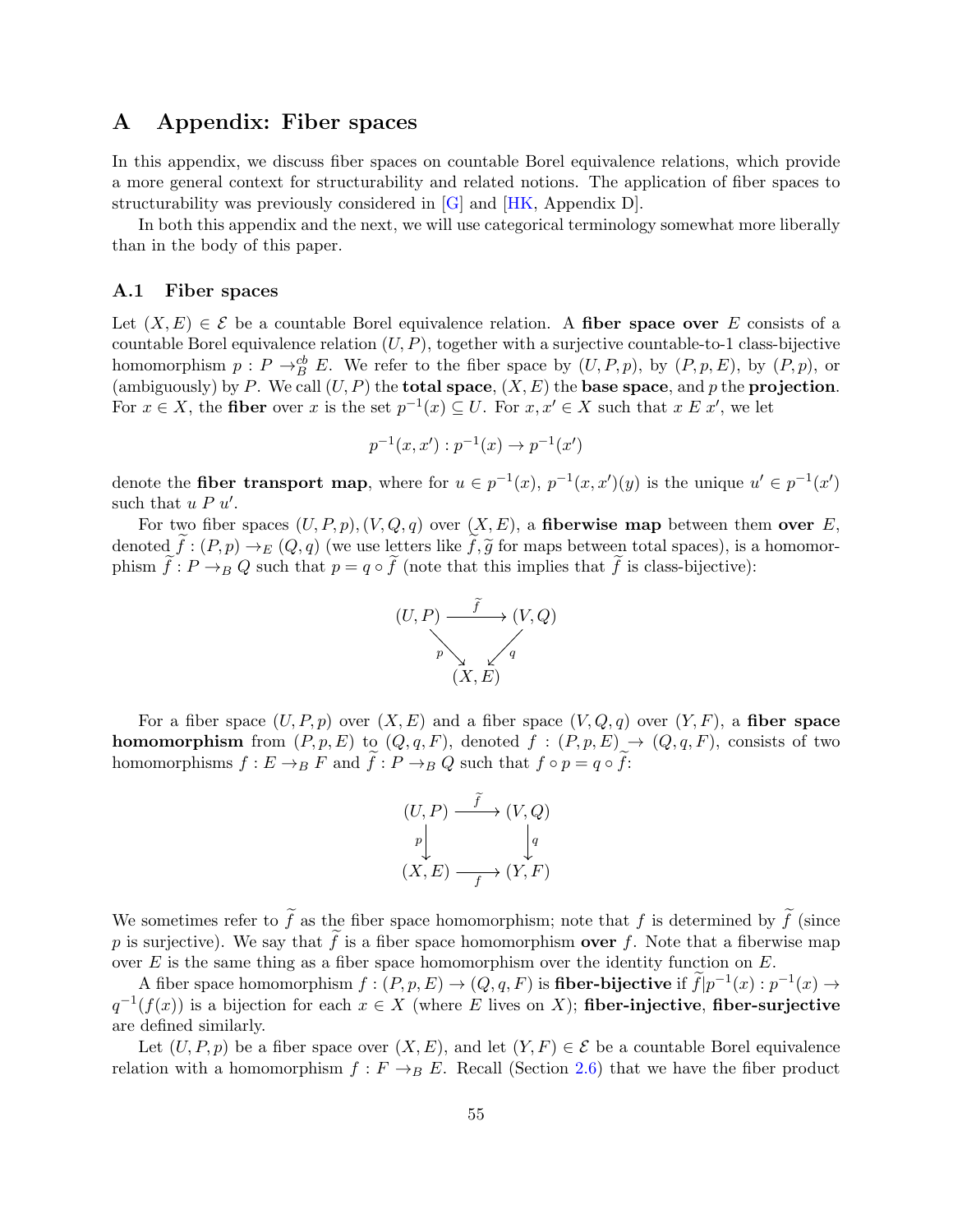equivalence relation  $(Y \times_X U, F \times_E P)$  with respect to f and p, which comes equipped with the canonical projections  $\pi_1 : F \times_E P \to_B F$  and  $\pi_2 : F \times_E P \to_B P$  obeying  $f \circ \pi_1 = p \circ \pi_2$ . It is easy to check that  $\pi_1$  is class-bijective, surjective, and countable-to-1 (because p is). In this situation, we also use the notation

$$
(f^{-1}(U), f^{-1}(P), f^{-1}(p)) = f^{-1}(U, P, p) := (Y \times_X U, F \times_E P, \pi_1).
$$

Note that  $\tilde{f} := \pi_2 : f^{-1}(P) \to_B P$  is then a fiber space homomorphism over f. We refer to  $f^{-1}(U, P, p)$  as the **pullback of**  $(U, P, p)$  along f. Here is a diagram:

$$
f^{-1}(U, P) \xrightarrow{f} (U, P)
$$
  

$$
f^{-1}(p) \downarrow \qquad \qquad \downarrow p
$$
  

$$
(Y, F) \xrightarrow{f} (X, E)
$$

Let  $\mathbf{Fib}(E)$  denote the category of fiber spaces and fiberwise maps over  $E,$  and let  $\int_{\mathcal{E}} \mathbf{Fib}$  denote the category of fiber spaces and fiber space homomorphisms. For a homomorphism  $f: E \to_B F$ , pullback along f gives a functor  $f^{-1}$ :  $\textbf{Fib}(F) \to \textbf{Fib}(E)$  (with the obvious action on fiberwise maps). The assignment  $f \mapsto f^{-1}$  is itself functorial, and turns Fib into a contravariant functor from the category  $(\mathcal{E}, \to_B)$  to the category of (essentially small) categories. (Technically  $f \mapsto f^{-1}$ is only *pseudofunctorial*, i.e.,  $f^{-1}(g^{-1}(P))$  is naturally isomorphic, not equal, to  $(g \circ f)^{-1}(P)$ ; we will not bother to make this distinction.)

#### A.2 Fiber spaces and cocycles

Let  $(U, P, p)$  be a fiber space over  $(X, E) \in \mathcal{E}$ . By Lusin-Novikov uniformization, we may Borel partition  $X$  according to the cardinalities of the fibers. Suppose for simplicity that each fiber is countably infinite. Again by Lusin-Novikov uniformization, there is a Borel map  $T: X \to U^{\mathbb{N}}$  such that each  $T(x)$  is a bijection  $\mathbb{N} \to p^{-1}(x)$ . Let  $\alpha_T : E \to S_\infty$  be the cocycle given by

$$
\alpha_T(x, x') := T(x')^{-1} \circ p^{-1}(x, x') \circ T(x)
$$

(where  $p^{-1}(x, x')$  is the fiber transport map; compare Remark [4.3\)](#page-14-0). We then have a (fiberwise) isomorphism of fiber spaces over E, between  $(U, P, p)$  and the skew product  $E \ltimes_{\alpha_T} \mathbb{N}$  (with its canonical projection  $q: E \ltimes_{\alpha_T} \mathbb{N} \to_B^{cb} E$ :

$$
(U, P, p) \longleftrightarrow (X \times \mathbb{N}, E \ltimes_{\alpha_T} \mathbb{N}, q)
$$

$$
u \longmapsto (p(u), T(p(u))^{-1}(u))
$$

$$
T(x)(n) \longleftrightarrow (x, n).
$$

Recall that two cocycles  $\alpha, \beta : E \to S_{\infty}$  are **cohomologous** if there is a Borel map  $\phi : X \to S_{\infty}$ such that  $\phi(x')\alpha(x,x') = \beta(x,x')\phi(x)$ , for all  $(x,x') \in E$ . It is easy to see that in the above, changing the map  $T: X \to U^{\mathbb{N}}$  results in a cohomologous cocycle  $\alpha_T: E \to S_{\infty}$ ; so we get a well-defined map from (isomorphism classes of) fiber spaces over  $E$  with countably infinite fibers to  $S_{\infty}$ -valued cohomology classes on E. Conversely, given any cocycle  $\alpha : E \to S_{\infty}$ , the skew product  $E \ltimes_{\alpha} N$  yields a fiber space over E with countably infinite fibers. These two operations are inverse to each other, so we have a bijection

{iso. classes of fiber spaces over E with  $\aleph_0$ -sized fibers}  $\cong$  {S<sub>∞</sub>-valued cohomology classes on E}.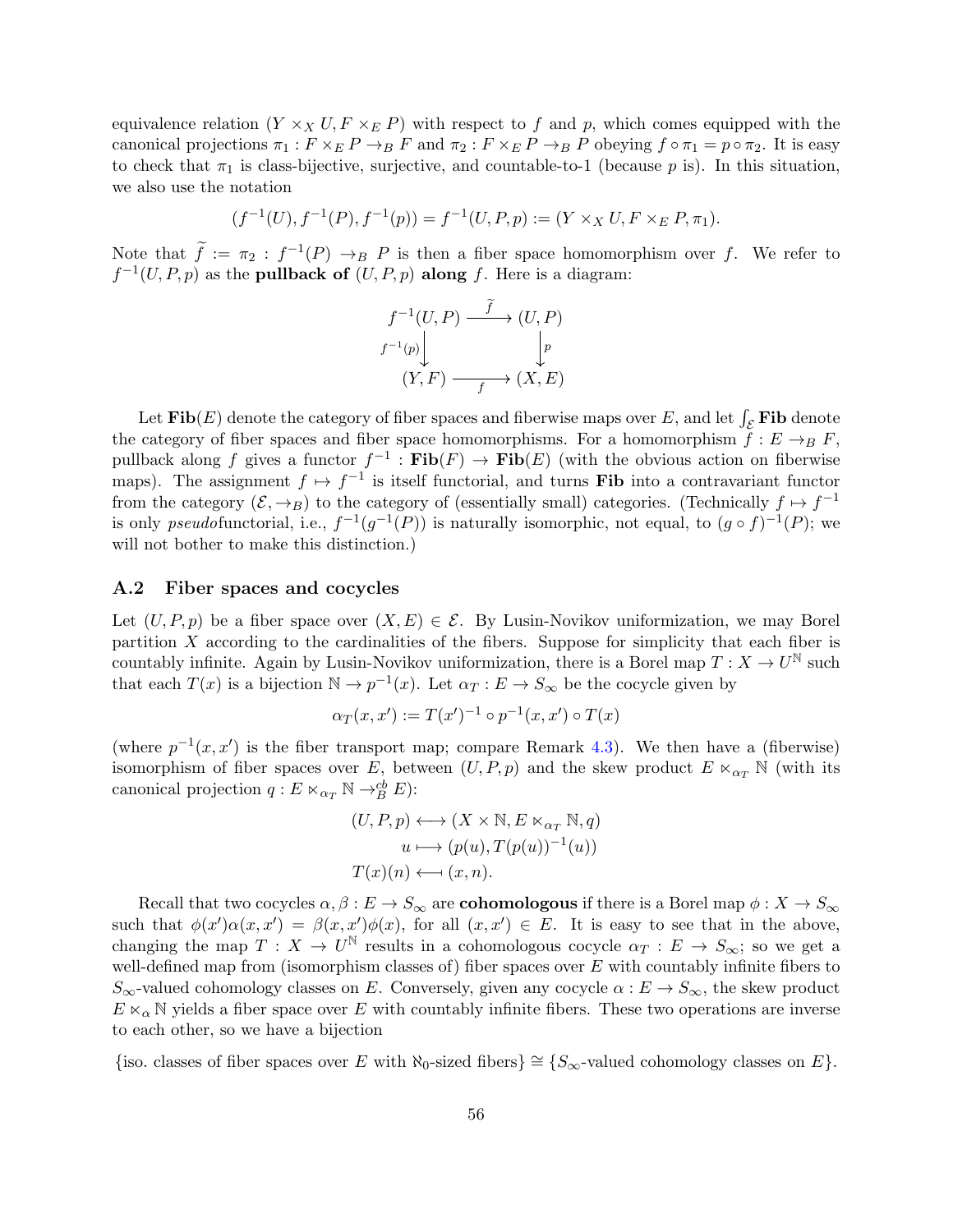Remark A.1. In fact, we have the following more refined correspondence, which also smoothly handles the case with finite fibers. Let **C** denote the category whose objects are  $1, 2, \ldots, N$  and morphisms are maps between them (where as usual,  $n = \{0, \ldots, n-1\}$  for  $n \in \mathbb{N}$ ). Then **C** is a "standard Borel category". Regarding  $E$  as the groupoid on  $X$  with a single morphism between any two related points, we have a Borel functor category  $\mathbf{C}^E_B$ , whose objects are Borel functors  $E \to \mathbf{C}$  and morphisms are Borel natural transformations. We then have a functor

$$
\mathbf{C}_B^E \longrightarrow \mathbf{Fib}(E)
$$

which takes a Borel functor  $\alpha : E \to \mathbf{C}$  to the obvious generalization of the skew product of E with respect to  $\alpha$  (but where the fibers are no longer uniformly N, but vary from point to point according to  $\alpha$ ); and this functor is an equivalence of categories. We leave the details to the reader.

Using this correspondence between fiber spaces and cocycles, we obtain

<span id="page-56-1"></span>**Proposition A.2.** There is a fiber space  $(U_{\infty}, P_{\infty}, p_{\infty})$  over  $E_{\infty}$ , which is universal with respect to fiber-bijective invariant embeddings: for any other fiber space  $(U, P, p)$  over E, there is a fiberbijective homomorphism  $\tilde{f}: P \to P_{\infty}$  over an invariant embedding  $f: E \sqsubseteq_B^i E_{\infty}$ .

*Proof.* For simplicity, we restrict again to the case where P has countably infinite fibers. Let  $\sigma$  be a sentence over the language  $L = \{R_{ij}\}_{i,j\in\mathbb{N}}$ , where each  $R_{ij}$  is binary, asserting that

$$
\alpha(x,y)(i) = j \iff R_{ij}(x,y)
$$

defines a cocycle  $\alpha: I_X \to S_{\infty}$ , where X is the universe of the structure (and  $I_X$  is the indiscrete equivalence relation on X). Then the canonical  $\sigma$ -structure on  $E_{\infty\sigma}$  corresponds to a cocycle  $\alpha_{\infty}: E_{\infty} \to S_{\infty}$ . We will in fact define the universal fiber space  $P_{\infty}$  over  $E_{\infty}$ , since clearly  $E_{\infty} \sqsubseteq_B^i E_{\infty \sigma}$  (by giving  $E_{\infty}$  the trivial cocycle). Let  $P_{\infty} := E_{\infty \sigma} \ltimes_{\alpha_{\infty}} \mathbb{N}$ , with  $p_{\infty} : P_{\infty} \to_B^{cb} E_{\infty \sigma}$ the canonical projection. For another fiber space  $(U, P, p)$  over E with countably infinite fibers, by the above remarks, P is isomorphic (over E) to a skew product  $E \ltimes_{\alpha} \mathbb{N}$ , for some cocycle  $\alpha: E \to S_{\infty}$ . This  $\alpha$  corresponds to a  $\sigma$ -structure on E, which yields an invariant embedding  $f: E \sqsubseteq_B^i E_{\infty \sigma}$  such that  $\alpha$  is the restriction of  $\alpha_{\infty}$  along f, giving the desired fiber-bijective homomorphism  $\widetilde{f} := f \times \mathbb{N} : E \ltimes_{\alpha} \mathbb{N} \to E_{\infty} \ltimes_{\alpha_{\infty}} \mathbb{N}$  over f.  $\Box$ 

There is a different kind of universality one could ask for, which we do not know how to obtain. Namely, for each  $E \in \mathcal{E}$ , is there a fiber space  $(U_{\infty}, P_{\infty}, p_{\infty})$  over E which is universal with respect to fiberwise injective maps?

#### <span id="page-56-0"></span>A.3 Equivalence relations as fiber spaces

Let  $(X, E) \in \mathcal{E}$  be a countable Borel equivalence relation. The **tautological fiber space** over E is  $(E, \widehat{E}, \pi_1)$ , where  $\widehat{E}$  is the equivalence relation on the set  $E \subseteq X^2$  given by

$$
(x, x') \widehat{E} (y, y') \iff x' = y',
$$

and  $\pi_1 : (E, \widehat{E}) \to_B^{\text{cb}} (X, E)$  is the first coordinate projection (i.e.,  $\pi(x, x') = x$ ). In other words, the  $\widehat{E}$ -fiber over each E-class  $C \in X/E$  consists of the elements of C.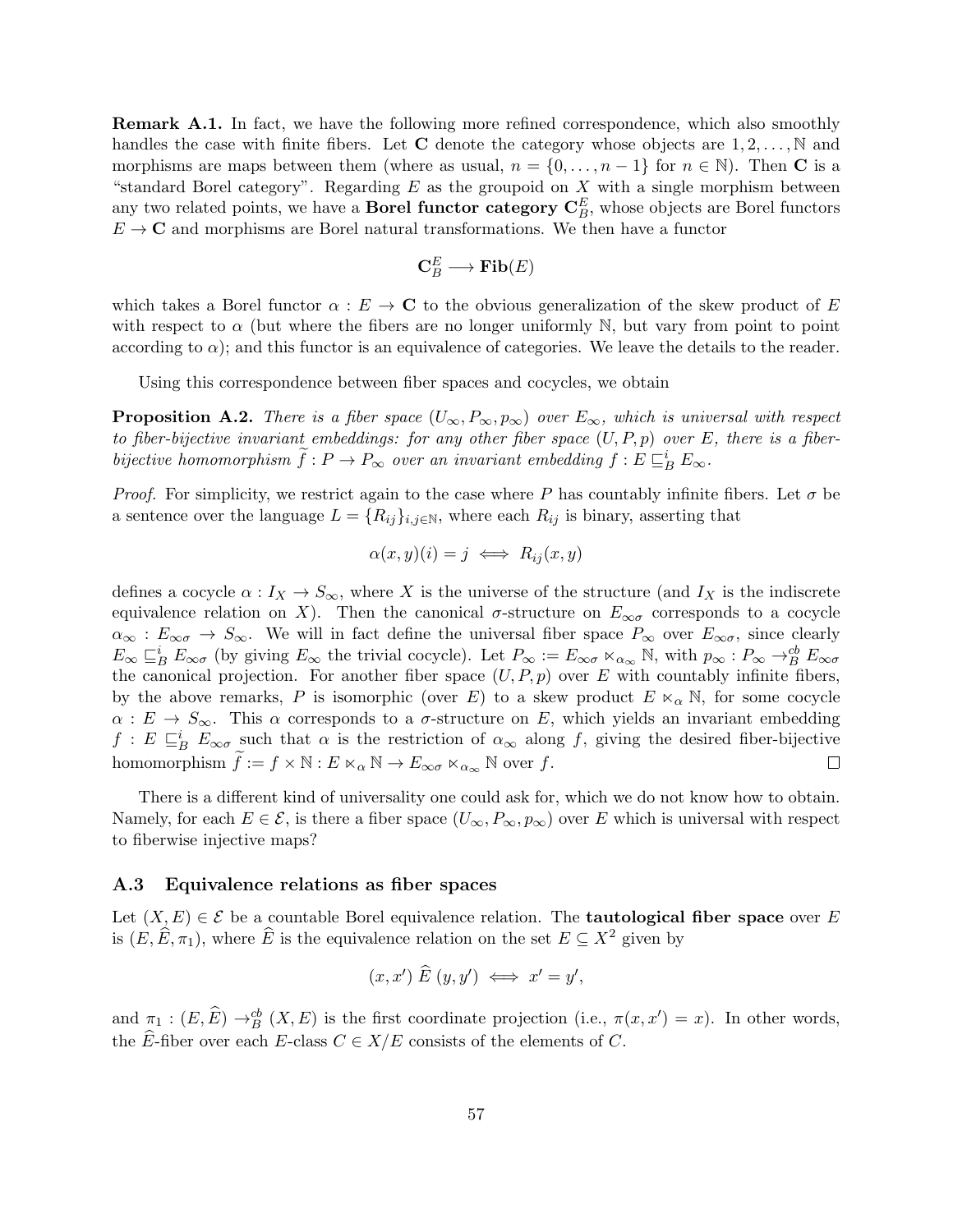Note that  $\widehat{E}$  is the kernel of the second coordinate projection  $\pi_2 : E \to X$ ; thus  $\widehat{E}$  is smooth, and in fact  $E/\widehat{E}$  is isomorphic to X (via  $\pi_2$ ). Now let  $(U, P, p)$  be any smooth fiber space over  $(X, E)$ , and let F be the (countable Borel) equivalence relation on  $Y := U/P$  given by

$$
[u]_P F [u']_P \iff p(u) E p(u').
$$

By Lusin-Novikov uniformization, there is a Borel map  $X \to U$  which is a section of p, which when composed with the projection  $U \to Y$  gives a reduction  $f : (X, E) \leq_B (Y, F)$  whose image is a complete section.

Let us say that a **presentation** of the quotient space  $X/E$  consists of a countable Borel equivalence relation  $(Y, F) \in \mathcal{E}$  together with a bijection  $X/E \cong Y/F$  which admits a Borel lifting  $X \rightarrow_B Y$  (which is then a reduction  $E \leq_B F$  with image a complete section). By the above, every smooth fiber space over E gives rise to a presentation of  $X/E$ . Conversely, given any presentation  $(Y, F)$  of  $X/E$ , letting  $f : E \leq_B F$  with image a complete section, the pullback  $f^{-1}(\widehat{F})$  is a fiber space over E, which is smooth (because  $f^{-1}(\widehat{F})$  reduces to  $\widehat{F}$ , via the map  $\widetilde{f}$  coming from the pullback). It is easily seen that the two operations we have just described are mutually inverse up to isomorphism, yielding a bijection

{iso. classes of smooth fiber spaces over  $E$ } ≅ {iso. classes of presentations of  $X/E$ }.

Remark A.3. This correspondence between smooth fiber spaces and presentations of the same quotient space is essentially the proof of [\[HK,](#page-70-7) D.1].

We now describe the correspondence between homomorphisms of equivalence relations and fiber space homomorphisms. Let  $(X, E), (Y, F) \in \mathcal{E}$ . A homomorphism  $f : E \to_B F$  induces a fiber space homomorphism  $\hat{f}: \hat{E} \to \hat{F}$  over f, given by

$$
\widehat{f}(x,x') := (f(x), f(x')).
$$

Conversely, let  $\tilde{g}$ :  $\hat{E} \to \hat{F}$  be any fiber space homomorphism over  $g : E \to_B F$ . Then  $\tilde{g}$  must be given by  $\tilde{g}(x, x') = (g(x), f(x'))$  for some  $f : X \to Y$  such that  $g(x) \in f(x)$  for each  $x \in X$ ; in particular f is a homomorphism  $F \to F$ particular, f is a homomorphism  $E \rightarrow_B F$ .

Let us say that two homomorphisms  $f, g : E \to_B F$  are equivalent, denoted  $f \simeq g$ , if  $f(x)$  F  $g(x)$  for each  $x \in X$ ; equivalently, they induce the same map on the quotient spaces  $X/E \to Y/F$ . The above yield mutually inverse bijections

{homomorphisms  $E \to_B F$ } ≅ { $\simeq$ -classes of fiber space homomorphisms  $\widehat{E} \to \widehat{F}$ }.

Class-injectivity on the left translates to fiber-injectivity on the right, etc.

#### A.4 Countable Borel quotient spaces

We discuss here an alternative point of view on fiber spaces and equivalence relations. The idea is that the tautological fiber space  $\hat{E}$  over an equivalence relation  $(X, E)$  allows a clean distinction to be made between the quotient space  $X/E$  and the presentation  $(X, E)$ .

A countable Borel quotient space is, formally, the same thing as a countable Borel equivalence relation  $(X, E)$ , except that we denote it by  $X/E$ . A **Borel map** between countable Borel quotient spaces  $X/E$  and  $Y/F$ , denoted  $f: X/E \to_B Y/F$ , is a map which admits a Borel lifting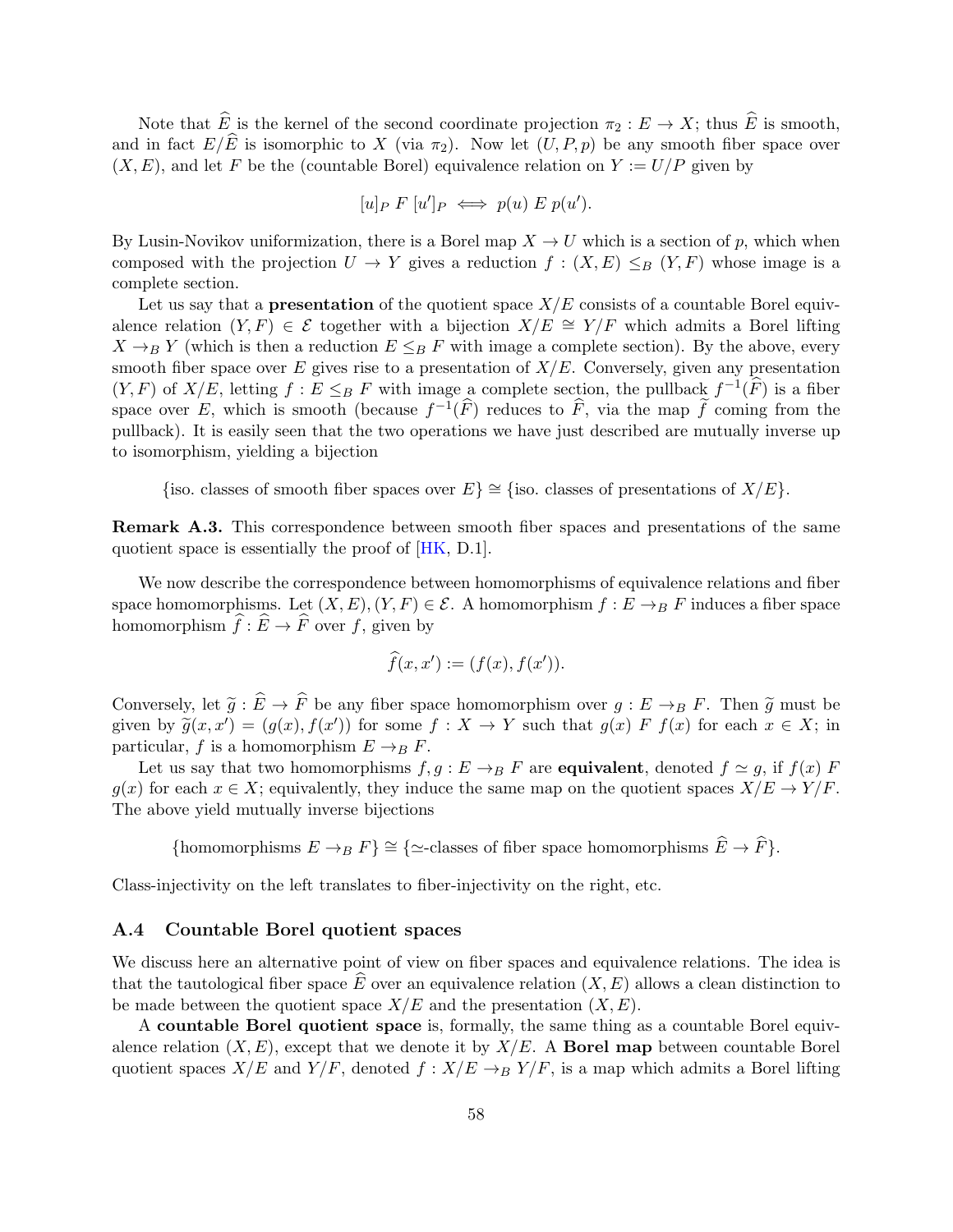$X \to Y$ , or equivalently an  $\simeq$ -class of Borel homomorphisms  $E \to_B F$ . Let  $(Q, \to_B)$  denote the category of countable Borel quotient spaces and Borel maps. (Note that  $X/E, Y/F$  are isomorphic in  $(Q, \rightarrow_B)$  iff they are *bireducible* as countable Borel equivalence relations.)

Let B denote the class of standard Borel spaces. By identifying  $X \in \mathcal{B}$  with  $X/\Delta_X \in \mathcal{Q}$ , we regard  $(\mathcal{B}, \rightarrow_B)$  as a full subcategory of  $(Q, \rightarrow_B)$ . By regarding Borel maps in Q as  $\simeq$ -classes of homomorphisms, we have that  $(Q, \rightarrow_B)$  is the quotient category of  $(\mathcal{E}, \rightarrow_B)$  (with the same objects) by the congruence  $\simeq$ .

A (quotient) fiber space over a quotient space  $X/E \in \mathcal{Q}$  is a quotient space  $U/P \in \mathcal{Q}$ together with a countable-to-1 surjection  $p: U/P \to_B X/E$ . This definition agrees with the previous notion of fiber space over  $(X, E)$ , in that fiber spaces over  $X/E$  are in natural bijection with fiber spaces over  $(X, E)$ , up to isomorphism. Indeed, by Proposition [5.8,](#page-25-0) we may factor any lifting  $(U, P) \to_B (X, E)$  of p into a reduction with image a complete section, followed by a classbijective homomorphism; the former map becomes an isomorphism when we pass to the quotient, so  $U/P$  is isomorphic to a fiber space with class-bijective projection.

We have obvious versions of the notions of fiberwise map over  $X/E$ , fiber space homomor**phism**, and **fiber-bijective homomorphism** for quotient fiber spaces. Let  $\text{Fib}(X/E)$  denote the category of fiber spaces over  $X/E$ ; in light of the above remarks,  $\text{Fib}(X/E)$  is equivalent to  $\text{Fib}(E)$ . Let  $\int_{Q}$  Fib denote the category of quotient fiber spaces and homomorphisms  $(\int_{Q}$  Fib is then the quotient of  $\int_{\mathcal{E}}$  Fib by  $\simeq$ ). We now have a full embedding

$$
(\mathcal{E}, \rightarrow_B) \longrightarrow \int_{\mathcal{Q}} \mathbf{Fib},
$$

that sends an equivalence relation  $(X, E)$  to its tautological fiber space  $(E, \widehat{E})$  but regarded as the quotient fiber space  $\widehat{E}/E \cong X$  over  $X/E$ , and sends a homomorphism f to the corresponding fiber space homomorphism  $\hat{f}$  given above. Thus, we may regard equivalence relations as special cases of fiber spaces over quotient spaces.

To summarize, here is a (non-commuting) diagram of several relevant categories and functors:



The horizontal arrows are full embeddings, the diagonal arrows are quotients by  $\approx$ , and the vertical arrows are forgetful functors that send a fiber space to its base space.

#### A.5 Factorizations of fiber space homomorphisms

Let  $(U, P, p), (V, Q, q)$  be fiber spaces over  $(X, E), (Y, F)$  respectively, and  $f : E \to_B F$ . A fiber space homomorphism  $\tilde{f}: P \to Q$  over f corresponds, via the universal property of the pullback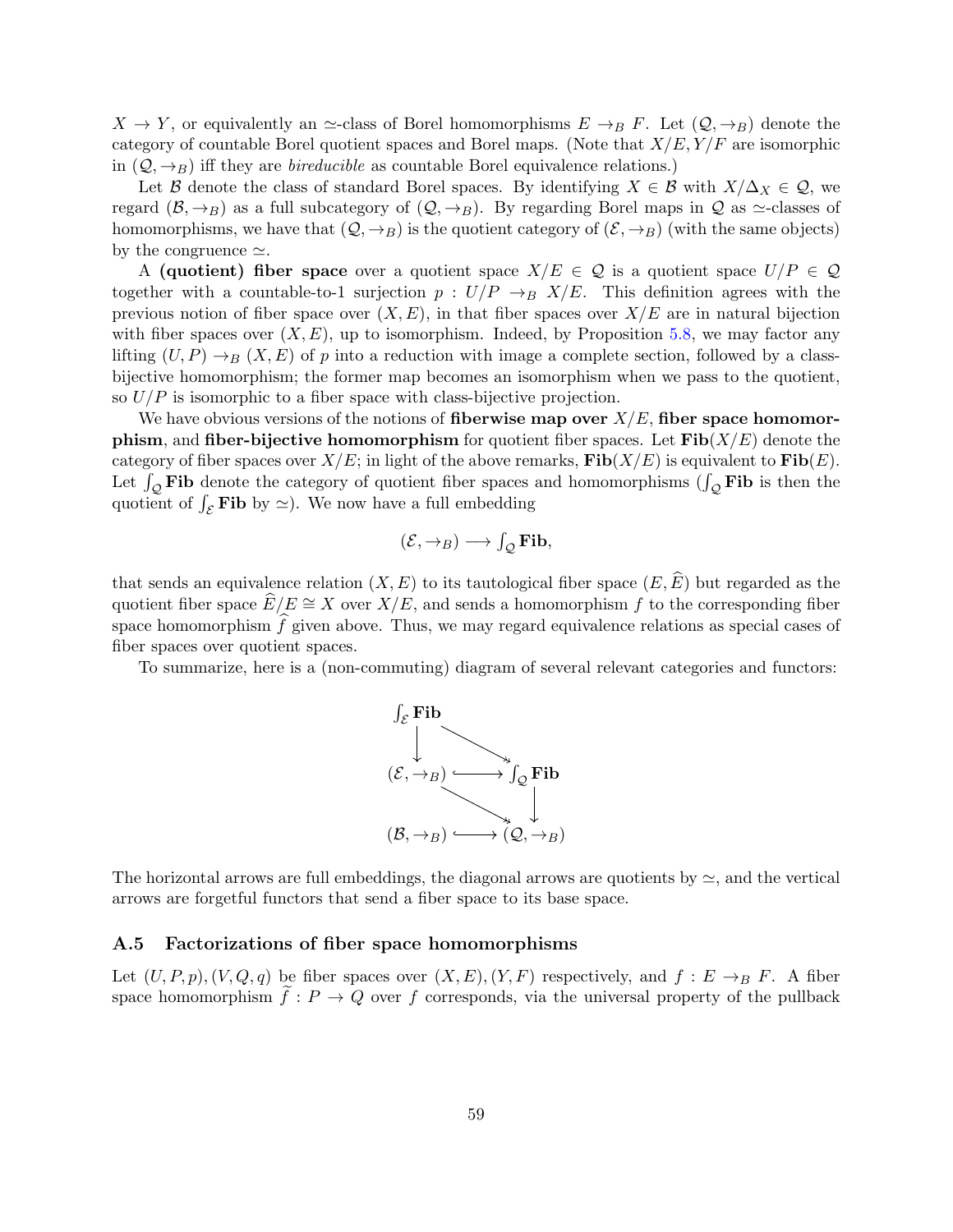$f^{-1}(V, Q, q)$ , to a fiberwise map  $\tilde{f}' : P \to_E f^{-1}(Q)$  over E:



Note that  $\tilde{f}$  is fiber-bijective iff  $\tilde{f}'$  is an isomorphism. In general, since  $\tilde{f}'$  is countable-to-1, we may further factor it into the surjection onto its image  $(\tilde{f}'(U), \tilde{f}'(P))$  followed by an inclusion:



So we have a canonical factorization of any fiber space homomorphism  $\tilde{f}$  into a fiberwise surjection over  $E$ , followed by a fiberwise injection over  $E$ , followed by a fiber-bijective homomorphism.

In the case where  $P = E$ ,  $Q = F$ , and  $f = f : E \to F$  is the fiber space homomorphism induced by f, the fiber space  $f^{-1}(V, Q, q) = f^{-1}(F, \widehat{F}, \pi_1)$  is given by

$$
f^{-1}(F) = \{(x, (y_1, y_2)) \in F \mid f(x) = y_1\} \cong \{(x, y) \in F \mid f(x) \in F \mid f(x) \in F \}
$$
\n
$$
(x, y) f^{-1}(\widehat{F}) (x', y') \iff y = y',
$$
\n
$$
f^{-1}(\pi_1)(x, y) = x,
$$

while the map  $\tilde{f}'$ :  $(E, \hat{E}) = (U, P) \rightarrow f^{-1}(V, Q) = f^{-1}(F, \hat{F})$  is given by

$$
\widetilde{f}'(x, x') = (x, f(x')).
$$

Comparing with the proofs of Propositions [5.3](#page-24-0) and [5.8](#page-25-0) reveals that when  $f: E \rightarrow_B F$  is smooth, the above factorization of  $\hat{f}$  corresponds (via the correspondence between smooth fiber spaces and presentations from Appendix [A.3\)](#page-56-0) to the factorization of  $f$  produced by Proposition [5.8.](#page-25-0) In particular, we obtain a characterization of smooth homomorphisms in terms of fiber spaces:

**Proposition A.4.**  $f: E \to_B F$  is smooth iff the fiber space  $f^{-1}(\widehat{F})$  over E is smooth.

Remark A.5. In fact, the proof of Proposition [5.3](#page-24-0) is essentially just the above correspondence, plus the observation that  $\tilde{f}'(\tilde{E}) \to_B^{\tilde{e}} \tilde{F}$  and smoothness of  $\tilde{F}$  imply that  $\tilde{f}'(\tilde{E})$  is smooth (compare also [\[HK,](#page-70-7) D.2]).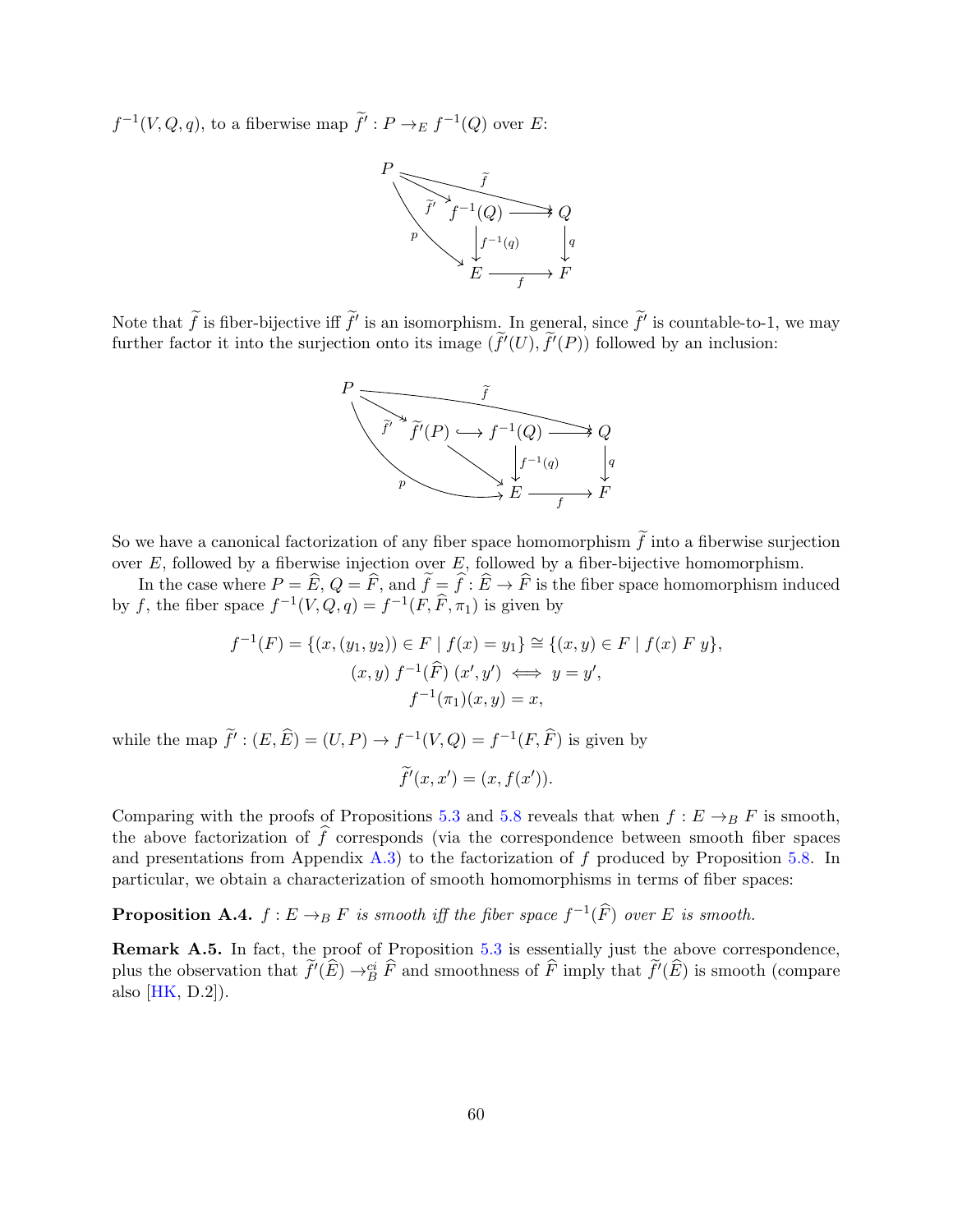## A.6 Structures on fiber spaces

Let L be a language and  $(U, P, p)$  be a fiber space over  $(X, E) \in \mathcal{E}$ . A **Borel L-structure on**  $(U, P, p)$  is a Borel L-structure  $\mathbb{A} = (U, R^{\mathbb{A}})_{R \in L}$  with universe U which only relates elements within the same fiber, i.e.,

$$
R^{\mathbb{A}}(u_1,\ldots,u_n) \implies p(u_1)=\cdots=p(u_n),
$$

such that structures on fibers over the same  $E$ -class are related via fiber transport, i.e.,

$$
x E x' \implies p^{-1}(x, x')(\mathbb{A}|p^{-1}(x)) = \mathbb{A}|p^{-1}(x').
$$

For an  $L_{\omega_1\omega}$ -sentence  $\sigma$ , we say that A is a **Borel**  $\sigma$ -structure on  $(U, P, p)$ , denoted

$$
\mathbb{A}:(U,P,p)\models\sigma,
$$

if  $\mathbb{A}|p^{-1}(x)$  satisfies  $\sigma$  for each  $x \in X$ .

For  $(X, E) \in \mathcal{E}$ , σ-structures on E are in bijection with σ-structures on the tautological fiber space  $(\widehat{E}, \pi_1)$  over E, where  $\mathbb{A} : E \models \sigma$  corresponds to  $\widehat{\mathbb{A}} : (\widehat{E}, \pi_1) \models \sigma$  given by

$$
R^{\mathbb{A}}((x,x_1),\ldots,(x,x_n)) \iff R^{\mathbb{A}}(x_1,\ldots,x_n).
$$

In other words, for each  $x \in X$ ,  $\mathbb{A}[[x]_E$  and  $\widehat{\mathbb{A}}[\pi_1^{-1}(x)]$  are isomorphic via the canonical bijection  $x' \mapsto (x, x')$  between  $[x]_E$  and  $\pi_1^{-1}(x)$ .

For a fiber space homomorphism  $f:(P, p, E) \to (Q, q, F)$  and a  $\sigma$ -structure  $\mathbb{A}:(Q, q) \models \sigma$ , the fiberwise pullback structure  $f^{-1}_{(P)}$  $C_{(P,p)}^{-1}(\mathbb{A}) : (P,p) \models \sigma$  is defined in the obvious way, i.e.,

$$
R^{f^{-1}_{(P,p)}(\mathbb{A})}(u_1,\ldots,u_n) \iff R^{\mathbb{A}}(\widetilde{f}(u_1),\ldots,\widetilde{f}(u_n)) \wedge p(u_1) = \cdots = p(u_n).
$$

We have the following generalization of Theorem [4.1:](#page-13-0)

**Proposition A.6.** Let  $(U, P, p)$  be a fiber space over  $(X, E) \in \mathcal{E}$  and  $(L, \sigma)$  be a theory. There is a fiber space  $(U, P, p) \lt \sigma = (U \ltimes_p \sigma, P \ltimes_p \sigma, p \lt \sigma)$  over an equivalence relation  $E \ltimes_p \sigma \in \mathcal{E}$ , together with a fiber-bijective homomorphism  $\pi : (P, p, E) \ltimes \sigma \to (P, p, E)$  and a  $\sigma$ -structure  $\mathbb{E} : (P, p) \ltimes \sigma \models \sigma$ , such that the triple  $((U, P, p) \ltimes \sigma, \pi, \mathbb{E})$  is universal: for any other fiber space  $(V, Q, q)$  over  $(Y, F) \in \mathcal{E}$ with a fiber-bijective homomorphism  $f:(Q,q,F) \to (P,p,E)$  and a structure  $\mathbb{A}:(Q,q) \models \sigma$ , there is a unique fiber-bijective  $g:(Q,q,F) \to (P,p,E) \ltimes \sigma$  such that  $f = \pi \circ g$  and  $\mathbb{A} = g_{(Q)}^{-1}$  $^{-1}_{(Q,q)}(\mathbb{E}).$ 

Proof sketch. This is a straightforward generalization of Theorem [4.1](#page-13-0) (despite the excessive notation). The equivalence relation  $E \ltimes_p \sigma$  lives on

$$
\{(x,\mathbb{B}) \mid x \in X, \mathbb{B} \in \text{Mod}_{p^{-1}(x)}(\sigma)\},\
$$

and is given by

$$
(x,\mathbb{B}) (E \ltimes_p \sigma) (x',\mathbb{B}') \iff x \to x' \wedge p^{-1}(x,x^{-1})(\mathbb{B}) = \mathbb{B}'.
$$

As usual, the Borel structure on  $E \ltimes_p \sigma$  is given by uniformly enumerating each  $p^{-1}(x)$ . The base space part of  $\pi$  is given by  $\pi(x, \mathbb{B}) := x$ , the fiber space  $(U, P, p) \ltimes \sigma$  is given by the pullback  $\pi^{-1}(U, P, p)$ , and the structure E is given by

$$
R^{\mathbb{E}}((x,\mathbb{B},u_1),\ldots,(x,\mathbb{B},u_n)) \iff R^{\mathbb{B}}(u_1,\ldots,u_n)
$$

for  $x \in X$ ,  $\mathbb{B} \in Mod_{p^{-1}(x)}(\sigma)$ , and  $u_1, \ldots, u_n \in p^{-1}(x)$ . The universal property is straightforward.  $\Box$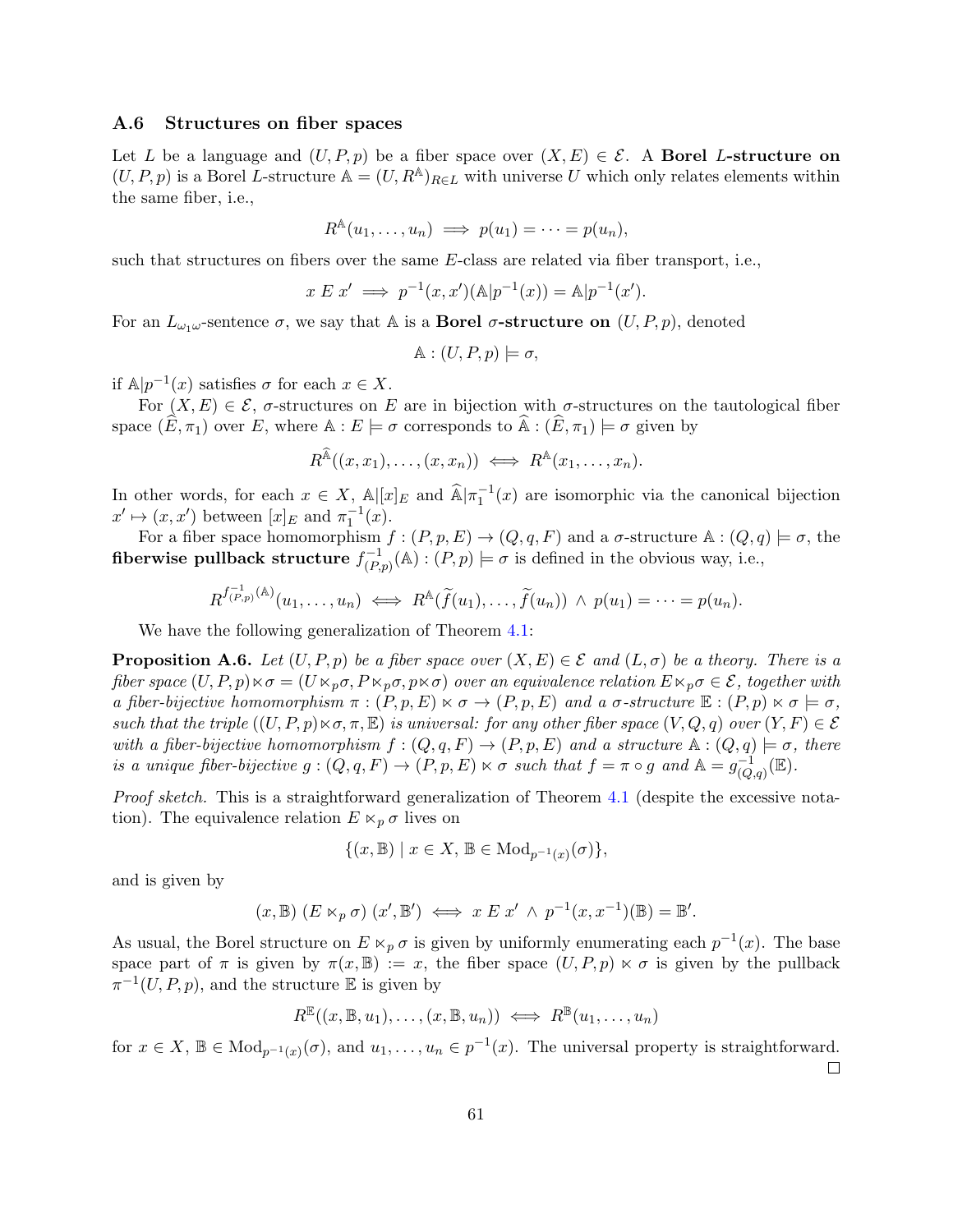Remark A.7. However, our other basic universal construction for structuring equivalence relations, the "Scott sentence" (Theorem [4.7\)](#page-16-0), fails to generalize in a straightforward fashion to fiber spaces; this is essentially because we require languages to be countable, whereas the invariant Borel  $\sigma$ algebra of a nonsmooth fiber space is not countably generated.

**Remark A.8.** Nonetheless, we may define the **fiber-bijective product**  $(P, p, E) \otimes (Q, q, F)$  of two fiber spaces  $(U, P, p), (V, Q, q)$  over  $(X, E), (Y, F) \in \mathcal{E}$  respectively, by generalizing Remark [4.18,](#page-19-1) yielding their categorical product in the category of fiber spaces and fiber-bijective homomorphisms; we leave the details to the reader. In particular, by taking  $(Q, q, F)$  to be the universal fiber space  $(P_{\infty}, p_{\infty}, E_{\infty})$  from Proposition [A.2,](#page-56-1) we obtain

**Proposition A.9.** For every fiber space  $(P, p)$  over  $E \in \mathcal{E}$ , there is a fiber space  $(P_{\infty}, p_{\infty}, E_{\infty}) \otimes$  $(P, p, E)$  admitting a fiber-bijective homomorphism to  $(P, p, E)$  and which is universal among such fiber spaces with respect to fiber-bijective embeddings.

We conclude by noting that restricting attention to smooth fiber spaces and applying the correspondence with presentations gives a different perspective on some results from Section [5:](#page-23-0)

- [\[HK,](#page-70-7) D.1] If  $(X, E) \in \mathcal{E}$  admits a smooth fiber space  $(P, p)$ , and  $\mathbb{A} : (P, p) \models \sigma$ , then  $(P, p)$ corresponds to a presentation  $(Y, F)$  of  $X/E$ , and A corresponds to a structure  $(F, \pi_1) \models \sigma$ , i.e., a structure  $F \models \sigma$ ; hence E is bireducible with a  $\sigma$ -structurable equivalence relation.
- In particular, if  $f : E \to_B^{sm} F$  and  $\mathbb{A} : F \models \sigma$ , then pulling back  $\widehat{\mathbb{A}} : (\widehat{F}, \pi_1) \models \sigma$  along f gives a smooth  $\sigma$ -structured fiber space (namely  $f^{-1}(\widehat{F})$ ) over E, whence E is bireducible with a σ-structurable equivalence relation. So  $\mathcal{E}_{\sigma}^{r}$  is closed under  $\rightarrow_{B}^{sm}$  (Theorem [5.2\)](#page-23-1).
- If  $f: E \to_{B}^{c_i} F$ , then the induced  $\widehat{f}: \widehat{E} \to \widehat{F}$  is fiber-injective, which yields a fiberwise injection  $\widehat{E} \to_E f^{-1}(\widehat{F})$  over E, whence E embeds into the  $\sigma$ -structurable presentation corresponding to  $f^{-1}(\widehat{F})$ ; this similarly re-proves part of Theorem [5.1.](#page-23-2)

# B Appendix: The category of theories

We discuss here a categorical structure on the class of all theories, which interacts well with several of the constructions we have considered.

#### B.1 Interpretations

Let T denote the class of all theories. Let  $(L, \sigma), (M, \tau), (N, \nu) \in \mathcal{T}$  be theories. We denote logical equivalence of  $L_{\omega_1\omega}$ -formulas by  $\equiv$ , and logical equivalence modulo  $\sigma$  by  $\equiv_{\sigma}$ .

By an interpretation of L in  $(M, \tau)$ , written

$$
\alpha: L \to_I (M, \tau),
$$

we mean a function  $\alpha: L \to M_{\omega_1\omega}/\equiv_{\tau}$  mapping each n-ary relation  $R \in L$  to a  $\tau$ -equivalence class of  $M_{\omega_1\omega}$ -formulas with free variables from  $x_1, \ldots, x_n$ . We generally abuse notation by identifying equivalence classes of formulas with individual formulas. Thus, for  $R \in L$ , we denote by  $\alpha(R)$  =  $\alpha(R)(x_1,\ldots,x_n)$  any formula in the equivalence class  $\alpha(R)$ .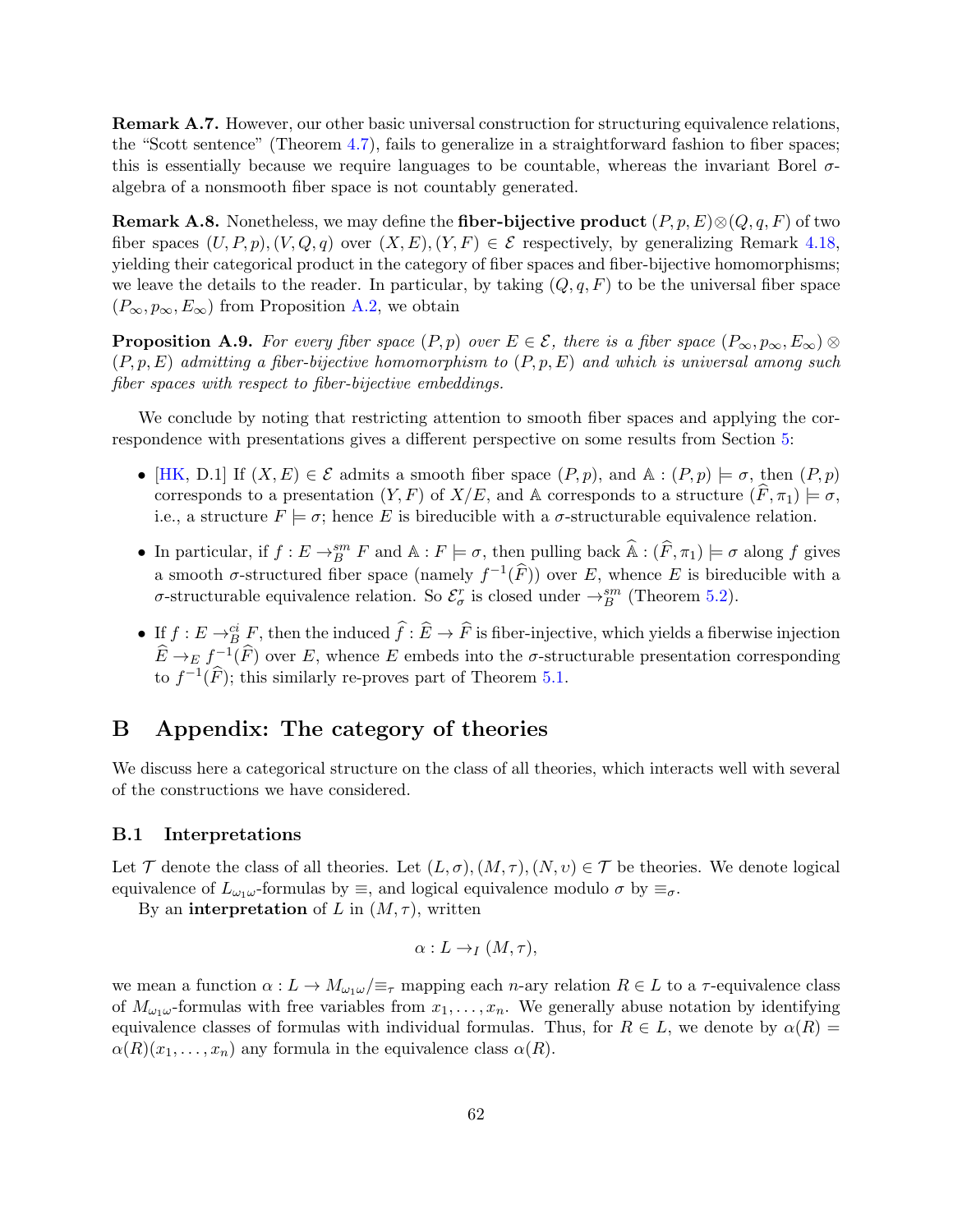Given an interpretation  $\alpha : L \to_I (M, \tau)$  and an  $L_{\omega_1\omega}$ -formula  $\phi(x_1, \ldots, x_n)$ , we define the  $M_{\omega_1\omega}$ -formula  $\alpha(\phi)(x_1,\ldots,x_n)$  (modulo  $\equiv_{\tau}$ ) by "substituting"  $\alpha(R)$  for R in  $\phi$ , for each  $R \in L$ ; formally, this is defined by induction on  $\phi$  in the obvious manner. (In general this will require renaming bound variables in  $\phi$ ; hence  $\alpha(\phi)$  is only well-defined modulo  $\equiv_{\tau}$ .)

Given an interpretation  $\alpha : L \to I$   $(M, \tau)$  and a model  $\mathbb{A} = (X, S^{\mathbb{A}})_{S \in M}$  of  $\tau$ , the  $\alpha$ -reduct of A is the L-structure  $\alpha^* A = (X, R^{\alpha^* A})_{R \in L}$  given by

$$
R^{\alpha^*\mathbb{A}} := \alpha(R)^{\mathbb{A}}.
$$

It follows by induction that for any  $L_{\omega_1\omega}$ -formula  $\phi$ , we have  $\phi^{\alpha^*\mathbb{A}} = \alpha(\phi)^{\mathbb{A}}$ . When  $\alpha$  is the inclusion of a sublanguage  $L \subseteq M$ ,  $\alpha^*$  Å is the L-reduct in the usual sense.

Now by an **interpretation** of  $(L, \sigma)$  in  $(M, \tau)$ , written

$$
\alpha: (L, \sigma) \to_I (M, \tau) \qquad (\text{or } \alpha: \sigma \to_I \tau),
$$

we mean an interpretation  $\alpha$  of L in  $(M, \tau)$  such that the  $M_{\omega_1\omega}$ -sentence  $\alpha(\sigma)$  is logically implied by  $\tau$ ; equivalently, for any (countable) model  $\mathbb{A} \models \tau$ , we have  $\alpha^* \mathbb{A} \models \sigma$ .

Remark B.1. This notion of "interpretation" is more restrictive than the usual notion considered in model theory (see [\[Hod,](#page-70-6) Section 5.3]).

Given interpretations  $\alpha : (L, \sigma) \to_I (M, \tau)$  and  $\beta : (M, \tau) \to_I (N, \nu)$ , we may compose them in the obvious manner to get  $\beta \circ \alpha : (L, \sigma) \to_I (N, v)$ , where  $(\beta \circ \alpha)(R) := \beta(\alpha(R))$  for  $R \in L$ . We also have the identity interpretation  $1_{\sigma}$ :  $(L, \sigma) \rightarrow_I (L, \sigma)$ . Thus, we have a **category**  $(\mathcal{T}, \rightarrow_I)$  of theories and interpretations.

### <span id="page-62-0"></span>B.2 Products and coproducts of theories

The category  $(\mathcal{T}, \rightarrow_I)$  has an initial object  $(\emptyset, \top)$  where  $\top$  is a tautology, as well as a terminal object  $(\emptyset, \perp)$  where  $\perp$  is a contradictory sentence. It also has countable coproducts and products, given by the operations  $\otimes$  and  $\oplus$  respectively (not vice-versa) from Section [6.2;](#page-32-0) we sketch here the verification of the universal properties.

Let  $((L_i, \sigma_i))_i$  be a countable family of theories. We verify that their coproduct is

$$
\bigotimes_i (L_i, \sigma_i) = (\bigsqcup_i L_i, \bigwedge_i \sigma_i),
$$

with the canonical injections  $\iota_i: (L_i, \sigma_i) \to_I \bigotimes_j (L_j, \sigma_j)$  given by the inclusions  $L_i \to \bigsqcup_i L_i$ . Let  $(M, \tau)$  be another theory, and let  $\alpha_i : \sigma_i \to_I \tau$  be interpretations for each *i*; we must find a unique interpretation  $\alpha$ :  $\bigotimes_i \sigma_i \to_I \tau$  such that  $\alpha \circ \iota_i = \alpha_i$  for each i. This condition means precisely that  $\alpha(R) \equiv_{\tau} \alpha_i(R)$  for each  $R \in L_i$ , which determines  $\alpha$  uniquely as an interpretation  $\bigsqcup_i L_i \to_I (M, \tau)$ ; and since  $\tau$  logically implies each  $\alpha_i(\sigma_i)$ ,  $\tau$  also logically implies  $\bigwedge_i \alpha_i(\sigma_i) = \alpha(\bigwedge_i \sigma_i)$ , whence  $\alpha$  is an interpretation  $\bigotimes_i \sigma_i \to_I \tau$ , as desired.

Now we verify that the product is

$$
\begin{aligned} \bigoplus_i (L_i, \sigma_i) &= (\bigoplus_i L_i, \bigoplus_i \sigma_i) \\ &= (\bigcup_i (L_i \sqcup \{P_i\}), \bigvee_i ((\forall x \, P_i(x)) \land \sigma_i \land \bigwedge_{j \neq i} \bigwedge_{R \in L_i \sqcup \{P_i\}} \forall \overline{x} \, \neg R(\overline{x}))), \end{aligned}
$$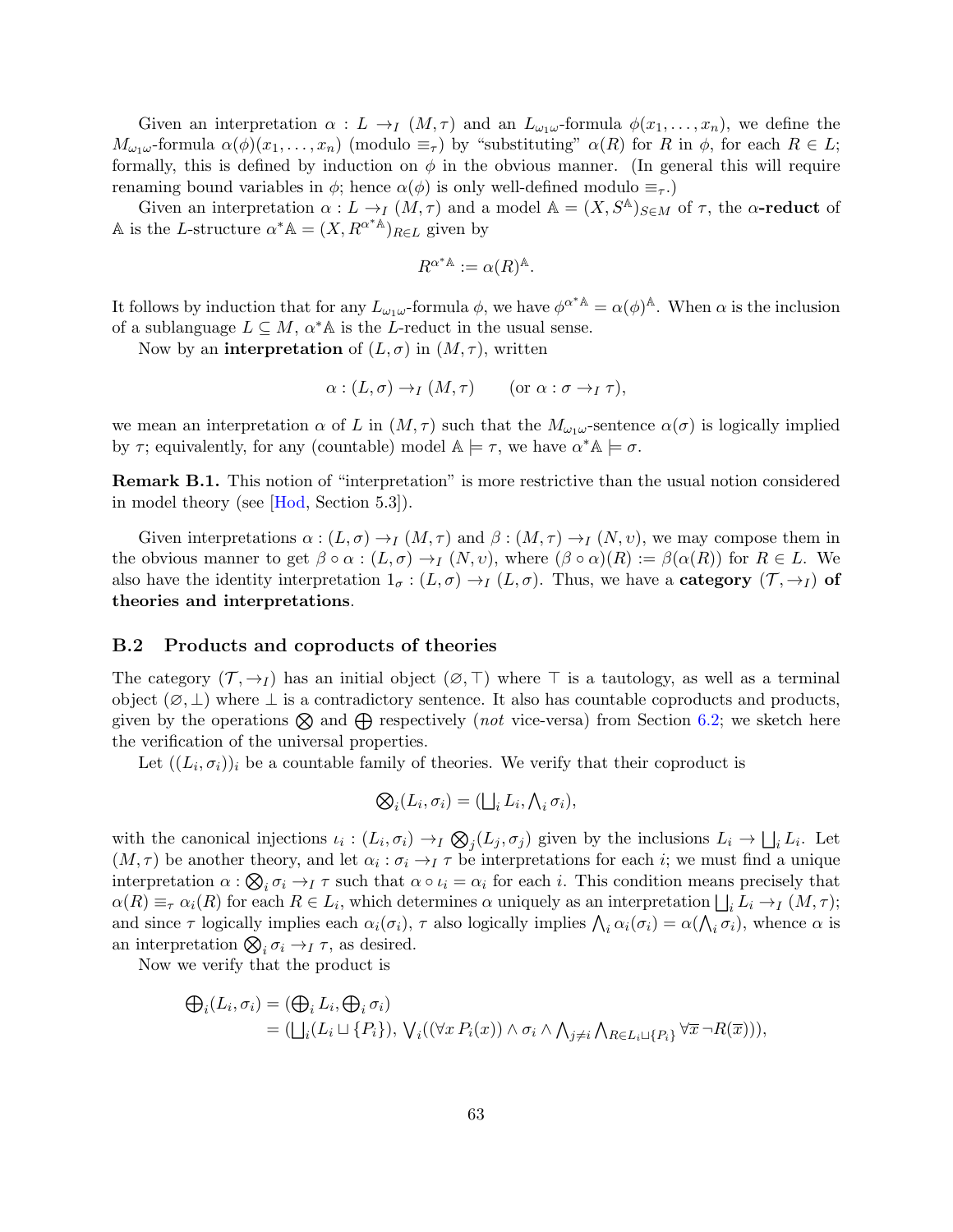with the canonical projections  $\pi_i : \bigoplus_j (L_j, \sigma_j) \to_I (L_i, \sigma_i)$  given by

$$
\pi_i(R) := \begin{cases} R & \text{if } R \in L_i, \\ \top & \text{if } R = P_i, \\ \bot & \text{otherwise}; \end{cases}
$$

a computation shows that  $\pi_i(\bigoplus_j \sigma_j)$  is logically equivalent to (hence logically implied by)  $\sigma_i$ , whence  $\pi_i$  is an interpretation  $\bigoplus_j \sigma_j \to_I \sigma_i$ . By a straightforward induction,

(\*) for each  $(\bigoplus_i L_i)_{\omega_1\omega}$ -formula  $\phi$ , we have  $\phi \equiv_{\bigoplus_i \sigma_i} \bigvee_i (\pi_i(\phi) \wedge \forall x P_i(x)).$ 

Now let  $(M, \tau)$  be another theory, and let  $\alpha_i : \tau \to_I \sigma_i$  for each i; we must find a unique  $\alpha : \tau \to_I \tau$  $\bigoplus_i \sigma_i$  such that  $\pi_i \circ \alpha = \alpha_i$  for each i. This condition means that for each  $S \in M$  and each i, we have  $\pi_i(\alpha(S)) \equiv_{\bigoplus_j \sigma_j} \alpha_i(S)$ . So by (\*), we must have

$$
\alpha(S) \equiv_{\bigoplus_i \sigma_i} \bigvee_i (\alpha_i(S) \wedge \forall x P_i(x)).
$$

This determines  $\alpha$  uniquely. To check that  $\bigoplus_i \sigma_i$  logically implies  $\alpha(\tau)$ , use  $(*)$  on  $\alpha(\tau)$ , together with  $\pi_i(\alpha(\tau)) \equiv \alpha_i(\tau)$  (by definition of  $\alpha$  and  $\pi_i$ ); we omit the details.

In Appendix [B.4](#page-65-0) we will give a more abstract description of countable coproducts (and other countable colimits) in  $(\mathcal{T}, \rightarrow_I)$ .

#### B.3 Interpretations and structurability

We now relate interpretations to structurability.

For an interpretation  $\alpha : (L, \sigma) \to_I (M, \tau)$  and a countable Borel equivalence relation  $(X, E) \in \mathcal{E}$ with a  $\tau$ -structure  $\mathbb{A}: E \models \tau$ , the **classwise**  $\alpha$ -**reduct** of  $\mathbb{A}$  is the  $\sigma$ -structure  $\alpha_E^* \mathbb{A}: E \models \sigma$  where

$$
R^{\alpha_E^*\mathbb{A}}(\overline{x}) \iff \alpha(R)^{\mathbb{A}[[x_1]_E}(\overline{x})
$$

for n-ary  $R \in L$  and  $\overline{x} = (x_1, \ldots, x_n) \in X^n$  with  $x_1 \ E \cdots E x_n$ . In other words, for each E-class  $C \in X/E$ , we have

$$
\alpha_E^*\mathbb{A}|C = \alpha^*(\mathbb{A}|C).
$$

(Note that in general,  $\alpha_E^* A \neq \alpha^* A$ .) Clearly,  $\alpha \mapsto \alpha_E^*$  preserves identity and reverses composition:  $(1_{\sigma})_{E}^{*}A = A$ , and  $(\beta \circ \alpha)_{E}^{*}A = \alpha_{E}^{*}\beta_{E}^{*}A$  (for  $\alpha : \sigma \to_{I} \tau$ ,  $\beta : \tau \to_{I} \nu$ , and  $A : E \models \nu$ ).

To make things more explicit, let Set denote the category of sets, and let

$$
Str(E, \sigma) := \{ \mathbb{A} \mid \mathbb{A} : E \models \sigma \}
$$

denote the set of  $\sigma$ -structures on E. Then for  $\alpha : \sigma \to_I \tau$ , and fixed  $E \in \mathcal{E}$ , we get a function  $\alpha_E^* : \text{Str}(E, \tau) \to \text{Str}(E, \sigma)$ ; and the assignment  $\alpha \mapsto \alpha_E^*$  yields a functor

$$
\mathrm{Str}(E,\cdot):(\mathcal{T},\rightarrow_I)^{\mathrm{op}}\to\mathbf{Set}
$$

(here  $(\cdot)$ <sup>op</sup> means opposite category). On the other hand, for fixed  $\sigma$ , and  $f: E \to_B^{\text{cb}} F$ , recall that we have the classwise pullback operation  $f_E^{-1}$  $E^{-1}: \operatorname{Str}(F,\sigma) \to \operatorname{Str}(E,\sigma)$ ; the assignment  $f \mapsto f_E^{-1}$ E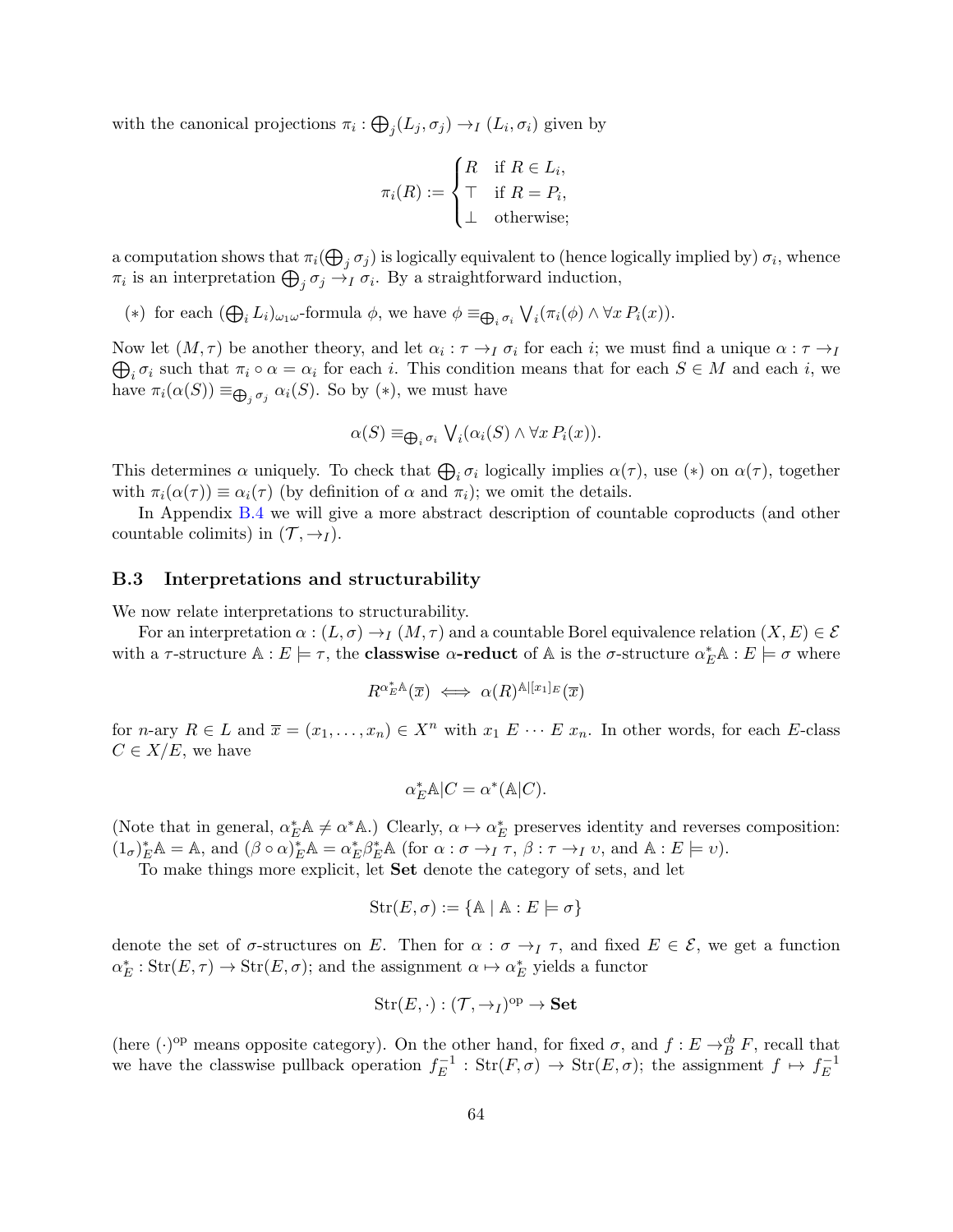is also (contravariantly) functorial, and furthermore  $f_E^{-1}$  $\varepsilon_E^{-1}$  commutes with  $\alpha_E^*$ . So we in fact get a bifunctor

$$
\text{Str} : (\mathcal{E}, \to_B^{cb})^{\text{op}} \times (\mathcal{T}, \to_I)^{\text{op}} \to \textbf{Set}
$$

(here  $\times$  denotes the product category), where for  $f: E \to_B^{cb} F$  and  $\alpha: \sigma \to_I \tau$ ,  $\text{Str}(f, \alpha)$  is the function  $f_E^{-1}$  $\alpha_F^{-1} \circ \alpha_F^* = \alpha_E^* \circ f_E^{-1}$  $E^{-1}: \operatorname{Str}(F,\tau) \to \operatorname{Str}(E,\sigma).$ 

The following proposition says that the bifunctor Str is "representable in the second coordinate": for every E, there is a canonical theory, namely  $\sigma_E$  (the "Scott sentence" of E), such that  $\sigma$ structures on E are in natural bijection with interpretations  $\sigma \to \sigma_E$ .

<span id="page-64-0"></span>**Proposition B.2.** Let  $(X, E) \in \mathcal{E}$  be a countable Borel equivalence relation. Let  $\sigma_E$  be the "Scott sentence", and let  $\mathbb{H}: E \models \sigma_E$  be the canonical structure given by Theorem [4.7.](#page-16-0) Then for any other theory  $(L, \sigma)$  and structure  $\mathbb{A}: E \models \sigma$ , there is a unique interpretation  $\alpha : \sigma \rightarrow_I \sigma_E$  such that  $\alpha_E^* \mathbb{H} = \mathbb{A}$ . This is illustrated by the following diagram:



*Proof.* We recall the definition of  $\sigma_E$  from the proof of Theorem [4.7.](#page-16-0) Let  $M = \{R_0, R_1, \dots\}$  be the language of  $\sigma_E$ . Recall that we regard X as a subspace of  $2^N$ , and that the structure  $\mathbb H$  is given by  $R_i^{\mathbb{H}}(x) \iff x(i) = 1.$ 

Now in order to have  $\alpha_E^* \mathbb{H} = \mathbb{A}$ , we must have, for each *n*-ary  $R \in L$  and  $C \in X/E$ , that

$$
\alpha(R)^{\mathbb{H}|C} = R^{\alpha^*(\mathbb{H}|C)} = R^{\alpha^*_E \mathbb{H}|C} = R^{\mathbb{A}|C} = R^{\mathbb{A}}|C.
$$
\n
$$
(*)
$$

This can be achieved by letting  $\alpha(R)(x_1,\ldots,x_n)$  be a quantifier-free  $M_{\omega_1\omega}$ -formula such that  $\alpha(R)^{\mathbb{H}} = R^{\mathbb{A}} \subseteq X^{n}$ ; such  $\alpha(R)$  exists, as in the remarks following the proof of Theorem [4.7.](#page-16-0) Since  $\alpha(R)$  is quantifier-free, we have  $\alpha(R)^{\mathbb{H}|C} = \alpha(R)^{\mathbb{H}|C}$ , whence (\*) holds. Furthermore,  $\alpha$  is an interpretation  $\sigma \rightarrow I \sigma_E$ , since (from the proof of Theorem [4.7\)](#page-16-0) every countable model of  $\sigma_E$  is isomorphic to  $\mathbb{H}|C$  for some  $C \in X/E$ , and for such models we have  $\alpha^*(\mathbb{H}|C) = \mathbb{A}|C \models \sigma$ .

To check that  $\alpha$  is unique, suppose  $\alpha' : \sigma \to_I \sigma_E$  is another interpretation such that  $\alpha_E^{\prime *} \mathbb{H} = \mathbb{A}$ . Then  $\alpha'$  obeys (\*), so for every  $R \in L$  and  $C \in X/E$ , we have  $\alpha'(R)^{\mathbb{H}|C} = R^{\mathbb{A}|C} = \alpha(R)^{\mathbb{H}|C}$ . Since every countable model of  $\sigma_E$  is isomorphic to some  $\mathbb{H}|C$ , this means that  $\alpha'(R) \equiv_{\sigma_E} \alpha(R)$  for every  $R \in L$ , i.e., that  $\alpha' = \alpha$  as interpretations  $\sigma \rightarrow_I \sigma_E$ .

As usual with representable bifunctors, we may now extend  $E \mapsto \sigma_E$  to a functor

$$
S: (\mathcal{E}, \to_B^{cb})^{\text{op}} \to (\mathcal{T}, \to_I),
$$

where  $S(E) := \sigma_E$ , and for a class-bijective homomorphism  $f : E \to_B^{\text{cb}} F$ ,  $S(f) : \sigma_F \to_I \sigma_E$  is the unique interpretation (given by Proposition [B.2\)](#page-64-0) such that  $S(f)_E^* \mathbb{H}_E = f_E^{-1}$  $E^{-1}(\mathbb{H}_F)$ , as illustrated by the following diagram:

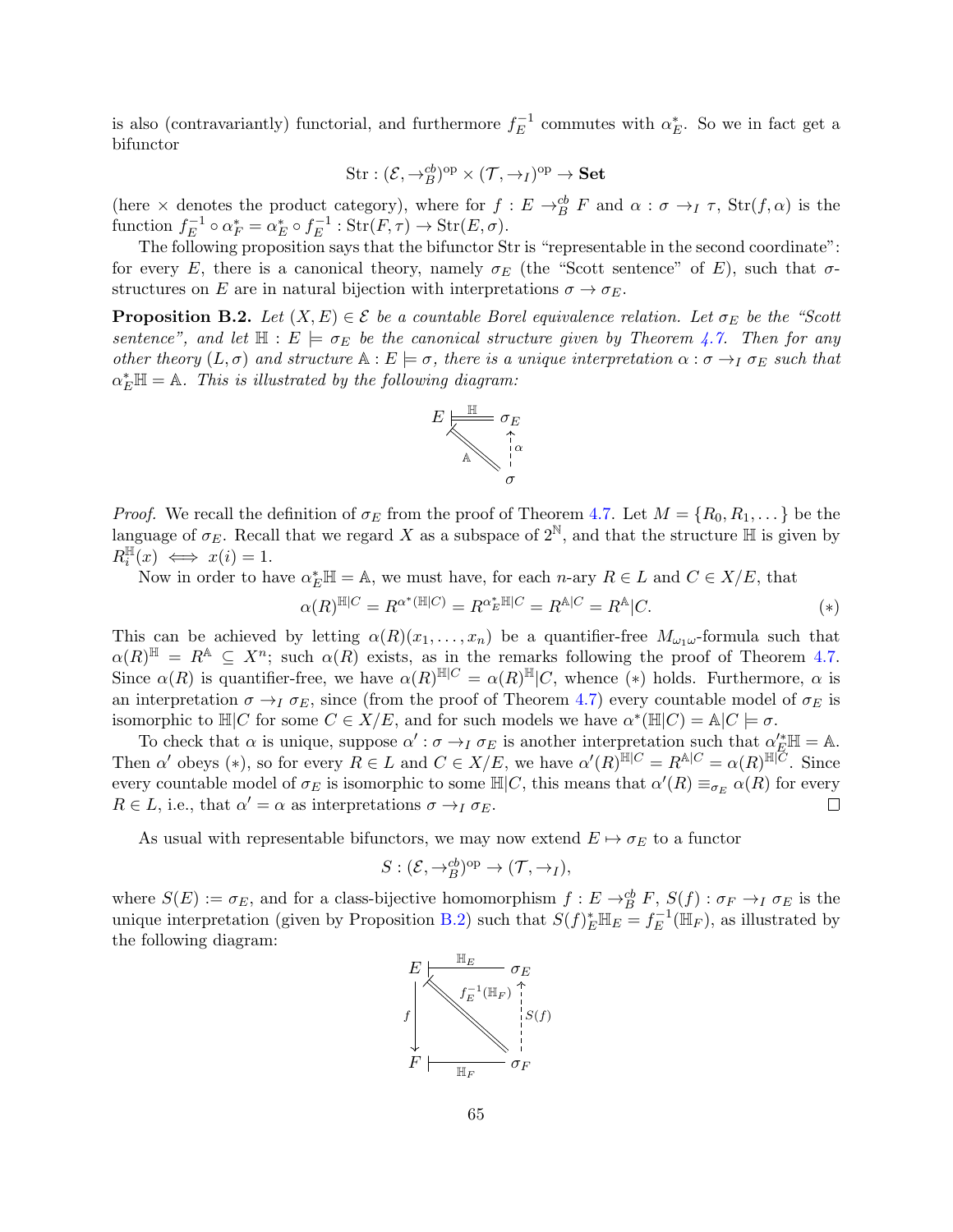Then Theorem [4.7](#page-16-0) says precisely that this functor is full and faithful, whence

**Corollary B.3.** The functor S is a contravariant equivalence of categories between  $(\mathcal{E}, \rightarrow_B^{\text{cb}})$  and a full subcategory of  $(\mathcal{T}, \rightarrow_I)$ .

**Remark B.4.** For  $f : E \to_B^{\text{cb}} F$ , unravelling the definitions and proofs reveals that  $S(f) : \sigma_F \to_I \sigma_E$ maps each  $R_i$  in the language of  $\sigma_F$  coding the *i*th subbasic clopen subset of  $2^{\mathbb{N}}$  to a quantifier-free formula coding the preimage of that subset under f.

It would be interesting to characterize the essential image of S, i.e., those theories which are isomorphic (in the sense of  $\rightarrow_I$ ) to  $\sigma_E$  for some countable Borel equivalence relation E.

We note that the operation  $(E, \sigma) \mapsto E \ltimes \sigma$ , being characterized by a universal property, can now be extended to a bifunctor  $(\mathcal{E}, \to_B^{\text{cb}}) \times (\mathcal{T}, \to_I)^{\text{op}} \to (\mathcal{E}, \to_B^{\text{cb}})$  (satisfying the obvious compatibility conditions).

Finally, we note that the notion of interpretation gives us a convenient way of restating Theo-rem [8.1.](#page-41-0) Let  $\sigma_{fns}$  be a sentence in the language  $L_{fns} := \{R\}$ , R unary, asserting that R defines a finite nonempty subset. Clearly  $\sigma_{fns}$  axiomatizes the smooth countable Borel equivalence relations. For another theory  $(L, \sigma)$ , an interpretation  $\alpha : (L_{fns}, \sigma_{fns}) \to_I (L, \sigma)$  is the same thing as a choice of an  $L_{\omega_1\omega}$ -formula  $\alpha(R)(x)$  such that  $\sigma$  logically implies  $\alpha(\sigma_{fns})$ , i.e.,  $\sigma$  logically implies that  $\alpha(R)$ defines a finite nonempty subset. Thus (i)  $\iff$  (ii) in Theorem [8.1](#page-41-0) can be restated simply as

$$
\sigma_{fns} \to_I \sigma \quad \iff \quad \sigma \Rightarrow^* \sigma_{fns}.
$$

Similarly, Problem [9.21](#page-53-0) above asks whether for any  $\tau$ , there is a  $\tau' \Leftrightarrow^* \tau$  such that for any  $\sigma$ ,  $\tau' \rightarrow_I \sigma$  iff  $\sigma \Rightarrow^* \tau'.$ 

## <span id="page-65-0"></span>B.4  $\omega_1\omega$ -Boolean algebras

There is a more abstract viewpoint on theories and interpretations, explaining much of the categorical structure in  $(\mathcal{T}, \rightarrow_I)$ , which we now sketch. Roughly, a theory  $(L, \sigma)$  can be seen as a "presentation" of a more intrinsic algebraic structure, where L is the set of generators and  $\sigma$  is the relations (combined into one). An interpretation between theories is then simply a homomorphism of algebras; and general universal-algebraic constructions may be used to combine theories.

**Remark B.5.** The notion of " $\omega_1 \omega$ -Boolean algebra" we are about to introduce is a special case of a much more general notion, hyperdoctrines, in categorical logic (see [\[Law\]](#page-70-11)). Similar notions have also appeared in model theory (often in dualized forms; see [\[Hru,](#page-70-12) Section 3], [\[Ben,](#page-69-4) Section 2.2]). However, for the sake of being self-contained, and because our point of view is different from both categorical logic and traditional model theory, we will not use these preexisting terminologies.

Let N denote the category of natural numbers and functions between them (where as usual,  $n = \{0, \ldots, n-1\}$  for  $n \in \mathbb{N}$ .

Recall that a **Boolean**  $\sigma$ **-algebra** is an  $\omega_1$ -complete Boolean algebra; to avoid confusion with sentences  $\sigma$ , we will use the term  $\omega_1$ -Boolean algebra throughout this section. Let  $\omega_1$ Bool denote the category of  $\omega_1$ -Boolean algebras and  $\omega_1$ -homomorphisms (i.e., Boolean algebra homomorphisms preserving countable joins).

An  $\omega_1\omega$ -**Boolean algebra** is a functor

$$
T:\mathbf{N}\to\boldsymbol{\omega_1}\mathbf{Bool}
$$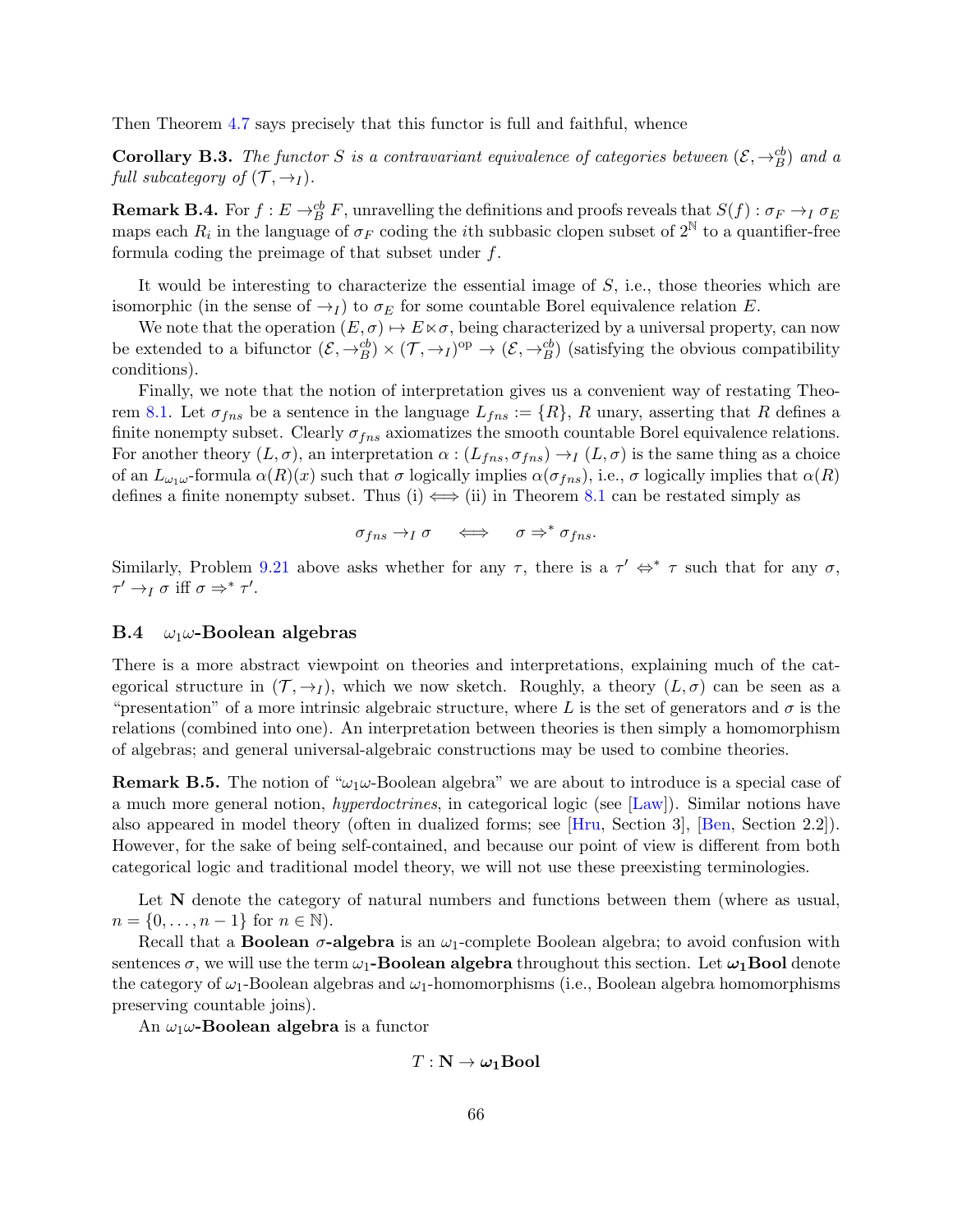satisfying certain conditions, as follows. For a morphism  $f : m \to n$  in  $\mathbb{N}$ , the  $\omega_1$ -homomorphism  $T(f): T(m) \to T(n)$  is required to have a **left adjoint**, denoted  $\exists_f : T(n) \to T(m)$ , i.e., a function (not necessarily an  $\omega_1$ -homomorphism) satisfying

$$
\exists f(\psi) \le \phi \iff \psi \le T(f)(\phi), \tag{*}
$$

for all  $\psi \in T(n)$  and  $\phi \in T(m)$  (such  $\exists f$  is uniquely determined by  $T(f)$ ). The left adjoints are required to satisfy the Beck-Chevalley condition: for any pushout square



in N (i.e., the square commutes, and exhibits n as (an isomorphic copy of) the quotient of  $m_1 \sqcup m_2$ by the smallest equivalence relation identifying  $f_1(i)$  with  $f_2(i)$  for each  $i \in m_0$ , we have

$$
T(f_1) \circ \exists_{f_2} = \exists_{g_1} \circ T(g_2) \tag{**}
$$

as functions  $T(m_2) \rightarrow T(m_1)$ . (Note: the  $\geq$  inequality is automatic.)

Remark B.6. In fact, (∗∗) is symmetric (under exchanging 1 and 2 in subscripts); this can be seen by verifying that it is equivalent to:

$$
\exists_{f_1}(\phi) \land \exists_{f_2}(\psi) = \exists_{g_1 \circ f_1}(T(g_1)(\phi) \land T(g_2)(\psi))
$$

for all  $\phi \in T(m_1)$  and  $\psi \in T(m_2)$  (again, the  $\geq$  inequality is automatic).

A homomorphism between  $\omega_1\omega$ -Boolean algebras T, U is a natural transformation of functors  $\alpha: T \to U$ , i.e., a system of  $\omega_1$ -Boolean homomorphisms  $(\alpha_n: T(n) \to U(n))_{n \in \mathbb{N}}$  intertwining  $T(f), U(f)$  for  $f : m \to n$  in N, which furthermore commutes with the operations  $\exists_f$ , i.e.,

$$
\alpha_m \circ \exists_f^T = \exists_f^U \circ \alpha_n : T(n) \to U(m)
$$

for all  $f: m \to n$  in  $\mathbb{N}$ , where  $\exists_f^T$  (respectively  $\exists_f^U$ ) denotes the operation  $\exists_f$  in  $T$  (respectively  $U$ ). Let  $\omega_1 \omega$ Bool denote the category of  $\omega_1 \omega$ -Boolean algebras and homomorphisms.

From its definition, the notion of  $\omega_1\omega$ -Boolean algebra is clearly (multisorted) algebraic, in the sense that an  $\omega_1\omega$ -Boolean algebra is a system of sets  $(T(n))_{n\in\mathbb{N}}$  equipped with various (infinitary) operations between them which are required to satisfy some universal equational axioms. Namely, the operations are: the Boolean operations  $\neg$ , (countable)  $\forall$ ,  $\wedge$  on each  $T(n)$ , and the unary operations  $T(f) : T(m) \to T(n)$  and  $\exists_f : T(n) \to T(m)$  for each morphism  $f : m \to n$  in N; and the equational axioms are: the axioms of an  $\omega_1$ -Boolean algebra for each  $T(n)$ , the statements that each  $T(f)$  is an  $\omega_1$ -homomorphism, and the axioms (\*) and (\*\*) for each choice of parameters  $f, f_1, f_2, g_1, g_2$  (where  $(*)$ ) is replaced with equivalent equations using  $\wedge$ , say). Furthermore, a homomorphism of  $\omega_1\omega$ -Boolean algebras is precisely a system of functions which are required to preserve all of the operations.

It follows from universal algebra that the category  $\omega_1 \omega$  **Bool** admits all sorts of constructions. We describe some of these, while at the same time relating  $\omega_1\omega$ -Boolean algebras to theories.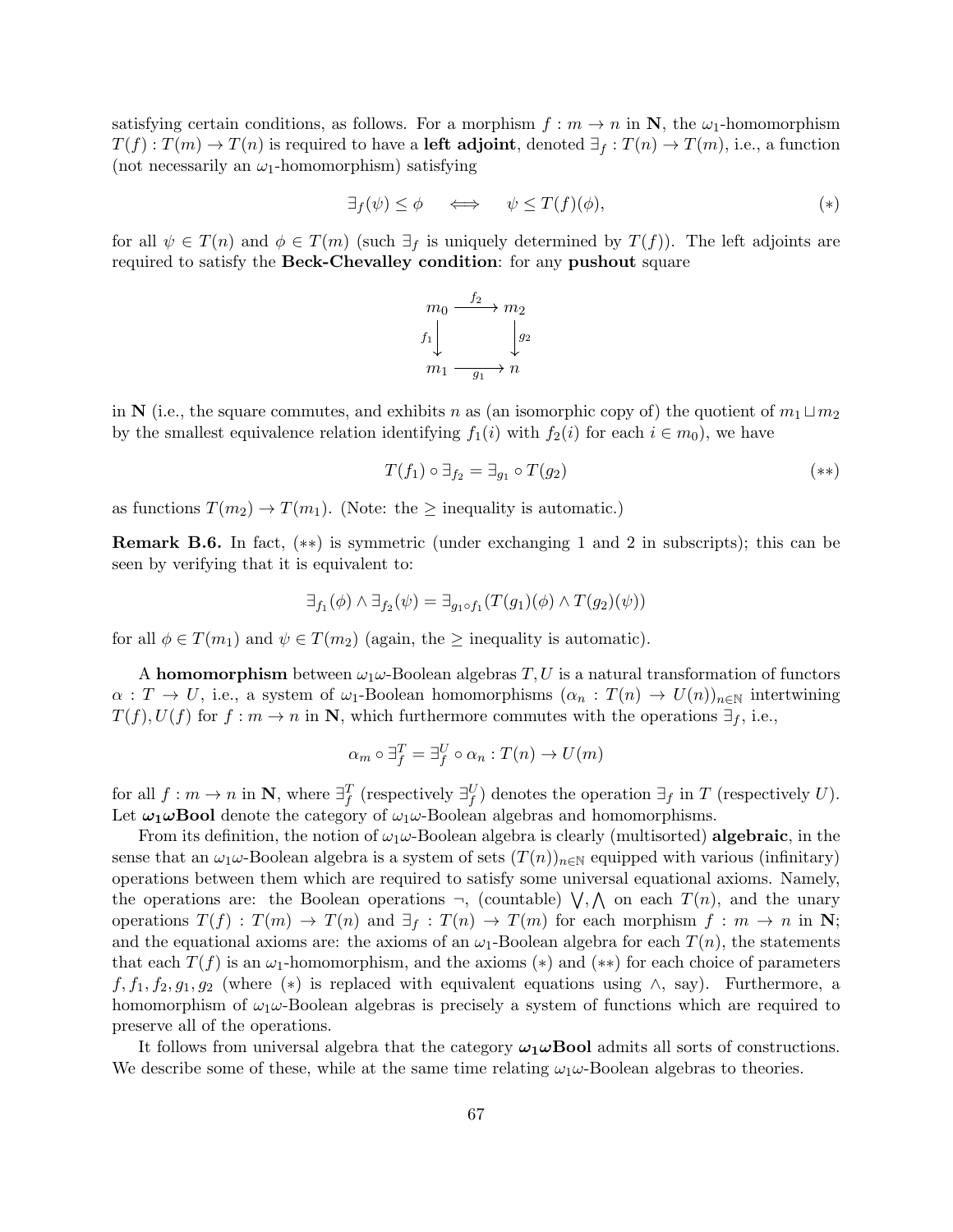Let L be a language. For  $n \in \mathbb{N}$ , let  $L(n) \subseteq L$  denote the n-ary relation symbols in L; we may thus regard L as an N-graded set  $(L(n))_{n\in\mathbb{N}}$ . Similarly, let  $L_{\omega_1\omega}(n)$  denote the  $L_{\omega_1\omega}$ formulas with free variables from  $x_0, \ldots, x_{n-1}$ , and let  $(L_{\omega_1\omega}/\equiv)(n) := L_{\omega_1\omega}(n)/\equiv$  denote the logical equivalence classes of such formulas. We identify each relation  $R \in L(n)$  with the atomic formula  $R(x_0, \ldots, x_{n-1}) \in L_{\omega_1\omega}(n)$ . Each  $(L_{\omega_1\omega}/\equiv)(n)$  is an  $\omega_1$ -Boolean algebra under the logical connectives (the Lindenbaum-Tarski algebra with n free variables). For  $f : m \to n$  in N, let

$$
(L_{\omega_1\omega}/\equiv)(f) : (L_{\omega_1\omega}/\equiv)(m) \longrightarrow (L_{\omega_1\omega}/\equiv)(n)
$$
  

$$
\phi(x_0, \dots, x_{m-1}) \longmapsto \phi(x_{f(0)}, \dots, x_{f(m-1)})
$$

be the variable substitution map. Then

**Proposition B.7.**  $L_{\omega_1\omega}/\equiv \mathbf{N} \to \omega_1$ **Bool** is the free  $\omega_1\omega$ -Boolean algebra generated by L, i.e., by the atomic formulas  $R(x_0, \ldots, x_{n-1}) \in (L_{\omega_1 \omega}/\equiv)(n)$  for  $R \in L(n)$ .

*Proof sketch.* One verifies that a complete proof system for  $L_{\omega_1\omega}$ , e.g., the Gentzen system in [\[LE\]](#page-71-8), corresponds to the axioms of  $\omega_1\omega$ -Boolean algebras. The details are tedious but straightforward; we only comment here on the treatment of quantifiers and equality in  $\omega_1\omega$ -Boolean algebras. Both are encoded into the left adjoints  $\exists_f$  in an  $\omega_1\omega$ -Boolean algebra. Namely, when  $f : m \to n$  is an injective morphism in N, say (for notational simplicity)  $f : m \to m + 1$  is the inclusion, then  $\exists f$ corresponds to existential quantification over the free variables not in the image of  $f$ :

$$
\exists_f : (L_{\omega_1 \omega}/\equiv)(m+1) \longrightarrow (L_{\omega_1 \omega}/\equiv)(m)
$$
  

$$
\psi(x_0, \dots, x_m) \longmapsto \exists x_m \psi(x_0, \dots, x_m).
$$

The axiom (\*\*) above (with  $f_2 = f$ ) then says that substitution of variables along  $f_1$  commutes with the quantifier  $\exists x_m$ , while the axiom (\*) corresponds to the logical rule of inference characterizing the existential quantifier:

$$
(\exists x_m \, \psi(x_0, \ldots, x_m)) \to \phi(x_0, \ldots, x_{m-1}) \quad \iff \quad \psi(x_0, \ldots, x_m) \to \phi(x_0, \ldots, x_{m-1}).
$$

When  $f : m \to n$  is surjective, say  $f : n + 1 \to n$  is the identity on n and  $f(n) = n - 1 = f(n - 1)$ , then  $\exists_f$  corresponds to equating the variables in the kernel of f:

$$
\exists_f : (L_{\omega_1 \omega}/\equiv)(n) \longrightarrow (L_{\omega_1 \omega}/\equiv)(n+1) \n\phi(x_0, \dots, x_{n-1}) \longmapsto (x_n = x_{n-1}) \land \phi(x_0, \dots, x_{n-1}).
$$

Again (\*\*) says that substitution preserves equality, while (\*) is the Leibniz rule for equality. We leave the details to the reader. leave the details to the reader.

Similarly, one can verify that for an  $L_{\omega_1\omega}$ -sentence  $\sigma$ ,  $L_{\omega_1\omega}/\equiv_{\sigma} : \mathbb{N} \to \omega_1\omega$ Bool is the free  $\omega_1\omega$ -Boolean algebra generated by L, subject to the relation  $\sigma = \top$  (where  $\top$  is a tautology). But these are precisely the countably presented  $\omega_1 \omega$ -Boolean algebras, since countably many relations may be conjuncted into one; hence

Proposition B.8. The functor

$$
(\mathcal{T}, \rightarrow_I) \longrightarrow \omega_1 \omega \text{Bool}
$$

$$
(L, \sigma) \longmapsto L_{\omega_1 \omega}/\equiv_{\sigma}
$$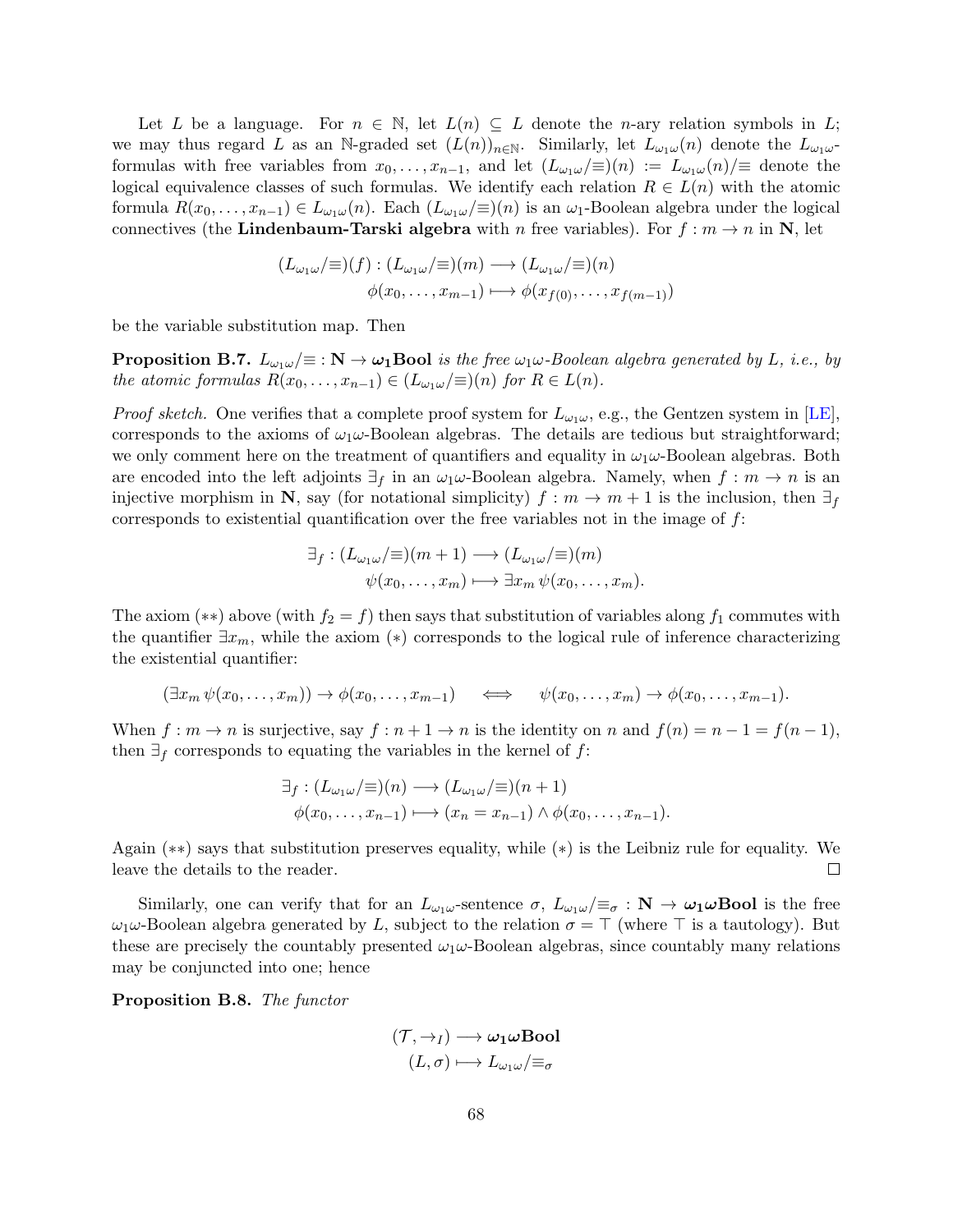(sending interpretations to homomorphisms) is an equivalence between the category  $(\mathcal{T}, \rightarrow_I)$  of theories and the full subcategory of  $\omega_1 \omega \text{Bool}$  consisting of the countably presented  $\omega_1 \omega$ -Boolean algebras.

The category  $\omega_1 \omega$  Bool, being (multisorted) algebraic, has all (small) limits and colimits. We have already seen (Appendix [B.2\)](#page-62-0) that the subcategory of countably presented algebras, or equivalently  $(\mathcal{T}, \rightarrow_I)$ , has countable products and coproducts. The latter can be seen as an instance of the standard fact that countable colimits of countably presented algebras are countably presented (see e.g., [\[Joh,](#page-70-13) VI 2.1] for the analogous statement for finitely presented algebras):

**Proposition B.9.** The category  $(\mathcal{T}, \rightarrow_I)$  has all colimits of countable diagrams.

For example, to construct the colimit of the diagram consisting of two theories  $(L, \sigma)$  and  $(M, \tau)$  and two interpretations  $\alpha : \sigma \to_I \tau$  and  $\beta : \sigma \to_I \tau$  (the **coequalizer** of  $\alpha, \beta$ ), one takes the "quotient" of  $(M, \tau)$  by the "relations"  $\alpha(R) \leftrightarrow \beta(R)$  for each  $R \in L$ , i.e., the theory

 $(M, \tau \wedge \bigwedge_{R \in L} \forall \overline{x} \left( \alpha(R)(\overline{x}) \leftrightarrow \beta(R)(\overline{x}) \right)$ .

# C Appendix: Representation of  $\omega_1$ -distributive lattices

Recall the definition of  $\omega_1$ -distributive lattice from Section [6.2.](#page-32-0) A Boolean  $\sigma$ -algebra is an  $\omega_1$ -complete Boolean algebra, which is then automatically  $\omega_1$ -distributive. The **Loomis-Sikorski** representation theorem states that every Boolean  $\sigma$ -algebra is a quotient of a sub-Boolean σ-algebra of  $2^X$  for some set X. One proof (see [\[Sik,](#page-71-9) 29.1]) is via the Stone representation theorem.

By replacing the Stone representation theorem with the Priestley representation theorem for distributive lattices, we may prove an analogous result for  $\omega_1$ -distributive lattices. We could not find this result in the literature, although it is quite possibly folklore. We give the proof here for the sake of completeness.

<span id="page-68-0"></span>**Theorem C.1.** Let P be an  $\omega_1$ -distributive lattice. Then P is isomorphic to a quotient  $\omega_1$ -complete lattice of a sub- $\omega_1$ -complete lattice of  $2^X$  for some set X.

*Proof.* We recall the Priestley representation theorem; see [\[Joh,](#page-70-13) II 4.5–8, VII 1.1]. Let P be a distributive lattice. A **prime filter** on P is an upward-closed subset  $F \subseteq P$  which is closed under finite meets (including the top element) and whose complement is closed under finite joins. Let  $X$ be the set of prime filters on P. We order X by  $\subseteq$ . For  $x \in P$ , let

$$
\eta(x) := \{ F \in X \mid x \in F \}.
$$

We equip X with the topology generated by the sets  $\eta(x)$  and their complements.

- **Theorem C.2** (Priestley). (i) X is a compact Hausdorff zero-dimensional space, and the order  $\subseteq$  on X is closed as a subset of  $X^2$ .
- (ii) The map  $\eta$  is an order-isomorphism between P and the poset of clopen ( $\subseteq$ -)upward-closed subsets of X under inclusion.

Now let P be an  $\omega_1$ -distributive lattice, X be as above,  $I \subseteq 2^X$  be the  $\sigma$ -ideal of meager subsets of X, and  $p: 2^X \to 2^X/I$  be the quotient map. Then  $p \circ \eta: P \to 2^X/I$  is a lattice homomorphism. It is injective, since if  $x, y \in P$  with  $x \neq y$  then  $\eta(x) \bigtriangleup \eta(y) \notin I$  by the Baire category theorem.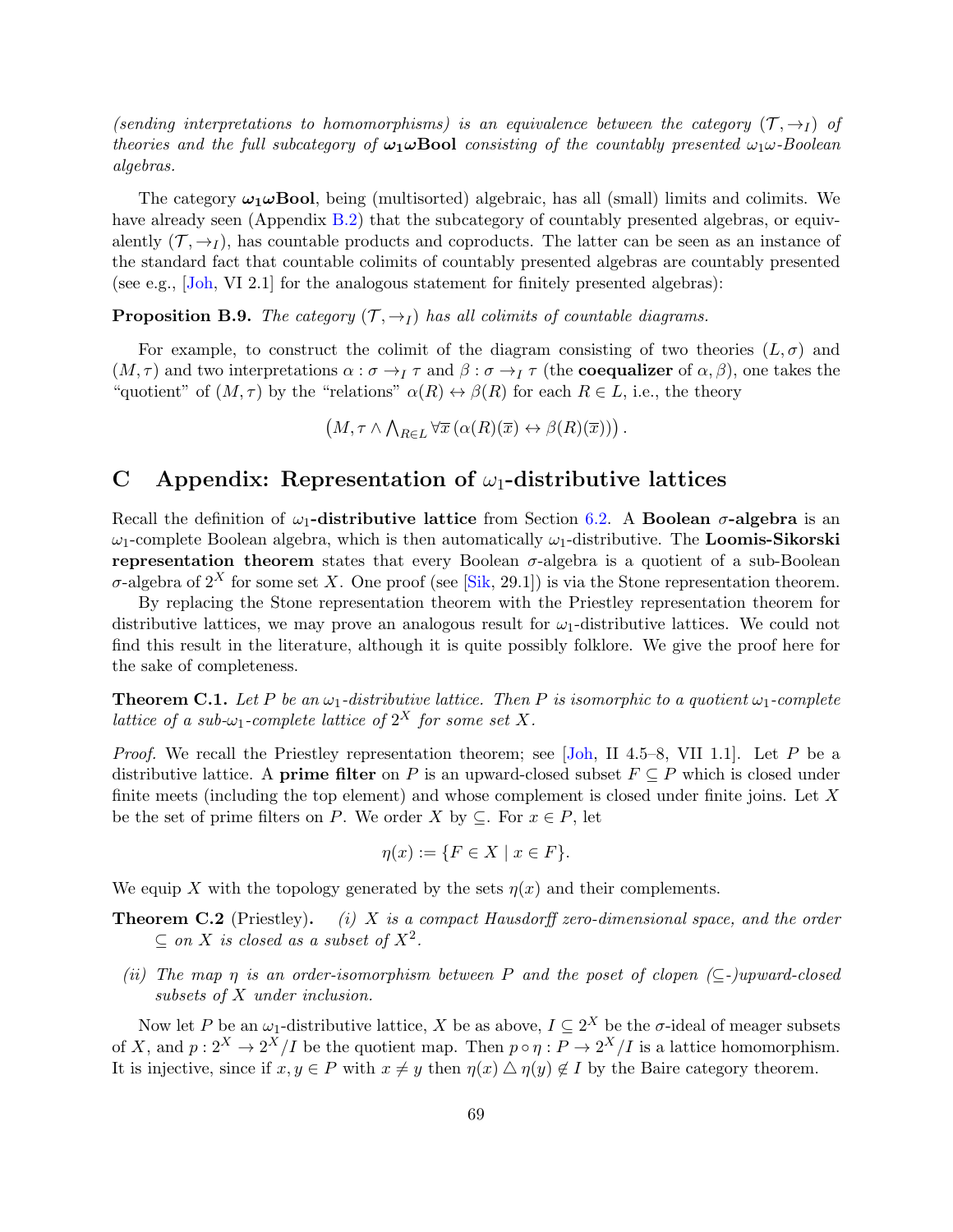**Lemma C.3.** For  $x_0, x_1, \ldots \in P$ ,  $\eta(\bigvee_i x_i) = \bigcup_i \eta(x_i)$  (the closure of  $\bigcup_i \eta(x_i)$ ).

*Proof.* Clearly  $\eta(\bigvee_i x_i)$  contains each  $\eta(x_i)$  and is closed; thus  $\eta(\bigvee_i x_i) \supseteq \bigcup_i \eta(x_i)$ . Suppose there were some  $F \in \eta(\bigvee_i x_i) \setminus \bigcup_i \eta(x_i)$ . So  $\bigvee_i x_i \in F$ . Let

$$
\mathcal{G}:=\{G\in \overline{\bigcup_i \eta(x_i)}\mid G\subseteq F\}.
$$

For each  $G \in \mathcal{G}$ , we have some  $y_G \in F \setminus G$ . Then  $\mathcal{G} \cap \bigcap_{G \in \mathcal{G}} \eta(y_G) = \emptyset$ , so since  $\mathcal{G}$  is compact, there are  $G_1,\ldots,G_k\in\mathcal{G}$  such that  $\mathcal{G}\cap\eta(\bigwedge_j y_{G_j})=\mathcal{G}\cap\bigcap_j\eta(y_{G_j})=\varnothing$ . Put  $y:=\bigwedge_j y_{G_j}$ , so that  $\mathcal{G} \cap \eta(y) = \varnothing$ . Then for all  $G \in \bigcup_i \eta(y \wedge x_i) = \eta(y) \cap \bigcup_i \eta(x_i) \subseteq \eta(y) \cap \bigcup_i \eta(x_i)$ , we have  $G \notin \mathcal{G}$ , so by definition of  $\mathcal{G}, G \not\subseteq F$ . Also, we have  $\bigvee_i (y \wedge x_i) = \bigwedge_j y_{G_j} \wedge \bigvee_i x_i \in F$  since F is a filter.

Now for each  $G \in \bigcup_i \eta(y \wedge x_i)$ , we find  $z_G \in G \setminus F$ ; then the union of  $\eta(z_G)$  for all these G covers  $\bigcup_i \eta(y \wedge x_i)$ , so by compactness of the <u>latter, by</u> taking the join of finitely many  $z_G$ 's, we get a  $z \notin F$  (because F is prime) such that  $\bigcup_i \eta(y \wedge x_i) \subseteq \eta(z)$ . But then  $\eta(y \wedge x_i) \subseteq \eta(z)$ , i.e.,  $y \wedge x_i \leq z$ , for every i, while  $\bigvee_i (y \wedge x_i) \not\leq z$  because F separates them, a contradiction.

Similarly (or simply by reversing the order), we have

**Lemma C.4.** For  $x_0, x_1, \ldots \in P$ ,  $\eta(\bigwedge_i x_i) = (\bigcap_i \eta(x_i))^{\circ}$  (the interior of  $\bigcap_i \eta(x_i)$ ).

It follows from these lemmas that  $p \circ \eta : P \to 2^X/I$  is an  $\omega_1$ -complete lattice homomorphism (i.e., preserves countable meets and joins), so P is isomorphic to its image  $p(\eta(P))$ . But  $p(\eta(P))$  is a sub- $\omega_1$ -complete lattice of a quotient of  $2^X$ , hence (as with any kind of algebra) also a quotient of a sub- $\omega_1$ -complete lattice of  $2^X$  (namely  $p^{-1}(p(\eta(P)))/I$ ).  $\Box$ 

Corollary C.5. If an equation between  $\omega_1$ -complete lattice terms (i.e., formal expressions built from variables,  $\wedge$ , and  $\vee$ ) holds in the  $\omega_1$ -complete lattice 2, then it holds in every  $\omega_1$ -distributive lattice.

**Remark C.6.** Another proof of Theorem [C.1](#page-68-0) may be given using the  $L_{\omega_1\omega}$  completeness theorem for the Gentzen system in [\[LE\]](#page-71-8).

# References

- <span id="page-69-1"></span>[AFP] N. Ackerman, C. Freer, and R. Patel, Invariant measures concentrated on countable structures, preprint, version 2, <http://arxiv.org/abs/1206.4011v2>, 2012.
- <span id="page-69-0"></span>[AK] S. Adams and A. S. Kechris, Linear algebraic groups and countable Borel equivalence relations, J. Amer. Math. Soc. 13(4) (2000), 909–943.
- <span id="page-69-2"></span>[AS] S. Adams and R. Spatzier, Kazhdan groups, cocycles and trees, Amer. J. Math. 112 (1990), 271–287.
- <span id="page-69-3"></span>[BK] H. Becker and A. S. Kechris, The Descriptive Set Theory of Polish Group Actions, London Math. Soc. Lecture Note Series 232, Cambridge University Press, 1996.
- <span id="page-69-4"></span>[Ben] I. Ben Yaacov, Positive model theory and compact abstract theories, J. Math. Log.  $3(1)$  (2003), 85–118.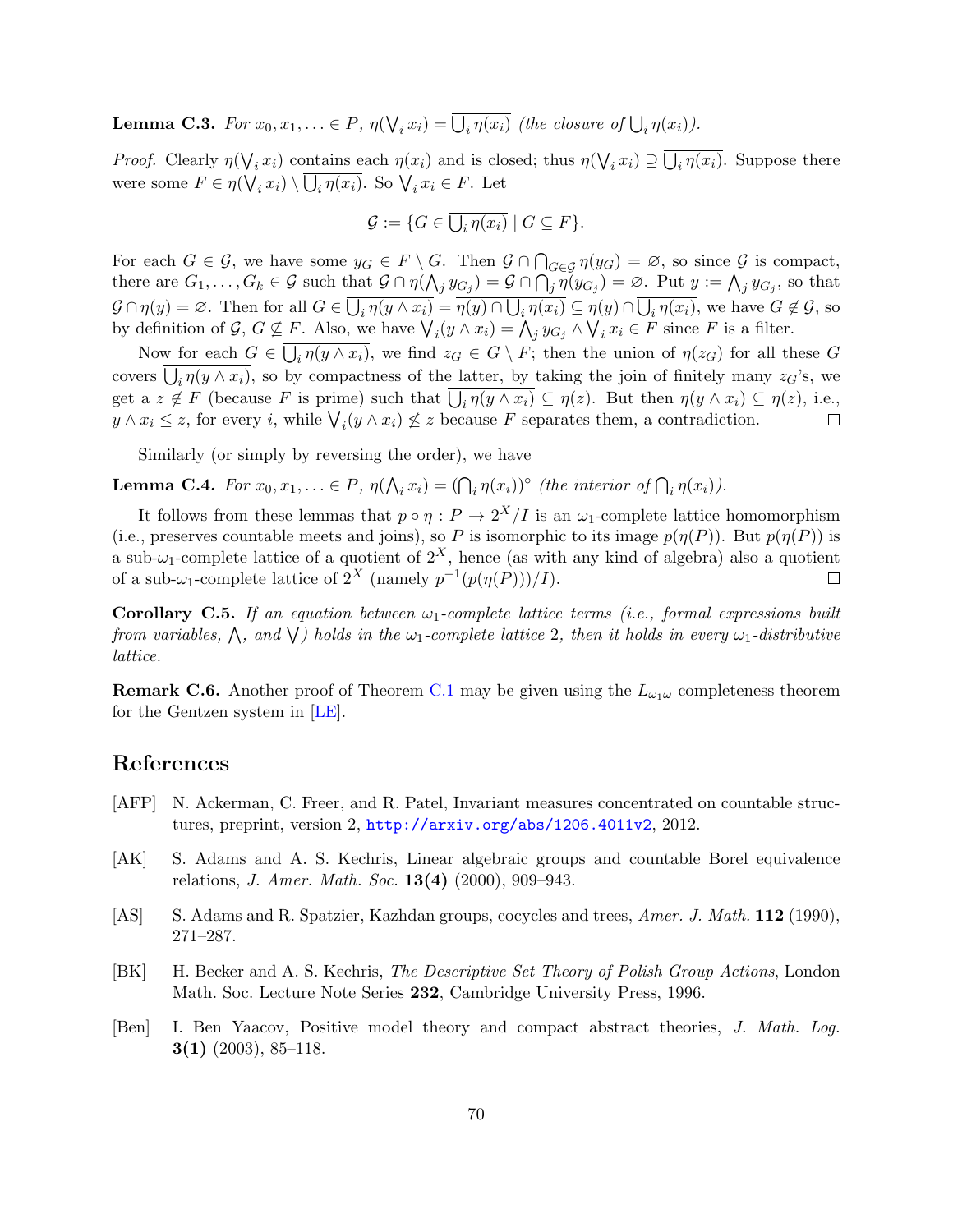- <span id="page-70-5"></span>[CCM] J. D. Clemens, C. Conley, and B. D. Miller, Borel homomorphisms of smooth σ-ideals, preprint, [http://wwwmath.uni-muenster.de/u/jclemens/public/Papers/](http://wwwmath.uni-muenster.de/u/jclemens/public/Papers/homomorphism.pdf) [homomorphism.pdf](http://wwwmath.uni-muenster.de/u/jclemens/public/Papers/homomorphism.pdf), 2007.
- <span id="page-70-9"></span>[DJK] R. Dougherty, S. Jackson, and A. S. Kechris, The structure of hyperfinite Borel equivalence relations, Trans. Amer. Math. Soc. 341(1) (1994), 193–225.
- [FM] J. Feldman and C. C. Moore, Ergodic equivalence relations, cohomology, and von Neumann algebras, Trans. Amer. Math. Soc. 234(2) (1977), 289–324.
- <span id="page-70-10"></span>[G] D. Gaboriau, Invariants  $\ell^2$  de relations d'équivalence et de groupes, Publ. Math. Inst. Hautes Études Sci. **95** (2002), 93-150.
- [GT] D. Gaboriau and R. D. Tucker-Drob, Approximations of standard equivalence relations and Bernoulli percolation at  $p_u$ , preprint, <http://arxiv.org/abs/1509.00247>, 2015.
- <span id="page-70-7"></span>[HK] G. Hjorth and A. S. Kechris, Rigidity theorems for actions of product groups and countable Borel equivalence relations, Mem. Amer. Math. Soc. 177(833) (2005).
- <span id="page-70-6"></span>[Hod] W. Hodges, Model theory, Encyclopedia of Mathematics and its Applications, vol. 42, Cambridge University Press, 1993.
- <span id="page-70-12"></span>[Hru] E. Hrushovski, Simplicity and the Lascar group, preprint, [http://citeseerx.ist.psu.](http://citeseerx.ist.psu.edu/viewdoc/summary?doi=10.1.1.41.8167) [edu/viewdoc/summary?doi=10.1.1.41.8167](http://citeseerx.ist.psu.edu/viewdoc/summary?doi=10.1.1.41.8167), 1997.
- <span id="page-70-0"></span>[JKL] S. Jackson, A. S. Kechris, and A. Louveau, Countable Borel equivalence relations, J. Math.  $Log. 2(1)$  (2002), 1–80.
- <span id="page-70-13"></span>[Joh] P. Johnstone, Stone spaces, Cambridge studies in advanced mathematics 3, Cambridge University Press, 1982.
- <span id="page-70-8"></span>[K91] A. S. Kechris, Amenable equivalence relations and Turing degrees, J. Symb. Logic 56 (1991), 182–194.
- <span id="page-70-3"></span>[K95] A. S. Kechris, Classical descriptive set theory, Graduate Texts in Mathematics, vol. 156, Springer-Verlag, New York, 1995.
- <span id="page-70-4"></span>[K10] A. S. Kechris, Global aspects of ergodic group actions, Amer. Math. Soc. 2010.
- [KMd] A. S. Kechris and H. L. Macdonald, Borel equivalence relations and cardinal algebras, preprint, [http://www.math.caltech.edu/~kechris/papers/cardinal%](http://www.math.caltech.edu/~kechris/papers/cardinal%20algebras.pdf) [20algebras.pdf](http://www.math.caltech.edu/~kechris/papers/cardinal%20algebras.pdf), 2015.
- <span id="page-70-2"></span>[KM] A. S. Kechris and B. D. Miller, Topics in orbit equivalence, Lecture Notes in Mathematics, vol. 1852, Springer-Verlag, Berlin, 2004.
- <span id="page-70-1"></span>[KST] A. S. Kechris, S. Solecki, and S. Todorcevic, Borel chromatic numbers, Adv. Math. 141 (1999), 1–44.
- <span id="page-70-11"></span>[Law] F. W. Lawvere, Equality in hyperdoctrines and comprehension schema as an adjoint functor, Proc. New York Symposium on Applications of Categorical Algebra (ed. A. Heller), Amer. Math. Soc., 1970, 1–14.